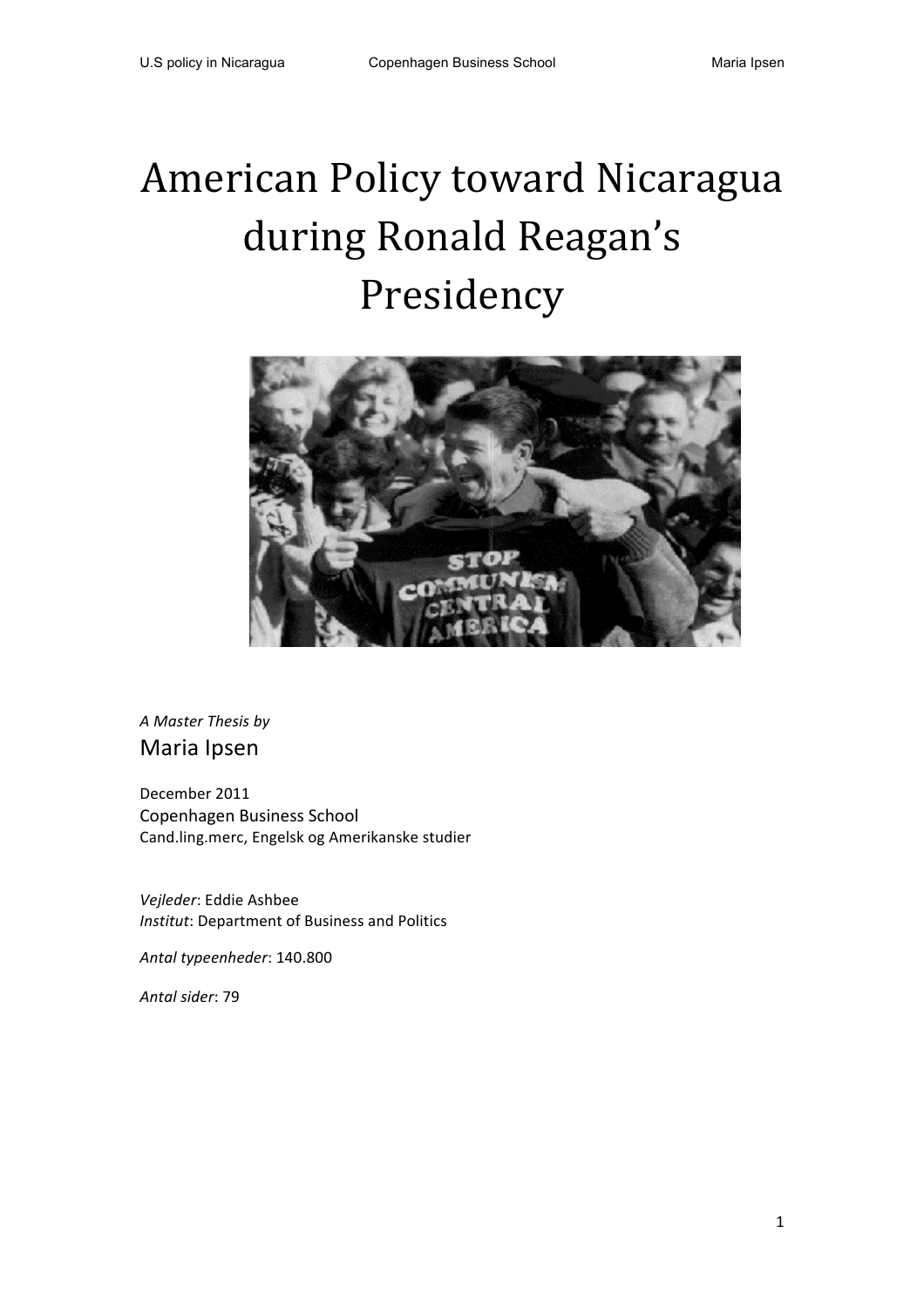# **Contents**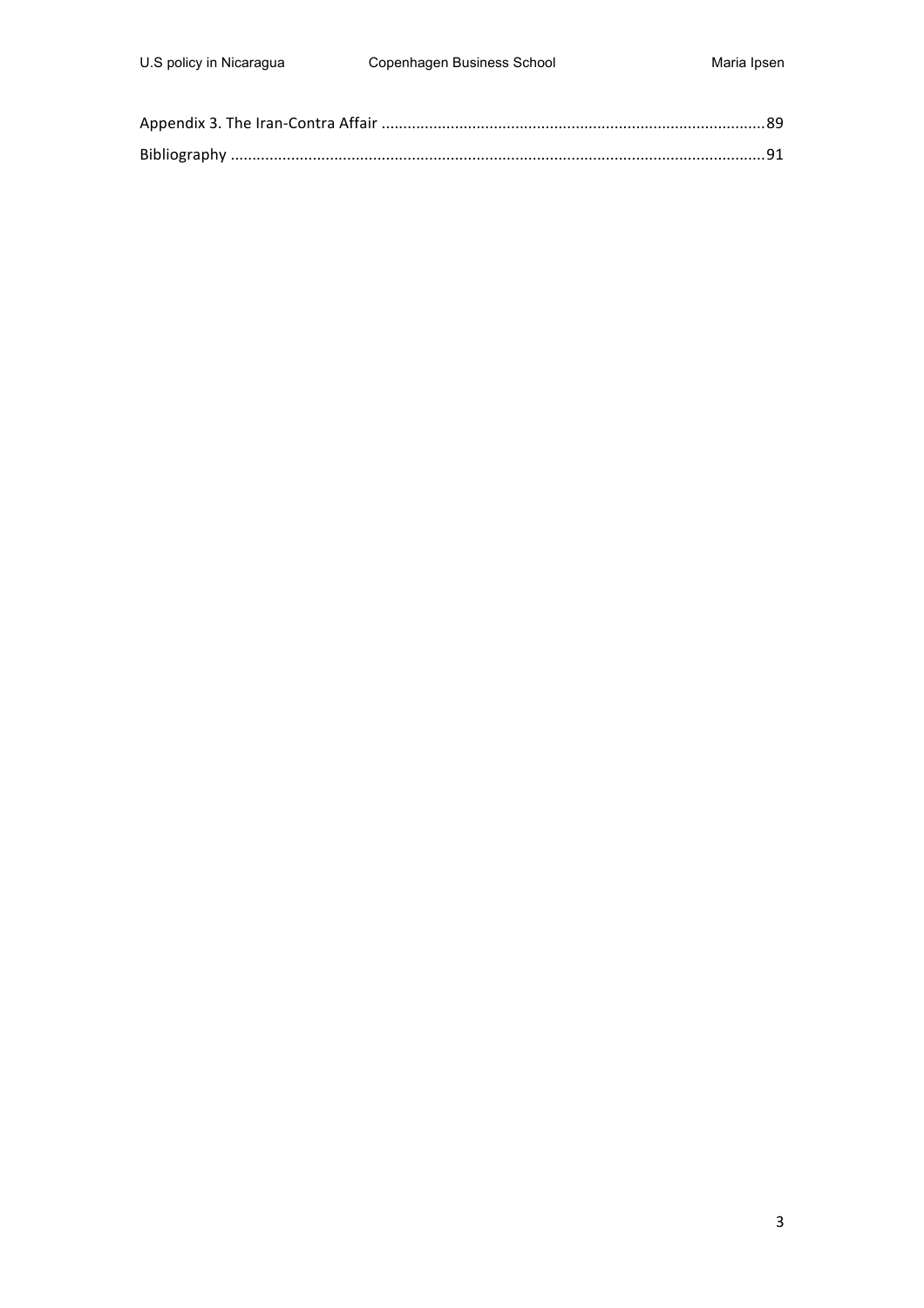# **Introduction.**

In my time as a student of American politics and history it has always interested me, why a superpower like the United States of America has intervened so much in other countries' affairs. It has especially captivated me when it comes to a small country like Nicaragua. Between 1853-1933 the United States intervened 13 times in Nicaragua. And U.S. Marines were furthermore an occupying force from 1911-1925.<sup>1</sup> From 1925-1979 U.S. supported right-wing dictator Somoza and his family, who ruled Nicaragua until the population finally overthrew their oppressors. The end of the civil war saw the coming of a new Marxist-Leninist regime governed by the Sandinistas. Through my studies I learned how the Reagan administration in the nineteen eighties had led a proxy war against the Sandinistas, by the use of the Nicaraguan Contras. A war the administration felt so strongly about that it evolved into the Iran-Contra affair, when Congress cut funding for the Contras (see appendix 3). Again, I was intrigued by what motives Reagan and his administration had when deciding foreign policy toward Nicaragua and the problem statement for my master thesis consequently became:

# **What variables shaped U.S. policy toward Nicaragua during Ronald Reagan's presidency?**

### **Reagan administration's policies**

<u> 1989 - Jan Samuel Barbara, margaret e</u>

During Ronald Reagan's presidency, the administration carried out varies policies toward Nicaragua. The most significant was to turn the Nicaraguans, who were in violent opposition to the Sandinistas, into an army. This army called themselves 'The Counterrevolutionaries', shortened to the name Contras. The U.S. also carried out policy through diplomatic channels. In the years of 1982 and 1983 economic sanctions and a trade embargo was imposed. The United States furthermore engaged in negotiations with the Sandinistas several times. However it was not a bilateral agreement between Nicaragua and U.S. that ended the conflict. A regional peace agreement, led by Costa Rican President Arias, managed to establish a cease-fire between the Sandinistas and the Contras in 1988. Furthermore, in 1990 elections were

 $<sup>1</sup>$  Smith, Gaddis (1994). *The last vears of the Monroe doctrine 1945-1993*. U.S: Hill and Wang.</sup>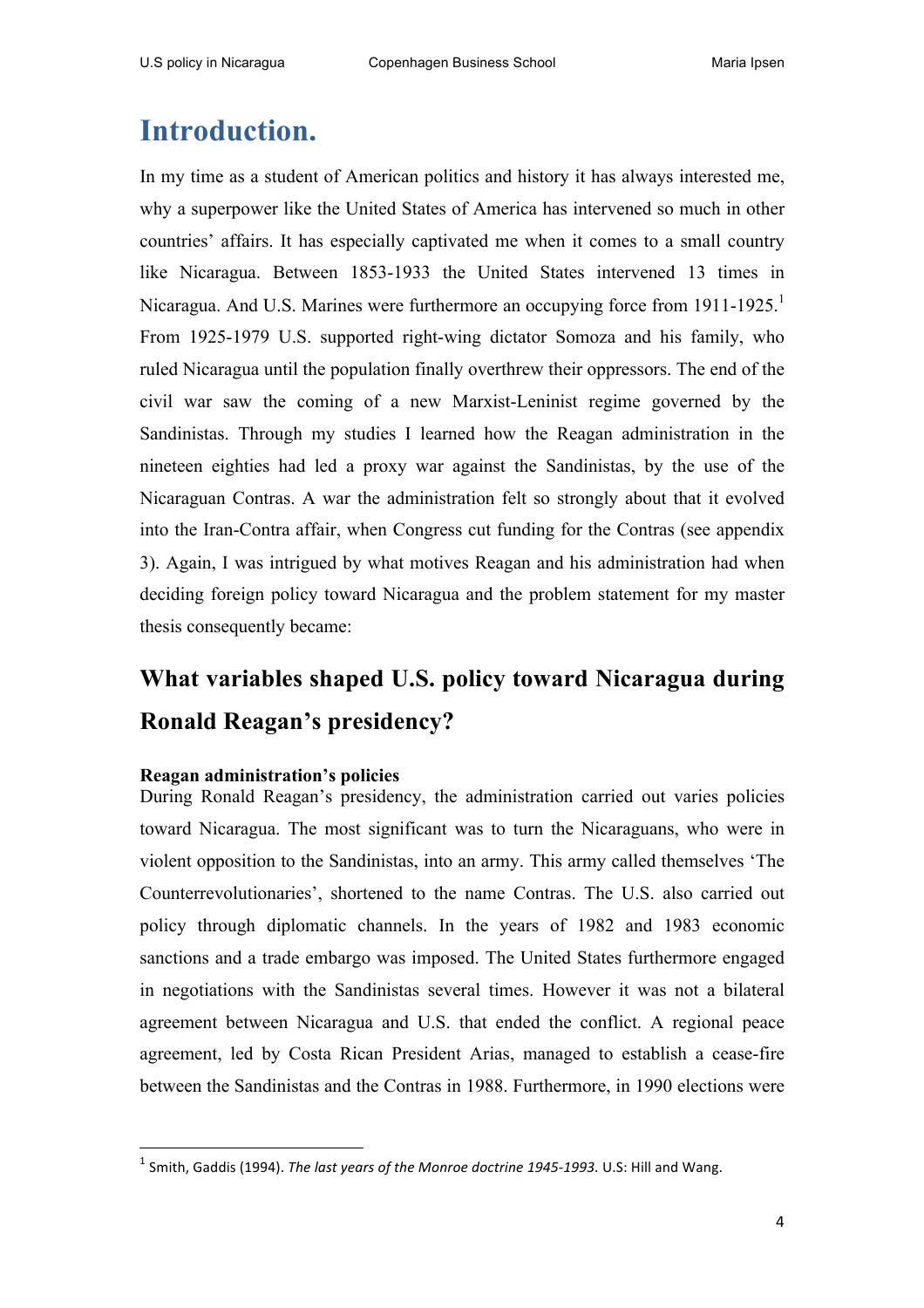held in Nicaragua. Where the Sandinistas lost and consequently they turned over government power to the moderate centrist party UNO in April 1990.

#### **Outline of the thesis**

Through my research I discovered five different variables, which each could explain what shaped U.S. policy. The variables are:

- 1. The situation the Ronald Reagan and his government inherited from the previous administration, which is analyzed in chapter 2.
- 2. The influence of Ronald Reagan's ideas and moral beliefs that is analyzed in chapter 3.
- 3. Why the internal strife in the Reagan administration also shaped policy making as analyzed in chapter 4.
- 4. The way Congress managed to influence policy, which is analyzed in chapter 5.
- 5. The impact of the Vietnam War on policy as analyzed in chapter 6.

All five variables will be analyzed individually and afterwards be discussed in chapter 7. Furthermore, the theories in chapter 1 will be used in the discussion to argue that the second variable, the ideas and moral beliefs of Ronald Reagan, is the most significant factor in the shaping of U.S. policy toward Nicaragua.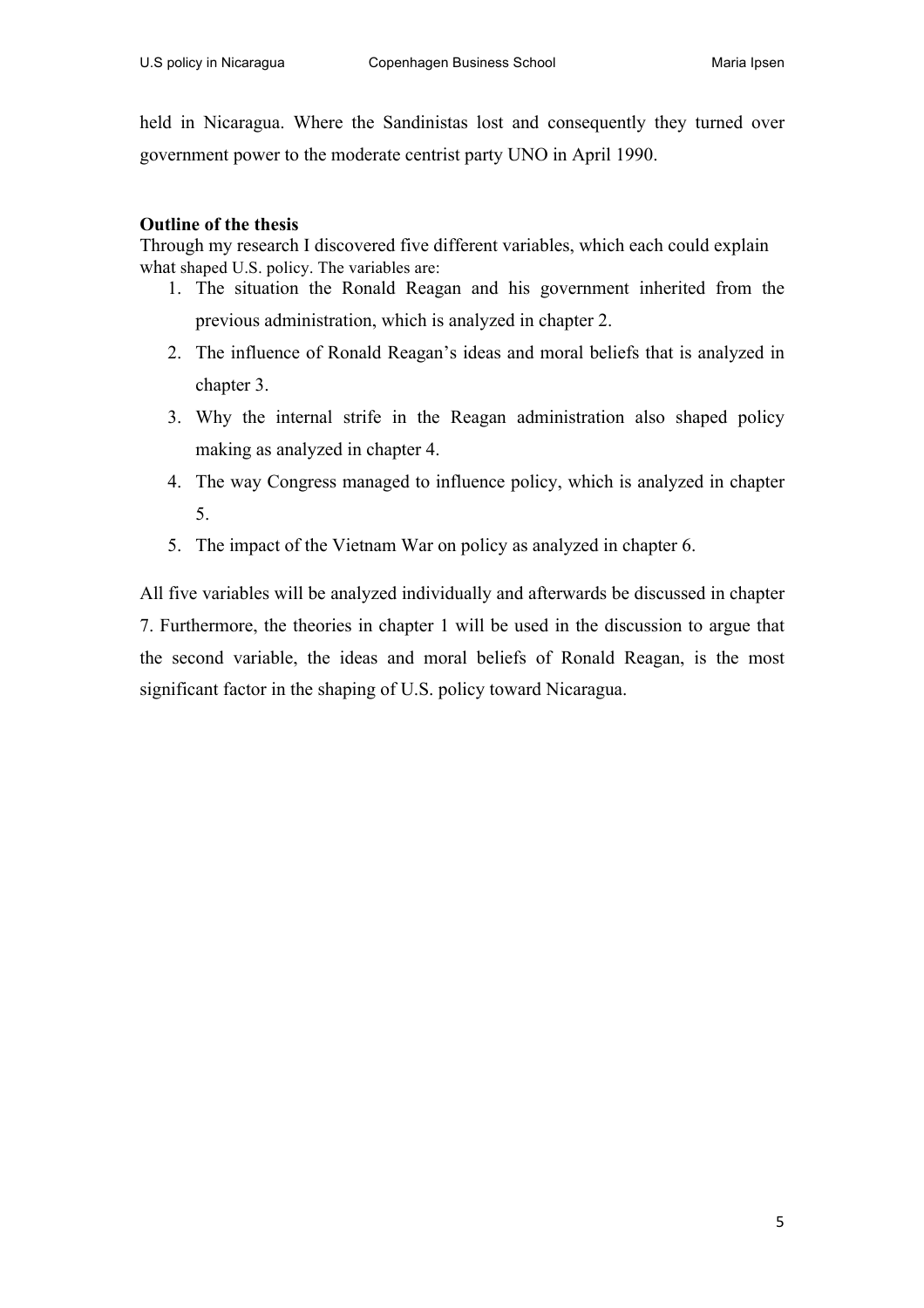# **Theories**

International relation theories can help explain the mechanisms that influence policy making. Social Constructivism sees identities and ideologies as influencing factors on how international relations are conducted and on which background foreign policy is made. If identity influences policy making it is important to investigate what this identity is composed of and here it is argued that cognitive images of countries are a part of the identity that influences policy makers' decisions.

#### **Social Constructivism**

Social Constructivism is a theory within the field of International Relations. It is concerned with the role human minds and consciousness play in international affairs. It started as a counter reaction to the materialist approach of Neo-realism. Where Social Constructivism argues that social aspects are key to understanding world politics, Neo-realism explains a state's behavior in international relations as based on the possession of material power, like military or economic strength. Social Constructivism furthermore understands international affairs as something taking place within the minds of people. It is not external from humans and cannot be seen objectively. It has been argued that international relations studies thus have to analyze the ideas and beliefs that form the identity of the policy makers.<sup>2</sup>

In Social Constructivism relations between states are conceived as a social construction and the social world of relations are created by the identity of the people involved in it. This means that there are no laws that everyone follow, like a law of nature. All states do therefore not act the same in identical situations. Hence it is impossible to explain a state's behavior with a systemic theory. Instead you have to focus on the social context where state's identities are made, in order to find out how the state's identity affects relations with other states.<sup>3</sup>

<sup>&</sup>lt;sup>2</sup> Jackson, Robert & Sørensen, George (2010). Introduction to International Relations: Theories and *Approaches*. US, Oxford University Press. Ch. 6, p. 2<br><sup>3</sup> Hopf, Ted, as quoted in Jackson, Robert & Sørensen, George (2010). *Introduction to International* 

*Relations: Theories and Approaches.* US, Oxford University Press. Ch. 6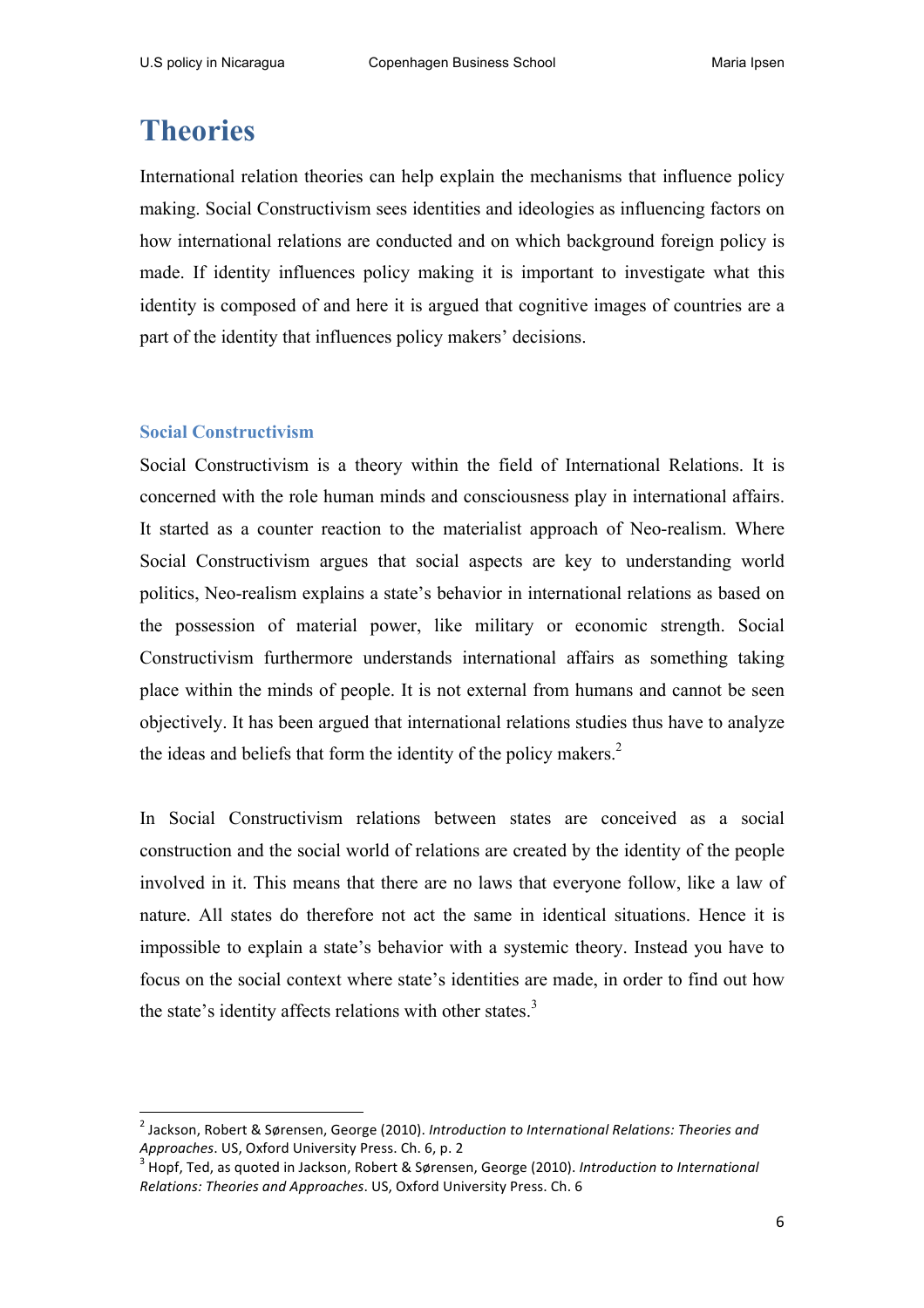It is moreover argued that politics 'at home' determines what actions the state carries out abroad, because each state is a product of domestic social practices that form the identity. States act according to their individual identity and therefore they all act differently. Furthermore, they do not act the same toward any two states. Evidence suggests that based on the state's own identity it perceives other states' motives and interests. Thus evaluating each individual state and condemning them to be either an ally or an enemy.<sup>4</sup>

The constructivist theory has been applied to account for the collapse of the Soviet Union. It is argued that the two traditional international relations theories; Realism and Liberalism or Idealism, are insufficient to explain what happened $<sup>5</sup>$  because Soviet</sup> policy makers went beyond a relaxation in international relations and ended up dissolving the state (USSR). It is argued that social constructivism can explain this degree of change. It is argued that by exploring the intellectual shift in Soviet leadership, evidence suggests that the reason for the change in policy was a change in identity within the Soviet policy makers. This identity change was an essential alteration in the understanding of the threat from the Western world.<sup>6</sup>

As argued in this thesis the Carter administration and the Reagan administration had very different approaches to Nicaragua. Evidence suggests Reagan perceived Nicaragua as more of an enemy state than Carter did. Consequently they portray two different identities that created two different foreign policy outcomes. There is accordingly an affinity between the identity of the president and the foreign policy identity of the United States which determines international relations. This affinity can be explained by Social Constructivism.

<sup>&</sup>lt;sup>4</sup> Hopf, Ted (1998). *The Promise of Constructivism in International Relations Theory*, International Security, Vol. 23, No. 1, p.24-26<br><sup>5</sup> Realism explains the collapse as grounded in Soviet's bad economy and imperial overstretch.

However, it fails to account for the rationale in letting the Eastern European countries break loose without the Soviets using force. Thereby letting the countries move outside of Soviet sphere of influence and consequently destroying the balance of power, which is essential to realists. Liberalism interprets the collapse of the Soviet as an emergence of new conceptions of the state's interest. These new interest would have led to a more conciliatory policy toward Western Europe with increase trade and diplomatic relations.

<sup>&</sup>lt;sup>6</sup> Herman, Robert G. (1996), Identity, Norms, and National Security: The Soviet Foreign Policy *Revolution and the End of the Cold War, NY, Columbia University Press.*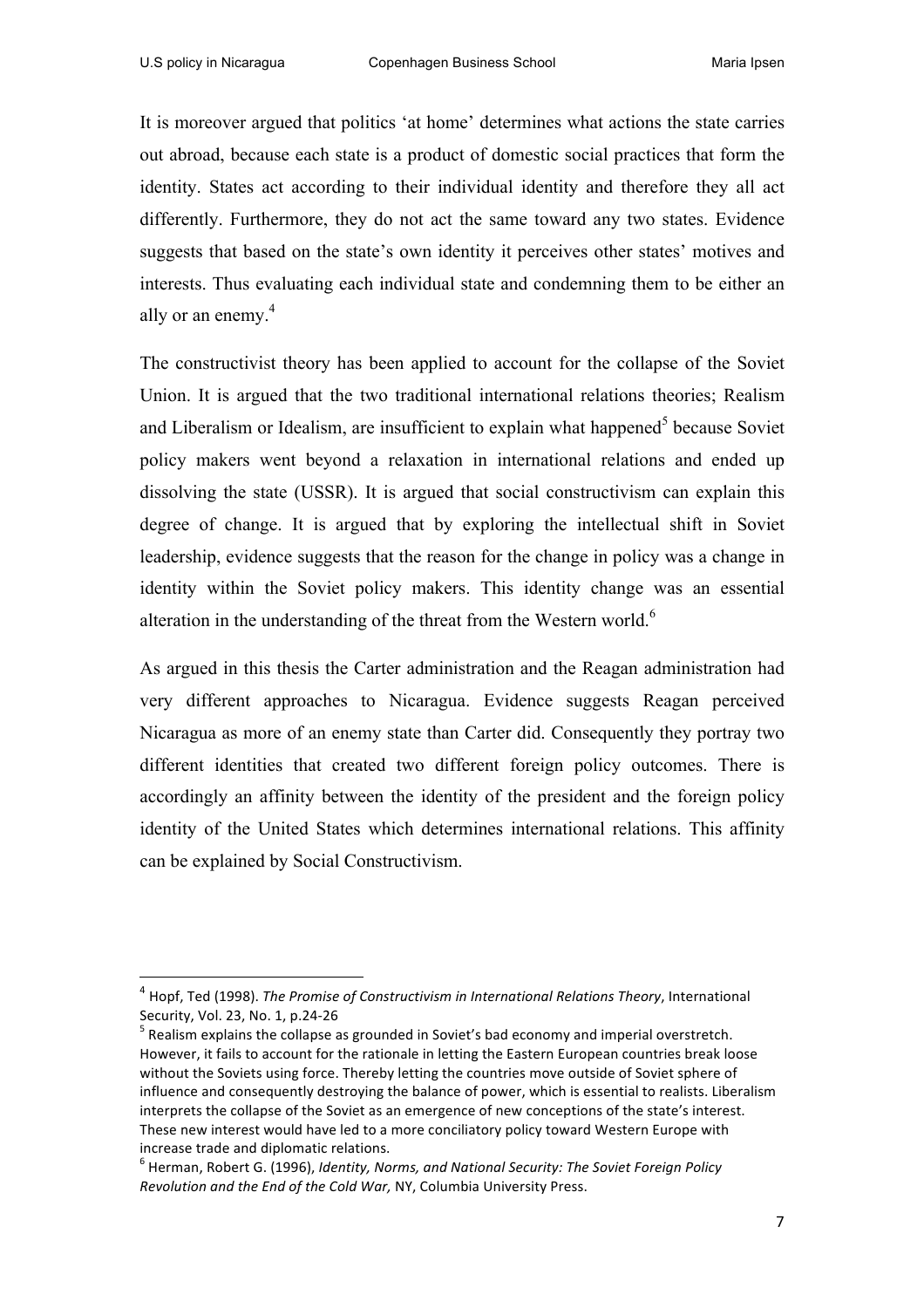### **Cognitive Images**

The theory of Cognitive Images looks into the minds of policy makers, at the identity that forms the decisions. The theory uses a political psychological context of images to explain on what basis policy makers operate. The theory does not neglect circumstances and other factors that influence the making of policy, but regards the cognitive images as a foundation that influence all decisions, all the way from processing information to the implementation of a strategy.<sup>7</sup>

It is argued that a cognitive image is a classification of people or countries that policy makers perceive as similar. The human brain is not capable of processing too much information and need a system which simplifies the incoming data. In the brain the information on e.g. countries, is organized in different categories or patterns, putting a country in a specific category. This speeds up the process of deciding whether information is conceived as true or false.<sup>8</sup> An example could be when the brain verifies whether or not it is true that the Canadian government has been taken over by a military coup. The brain would quickly think of this as false because of the categorization of Canada as a peaceful democratic society. In the same way it is more likely to think of a military coup as true when speaking of Egypt, if the brain has categorized this country as being more prone to coup d'états.

It has been argued that these images make it easier to predict the behavior of other countries and thereby what action the policy makers own country should take. For the reason that it simplifies the perception of the world, people are inclined to filter information through the cognitive images. However, the brain can change and adopt new information or move countries to different categories if enough new information settles.<sup>9</sup>

According to the theory of Cognitive Images, during the cold war, American policy makers divided countries into the following categories; ally, neutral, enemy and dependent and furthermore the enemy's dependent. An enemy was a country whose goals were in opposition to one's own country. It is argued that the United States

<sup>&</sup>lt;sup>7</sup> Cottam, Martha L., (1994). *Images and intervention: U.S. policies in Latin America*. U.S. University of Pittsburgh Press, p.18

 $<sup>8</sup>$  Ibid, p.18</sup>

 $<sup>9</sup>$  Ibid, p.18</sup>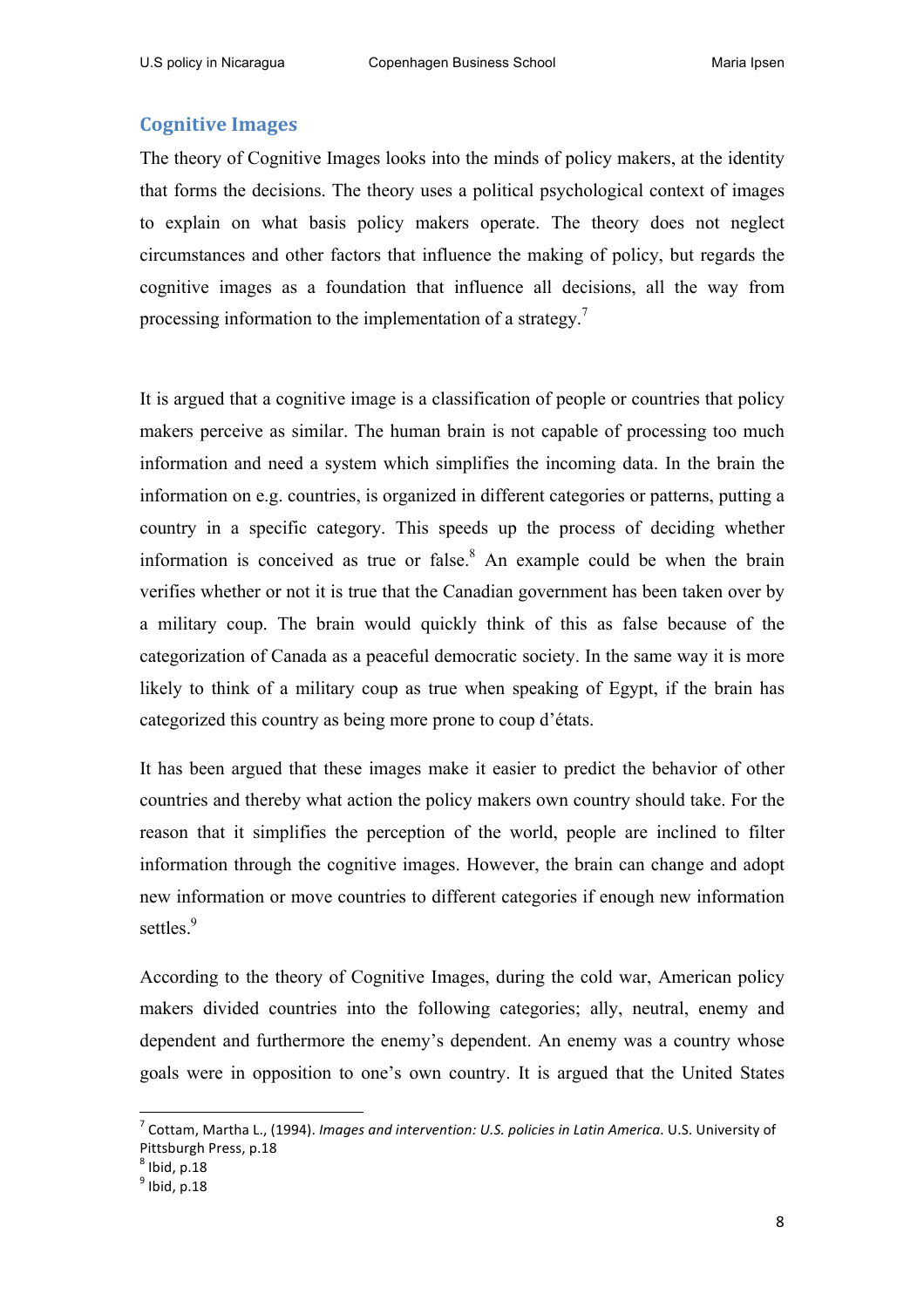viewed the Soviet Union as having contradictory goals to theirs and thus saw them as an enemy state.<sup>10</sup> Latin American countries were thought of by U.S. policy makers as: "…*weak, childlike, inferior…and often led by a corrupt elite*", and U.S. did not treat these countries as equals. Because of this perception they saw Latin American countries as dependent. In itself a dependent country does not constitute a threat, but because Latin American countries were seen as weak, they were exposed to Soviet subversion and in danger of becoming an enemy's dependent. A Latin American country was incessantly branded as a dependent. If one of them pursued independence from the U.S. it was a threat, because often it could not change into a neutral or an ally, only into an enemy's dependent. $^{11}$ 

<sup>&</sup>lt;sup>10</sup> Cottam, Martha L., (1994). *Imgges and intervention: U.S. policies in Latin America*. U.S. University of Pittsburgh Press, p. 19-20<br><sup>11</sup> Ibid. p. 25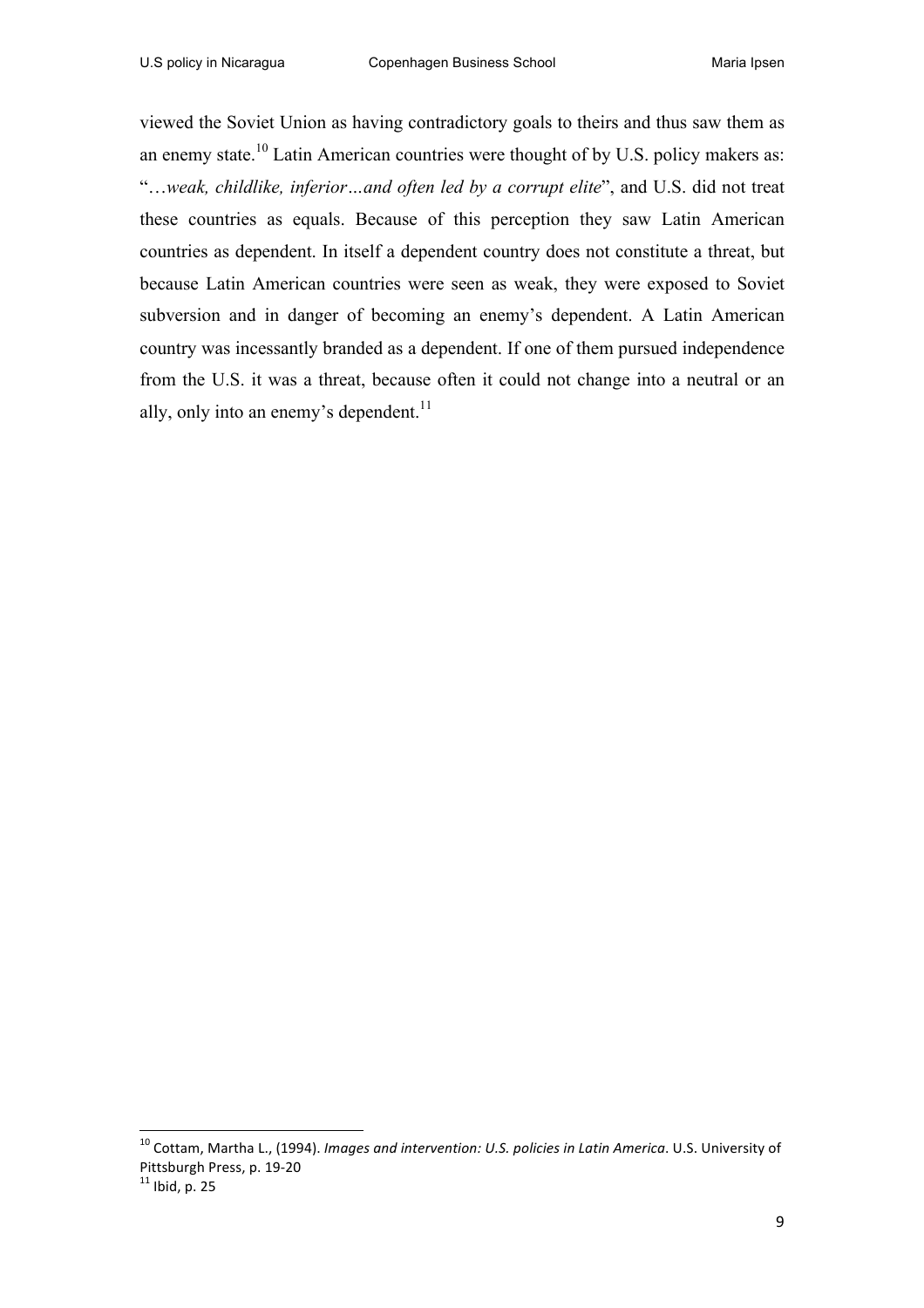# Setting the Stage

In this chapter I analyze what situation in Nicaragua the Carter administration handed over to the Reagan administration. It is clear that the Carter administration's approach to the situation in Nicaragua was greatly influenced by the aftermath of the Vietnam War and Carter's moral principle of non-intervention. Furthermore the commitment to human rights made it difficult for the Carter administration to support the continuation of a dictator's regime, with the Democratic majority in Congress. Moreover the Carter administration did not involve itself sufficiently in the conflict to be able to avoid a Marxist-Leninist takeover of a country close to the United States. He thus left a situation that Reagan saw as threatening to U.S. national security.

#### **The Carter administration's foreign policy ideology**

#### **Reshaping the idea of the United States as a benevolent superpower**

In 1977 after Watergate and the Vietnam War, the newly elected President Carter expressed that he wanted Americans to once again be proud of their country and the people in charge. He was elected in opposition to former Secretary of State Kissinger's power politics, which left the public in the dark and carried out unpopular decisions. He wanted to have a democratic foreign policy where the people were involved. In a speech in June 1977 at Notre Dame University, Carter stated this belief: "*We can also have a foreign policy that the American people both support and, for a change, know about and understand. I have a quiet confidence in our own political system"12.* 

Before he took office, Carter's foreign policy goals were made in close collaboration with his national security advisor Brzezinski<sup>13</sup>. They both portrayed a president that wanted to change world opinion to a more positive perception of U.S. The most important goals were; first and foremost to continue the policy of détente and work on a better relationship between U.S. and Soviet, and reduce the two countries' number of arms, which was pursued through the SALT II agreement. This treaty, however, never became ratified by Congress, because USSR invaded Afghanistan, nevertheless

<sup>&</sup>lt;sup>12</sup> Notre Dame Commencement Speech June 1977<br><sup>13</sup> Brzezinski, *Power and principle*, Weidenfeld and Nicholson, London 1983.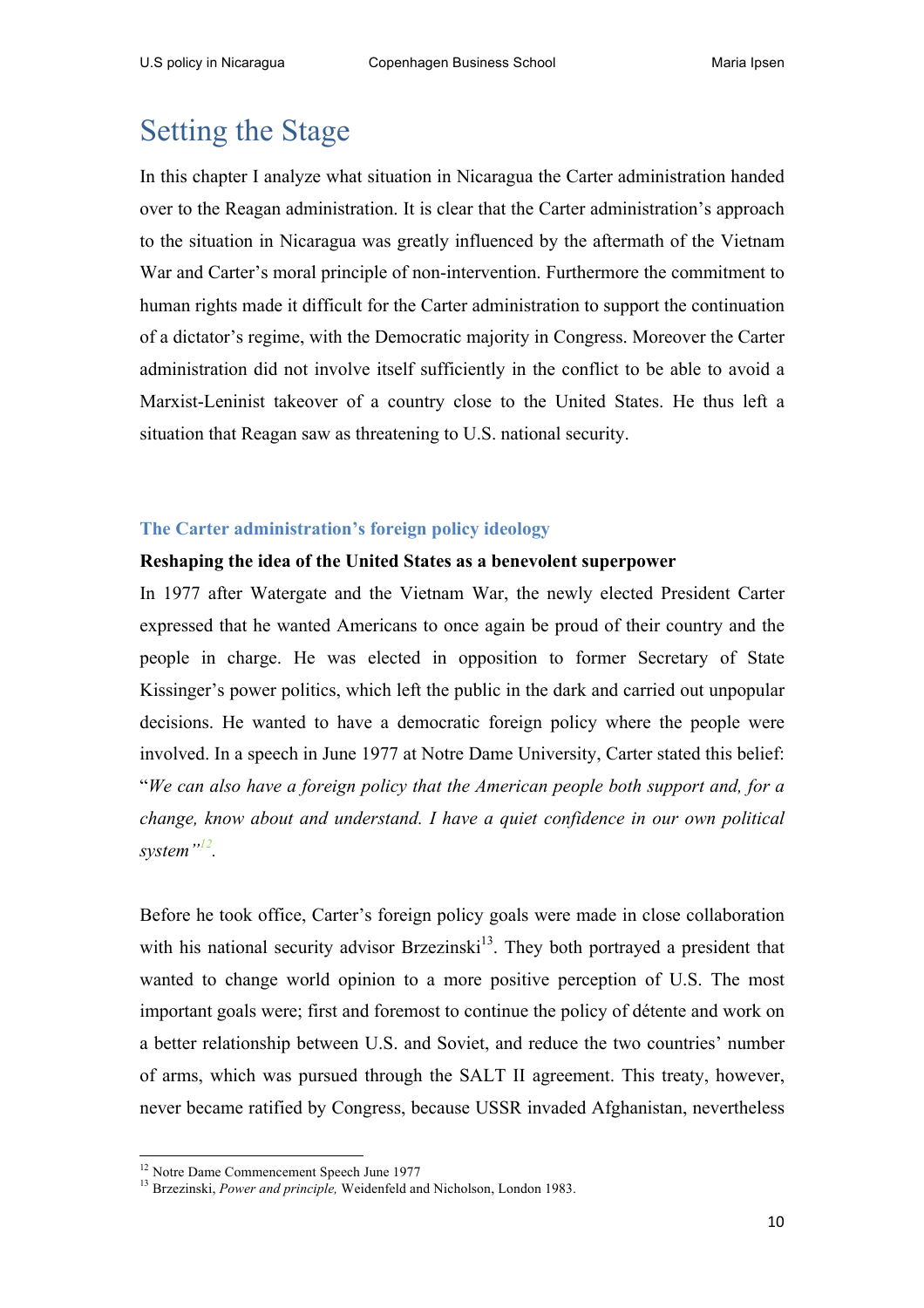the agreement was still being honored by both sides. The Panama Canal treaty did also have a very high priority. Carter strongly believed that the canal belonged to Panamanian people and in the end he reached his goal, even though he had to struggle with Congress to get the treaty ratified. His foreign policy goal for Latin America, next after the Panama Canal Treaty, was to work on bettering bilateral relations between the United States and all the Latin American Countries, especially the democracies.

In 1978 the FSLN also called Sandinistas, succeeded in uniting the Nicaraguan people against their dictator Somoza. This group was by the Carter administration seen as very leftist leaning, but not considered to be controlled by Cuban influence. The Carter administration did not see the Sandinistas as "dangerous" Marxist –Leninist insurgents, as the Reagan administration later defined them<sup>14</sup>. Anyhow the Carter administration did not prefer them to take power of Nicaragua no matter how much public support they had. In 1978 the administration hoped instead to create a transitional government consisting of the moderate party FAO, and they were worried that the Sandinistas would seize power.

However, the administration was very reluctant to act as a hegemonic power in Latin America. They believed previous administrations had made bad choices of intervening so much in the affairs of sovereign countries. However there was continuous pressure from other Latin American countries to take action, which forced Nicaragua more and more in the center of attention of the administration. And in the end they decided to act through the diplomatic channels.<sup>15</sup>

From September 1978 the top of the administration focused on the situation in Nicaragua, and worked multilaterally on getting mediation between Somoza and the moderate opposition started. A Nicaragua without Somoza and with a democratic elected government was the final goal for the Carter administration. The mediation was steered by the U.S. and ran from October 1978 to February 1979 and involved Somoza opposite the moderate party FAO. But Somoza, who probably had never intended to make a compromise, withdrew after several months of negotiation and refused to step down. Thus setting the grounds for a civil war.

<sup>14</sup> Carothers, Thomas, (1991) *In the Name of Democracy*, U.S, University of California Press, p. 82

<sup>15</sup> Ibid, p. 81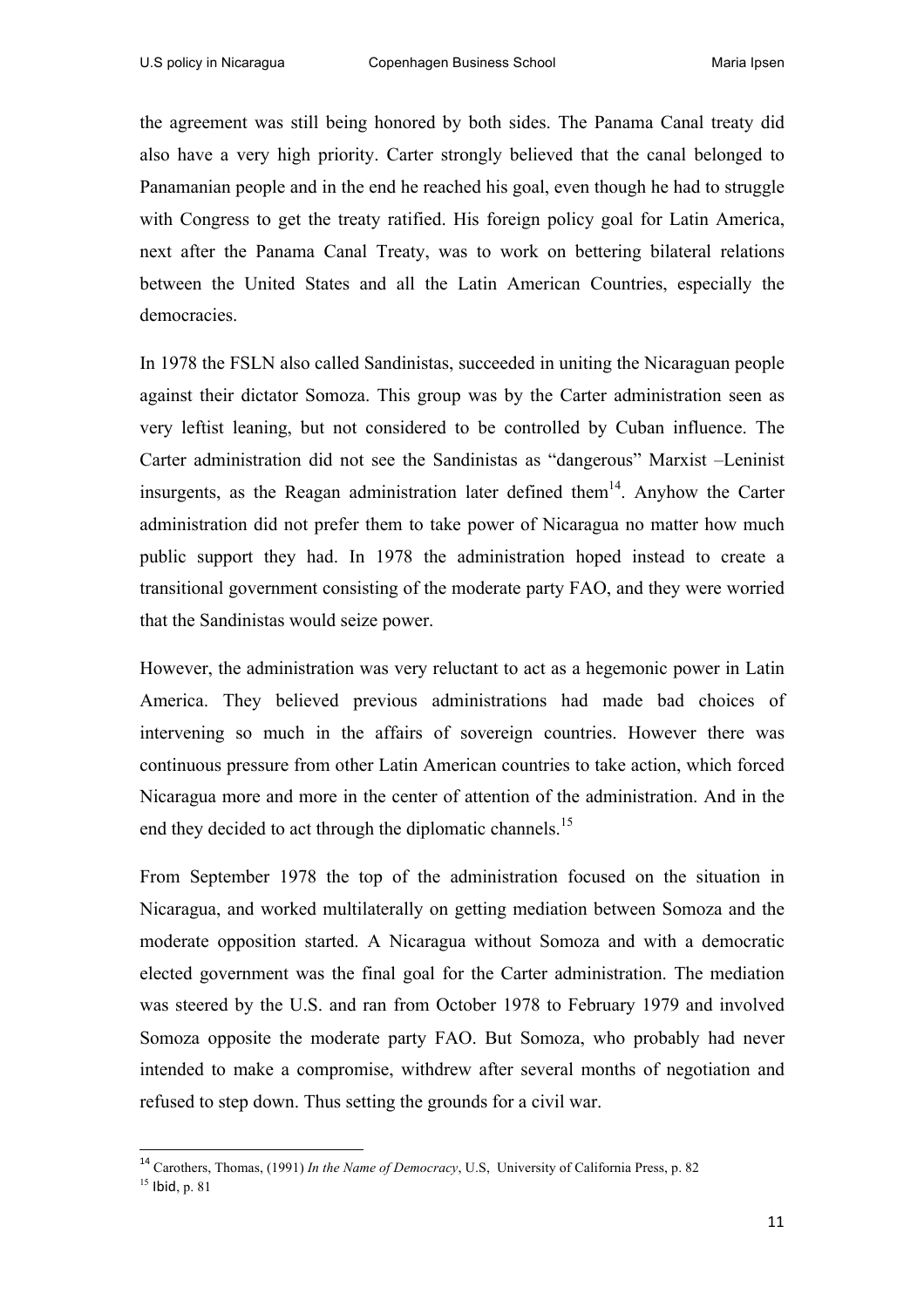#### **Non-Intervention**

Evidence suggests that in the beginning of Carter's term, which ran from 1977-81, people were optimistic and had a faith in a new beginning.<sup>16</sup> It is argued that the late seventies were marked by the failure of the Vietnam War and Carter thus adhered to non-intervention.<sup>17</sup> A White House aide told that Carter in a meeting with the president of Venezuela said: "*he did not believe the United States should engage in a policy of changing the governments of small nations*".18 Carter wanted to avoid repeating the mistakes of previous administrations, where the Vietnam War was the best example of intervention that had failed. In a speech at Notre Dame University he said of military interventions: "*This approach failed, with Vietnam the best example of its intellectual and moral poverty. But through failure we have now found our way back to our own principles and values, and we have regained our lost confidence"*. 19

#### **Human Rights**

Human Rights, was a key word in the Carter administration as vocalized in Carter's inaugural speech: *"Our moral sense dictates a clear cut preference for these societies which share with us an abiding respect for individual human rights.[…]There can be no nobler nor more ambitious task for America to undertake on this day of a new beginning than to help shape a just and peaceful world that is truly humane."20*

However it was difficult to always follow the moral principles and support human rights if it conflicted with American security interest. For instance did Carter walk a thin line between getting Soviet to negotiate about the SALT II agreement, and at the same time trying to get them to loosen their grip on the Soviet people, by criticizing them for their lack of civil rights. It is argued that Carter did not succeed in carrying out his human rights policy completely.

Nevertheless it impacted on the administration's policy. A study by Stohl, Carleton and Johnson has shown that Carter managed to put human rights on the world agenda.

<sup>&</sup>lt;sup>16</sup> Pflüger, Friedbert, *Human Rights Unbound: Carter's Human Rights Policy Reassessed*. Presidential Studies Quarterly, Vol. 19, No. 4, Fall, 1989.<br><sup>17</sup> See chapter 6 for an explanation to the impact of the Vietnam war.<br><sup>18</sup> Pastor, Robert(1987) Condemned to Repetition, New Jersey. Princeton University Press, p. 65<br><sup>19</sup> Carter, J

http://millercenter.org/scripps/archive/speeches/detail/3399<br><sup>20</sup> Carter. Jimmy. *Inaugural speech, January 1977,retrived may 2011 from http://www.american-*

*presidents.com/jimmy-carter/1977-inaugural-address*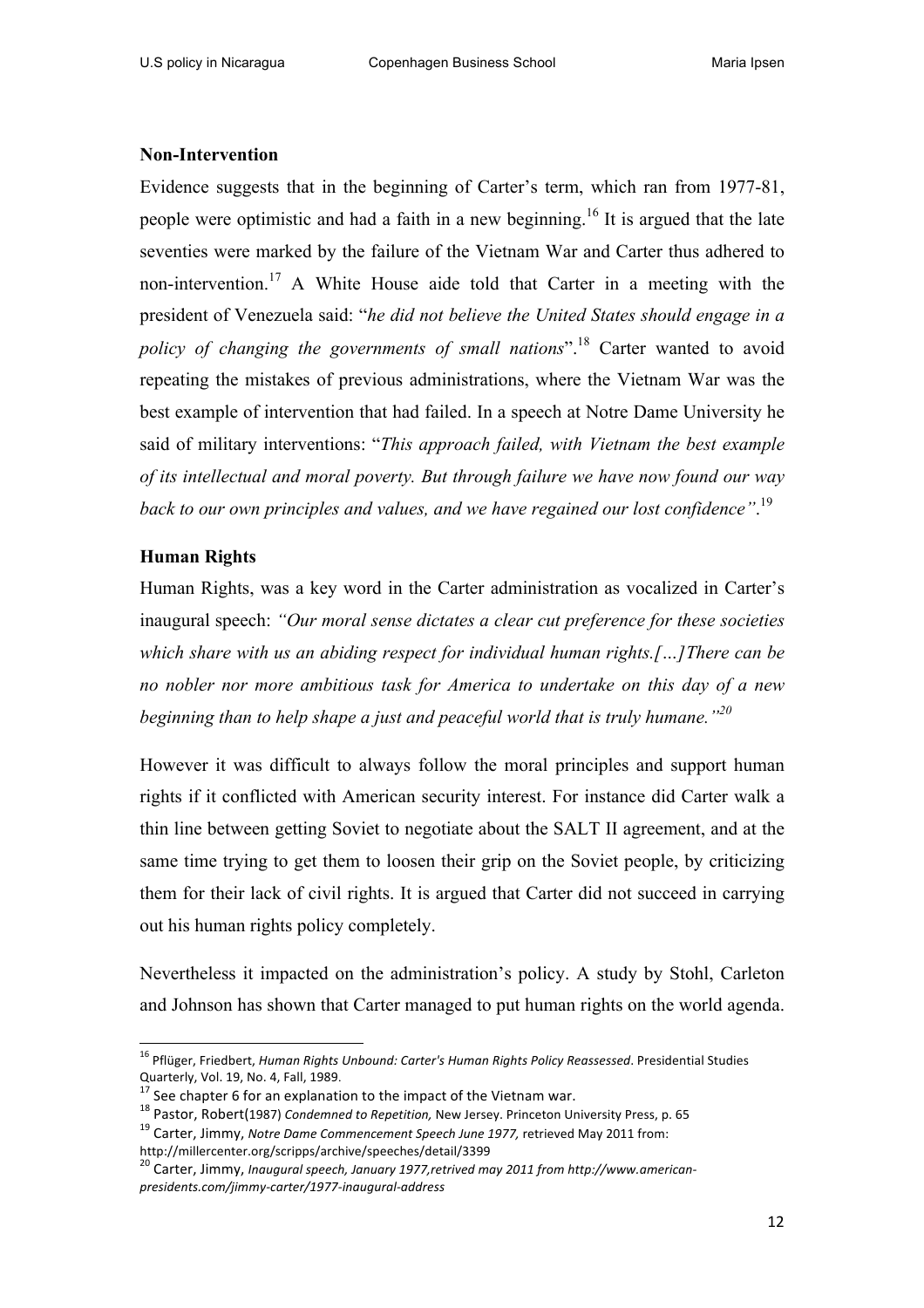Furthermore the study proved that repressive regimes were cut in aid during Carter's presidency, than during the previous presidents.<sup>21</sup> Consequently during the Carter administration around 30 countries were cut in aid due to violations of human rights, among them Nicaragua. $^{22}$ 

#### **To avoid another Cuba**

After their final military victory, the Sandinistas were sworn into office on July 20 1979. Three days after Somoza had left Nicaragua and sought exile in the U.S. The new Nicaraguan leaders were warmly welcomed by several Latin American countries. The U.S. followed suit. The administration, still fixated on avoiding previous administrations' mistakes, was very focused on avoiding Nicaragua becoming another Cuba. They did not want to push the Sandinistas to radicalization and give them an opportunity to blame own mistakes on the United States.<sup>23</sup>

Number one priority was furthermore to prevent the Sandinistas of interfering in their neighbor's boiling revolutions, especially in El Salvador. The goal was also to keep relations good, thus keeping the Sandinistas from seeking Soviet and Cuban help. Evidence suggests that the administration believed that a confrontational U.S. approach would lead to a communist Nicaragua. Moreover if the relationship was good, U.S. hoped to have a minimum of influence in securing a pluralistic democracy. The administration thus decided to help out financially. Nicaragua was in ruins after the civil war, where 45.000 were presumed dead and around 500.000 people were refugees. So it was natural that the first step for the U.S. was to provide food relief, and the next step was to set up a long-term aid program.<sup>24</sup>

However the administration did not at any point really trust the Sandinistas, but tried to get the best out of an unwanted situation. In September 1979 Carter met with three of the leading Sandinistas in the White House. One of the reasons behind was because Eisenhower had refused to meet with Castro in 1959. This meeting could maybe have avoided the later Cuban-American crisis.<sup>25</sup> In the meeting with the Sandinistas, Carter

<sup>&</sup>lt;sup>21</sup>Stohl, Michael, David Carleton, Steven E. Johnson, (1984) *Human Rights and U. S. Foreign Assistance from Nixon*<br>to Carter: Journal of Peace Research, Vol. 21, No. 3, Sep.

<sup>&</sup>lt;sup>22</sup> Pflüger, Friedbert, (1989) *Human Rights Unbound: Carter's Human Rights Policy Reassessed.* Presidential Studies Quarterly, Vol. 19, No. 4, Fall,.<br><sup>23</sup> Drumbell, John, *American Foreign Policy, Carter to Clinton*, MacMillan Press LTD, 1997, p.39

<sup>&</sup>lt;sup>24</sup> Pastor, Robert(1987) *Condemned to Repetition*, New Jersey. Princeton University Press, p. 194-195<br><sup>25</sup> Ibid p. 206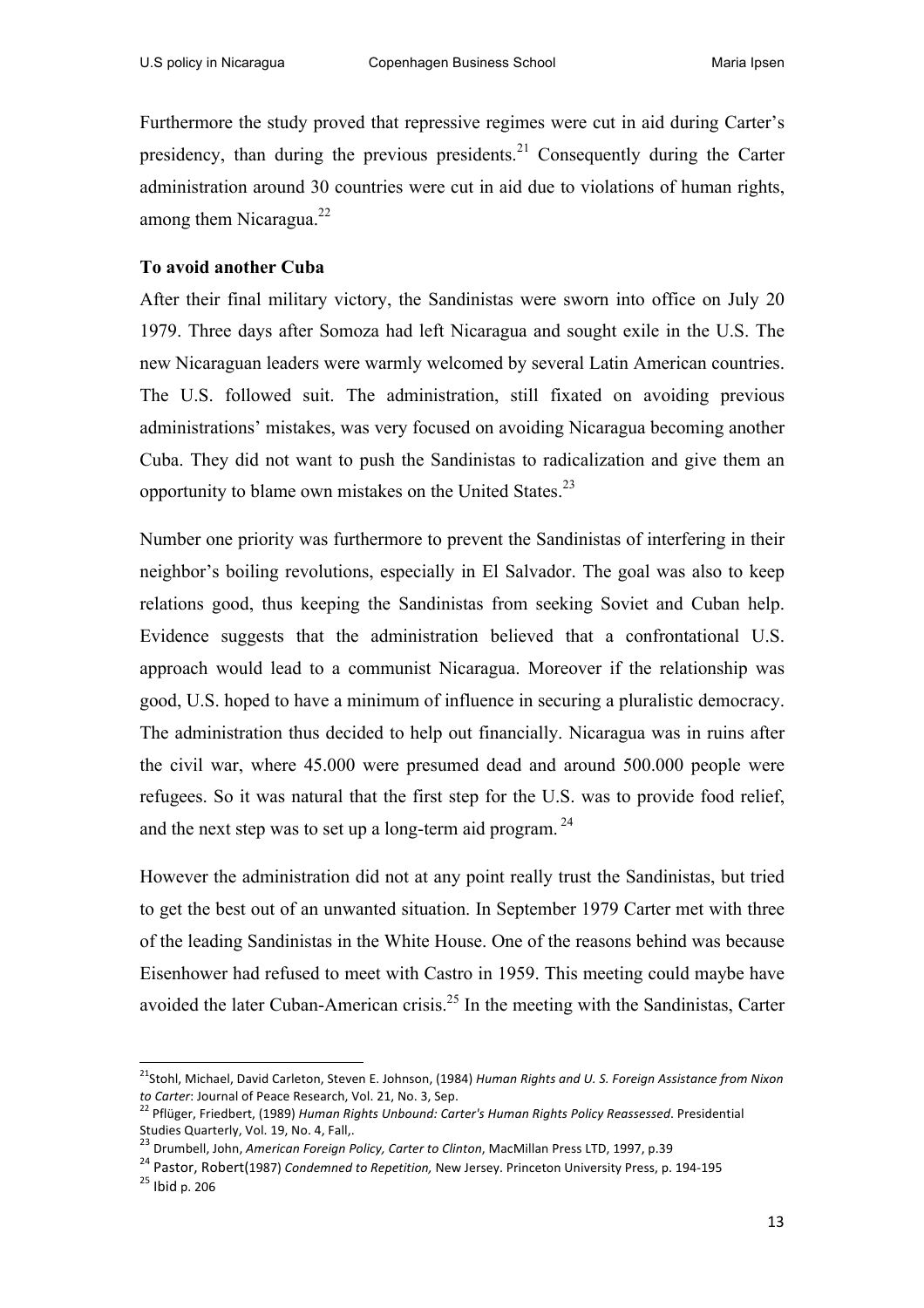stressed that aid was conditional on Nicaragua's non-interference and attention to human rights and democracy, thus emphasizing his administration's moral principles.

#### **The Congress**

During Carter's presidency there was a Democratic majority in Congress, even though Carter was also from the Democratic Party, they did not go easy on him. Congress were used to being in opposition and carried on being so instead of cooperating. Furthermore, a large faction of Congress, e.g. Senator Edward Kennedy, wanted an even greater emphasis on human rights than Carter did. In his presidential memoirs, Keeping Faith, Carter writes: *"Most of the Democratic members had never served with a President of their own political party, and their attitude was one of competition rather than cooperation with the White House."* The opposition from his fellow party members meant that Carter had a hard time defending keeping a dictator like Somoza in place, even if he had wanted to.

Carter did not only get opposition from his fellow Democrats, many Republican congress members were very much against human rights dictating foreign policy. They believed it overshadowed the real issue of containing the Soviet Union and saw the removal of right-leaning dictators as a sure way to open up for Cuban-Soviet influence in Latin America<sup>26</sup>. Congress was almost equally divided on the subject of Nicaragua's dictator Somoza, and this left some free space for the administration to follow their own convictions on what was the right approach.<sup>27</sup> But they still had to circumvent Somoza's friends in Congress, e.g. Rep. Jack Murphy, who tried to influence the decision making. The Panama Canal treaties ratification furthermore made the administration more reluctant to intervene in Central America. The administration wanted Congress to see the region as stable, in order to eliminate any further congressional opposition against the treaties.<sup>28</sup>

Congress limited the Carter administration again in November 1979. Here Carter proposed an aid bill, asking for \$75 million to Nicaragua, after the regime change

<sup>&</sup>lt;sup>26</sup> Pastor, Robert, (1987), *Condemned to Repetition*, New Jersey, Princeton University Press. p. 62.<br><sup>27</sup> *Ibid* p. 99

<sup>28</sup> Schoultz, Lars, (1987) *National Security and United States Policy toward Latin America.* New Jersey*,* Princeton University Press, , p.41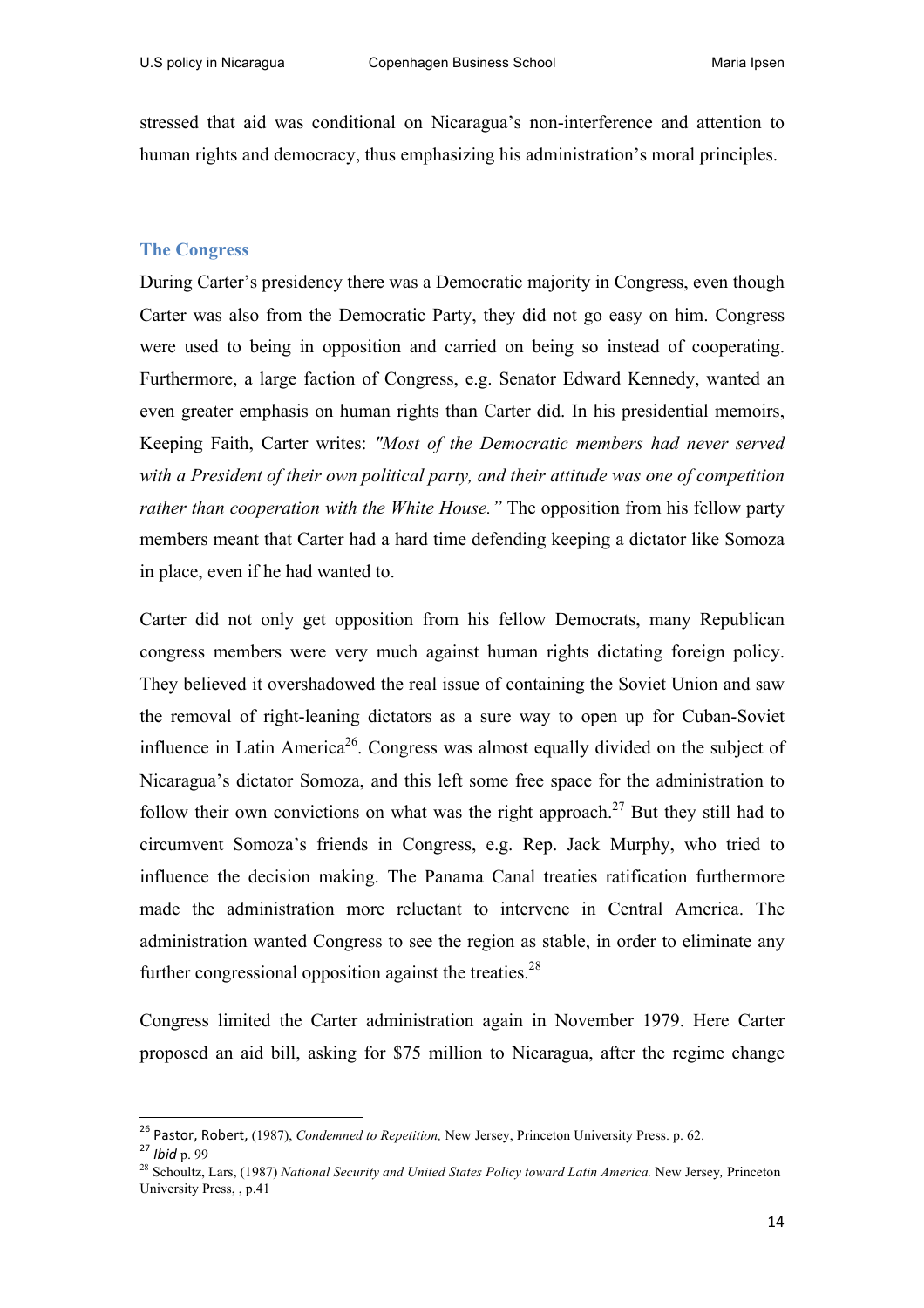from Somoza to the Sandinistas.29 The aid was severely criticized by Republican and Democratic conservatives in Congress, who believed the Sandinistas were communists, and did not wish to spend U.S. tax-payers' money helping Cuba and Soviet.<sup>30</sup> The Aid bill was finally passed months later in May 1980, and only after Congress had added an unprecedented number of amendments to the bill. $31$  The most important amendment was that Nicaragua could not interfere in the politics of other countries.

The agreement came into play just before Carter had to hand over the power to Reagan. In January the CIA had concrete evidence that the Government of Nicaragua was aiding Salvadoran rebels and Carter suspended aid to the Sandinistas in the middle of January 1981, thus ending the effort of maintaining a good relationship to the Sandinistas at all cost.

#### **The administration**

With the emphasis on human rights Nicaragua would have been an obvious case for Carter to begin with. Somoza had in many years been criticized for his oppressiveness, but Carter did not differ much from his predecessors' policy toward Nicaragua. Nevertheless, Somoza was apprehensive when Carter took office and felt that he had lost the guaranteed support from the  $U.S.^{32}$ 

#### **Neglected conflict**

Carter himself did not get involved with the case to case decision making regarding Latin America and human rights. Instead to take care of the Region the Christopher Committee was established in April 1977.<sup>33</sup> This Interagency Group on Human Rights and Foreign Assistance chaired by Warren Christopher, debated the pro and cons for restricting and granting aid, and in April 1977 restricted military and economic aid to Somoza. It was not a complete stop and the cut was not enough to have any

<sup>&</sup>lt;sup>29</sup> Pastor, Robert(1987) *Condemned to Repetition*, New Jersey. Princeton University Press, p. 209 30 Schoultz, Lars, (1987) *National Security and United States Policy toward Latin America.*. New Jersey.

Princeton University Press, p. 47<br> $31$  Ibid, p. 47<br> $32$  Ibid, p. 50<br> $33$  Ibid, p. 51.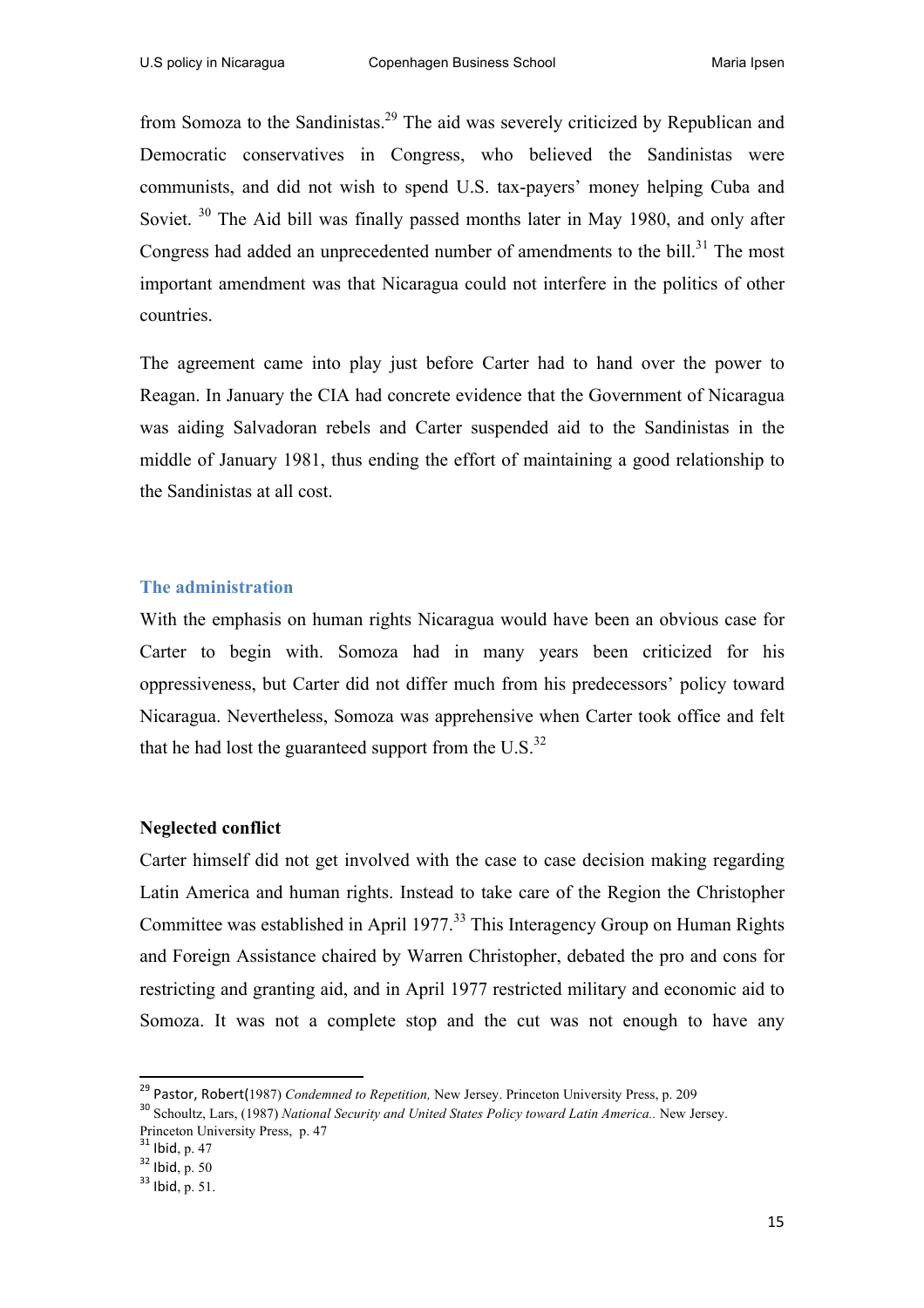significant effect. Since no top officials were involved in policy making, no big decisions was made.

The neglect of the Central American situation and especially the Nicaraguan meant that the administration passed up opportunities for creating an alternative situation that would have suited U.S. interests better. First the administration could have forced Somoza into harder negotiations or supported him so he could stay in power, instead they imposed sanctions that had no impact, and second the administration could have intervened more directly and tried earlier to turn power over to a moderate government.

One such situation was in February 1979 when the administration had no choice but to publicly denounce Somoza. In a meeting attended by the top of the administration, with among other Brzezinski, it was agreed to impose sanctions, that involved completely terminating the suspended military aid program and calling home most of the U.S. personnel and the Peace Corps. The economic aid was not suspended, as a way, not to be left totally out of leverage, without anything more to take away from Somoza.<sup>34</sup> These sanctions could have been imposed much earlier, but had been used to threaten Somoza during negotiations, and then became a reality when he did not act according to the wishes of the United States. The administration now directed their gaze at more important world situations, for example U.S. relations with China and the revolution in Iran, and did not discuss Nicaragua for a whole month.<sup>35</sup>

First when it was too late in the summer of 1979, an attempt at avoiding complete Sandinista government was pursued unilaterally by U.S. pointing out the second consequence of the Carter's administration's neglect. The administration sent the new Ambassador to Nicaragua, Pezzullo, to Managua with a mission. He had to try to widen the 5 man Junta, the Sandinistas had proposed, or even better, to create a completely different government. He failed and after this attempt, the State Department did not want to pursue anymore solutions. Instead they wanted to accept the Sandinista victory. Moreover the Organization of American States had in June 1979 given legitimacy to the Sandinistas, by equaling them to Somoza's government.

<sup>&</sup>lt;sup>34</sup> Pastor, Robert, *Condemned to Repetition*, Princeton University Press. New Jersey 1987, p. 119<br><sup>35</sup> Ibid. p. 120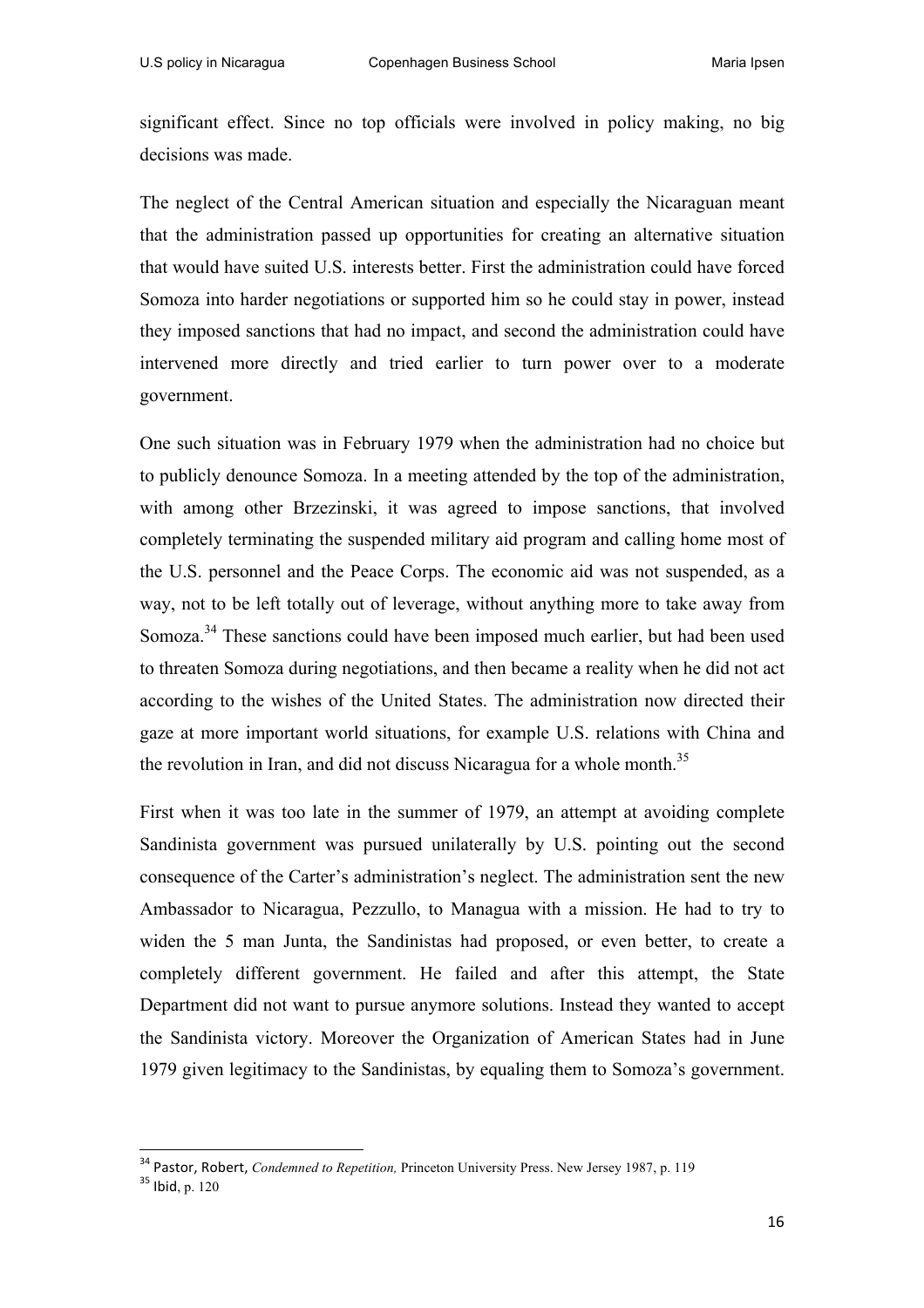The U.S. attempt at creating an alternative to the Sandinistas was thus too late and the situation could not be pushed in another direction.<sup>36</sup>

#### **Different opinions**

Within the Carter administration there were different views on foreign policy. National Security advisor Brzezinski was a traditional cold warrior, who believed that containment $37$  of Communism was the most important issue, and the emergence of leftist regimes were to be avoided. Carter himself and Secretary of State Cyrus Vance and many in the administration were modified cold warriors,  $38$  they too saw containment as very important, but did not necessarily see leftist governments as the same threat as the traditional cold warriors and they strived to evaluate each case individually.39

In the summer of 1979 the administration was divided on what to do with the Sandinista takeover of Nicaragua. National Security advisor Brzezinski advocated using U.S. force, also to show the Soviets that the U.S. were strong in their own backyard, but both Carter and Secretary of State Vance strongly rejected the proposal. As an alternative, a different outcome was again pursued through the Organization of American States with other American countries.<sup>40</sup>

Carter handed over a Nicaragua-situation that was worsening when he left office. He had to cancel aid because the Sandinistas still helped insurgents in El Salvador against U.S. will. But it did seem that his policy of avoiding radicalization of the Sandinistas, helped to a certain degree. The Sandinistas slowly stepped up repression during Reagan's presidency, not Carter's. However everything Carter did in his presidency was later tarnished by the utter failure of the Iran hostage crisis, which also cost him reelection. Consequently Reagan followed a very unpopular president, whom he could

<sup>&</sup>lt;sup>36</sup> Pastor, Robert(1987) Condemned to Repetition, New Jersey. Princeton University Press, p. 147<br><sup>37</sup> Containment here means to stop Communsim from spreading to more countries.<br><sup>38</sup> Cottam, Martha L.. (1992)*The Carter A* 

Tactics, Political Science Quarterly, Vol. 107, No. 1,<br><sup>39</sup> Brown, Seyom, (1983), *The Faces of Power*, NY, Columbia University Press, p. 459<br><sup>40</sup> Pastor. Robert(1987) Condemned to Repetition, New Jersey. Princeton Univers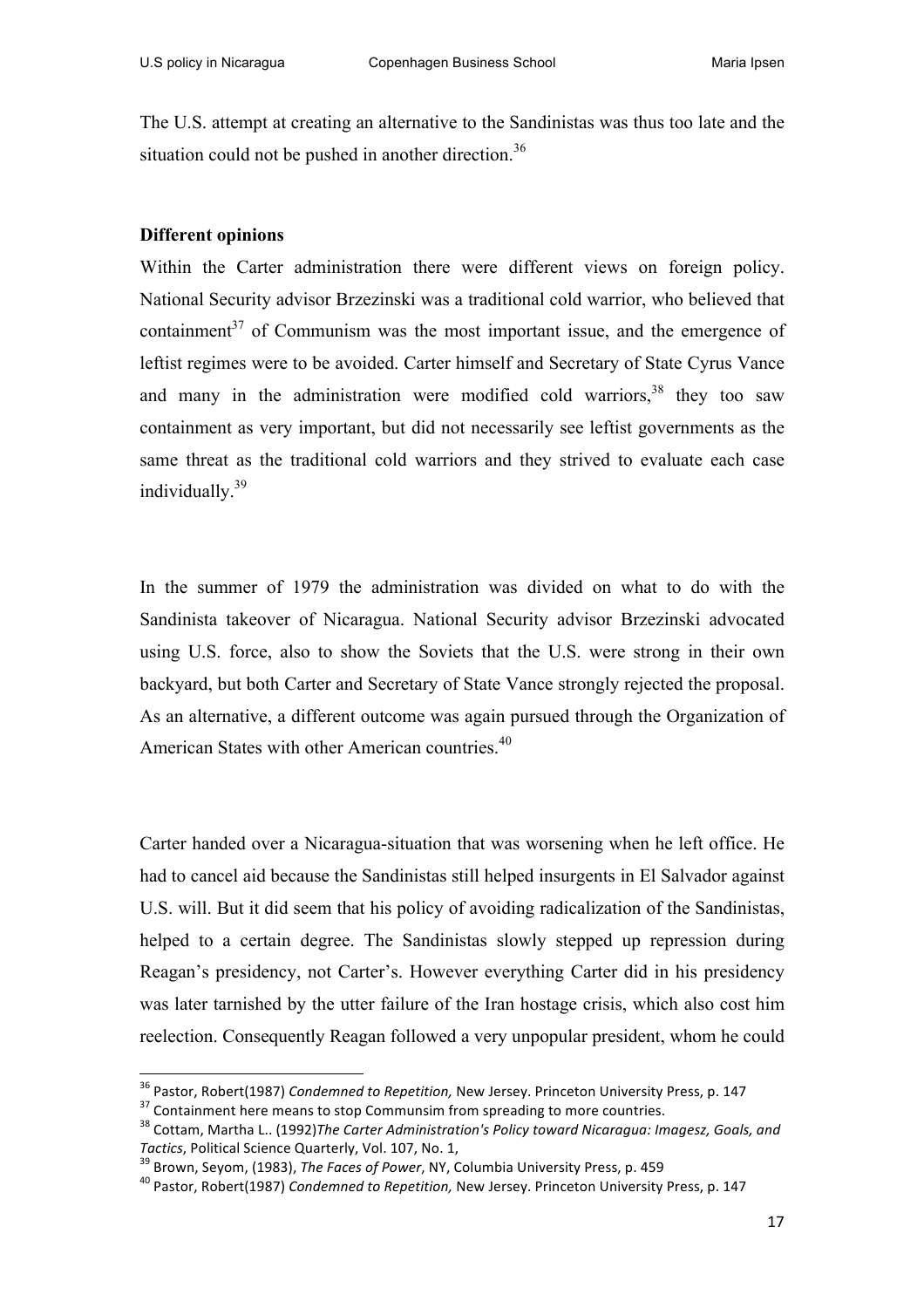blame, among other he blamed Carter for being weak and letting communists take over Central America and creating a threat to U.S. national security.

But could Carter have acted differently? If he had tried to push out Somoza earlier before full civil war erupted, it could have been easier to establish a democratic centrist government before the Sandinistas gained too much influence. But on the other hand, if Somoza had held on to the power in spite of U.S. pressure, the ultimate outcome would have been sending in American troops to remove him. This ending would also have been unacceptable for the American people, who were still too emotionally affected by the Vietnam War.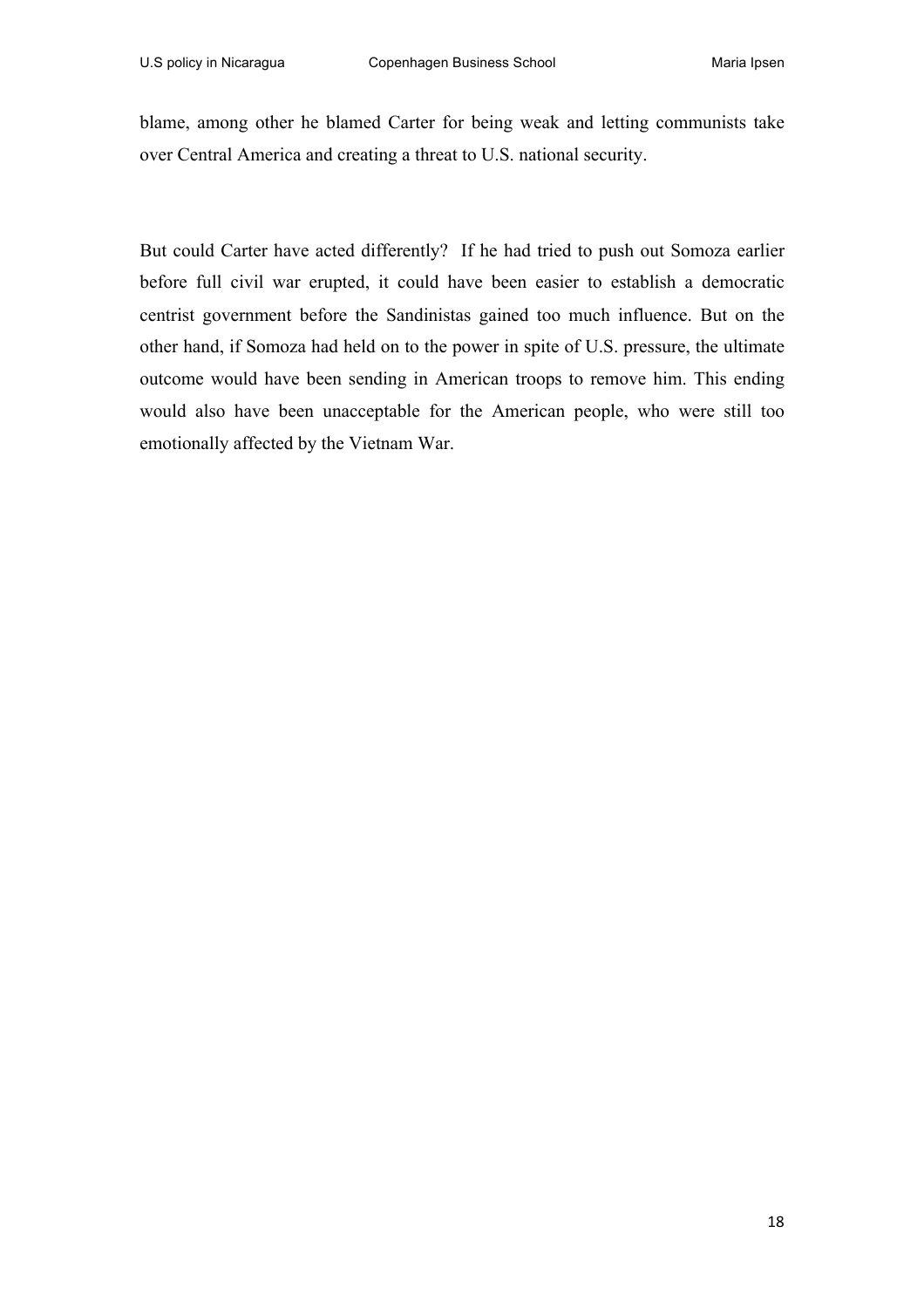# **The Ideas and moral beliefs of Ronald Reagan**

In the previous chapter it was researched what situation president Carter handed over to Ronald Reagan regarding Nicaragua. This chapter will analyze Ronald Reagan's fear of communism<sup>41</sup> and his urge to encourage democracy worldwide. Neoconservatives also took a great interest in these two issues<sup>42</sup>. They furthermore shared an opposition the détente. The connection between Reagan and the neo-conservatives will accordingly be accounted for in this chapter. Another factor influencing the thinking of all American politicians is the history between the U.S. and Latin America. The United States has since the proclamation of the Monroe Doctrine in 1823, regarded the western hemisphere as their sphere of influence and have had a tendency to act in the interest of the United States regardless of the welfare of Latin Americans<sup>43</sup>.

A lot of factors are influential in making policy, one of the factors are ideologies. Perceptions and interpretations of the world are shaped by concepts, ideas and representations that together form the individual's ideology.<sup>44</sup> When taking office Ronald Reagan proclaimed he came with a script<sup>45</sup> as a guide for what was to happen during his presidency. But this script was meant metaphorically and there was no written down list of goals. This puts an even greater emphasis on the values and ideologies of Ronald Reagan, because without written guidelines the goals of policy making becomes elusive. Consequently, Reagan's ideology was the only constant factor and it therefore established the foundation for the making of policy toward Nicaragua. This chapter will accordingly explore and outline the ideas and moral beliefs of Ronald Reagan.

 

<sup>&</sup>lt;sup>41</sup> Cannon, Lou, (2000) President Reagan, the role of a lifetime, NY, Public Affairs, ch.13<br><sup>42</sup> Vaîsse, Jeremy, (2010) Neo-conservatism, a biography, U.S, Harvard University Press. ch. 3 & 4<br><sup>43</sup> Schoultz, Lars, (1987) University Press, p.283-292<br><sup>44</sup> Vaîsse, Jeremy, (2010) Neo-conservatism, a biography, U.S, Harvard University Press, p. 13<br><sup>45</sup> Pach, Chester, (2003) Sticking to his guns: Reagan and National Security, U.S., University Pr

Kansas, p.85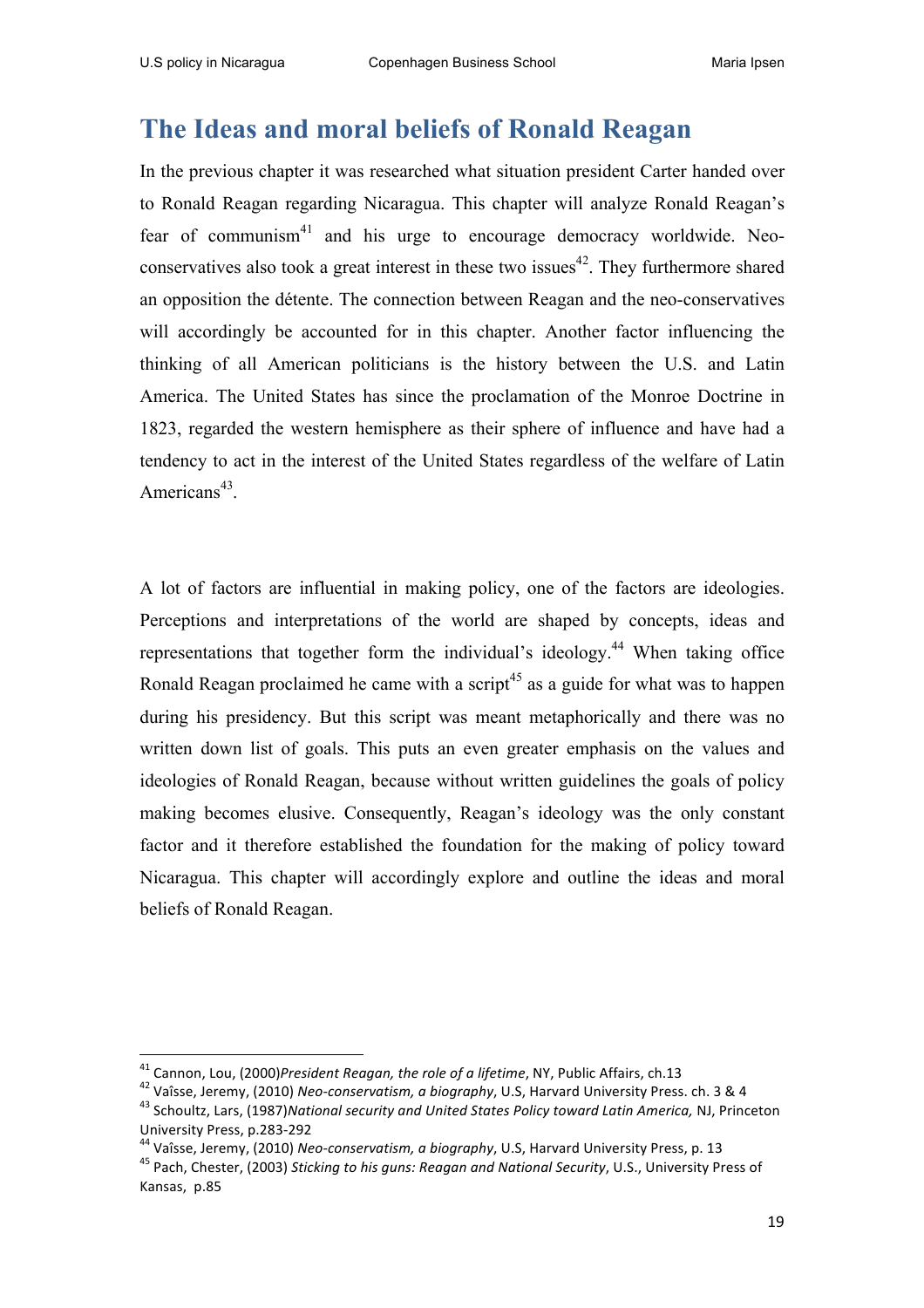## **The Evil Empire**

Throughout his life Reagan made strong remarks about communism and the Soviet Union, thus showing his anticommunist feelings.. This can be heard in his many speeches wherein he continually criticized communism. These anti-communist feelings was influential in shaping U.S. policy toward Nicaragua. Reagan was known all over the world for his strong rhetoric about the Soviet Union, among other naming it the Evil Empire in a speech on March, 8 1983. In this speech he warned against a nuclear freeze because of the threat from the Soviet Union.

His anti-communist belief started primarily after World War II and peaked during the first years of his presidency.<sup>46</sup> Reagan's fears of communism will be discussed in this section, primarily analyzed through the rhetoric in his speeches. Reagan was very involved in the making of his speeches and they therefore show his personal beliefs. Furthermore it has been argued that rhetoric influences reality, emphasizing the importance of the speeches.<sup>47</sup>

Reagan was against Communism and the Soviet Union because of three things. His fears included 1. Communists' perceived dishonesty. 2. Their lack of value in human life and human rights and 3. their expansionist ideology and behavior. Reagan wanted the Sandinistas in Nicaragua removed, because of their ties with communist Cuba and the Soviet Union, thus making them a threat to national security. He furthermore saw the Sandinistas as a threat because of their Marxist-Leninist beliefs which Reagan was sure the Sandinistas would impose on the rest of Central America.<sup>48</sup>

### **1. Communists and dishonesty**

Reagan's primary critique of communism was the lack of ethics that to him made Communism dishonest and deceitful and therefore dangerous.

Reagan was not born with a fear of communists, but through his life experiences his worldwide changed. Communism did not become a part of Reagan's life until he began working in Hollywood in 1937. In the nineteen twenties and thirties, Hollywood had been extremely pro-communist, but in the early nineteen forties, there

<sup>&</sup>lt;sup>46</sup> Cannon, Lou, (1991) *President Reagan, the role of a lifetime*, *NY*, Simon & Schuster, p. 282-287 <sup>47</sup> Carothers, Thomas. (1991) *In the name of democracy*. U.S, University of California Press. p. 244

<sup>&</sup>lt;sup>48</sup> Pach, Chester, (2003) Sticking to his guns: Reagan and National Security, U.S., University Press of Kansas, p. 96.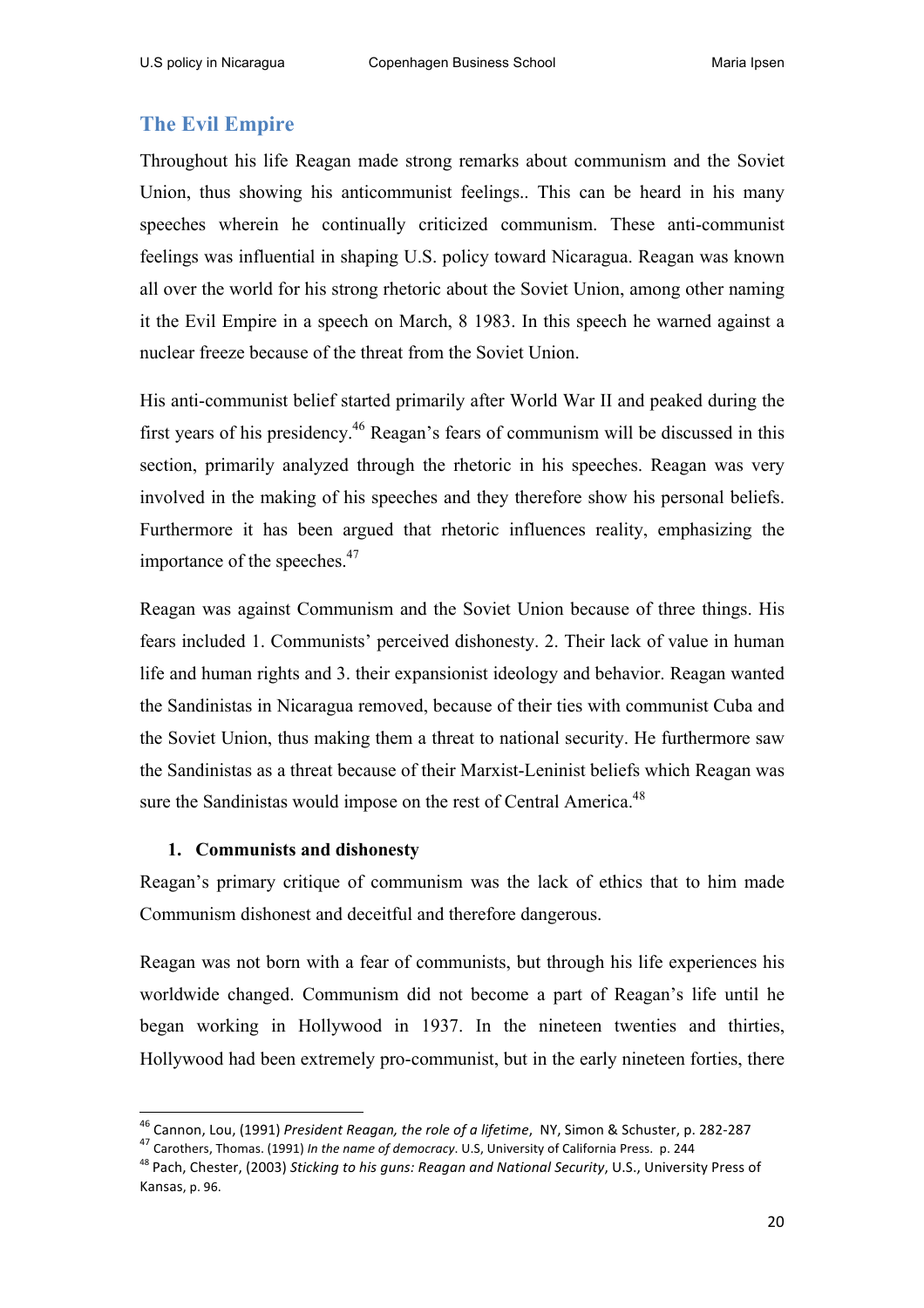were few communists left in Hollywood. They had fled the party after the reality of the Stalinist Regime, which was extremely repressive, surfaced.<sup>49</sup> Reagan did not, at that time, see communism as a threat, but he did not sympathize with it either.

After World War II, when Communism by many were considered to be the greatest threat to national security, investigations to seek out communists were carried out by HUAC (the House Un-American Activities Committee). As president of the Screen Actors Guild, the actors union, Reagan testified before HUAC in 1947. At this point in time, his view of communism had changed and he now saw it as an abominable philosophy and believed that communists were dishonest. But, he also testified that he did not see communism as a grave threat to national security, because he thought it could and would be defeated by democracy and democratic institutions.<sup>50</sup>

Evidence suggests that Reagan's anti-communist beliefs nevertheless grew in these years. Sources tell that he as a result began his crusade against communists, because they wanted to take control of the movie industry. In 1951 Ronald Reagan was called "*a one man battalion*" against communism. In interviews with Lou Cannon and Laurence Barrett, Reagan has told of his personal encounters with communists in the movie industry and how he believes they damaged his career. Reagan thinks that he deliberately was turned down by producers only because of his firm stand against communism. He concluded on the basis of these experiences that all communists are coldblooded cynics with a complete lack of moral. Reagan referred to this as his personal encounter with communism and on the background of these events Reagan based his resentment and fear of communism, which he carried all the way to his presidency.<sup>51</sup>

#### *Speeches in the radio*

This critique of Communism was a recurrent theme that Reagan frequently aired in public throughout his life. He had prior to running for president already established ideas on foreign policy that he broadcasted in speeches on the radio. These speeches, that Reagan wrote himself, were broadcasted in the 1970's, after he had served as

<sup>&</sup>lt;sup>49</sup> Cannon, Lou, (2000) President Reagan, the role of a lifetime, NY, Public Affairs, p. 243

<sup>&</sup>lt;sup>50</sup> Whole paragraph: Cannon, Lou, (1991) President Reagan, the role of a lifetime, NY, Simon & Schuster, p. 282-287<br> $51$  Ibid, p. 282.287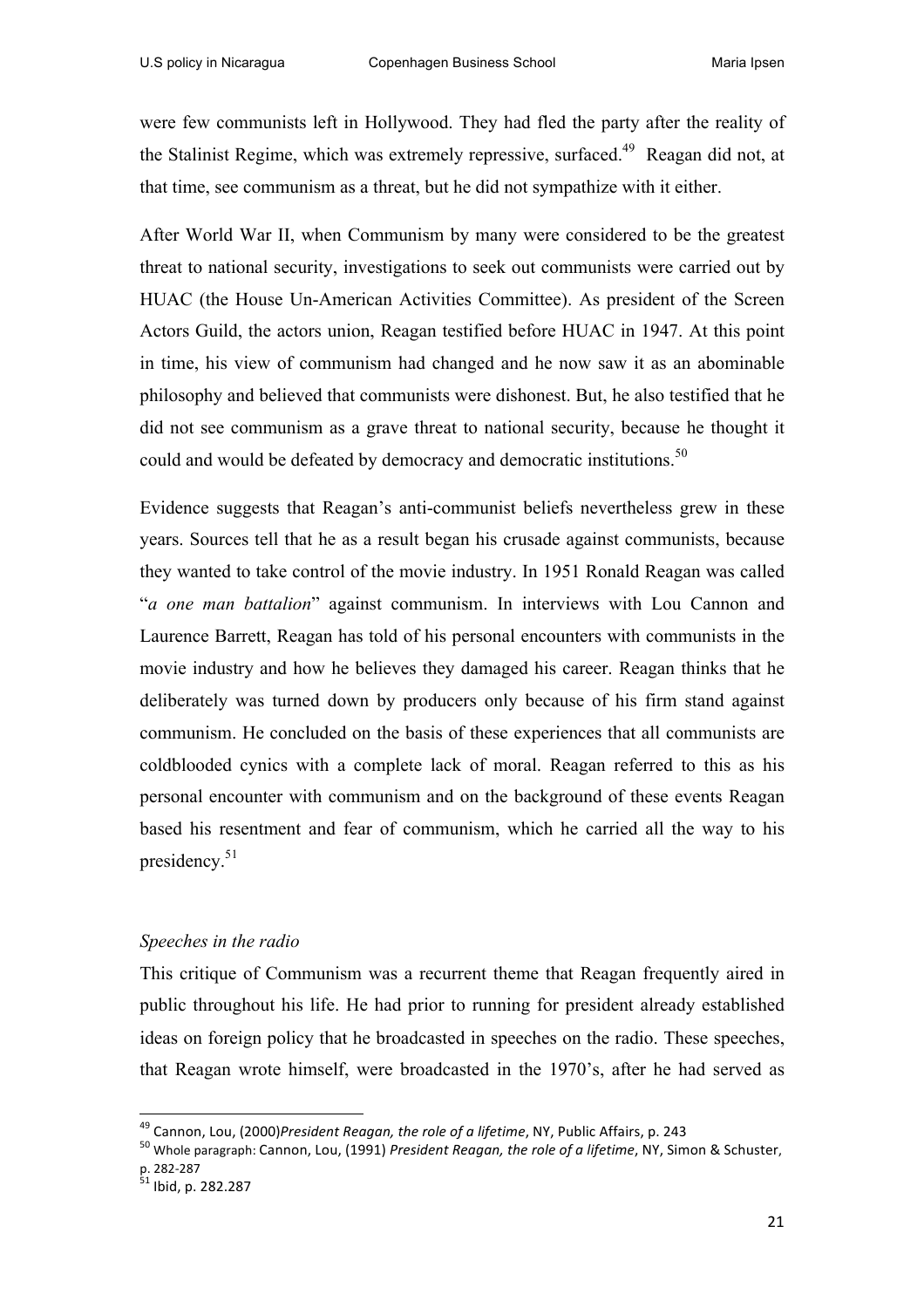Governor of California. Around one third of the speeches are about foreign policy and many of them centers on communism and the dishonesty of the doctrine.

In a radio broadcast in April 1975 Reagan talked about current events in Indochina and how communists did not abide by treaties because they are dishonest<sup>52</sup> He also donated several speeches to neo-conservatist Eugene Rostow, a fierce antagonist of the Soviet Union. Reagan described how Rostow point by point explained how communists have broken treaties in the past and he strongly criticized U.S. for entering into any negotiations on arms reductions, because USSR, both Rostow and Reagan believed, would never uphold their end of the bargain<sup>53</sup>.

#### **2. Communism's disrespect for human rights**

Another of Ronald Reagan's critiques of communism was the lack of value they put on human life and human rights. An ideological trait, Reagan saw as very different from American and western thinking. It was a great factor explaining why he feared their cruelty and wanted to keep communism out of the western hemisphere. The 1962 Cuban Missile Crisis, which could have led to a missile attack on American soil, had taught America the consequence of having communism close to home.

In several radio speeches in 1977 Reagan exposed communism's lack of respect for human life, by describing how cruel communism had been in countries like Cambodia. Here the new communist regime carried responsibility for killing a third of the population. In a radio speech Reagan concluded that this killing was directly linked to the Marxist-Leninist teachings, he said: *"What a reminder of Lenin's line that if*  $\frac{3}{4}$  of the world population had to die it would be worth it if the remaining  $\frac{1}{4}$ *were communist*<sup>54</sup>. With this unverified Lenin quote Reagan depicted a system that put ideology before humans. Furthermore when commenting on the Soviet's shooting down of a Korean airplane September 1983 he said: "*It was an act of barbarism born of a society which wantonly disregards individual rights and the value of human life* 

<sup>&</sup>lt;sup>52</sup> Reagan, Ronald, (2001) *Reagan in his own hand,* NY, Simon & Schuster, p. 49.<br><sup>53</sup> Ibid, p. 92-98<br><sup>54</sup> Ibid, p. 40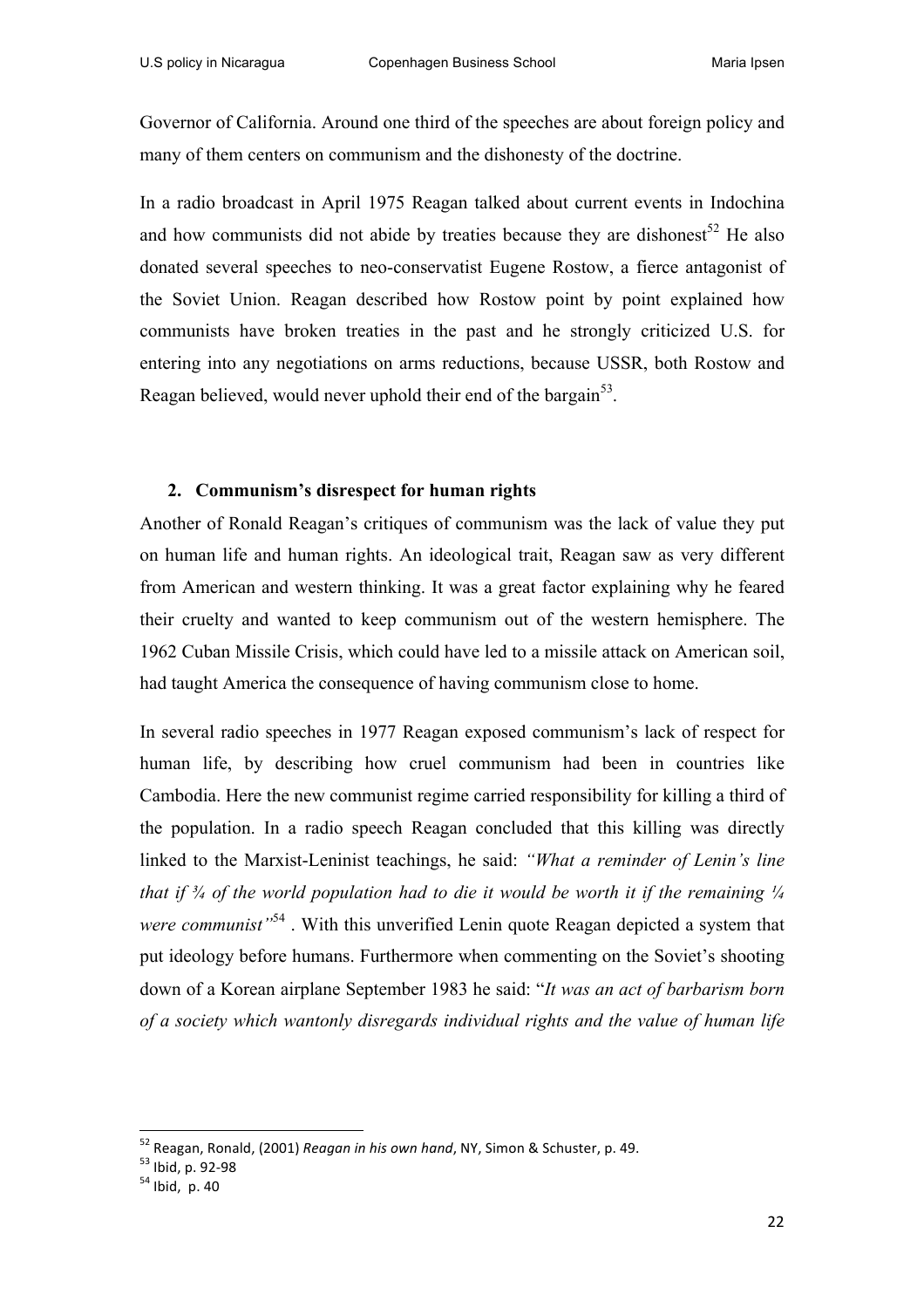*and seeks constantly to expand and dominate other nations*."<sup>55</sup> Thus again painting a very grim picture of communism and their moral.

Evidence suggests Reagan believed America had a higher respect for human life because of the moral of western ideology. He therefore believed the United States had a bigger 'threshold to step over' before firing the first shot. As Reagan stated in 1983: *"The defense policy of the United States is based on a simple premise: The United*  States does not start fights. We will never be an aggressor."<sup>56</sup> Reagan saw the world as bipolar, and the U.S. was an innocent country in the West which was tyrannized by the Evil Empire of the East.

It has been argued that another reason for fearing the Soviet Union was the conviction that they had surpassed America in military power, which increased the danger they posed against U.S. national security<sup>57</sup> It was believed that the Soviets had been constructing this military advantage from the sixties and onwards, even though it had put a great strain on their economy.<sup>58</sup>It had been their reaction to "losing" the Cuban Missile Crisis. The Department of Defense wrote in 1983: "*The Soviet Union poses a greater danger to the American people than any other foreign power in our history*" 59 because USSR was the only country with enough military power to destroy the United States. Reagan moreover asserted in the 1982 speech to the British Parliament that the military weapon buildup is the fault of "the other side" and called it: *"an arms race in which the West must, for its own protection, be an unwilling participant".* With the enemy being military superior it was difficult to contain communism without a deterrent. Reagan therefore advocated for the largest increase in defence spending ever in peacetime. In fact "*between 1980 and 1985, defence budget authority* 

<sup>55</sup> ADDRESS TO THE NATION ON THE SOVIET ATTACK ON A KOREAN CIVILIAN AIRLINER, September 5, 1983, retrieved from http://reagan2020.us/speeches/soviet\_attack\_on\_korean\_airliner.asp

<sup>56</sup> Ibid<br><sup>57</sup> Pach, Chester, (2003) *Sticking to his guns: Reagan and National Security*, U.S., University Press of Kansas, , p.86<br><sup>58</sup> *Ibid*. p.87

<sup>59</sup> Schoultz, Lars, (1987)*National security and United States Policy toward Latin America, NJ, Princeton* University Press, p.109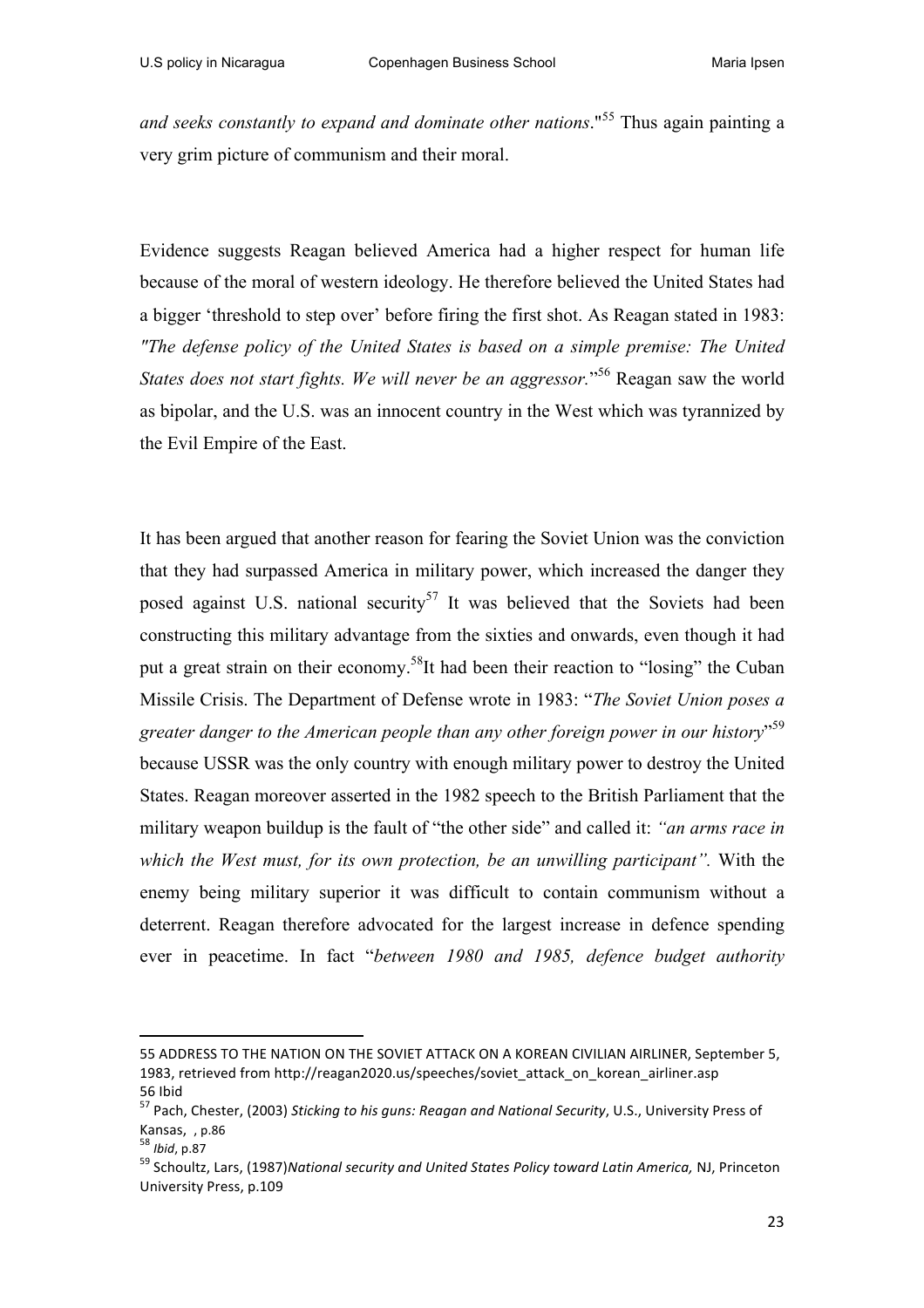*increased in real terms by approximately 53 per cent*".<sup>60</sup> But this was necessary to hold the Evil Empire in check and ensure America negotiated from strength in dealings with the USSR, one of the cornerstones of Reagan's beliefs.<sup>61</sup>

### **3. Communist expansionism**

Reagan often said in his speeches that Communism in its roots was expansionist. This posed the greatest threat of the ideology's dangerous features, since that meant communists wanted to make America and the world 'red'. In a speech to the National Association of Evangelicals on March 8 1983 Reagan said his most famous quotes about the Soviet Union. As mentioned above, in this speech he named the USSR "*the Evil Empire*" and called it "*the focus of evil in the world*". He saw them as malevolent because he believed their goal was to impose their evil system on the rest of the world, in the speech he elaborated: "…*as good Marxist-Leninists, the Soviet leaders have openly and publicly declared that the only morality they recognize is that which will further their cause, which is world revolution".*

In a speech on June 8, 1982 held in the British Parliament, Reagan accused totalitarian forces, meaning communism, of supporting revolutions all over the world: *"At the same time we see totalitarian forces in the world who seek subversion and conflict around the globe to further their barbarous assault on the human spirit*". Thinking communism was trying to expand at any opportunity made Reagan confident, as well as many other officials in Washington, that the Soviet Union and Cuba were behind almost all unrest and revolutions in Latin America, due to their plan of getting world domination.62 Evidence suggests that the left-leaning Congress members and pragmatists in Reagan's administration counted in others factors as well, one of the most important being poverty. They thought it ludicrous to blame all discontent on Soviet and Cuban influence, when it was obvious that the people of Central America

<sup>&</sup>lt;sup>60</sup> Drumbell, John (1997) American foreign policy, Carter to Clinton, Hong Kong, Macmillan Press, p.64<br><sup>61</sup> Bell, Coral, (1989) *The Reagan Paradox*, UK, Edward Elgar Publishing, p.27<br><sup>62</sup> Pach. Chester, (2003) Sticking

Kansas, p. 96.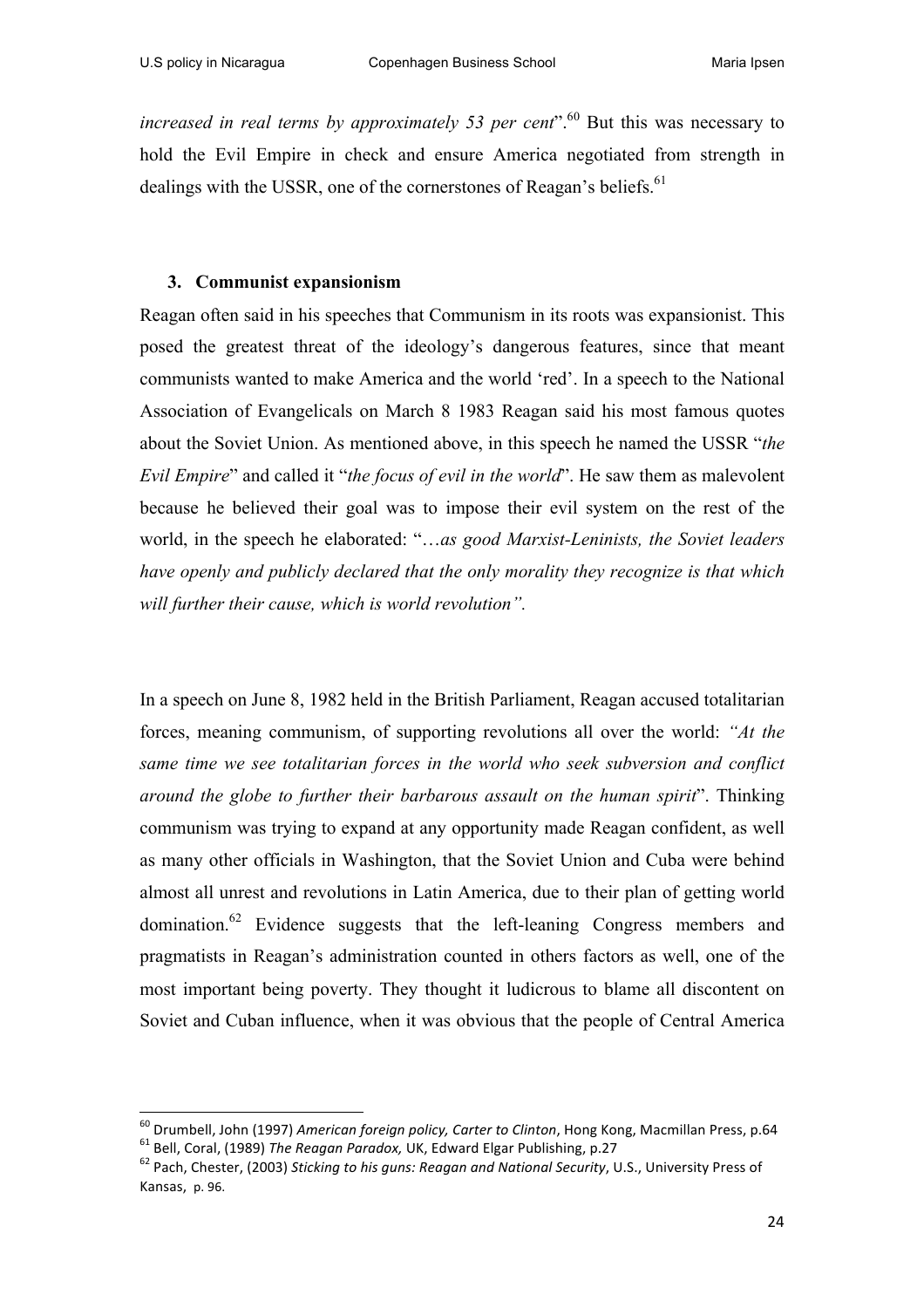lived under very poor conditions.<sup>63</sup> But Reagan was firm in his conviction. This made it difficult for him to believe that the Sandinistas wanted a revolution because they had been living in poverty under a violent dictator and not as Reagan thought; because Cuban advisors had stirred up trouble.

This conviction that Communism was the origin of all Latin American revolutions led directly to administration policy being; aiding countries in danger of being taken over by communism. In National Security Decision Directive NSDD75 May 1982 under the headline "The Soviet Empire" was written: "*Cuba: The U.S. must also provide economic and military assistance to states in Central America and the Caribbean Basin threatened by Cuban destabilizing activities.*" However the administration had already committed itself to this policy and aid had as early as 1981 been provided to the Contras through CIA 64

#### **Detente**

It is argued that because Reagan saw Communism as deceitful he was against détente, which means an easing of the tensions between East and West. He did not approve of the warmer relationship that had evolved between the two superpowers which had led to arms limitation negotiations like SALT I and II. Since communists could not be trusted, Reagan thought it better to have as little to do with them as possible and especially avoid signing any treaties with the Evil Empire. To prove this point Reagan did not meet with a Soviet official until February 1983, two years into his presidency<sup>65</sup>.

Détente was in particular carried out by Henry Kissinger, Secretary of State under both Nixon and Ford. A decline in American military power had forced Kissinger to seek a less tense relationship with the Soviet Union and to lead the focus away from

<sup>&</sup>lt;sup>63</sup> Schoultz, Lars, (1987)*National security and United States Policy toward Latin America, NJ, Princeton* University Press, p. 111

<sup>&</sup>lt;sup>64</sup> Reeves, Richard (2005) *President Reagan, The Triumph of Imagination*, NY, Simon & Schuster, p.135 <sup>65</sup> *Ibid.* p.138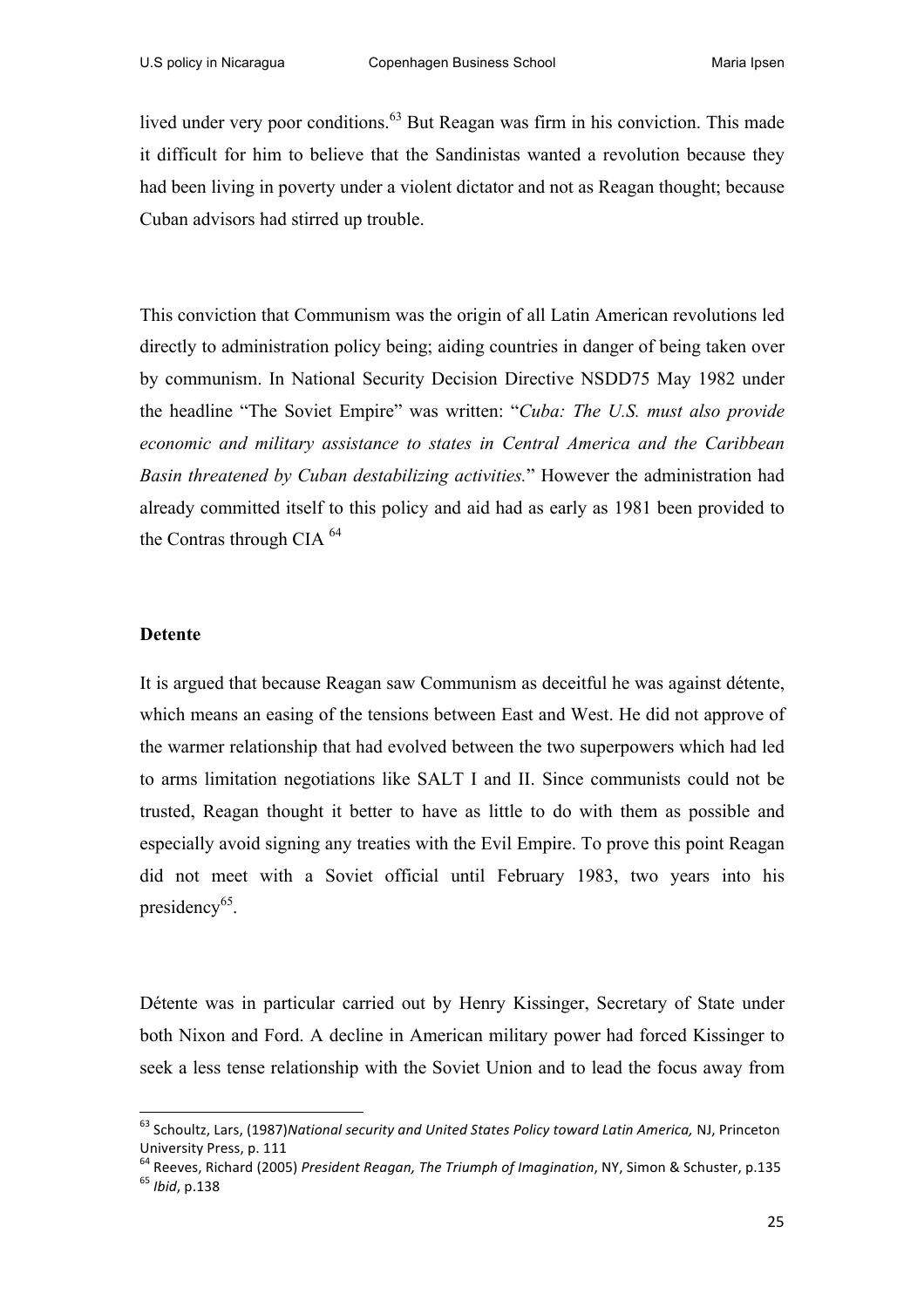the difference in ideology that divided the two powers.<sup>66</sup> For Reagan the conflict with the Soviet Union was a moral and ideological war and he could not accept acting as friends. As a result he greatly opposed the foreign policy of Kissinger under Ford. He criticized it widely in the 1976 campaign, where Reagan sought to be nominated as the Republican presidential candidate instead of Ford.<sup>67</sup> And when becoming President in 1981 he used his first presidential press conference to again show his disapproval of détente. When asked about the possibility of carrying out détente he answered: *"so far, détente had been a one-way street that the Soviet Union has used to pursue its own aims"* <sup>68</sup> putting to rest any presumptions of him going soft on Communism once in office.

Evidence suggest that Reagan's predecessor, Democrat Jimmy Carter, was also committed to détente, but in a lesser degree than Kissinger. As described in chapter 1 Carter had put a great emphasis on human rights and among others criticized USSR for the treatment of their dissidents. Furthermore he boycotted the 1980 Olympic Games in Moscow and imposed an embargo on grains sale to USSR, both in reaction to the Soviet 1979 invasion of Afghanistan.<sup>69</sup> It was a shift away from détente, but for Reagan this was not enough. He wanted to return to containment, not only carry out symbolic gestures, because otherwise the Soviet Union would eventually dominate all of planet Earth. The definition of Containment is the notion that the United States must "*use its influence to prevent leftist revolutionary movements from coming to power*<sup>"70</sup> either by coercive diplomacy or by military means as the Vietnam War was the result of.

It has been argued that Reagan was not satisfied with containment either. He sought to roll back Communism. Rollback originally referred to driving Soviet out of Eastern Europe. Later it was applied worldwide and meant converting Communist regimes to

<sup>&</sup>lt;sup>66</sup> Vaîsse, Jeremy, (2010) Neo-conservatism, a biography, U.S, Harvard University Press, p. 99<br><sup>67</sup> Bell, Coral, (1989) *The Reagan Paradox*, UK, Edward Elgar Publishing, p.11-12<br><sup>68</sup> Cannon, Lou (2000) *President Reagan* 

<sup>48-49&</sup>lt;br><sup>70</sup> Hamilton, Nora, ed. (1988) *Crisis in Central America,* U.S. Westview Press, p. 3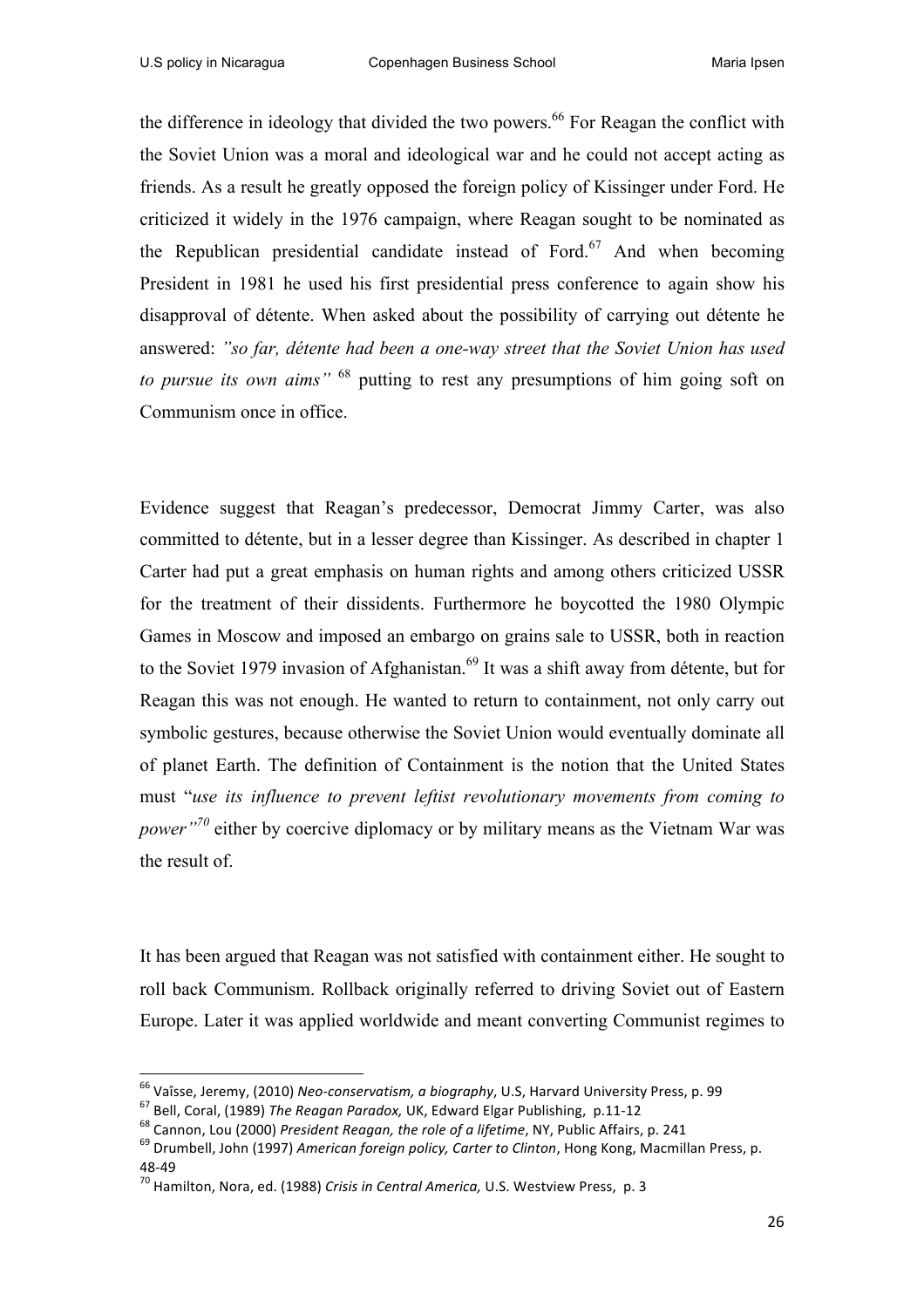capitalist democracies. U.S. had sought to rollback Communism with the Bay of Pigs invasion in Cuba and it is argued that also the Contras in Nicaragua were an expression of rollback.<sup>71</sup>

That the Reagan administration provided aid to insurgents in Nicaragua stood in sharp contrast to Carter, who had allocated aid to the Marxist-Leninist Sandinista regime instead.<sup>72</sup> Carter's policy was the ultimate expression of détente, given in an attempt to keep the government from radicalizing and turning toward Cuba. As mentioned in chapter 2 the Carter administration had hoped it would preserve a constructive relationship between Nicaragua and U.S. This policy was miles away from the ideology of Ronald Reagan. There were many differences between the two presidents; the biggest was how they perceived the level of Soviet threat. As Reagan said about Carter in the 1980 presidential campaign, he is *"totally oblivious to the Soviet drive for world domination"<sup>73</sup>*

Through his speeches Reagan clearly showed his antipathy towards and fear of communism and the Soviet Union. As a result of this fear Reagan wanted to move away from détente and return to the nineteen fifties containment of communism or even further to the rollback of Communism. This, among other, manifested itself in support for insurgents in Nicaragua and it also amounted to a massive military buildup in the United States. It additionally led to a cool relationship between the two superpowers, and arms reduction negotiations were put on hold in the beginning of Ronald Reagan's presidency.

<sup>&</sup>lt;sup>71</sup> Walt. Stephen M. 81986) The Case for Finite Containment: Analyzing U.S. Grand Strategy. International Security, Vol. 14, No. 1

<sup>&</sup>lt;sup>72</sup> LeoGrande, William M. (1998) *Our Own Backyard*, U.S., Chapel Hill & London, p. 30<br><sup>73</sup> Ouoted in *ibid*, p. 52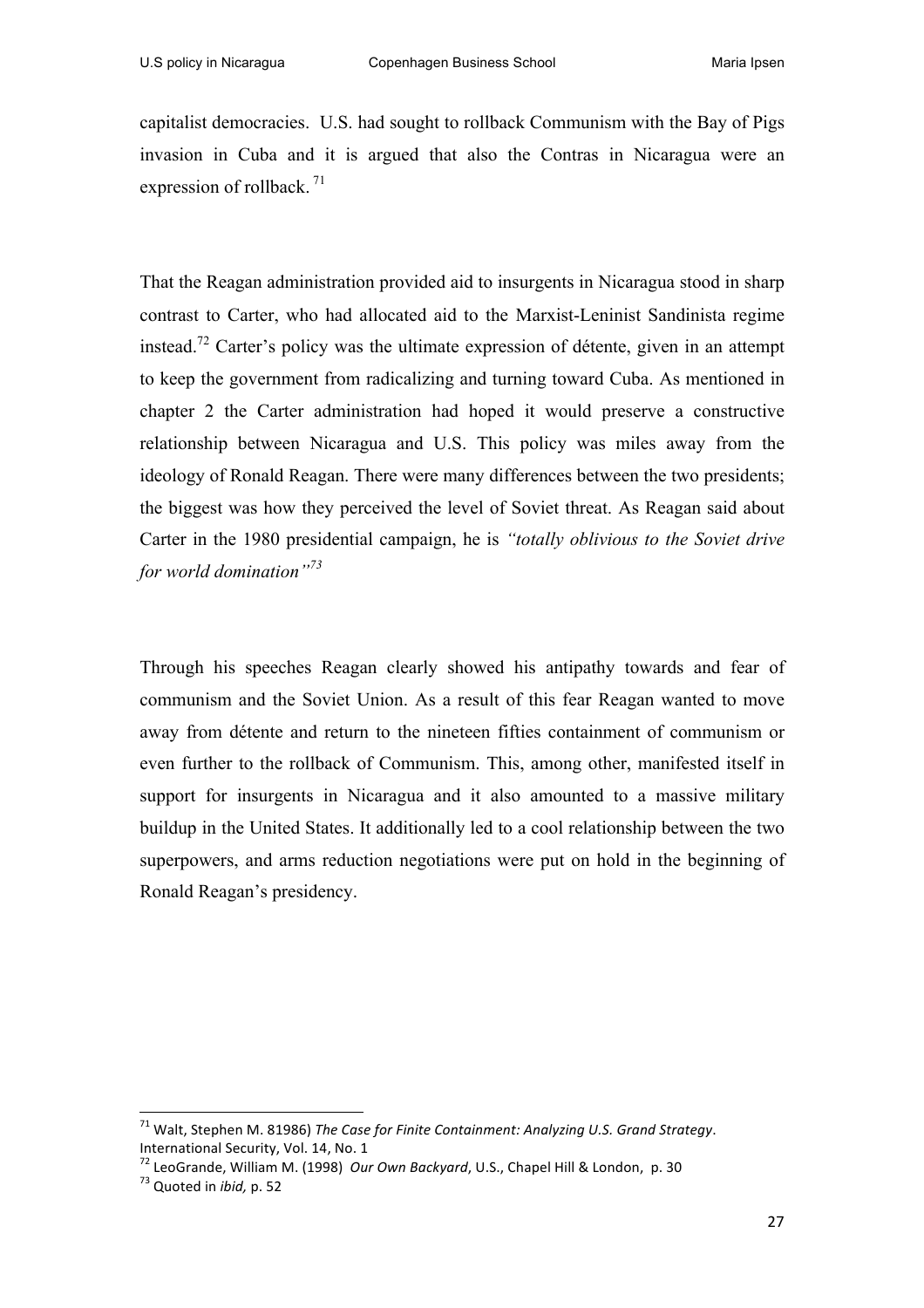### **The Quest for Democracy**

The following section will show that one of the reasons America got involved in Nicaraguan policy, was to ensure democracy could be established in the country Furthermore it will analyze that this interest in democracy was partly inspired by neoconservatives. The administration defined democracy primarily as free elections.

Democracy was a recurrent theme in Reagan's rhetoric, and through the years he showed that he genuinely believed in this concept with his willingness to risk American lives in its name. It is argued that the reason for the 1983 U.S. invasion of Grenada was thus primarily, to restore democracy on the island<sup>74</sup>. The dedication to democracy was also apparent in 'Project Democracy', a project the administration started to work on in their first year in office. The intention was to fund projects that would promote democracy worldwide.<sup>75</sup> Moreover Reagan already revealed his belief in democracy in his testimony to HUAC in 1947, by saying it would win over communism. In the same year, he joined the association; Americans for Democratic Action. He furthermore showed his dedication to the spread of democracy in the before mentioned radio speeches.

Reagan saw the Contras as the only democratic force in Nicaragua, and they had to be supported if communism should not absorb Nicaragua and consequently all of Central America. In a speech on May 9 1984 asking for aid to the Contras, Reagan named them freedom fighters; "*the contras, the freedom fighters in Nicaragua, have offered to lay down their weapons and take part in democratic elections; but there the communist Sandinista government has refused."* In his State of the Union Speech in 1985 he further elaborated when talking about the Contras and stated that: "*Support for freedom fighters is self-defense ... I want to work with you to support the democratic forces whose struggle is tied to our own security*." What Reagan meant by 'our own security' was the threat of communism so close to the American border, as he told reporters on March 10 1986; if Nicaragua is communist it will result in a;

<sup>&</sup>lt;sup>74</sup> Pach, Chester, (2003) Sticking to his guns: Reagan and National Security, U.S., University Press of Kansas, p. 100

<sup>75</sup> Carothers, Thomas. (1991) *In the name of democracy*. U.S, University of California Press, p. 201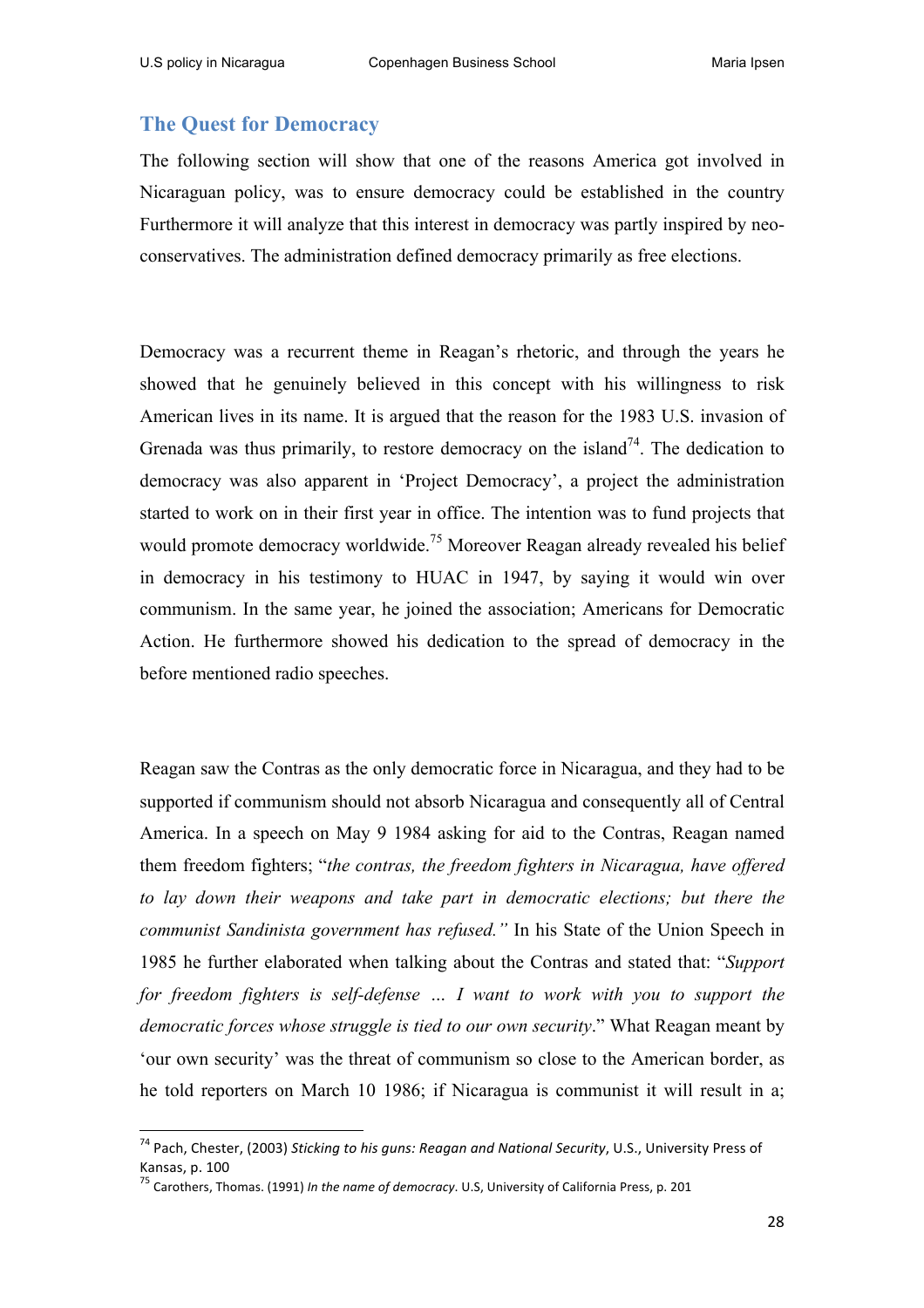*"map of Central America covered in a sea of red, eventually lapping at our own borders."<sup>76</sup>* The President was again referring to the threat of communist expansionism as discussed above.

Evidence suggests Reagan saw America as unique.<sup>77</sup> and democracy and personal freedom were some of the things that made the United States special. Reagan's statements show that U.S. was an example for the rest of the world and in one of his radio broadcasts he invoked the old picture of America as "*the shining city upon a hill*"<sup>.78</sup> Reagan believed U.S. to be an example the rest of the world's eyes were drawn to and looked up to. The President's speeches furthermore suggest his belief in American exceptionalism, and he sought to extend the good things of the United States, like democracy, to the whole world. This manifested itself in his 1985 State of the Union address: *"Our mission is to nourish and defend freedom and democracy, and to communicate these ideals everywhere we can"*.

It is argued that Reagan especially saw communist expansionism in both South and North America as a stain on the United States' manifest destiny of defending democracy and it was an attack on freedom in its stronghold.<sup>79</sup> Reagan moreover stated that Americans were extraordinary: "*"We the people," this breed called Americans…special among the nations of the Earth…We will again be the exemplar of freedom and a beacon of hope for those who do not have freedom*" <sup>80</sup> Reagan wanted Americans to feel good about themselves again, in opposition to Carter that proclaimed the American people should blame themselves for the state of the country. Reagan was consequently happy to be called Dr. Feelgood by his critics and the American people responded well to his optimism. In a 1981 polling 90 per cent of people asked, thought that Reagan would restore the international respect of the United States.<sup>81</sup>

 

<sup>&</sup>lt;sup>76</sup> Arnson, Cynthia J., (1989) Crossroads, NY, Pantheon Books, p. 192<br><sup>77</sup> Hunt, Michael H. (1987) *Ideology and U.S. Foreign Policy,* U.S, Yale University Press, p.186<br><sup>78</sup> Reagan, Ronald ( 2001) *Reagan in his own hand* 

<sup>&</sup>amp; Schuster, p. 7.<br><sup>81</sup> Cannon. Lou, (2000) *President Reagan, the role of a lifetime*, NY, Public Affairs, p.745-746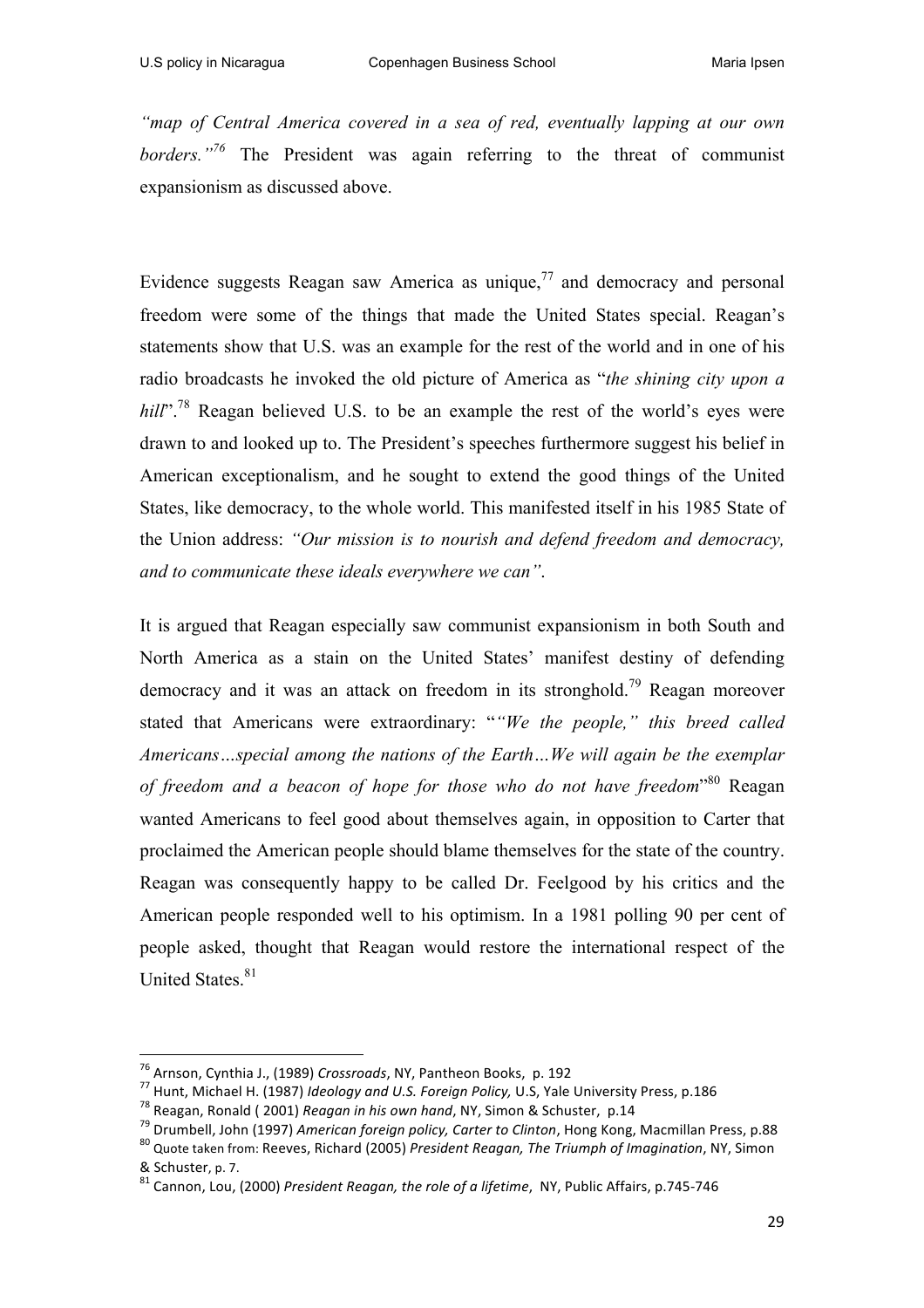This corresponded well to Reagan's 1980 campaign slogan "America is Back"<sup>82</sup>. Evidence suggests he wanted to reclaim the golden times just after World War II when America was the reigning power on the world arena. As Reagan's biographer, Cannon, describes him; Reagan saw the world through WWII glasses $83$ . His worldview was settled in the nineteen forties and Reagan carried a finished set of ideas with him to the White House<sup>84</sup>. This parallels with Reagan's revival of the Truman Doctrine from the forties.

In March 12, 1947 Truman asked Congress for aid to Greece, who was fighting against communists insurgents. With this Truman started continuous U.S. help to people all over the world who were fighting communism in their own countries; also named the Truman Doctrine. Reagan's request for supporting the Contras was a continuation of the Truman Doctrine, merely it was to help insurgents fight a communist government instead of the other way around. To show the ties to Truman, Reagan deliberately used language from Truman's famous speech . The purpose of Reagan's speech on May 1984 was to arouse public support for aid to the Contras, in order for Congress to approve the necessary funding.

Reagan had another reason for preferring democratic governments. He was of the persuasion that democracies were more reluctant to go to war than totalitarian states. It has been argued that *"Reagan and his allies[…]embraced the traditional liberal internationalist creed: more democracies mean fewer threats to the United States"*. 85 So when the Sandinista government began a military buildup Reagan was very alarmed: "*Nicaragua's own military forces have grown enormously… Why does Nicaragua need all this power?..The truth is they announced at their first* 

<sup>&</sup>lt;sup>82</sup> Drumbell, John (1997) *American foreign policy, Carter to Clinton*, Hong Kong, Macmillan Press, p.55<br><sup>83</sup> Cannon, Lou, *President Reagan, the role of a lifetime*, Simon & Schuster, NY1991, p.334<br><sup>84</sup> Pach, Chester, (2

Kansas, p. 86

<sup>&</sup>lt;sup>85</sup> Ikenberry, G. John (1999) *Why Export Democracy?* The Wilson Quarterly Vol. 23, p.5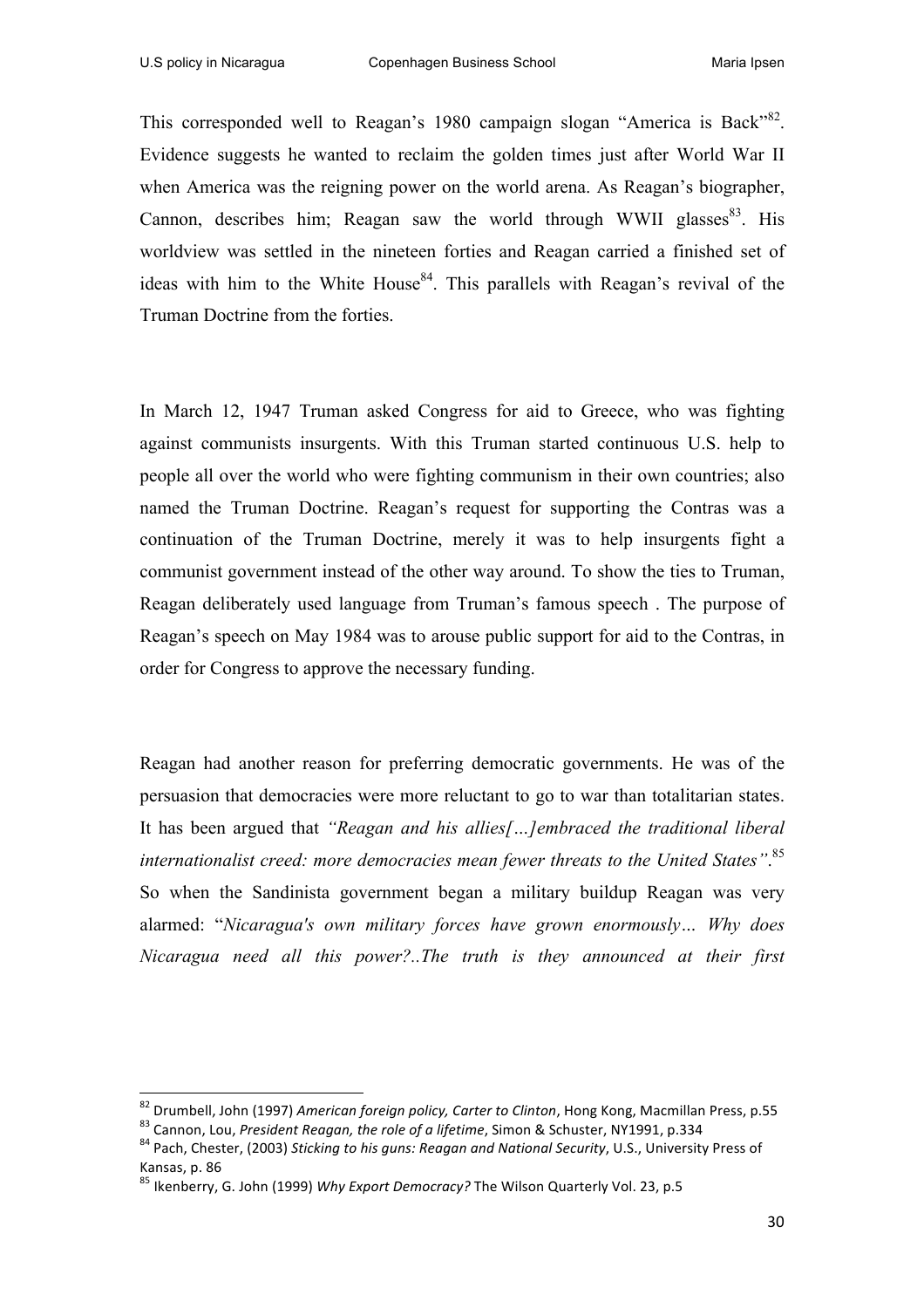*anniversary, in July 1980, that their revolution was going to spread beyond their own borders."<sup>86</sup>*.

#### *Neo-Conservatism*

Neo-conservatism is a concept that evolved over time and it is not an official party affiliation, but an ideology a group of people followed. The movement continues to change; the neo-conservatives of today and of the George W. Bush era are not identical to the neo-cons who were influential in the 1980's. The movement did not get its name before the 1960's and referred to the newly conservatives among Democrats. Evidence shows the shift happened primarily because of the opposition to the Vietnam War that made the Democratic Party take a leftist turn. The Neoconservatives were a fraction that tried to keep the old values of the Democratic Party and was therefore against détente. They believed communism should be fought all over the world and they supported the Vietnam War putting them in opposition to the majority of Democrats.<sup>87</sup>

Among the first age neo-conservatives was Irving Kristol, who started the journal 'The Public Interest' in 1965. They derived mainly from Trotskyites, a branch of communism that did not believe in the Soviet Union, but preferred a worldwide socialist revolution instead of Stalin's 'Socialism in One Country' strategy. They all attended City College of New York in the nineteen thirties, where they cultivated their Trotskyism. Later the future neo-conservatists became disillusioned with communism and turned against it, thus developing into a kind of social democrats that were very anti-communist.<sup>88</sup> Second age neo-conservatives emerged in the nineteen seventies and they were the group of neo-conservatives influencing Ronald Reagan.

In 1972 the Democratic Party nominated The New Left faction's candidate George McGovern to run for President against Nixon. The evidence shows that the Cold War Democrats, which among other were against the New Left's isolationism felt they had

<sup>&</sup>lt;sup>86</sup> Reagan, Ronald, Address to the Nation on United States Policy in Central America, May 9, 1984, retrieved from http://www.reagan. utexas.edu/archives/speeches/1984/50984h.htm <sup>87</sup> Vaîsse, Jeremy, (2010) *Neo-conservatism, a biography*, U.S, Harvard University Press, p. 6. 88 *Ibid* p. 21-27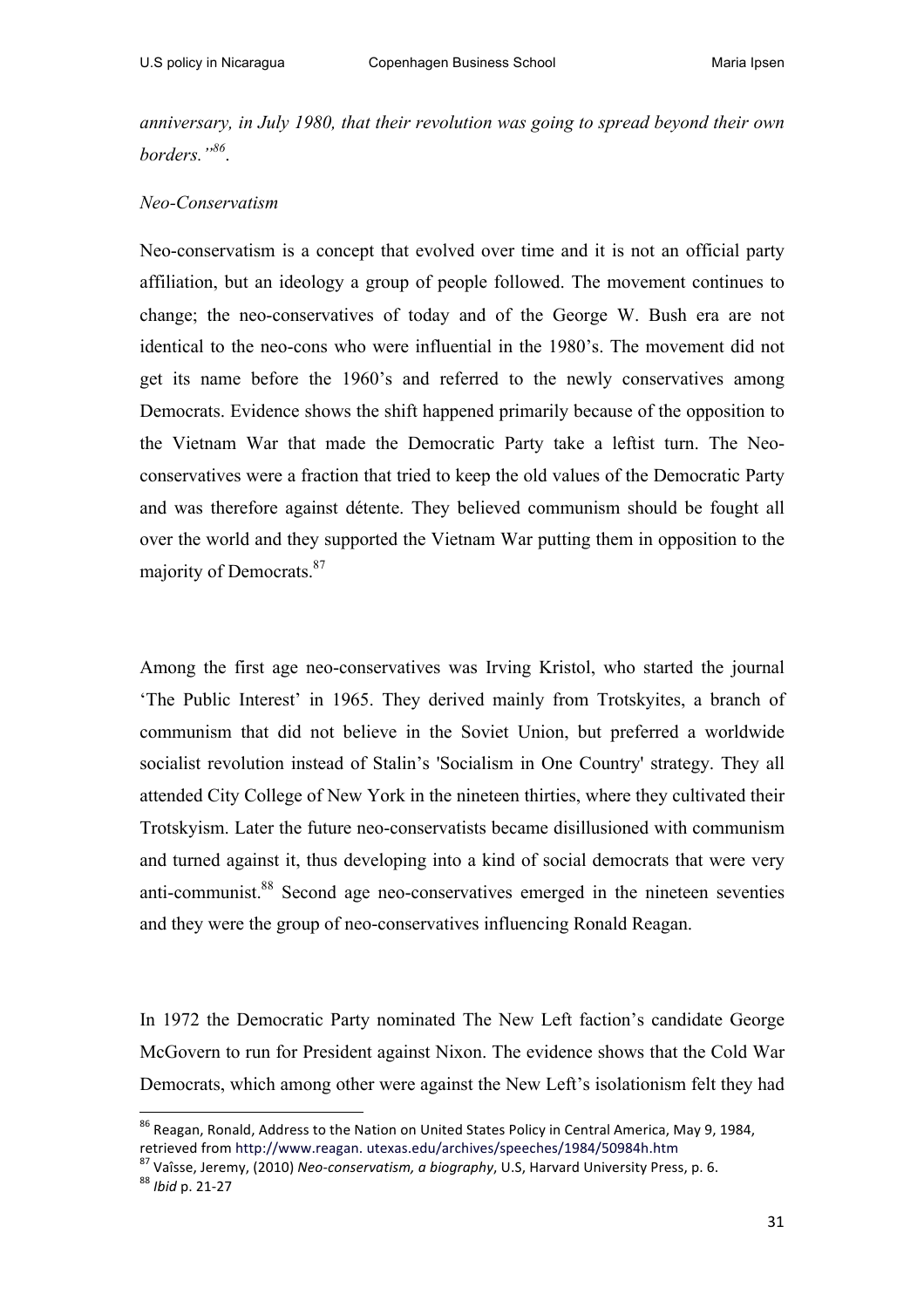lost their party. When McGovern lost to Nixon in a landslide they formed The Coalition for a Democratic Majority (CDM) in order to fight for the party's return to the real Democratic agenda, which in foreign policy terms meant containment of communism.

The neo-conservatives were not only opposed to the New Left but also to the Republican Party's policy of détente.<sup>89</sup> Within the party they had a steadfast ally Senator Henry M. 'Scoop' Jackson. He did not commit himself to being a neoconservative, but the similarities in beliefs were so great that the first name for the neo-conservatives had been 'Scoop Jackson Democrats'. Furthermore his staff was conjured of neo-conservatives like Richard Perle, who later became Assistant Secretary of Defense for International Security Policy 1981-1987 in the Reagan administration. The shared beliefs between neo-conservative and Scoop Jackson were a distrust of the UN and arms limitation and support for a strong U.S. defense, everything a part in the fight against the Soviet Union.<sup>90</sup> Jackson was very much against the cooperative relationship between the two superpowers and in 1973 he sought to destroy it. He somewhat succeeded with the Jackson-Vanik amendment, that conditioned U.S. grain sale to the USSR on exit-visas to Soviet Jews.<sup>91</sup>

The before mentioned CDM was a neo-conservative foundation and a Democratic one. As it became more and more involved in foreign policy, the issues shared with right wing hawks increased. As a result the bipartisan Committee on the Present Danger (CPD) was founded in November 1976 by previously mentioned Eugene Rostow. He was the one of the most outspoken antagonists of détente; hence his strong opposition to SALT II that Reagan described in his radio broadcasts. And he had fathered the most influential critique of Kissinger with his 1974 'The Quest for

 

<sup>&</sup>lt;sup>89</sup> *Ibid* ch. 3<br><sup>90</sup> *Ibid* ch. 4<br><sup>91</sup> Judis. John B. (1995) *Trotskvism to Anachronism: The Neoconservative Revolution*. Article retrieved from www.foreignaffairs.com.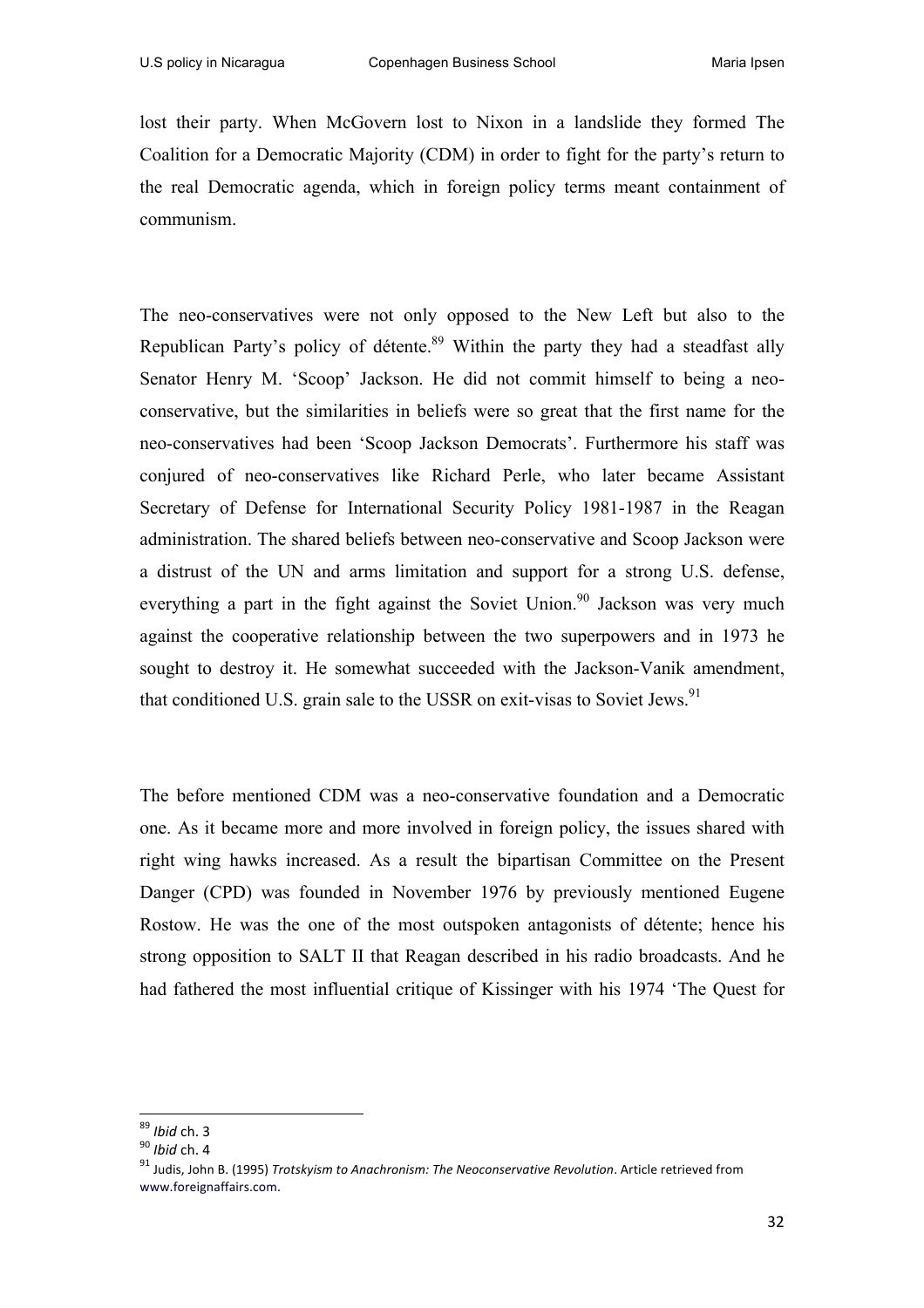Détente' and believed that any treaty or interaction with the Soviet Union was considered détente.<sup>92</sup>

The Committee on the Present Danger (CPD), which Reagan became a member of in 1977, started out with a good relationship to the new Democratic President Carter. But after it became evident that Carter was far away from the CPD's conviction of the level of Soviet threat, they parted with him. This gave an opening for Ronald Reagan who in his second try had won the Republican Party's presidential nomination and was to run against Carter in the 1980 presidential campaign. The neo-conservative Democrat's foreign policy and Reagan's were identical. Reagan, as anti-communist as any neo-conservative, agreed that the fall in defense spending had opened up a 'window of vulnerability' and argued that military spending should increase drastically to stand up to the Soviet Union and they agreed on the United States' mission to spread democracy worldwide, but first and foremost were they both against détente.<sup>93</sup>

In spite of their Democratic affiliation the neo-conservatives could not endorse Carter and they finally ended up supporting Reagan, thereby turning their backs to the party they had grown up with.<sup>94</sup> 'Scoop Jackson' who did not much like Carter could not break with the Democratic Party and ended up campaigning for Carter. For the neoconservatives Ronald Reagan was the only option of ever seeing their foreign policy view carried out in real life. However Podhoretz, an influential neo-conservatist, argued that Reagan needed the neo-conservatives as well, he did not believe Regan would have won without the neo-conservatives.<sup>95</sup> He needed them because the movement's endorsement helped him win in traditional Democratic constituencies. And the neo-conservatives did not come out of the 1980 presidential election empty handed. Not only did their candidate win, a lot of them were offered positions in the

<sup>&</sup>lt;sup>92</sup> Vaîsse, Jeremy, (2010) Neo-conservatism, a biography, U.S, Harvard University Press, p.100-104<br><sup>93</sup> Drumbell, John (1997) *American foreign policy, Carter to Clinton*, Hong Kong, Macmillan Press, p. 56<br><sup>94</sup> Vaîsse, J

<sup>1982,.</sup>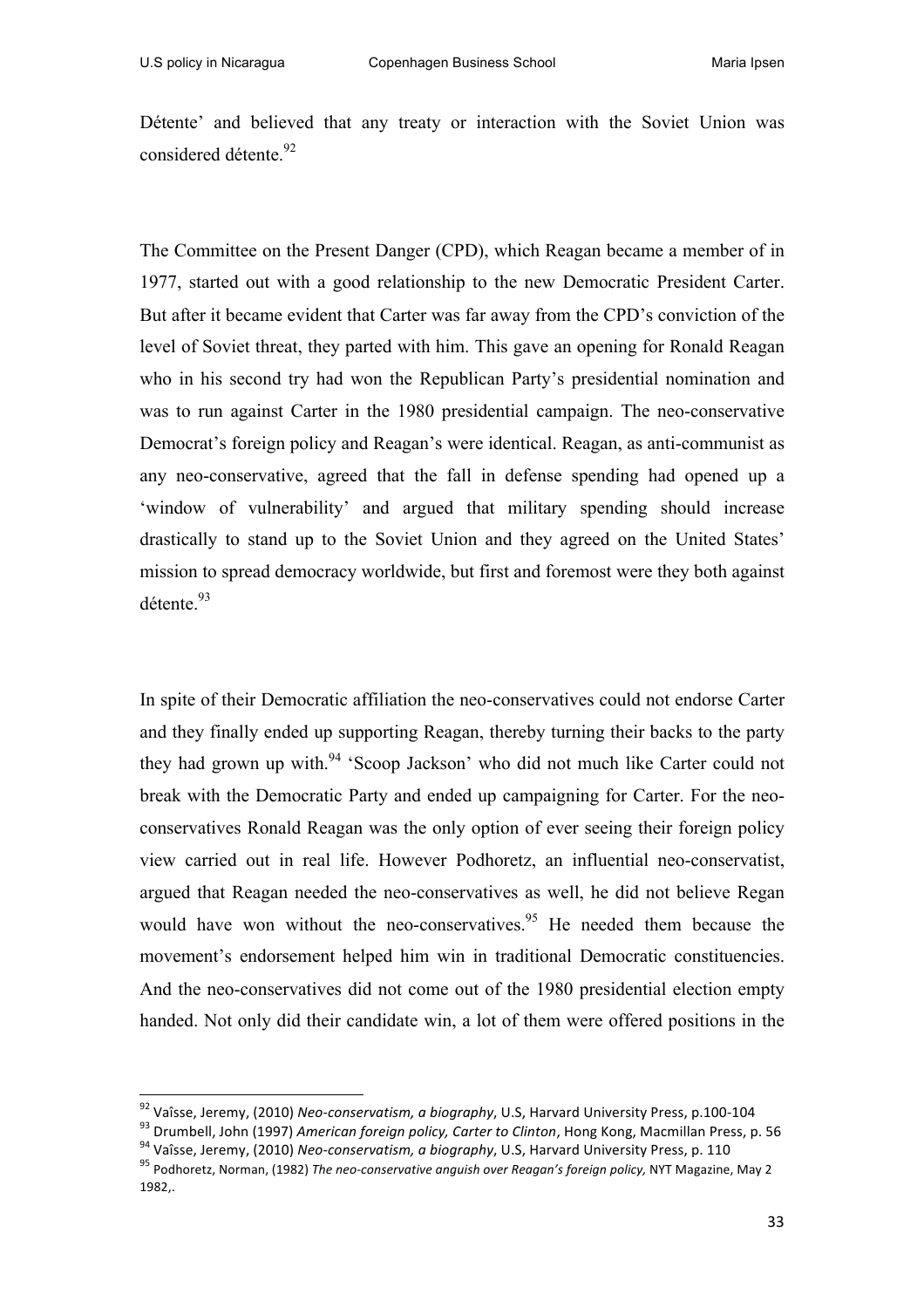Reagan administration, 70 out of the 125 members in the CPD were offered a job.<sup>96</sup> Most notably Kirkpatrick and Perle as mentioned before, but also Rostow and Elliott Abrams who had a lot of influence on the policy in Nicaragua.<sup>97</sup>

As mentioned earlier, there was no overall goal proclaimed by Reagan and his administration about their foreign policy. Nevertheless influential political commentator and neo-conservatist Charles Krauthammer found a pattern in Reagan's foreign policy, the reversed invocation of the Truman Doctrine led Reagan to supportinsurgents in Nicaragua, and also in Afghanistan and Angola where they were also fighting a Marxist-Leninist government. In the long tradition of presidents having their own doctrines, Krauthammer named this policy of supporting insurgents 'The Reagan Doctrine'.

The doctrine was pronounced on the basis of Reagan's 1985 State of the Union address where he proclaimed: "*Our mission is to nourish and defend freedom and democracy.... [W]e must not break faith with those who are risking their lives -on every continent, from Afghanistan to Nicaragua- to defy Soviet-supported aggression and secure rights which have been ours from birth*" 98. It is argued that it was not a significant shift away from prior doctrines, nevertheless it epitomized Reagan's view of America: "*It reflects a continuity of values, embodying ideological themes [...] that is generally characteristic of all American foreign policy doctrines: belief in American uniqueness [...] convictions about the power of the American example, a sense of mission [...]it incorporates the same Wilsonian values as the Truman Doctrine".99*

<sup>&</sup>lt;sup>96</sup> Vaîsse, Jeremy, (2010) *Neo-conservatism, a biography,* U.S, Harvard University Press, p. 181<br><sup>97</sup> A full list can be found in appendix no.2

<sup>98</sup> Reagan, Ronald. *State of the Union Address*. February 6, 1985. Retrieved from http://reagan2020.us/speeches/

<sup>&</sup>lt;sup>99</sup> Johnson, Robert H. (1988) Misguided Morality: Ethics and the Reagan Doctrine, Political Science Quarterly, Vol. 103, No. 3,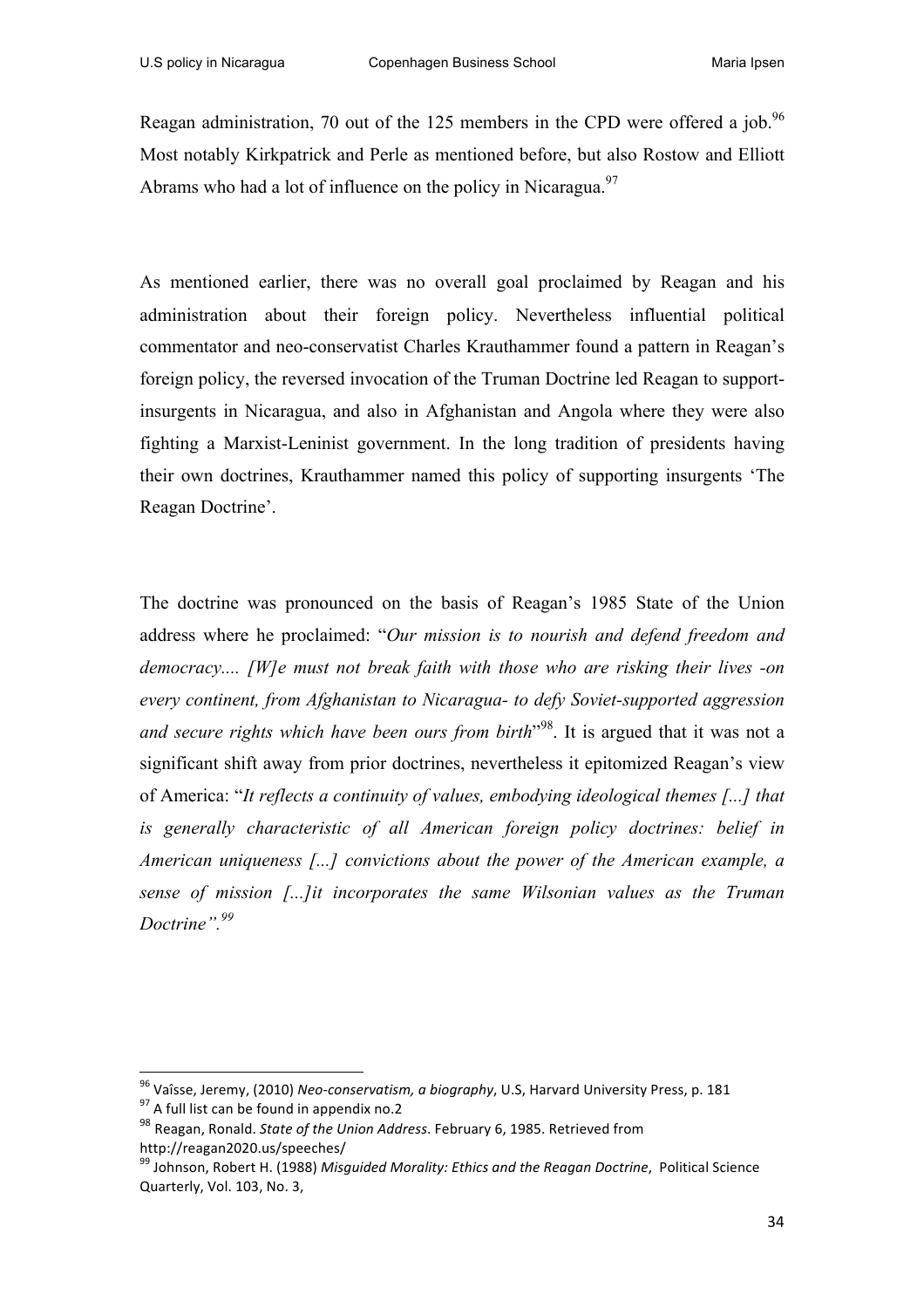It is argued the Reagan doctrine was a defendant of democracy<sup>100</sup> and it was molded towards communist regimes and not rightwing dictatorships. This derives from the writing of Jeane Kirkpatrick also a neo-conservatist. In her famous article 'Dictatorships and Double Standards' she states that communist countries cannot by themselves evolve into a democracy, insurgents fighting to overthrow these governments were therefore the only solution in moving toward democracy: *"Although there is no instance of a revolutionary 'socialist' or Communist society being democratized, right-wing autocracies do sometimes evolve into democraciesgiven time,"101* She moreover writes that whereas autocratic regimes leaves family and religion in place, totalitarian communist regimes are more evil because they take these institutions away.

The overall purpose of the article, published in the neo-conservative magazine Commentary in 1979, was to attack Carter's foreign policy. Kirkpatrick criticized the Carter administration for having double standards because they only demanded human rights improvement from rightwing dictatorships and let leftist totalitarian regimes, like Cuba and Nicaragua, carry on unabated. Reagan agreed and used it in a speech to the British Parliament three years later: "*Some argue that we should encourage democratic change in rightwing dictatorships but not in Communist regimes."<sup>102</sup>* In the article Kirkpatrick furthermore strongly condemned that Nicaragua's dictator Somoza had not been kept in power by the U.S. and consequently had been followed by a regime that was hostile to America. She preferred rightwing dictatorships to totalitarian ones, because it was safer for U.S. national security. This line of thinking was in perfect alignement with reagan's and Kirkpatrick was brought onboard his 1980 presidential campaign as an advisor on foreign policy. She later became his ambassador to the UN and an advisor on national security issues, especially with regard to Latin America.<sup>103</sup>

<sup>&</sup>lt;sup>100</sup> Muravchik, Joshua, (1991). *Exporting Democracy*, U.S. American Enterprise Institute for Public Policy Research, p.145

<sup>&</sup>lt;sup>101</sup> Kirkpatrick, Jeane, (1979) *Dictatorships and Double Standards*, Commentary 68:5,  $p.37$ <br><sup>102</sup> Reagan, Ronald, Address to British Parliament 1982, retrieved from

http://www.reagan.utexas.edu/archives/speeches/1982/60882a.htm

<sup>&</sup>lt;sup>103</sup> Cannon, Lou, (2000) President Reagan, the role of a lifetime, NY, Public Affairs, p. 63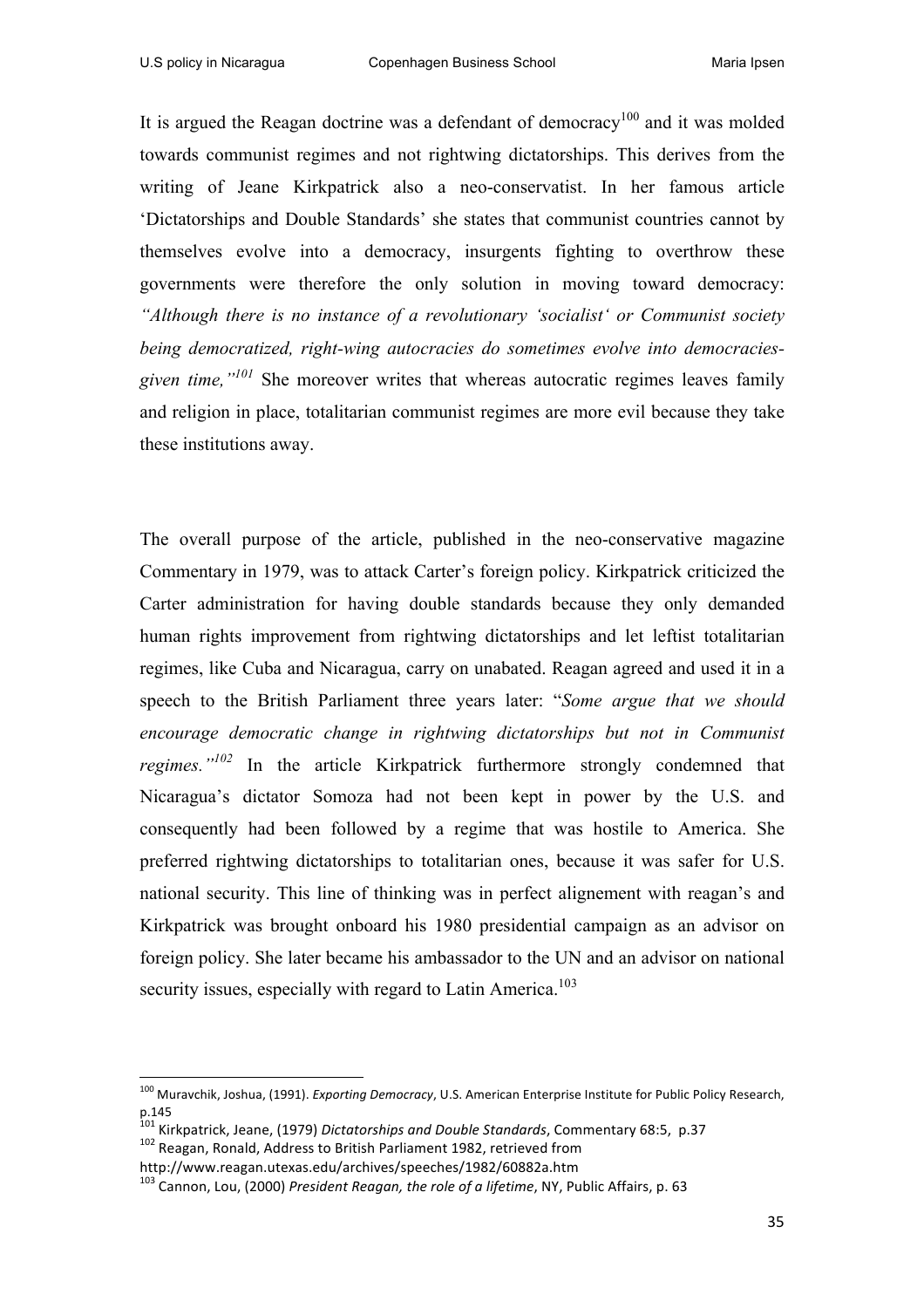But why was Ronald Reagan not a neo-conservative when he had so much in common with the movement, including the fact that he also had started out as a Democrat? As many similarities as there were in foreign policy, as many differences were there in domestic policy. Evidence shows that the neo-conservatives were far away from Reagan's call for lesser government and cut in welfare programs. Neo-conservatives furthermore believed communism to be thoroughly malevolent and they saw it as a permanent evil in the world. It is argued that Reagan rejected that it was permanent.<sup>104</sup> As an example of the opposite, Rostow was still apprehensive in 1990 about the evils of communism and feared that Gorbachev would take over all Europe and Asia.<sup>105</sup> Later the divide between Ronald Reagan and the neo-conservatives grew bigger when Reagan himself over time moved towards détente and weapon reduction treaties. The neo-conservatives were consequently very disappointed.<sup>106</sup>

The influence of neo-conservatism is especially evident in Reagan's foreign policy rhetoric. It is argued that Reagan's biggest speech on democracy, which was held to the British Parliament in 1982, was directly inspired by neo-conservative literature from 1974-80. In this speech Reagan made an immense commitment to democracy "*democracy is not a fragile flower. Still it needs cultivating. If the rest of this century is to witness the gradual growth of freedom and democratic ideals, we must take actions to assist the campaign for democracy"* He further said that the American Political Foundation would soon begin a study *"to determine how the U.S. can best contribute--as a nation--to the global campaign for democracy now gathering force"*. 107

Reagan furthermore in his speech held on to the idea that people repressed by leftist totalitarian regimes would eventually claim freedom and democracy: "*the march of freedom and democracy… will leave Marxism-Leninism on the ash-heap of history, as* 

<sup>&</sup>lt;sup>104</sup> Cooper, Danny (2011) *Neo-conservatism and American Foreign Policy*. UK, Rutledge, p. 82.<br><sup>105</sup>Vaîsse, Jeremy, (2010) *Neo-conservatism, a biography*, U.S, Harvard University Press, p. 201<br><sup>106</sup> *Ibid*, p. 195<br><sup>107</sup>

http://www.reagan.utexas.edu/archives/speeches/1982/60882a.htm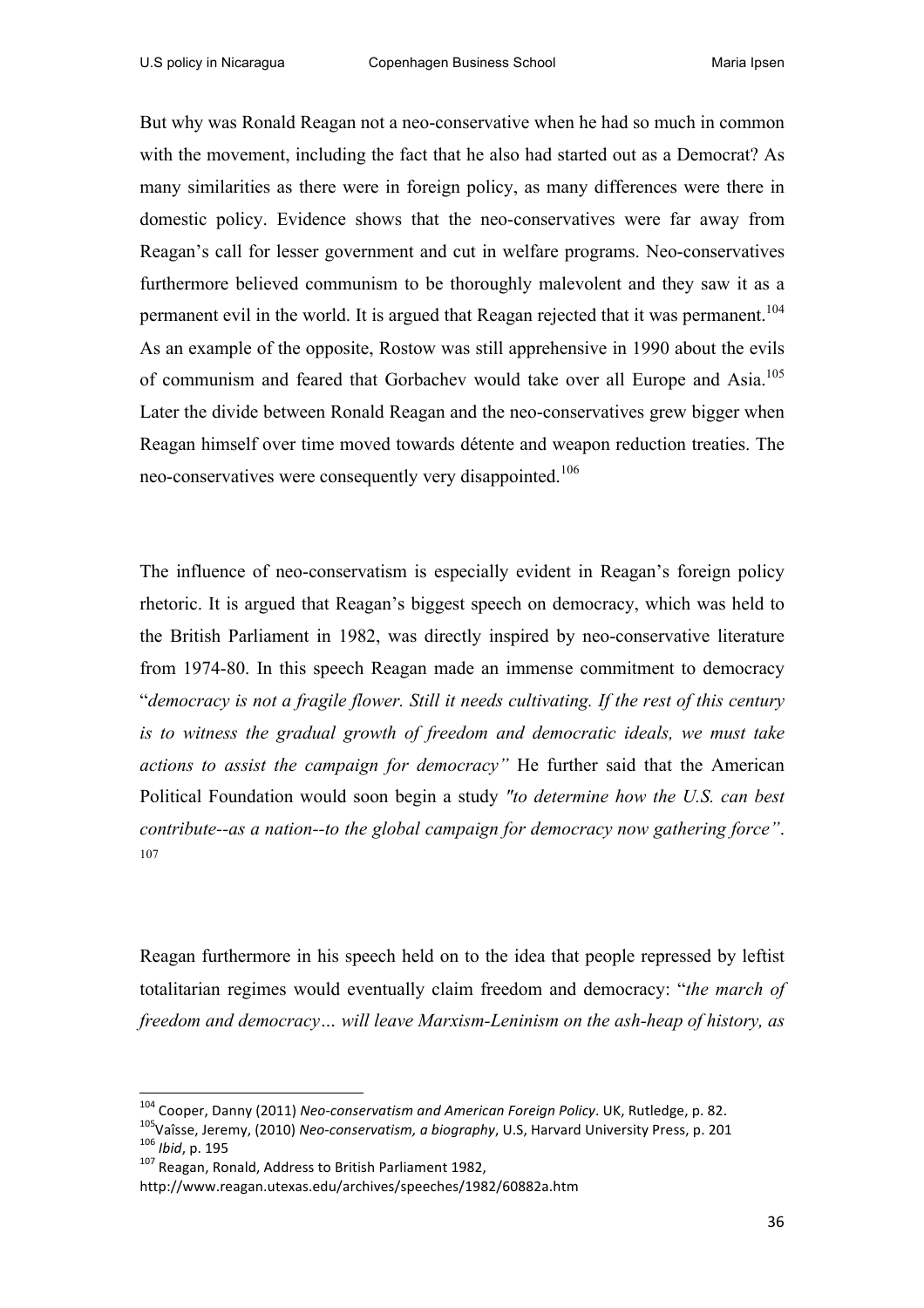*it has left other tyrannies which stifle the freedom and muzzle the self-expression of*  the people."<sup>108</sup>

There is an affinity between this speech and the establishment of NED, the National Endowment for Democracy*<sup>109</sup>*. The purpose of this bipartisan, non-profit organization was to carry out projects that promoted democracy, for example monitor elections, so fraud was avoided. In the 1990 Nicaraguan election NED directly sponsored the parties in opposition to the Sandinistas.<sup>110</sup>

This insistence on democracy manifested itself in the negotiations between the United States and the Nicaraguan Sandinistas. The United States continually insisted that peace could not be obtained until free elections were held in Nicaragua. The Sandinistas saw this as interference into their internal affairs and it complicated negotiations. However Reagan and the hard-liners in the administration believed the Sandinistas would never agree to elections because they were of a Marxist-Leninist persuasion.111 Consequently the conflict could not be solved with the Sandinistas in charge of the Nicaraguan government.

Evidence suggests that for the Carter administration it was unfortunate that Nicaragua fell into the hands of Communism, for the Reagan administration it was a disaster. The difference consisted most in the policy they carried out toward the Soviet Union. Carter carried out détente, and he thus did not see Communism as dangerous to U.S. security as Reagan saw it. Reagan saw roll back as the only option, because he believed détente had led to a weakened U.S. and therefore an increased communist threat.

<sup>&</sup>lt;sup>108</sup> Quote taken from: (2005) Reeves, Richard, *President Reagan, The Triumph of Imagination*, NY, Simon & Schuster, p.10<br><sup>109</sup> Information accessed on http://www.ned.org/about/history, October 2011

<sup>&</sup>lt;sup>110</sup> Carothers, Thomas. (1991) *In the name of democracy*. U.S, University of California Press, p. 94 111*Ibid*, p. 100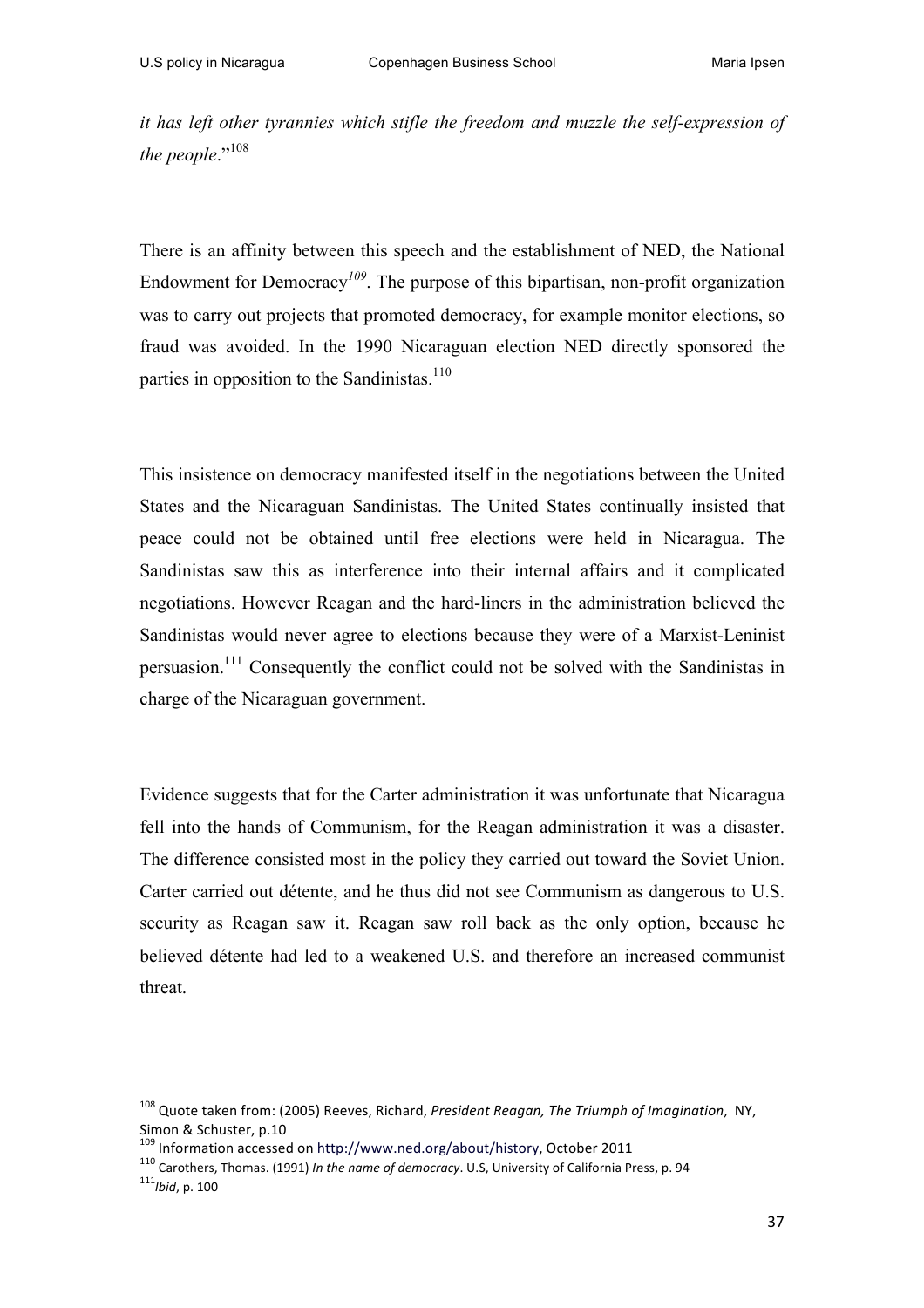Many other American presidents, mostly Democrats, have endorsed democracy before Reagan.<sup>112</sup> The turn toward human rights puzzled those who did not correlate conservatism with democracy. And when it comes down to it, the quest for democracy was carried out in the national self-defense, in order to get rid of communism and create a peaceful world of democracies. This was not far from President Woodrow Wilson's thought behind the League of Nations. However it is argued that for Wilson democracy was a goal in itself, for Reagan, democracy was a means to an end, and the desired end was a world without communism.

Nevertheless, as will be discussed in the next chapter, for the Reagan administration the concern for democracy was at first a cover to get public and congressional support for their policy against the Sandinistas. And it was a much needed shift away from the administration's first claim that the Contras were in Nicaragua to interdict arms to Salvadoran rebels.<sup>113</sup>

 

<sup>&</sup>lt;sup>112</sup> Vaîsse, Jeremy, (2010) *Neo-conservatism, a biography,* U.S, Harvard University Press, p. 137<br><sup>113</sup> Carothers, Thomas. (1991) *In the name of democracy*. U.S, University of California Press, p103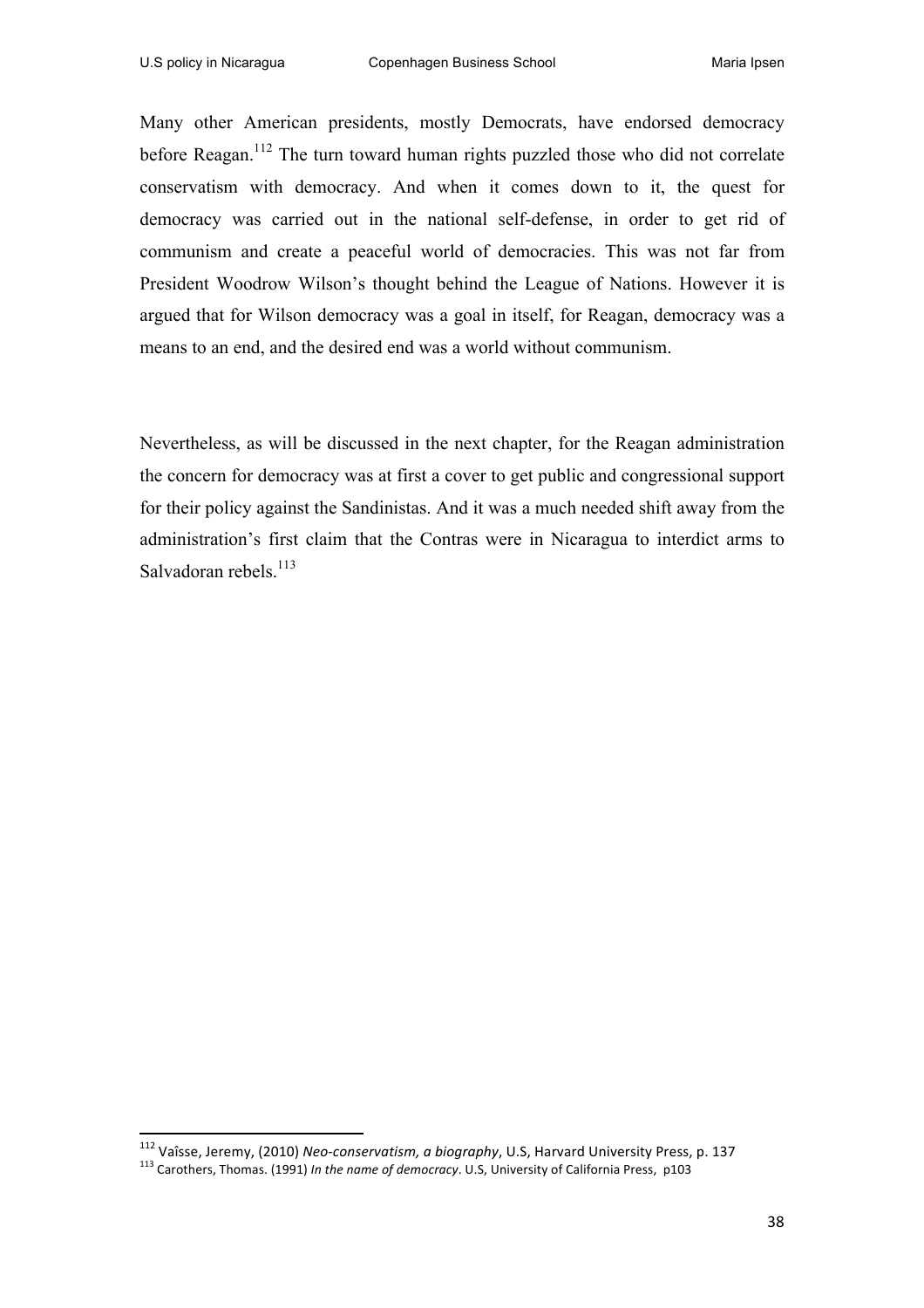# **Our own backyard**

U.S. policy makers have always had an interest in Central America because of geographic closeness. Latin America has furthermore been perceived as dependent on US and is incapable of protecting itself.

Latin America and especially Central America have for the last two hundred years had a special place in U.S. foreign policy. The Monroe doctrine was pronounced in 1823, proclaiming the Western hemisphere as the U.S. sphere of influence. It was aimed at keeping out European monarchies from replacing Spain as a colonizing power.114 Later it came to encompass everything from German imperialists to Fascists. Moreover in 1954 Secretary of State John Foster Dulles used the Monroe Doctrine as a reason to attack communism in Latin America.<sup>115</sup>

The Monroe Doctrine expressed that U.S. felt entitled to decide Latin American affairs because of the geographic proximity. The Reagan administration followed this view; in a May 1984 speech, Reagan stressed the issue of battling Communism because Central America is "*at our doorstep*" and instability will "*move chaos and anarchy toward the American border.*" <sup>116</sup> It is argued that the proximity was important namely because it means a close and direct threat to the United States borders $117$ 

It has been argued that Latin America is extremely important in the east-west struggle between Soviet and U.S. After Cuba was lost to 'the Evil Empire' it further exacerbated the situation, and it became more important to the United States to appear strong in Latin America, which is often referred to as their own backyard.<sup>118</sup>

<sup>&</sup>lt;sup>114</sup> Smith, Gaddis (1994). *The last years of the Monroe doctrine 1945-1993*. U.S Hill and Wang,. p. 10-11

<sup>&</sup>lt;sup>115</sup> Schoultz, Lars, (1987)National security and United States Policy toward Latin America, NJ,

Princeton University Press, p.37, p.118-120<br><sup>116</sup> Ibid, p.38<br><sup>117</sup> Jentleson, Bruce W. (1992) The Pretty Prudent Public: Post Post-Vietnam American Opinion on the Use of Military Force. International Studies Quarterly, Vol. 36, No. 1, March.,

<sup>&</sup>lt;sup>118</sup> Schoultz, Lars, (1987)National security and United States Policy toward Latin America, NJ, Princeton University Press, p.275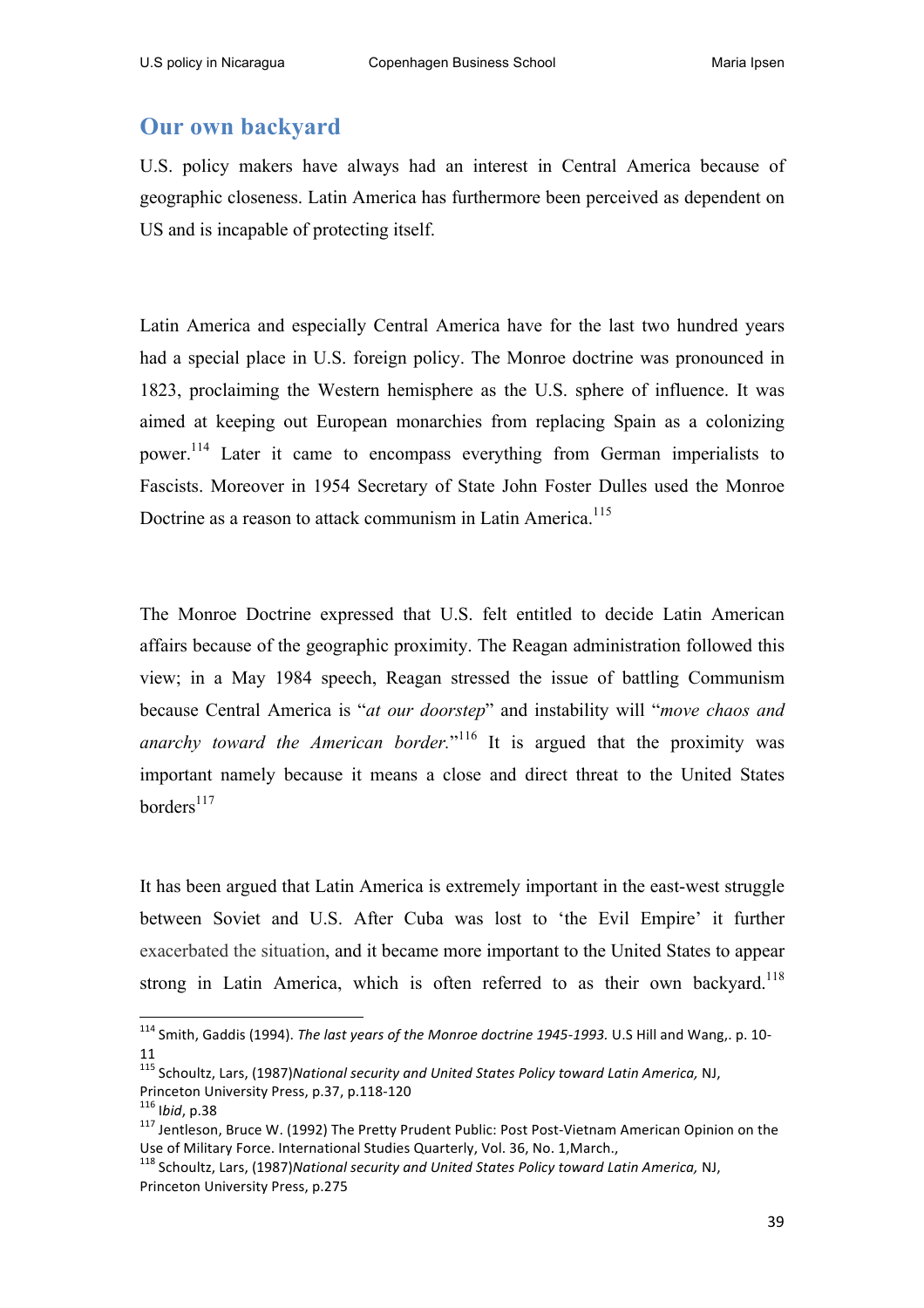Moreover, with the Monroe Doctrine in mind, Soviet interest in the western hemisphere was not only Soviet expansion as elsewhere in the world. Policy makers conceived it as a contest to 200 years where the U.S. had been geographically isolated which had made it unnecessary to defend U.S. borders.<sup>119</sup>

According to the theory on cognitive images as mentioned in chapter 1 there is an affinity between policy makers' image of a country as a dependent and the policy made toward this country. A country can also be seen as an enemy or as neutral, but it is argued that during the Reagan administration Latin America was thought of only as a dependent. This means U.S. policy makers have seen Latin Americans as incapable of 'taking care' of themselves, and the United States has been forced to protect Latin Americans against outside interference.<sup>120</sup>

Officials that have dealt with Latin America through the years have had a tendency to have a stereotypical image of Latinos.121 And see it as a region of "*gun slinging guerrilleros, and moral degenerates*" that would rather solve their political problems by violence than by voting.<sup>122</sup> This is also exemplified by Reagan's first Assistant Secretary of State for Inter-American affairs, Thomas O. Enders who meant about Latin America that "*bloodshed, terrorism and guerilla warfare have been comparatively common there since premodern times."<sup>123</sup>*

 

<sup>&</sup>lt;sup>119</sup> *Ibid*, p.122<br><sup>120</sup> Cottam, Martha L. (1994). *Images and intervention: U.S. policies in Latin America*. U.S. University of

Pittsburgh Press, p.11-12.<br><sup>121</sup> Dent, David W.(1999). The legacy of the Monroe Doctrine. U.S. Greenwood Press, preface ix<br><sup>122</sup> Schoultz, Lars, (1987)National security and United States Policy toward Latin America, NJ,

Princeton University Press, p.126

<sup>&</sup>lt;sup>123</sup> *Ibid*, p.127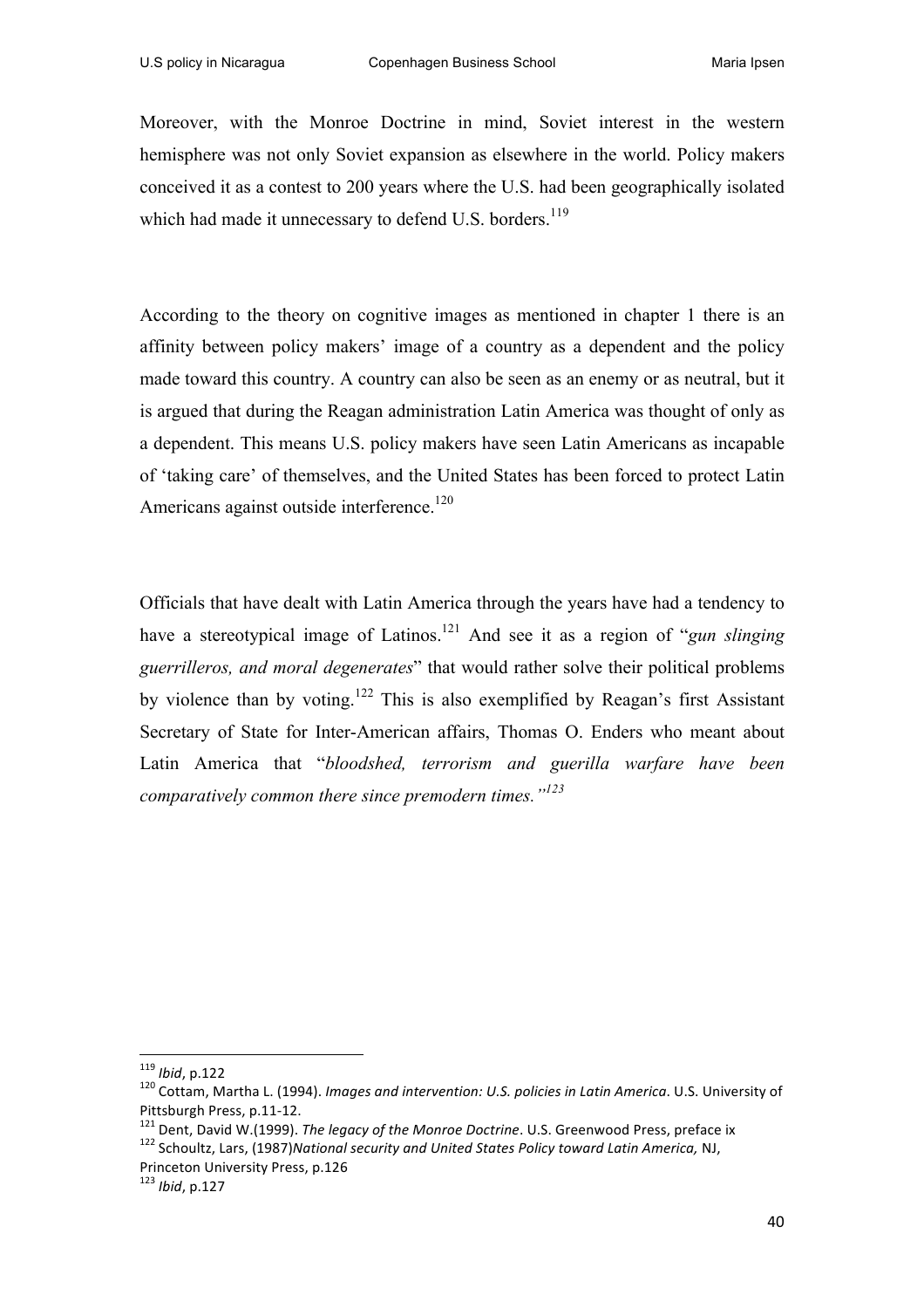# **Internal strife in the administration.**

In the former chapter my analysis showed that the underlying foundation for the policy vis-à-vis Nicaragua was anti-communism and the quest for democracy. This chapter will investigate the internal struggles within the Reagan administration that led to policy toward Nicaragua and why this rivalry was spurred by the leadership style of Ronald Reagan. However, first I will analyze the two different factions that existed within the administration.

## **Hard-liners and pragmatist**

<u> 1989 - Jan Samuel Barbara, margaret e</u>

There were two dominant factions on foreign policy within the Reagan administration; the pragmatists and the hard-liners.

## *Hard-liners*

Reagan himself resembled a hard-liner on many issues. Also the neo-conservatives views on foreign policy, as discussed in chapter 3, were equal to the hard-liners, and many of them considered themselves to be a hard-liner.

In 1985 authors Anderson and Kernek defined a hard-liner to be a person who believed that;

- 1. World affairs were based on conflict and it was important to have both economic and military strength to maintain a position of power.
- 2. Negotiations were the same as defeat, because countries had to be tough in international relations, so as not to appear weak.
- 3. Communism was evil and wanted to expand their ideology to the rest of the world, especially in Central America.
- 4. Because it was vital for national security to contain Communism, hard-liners were willing to circumvent Congress to carry out policy.*<sup>124</sup>*

The hard-liners often felt they portrayed the true essence of what Reagan believed ideologically. However, the Reagan administration's second Secretary of State,

<sup>&</sup>lt;sup>124</sup> Anderson, William D. and Kernek, Sterling J. (1985) *How "Realistic" Is Reagan's Diplomacy?* Political Science Quarterly, Vol. 100, No. 3, P.14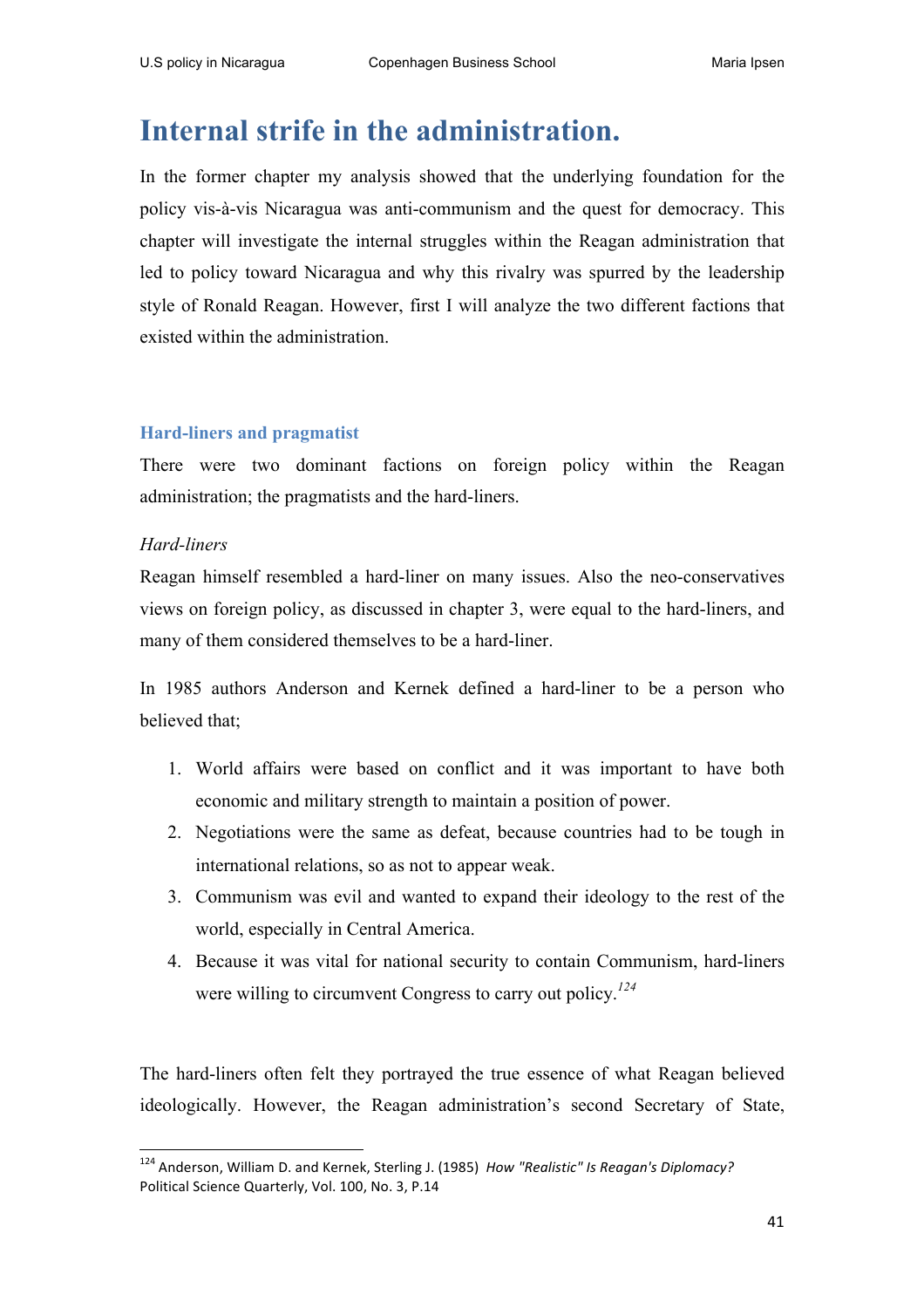George P. Shultz, credited Reagan for departing with the hard-liners on one issue, as stated in his memoirs: *"Ronald Reagan was a hard-liner, but with a major difference from most of his hard-line supporters: he was willing to negotiate with his adversaries and was confident in his ability to do so effectively.*" 125

There were a lot of hard-liners in as top officials in the administration. They included first Secretary of State Al Haig, Secretary of defense Casper Weinberger, UN ambassador Jeane Kirkpatrick, CIA Director William Casey, also National Security Advisors (NSA) Richard Allen, William Clark and John Poindexter. Furthermore, lower level officials like National Security Council (NSC) aide Oliver North.<sup>126</sup>

As mentioned above the hard-liners had little time for winning congressional support and believed in carrying out policies even though Congress disapproved. They saw Central America as essential in the East-West conflict with the Soviet Union and were willing to go a long way to keep communist influence out of the region.<sup>127</sup> The hardliners perceived the Sandinistas as not only Marxist-Leninist, but hardcore communist. They were certain communism would spread to the rest of Central America and thus saw the situation in Nicaragua as a threat to national security. The Sandinistas enhanced the hard-liners fear by aiding the socialist rebels in El Salvador.<sup>128</sup> After Reagan eased up towards the Soviets from the mid-eighties and onwards, the hard-liners still saw it as equally important to defeat communism in Nicaragua.<sup>129</sup>

It is argued that the hard-liners during the course of the nineteen eighties had come to see a military victory for the Contras, as the only solution to the Nicaraguan problem, because they believed the Sandinistas would never hold free elections. Whereas Secretary of State Shultz saw the Contras as a tool to pressure the Sandinistas to the negotiating table. The hard-liners did therefore fight any policy that included negotiations with the Sandinistas because that could lead to an agreement that would

<sup>&</sup>lt;sup>125</sup> Shultz, George P. (1993) Turmoil and Triumph. NY, Macmillan Publishing Company, p. 964

<sup>&</sup>lt;sup>126</sup> Carothers, Thomas (1991) *In the Name of Democracy*, U.S., University of California Press, p. 18<br><sup>127</sup> ibid, p. 18<br><sup>128</sup> lbid p. 100<br><sup>129</sup> lbid. p. 243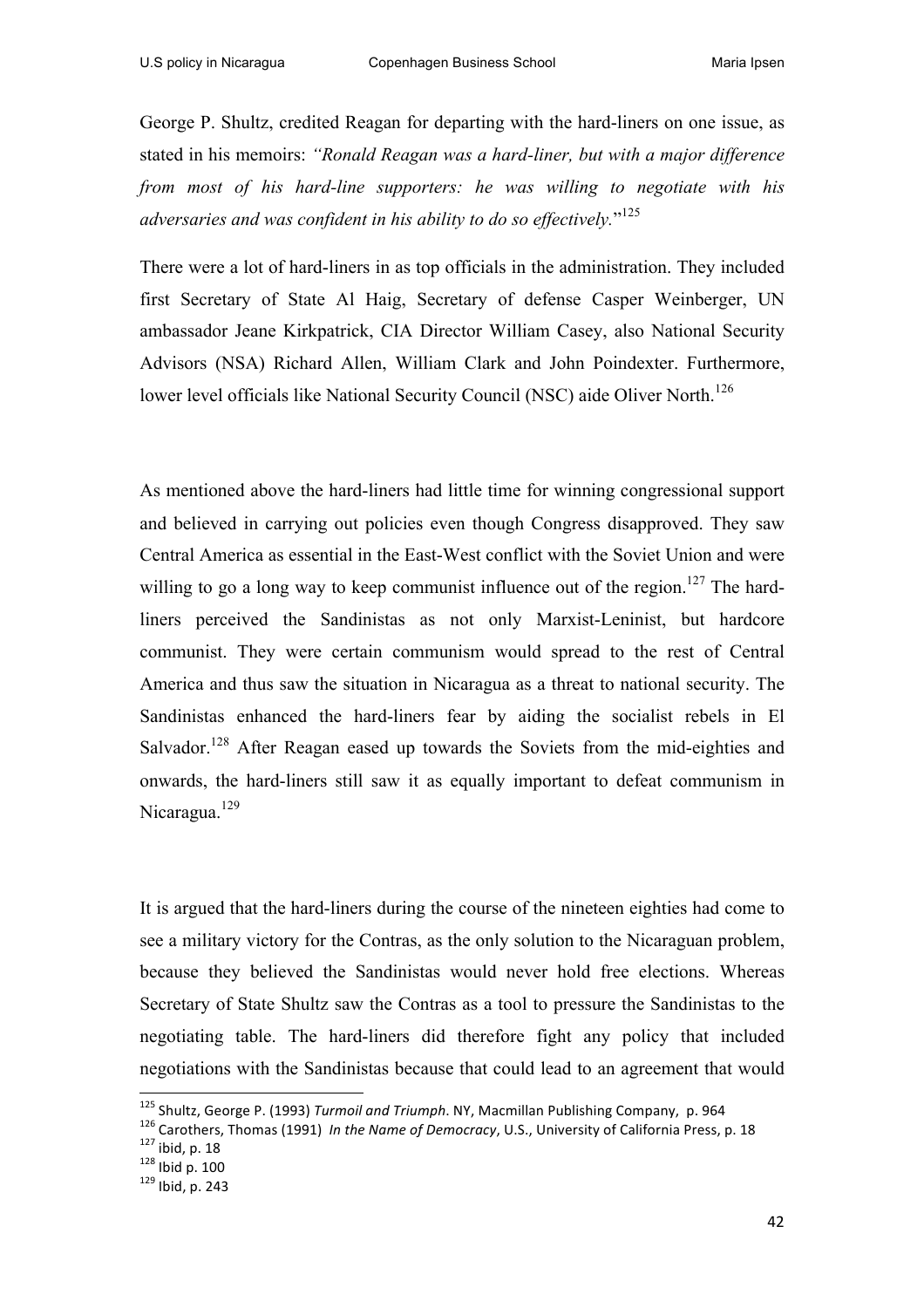end funding for the Contras, which then would destroy the hard-liners plan of getting the Contras to govern Nicaragua.<sup>130</sup>

## *Pragmatists*

The other faction within the administration was the pragmatists, also called moderates, as they tended to do things with pragmatic moderation.

The pragmatists were:

- 1. Also conservatives and against Communism, but not blind followers of anticommunist beliefs.
- 2. Dedicated to getting congressional support for the administration's policies.
- 3. Focused on negotiations and diplomacy as solutions to international relations problems.
- 4. Certain that the pressure from the Contras would force Sandinistas to negotiate, and therefore supported the Contras.
- 5. Committed to combining economic and social reforms with military assistance to take away the reasons for revolution in third world countries. And did not think Soviet and Cuba were behind revolutions in Central America.
- 6. For them the situation in Nicaragua was more of a concern because the Sandinistas helped insurgents in El Salvador and not because of their Marxist-Leninist ideology.<sup>131</sup>

The pragmatists were less visible during the first years of Reagan's presidency, but with the entrance of George P. Shultz as Secretary of State in 1982 they got an influential front figure. Furthermore, assistant Secretary of State Thomas O. Enders (1981-1983) and his deputies were inexperienced with Central America and relied heavily on the State Department staff that was pragmatist. The Bureau of Inter-American Affairs in the State Department was dominated by pragmatist because many had survived the shift from President Carter to President Reagan, despite the usual 'housecleaning' when a new president takes office. Other pragmatist in the

<sup>&</sup>lt;sup>130</sup> Shultz, George P. (1993) Turmoil and Triumph. NY, Macmillan Publishing Company, p.961

<sup>&</sup>lt;sup>131</sup> Carothers. Thomas (1991) In the Name of Democracy, U.S., University of California Press, p. 18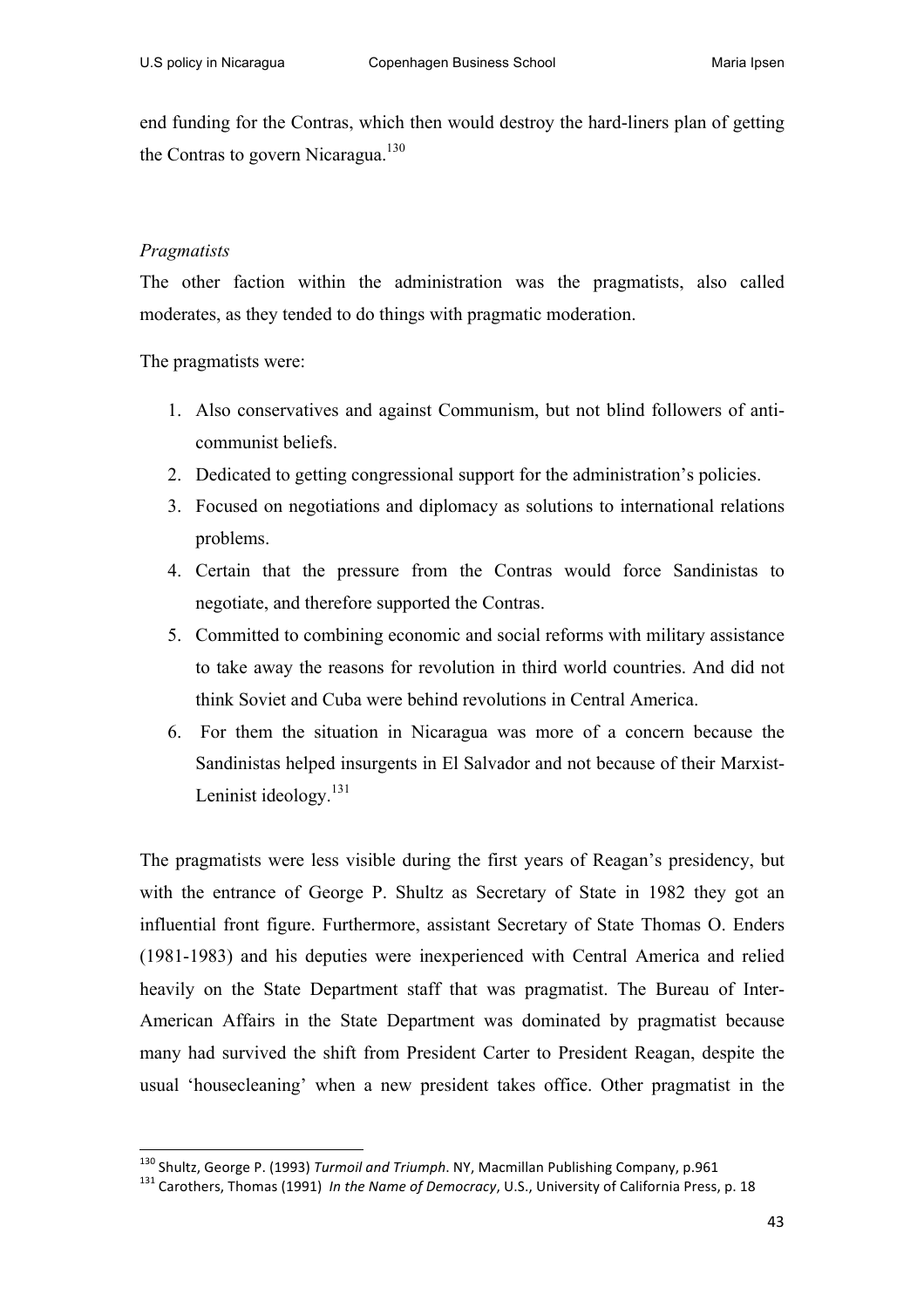administration included Vice President George Bush, White House Chief of Staff James Baker (1981-1985) and his deputy Michael Deaver.<sup>132</sup>

#### **Internal discord**

Both the hard-liners and the pragmatists were supportive of the Contras, but perceived their purpose differently. The primary point of conflict between the two factions was whether or not to negotiate with the Sandinistas. The clashes between the pragmatists and the hard-liners developed into a fight with the State Department on one side and The Defense Department and National Security Council (NSC) on the other side. It has been argued that Secretary of State Shultz and Secretary of Defense Weinberger were old rivals, which intensified the conflict. $133$  On some occasions the hard-liners shaped Nicaraguan policy, and on others the pragmatists won the battle and consequently decided the policy.

The internal discord was over whether or not to negotiate with the Sandinistas. Consequently Shultz and his State department had to fight hard-liners in NSC to carry out negotiations and many had to pay the price with their job. According to Shultz, assistant secretary of State Thomas O. Enders, his successor Tony Motley and special envoys; Richard Stone and Phil Habib were forced out because they fought for negotiations.<sup>134</sup>

#### *Pragmatists decide the policy*

<u> 1989 - Jan Samuel Barbara, margaret e</u>

In 1981 Thomas O. Enders operated independently from the discord in the administration and took the first initiative to negotiations with the Sandinistas. He failed to reach an agreement and the hard-liners were happy, now they could take control. The pragmatists kept on trying and negotiations started again in 1982, however, as mentioned below, hard-liners found a way to obstruct the bilateral talks.

When the Contras were cut off from American funding, the hard-liners realized that congressional support was necessary and one way to smooth Congress was to begin

<sup>&</sup>lt;sup>132</sup> Carothers, Thomas (1991) *In the Name of Democracy,* U.S., University of California Press, p.19<br><sup>133</sup> Cannon, Lou (2000) *President Reagan, the role of a lifetime,* U.S., Public Affairs, p.267<br><sup>134</sup> Shultz, George P.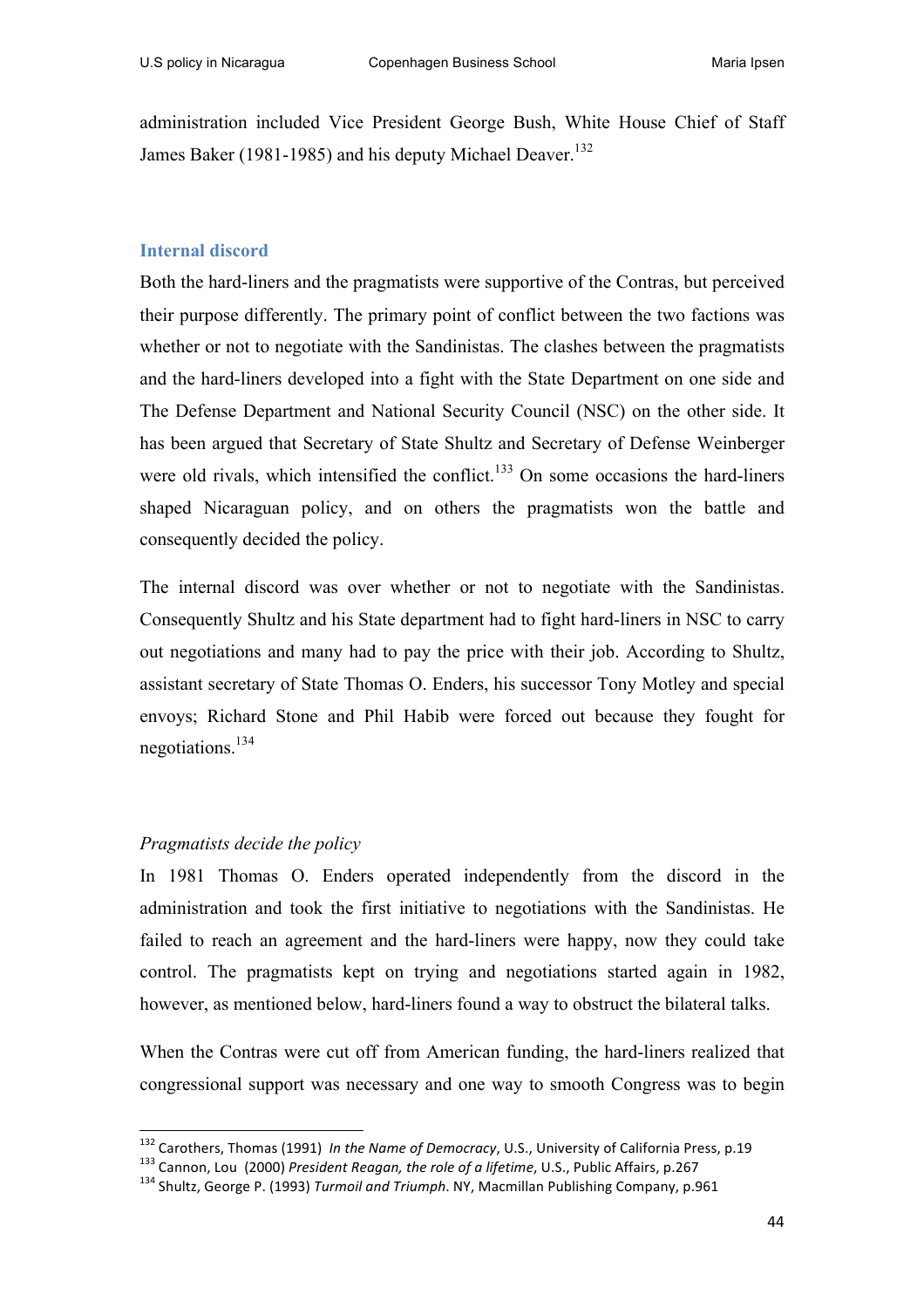negotiations. The pragmatists thus won a small victory in 1984 when Defense Secretary Weinberger and CIA Director Casey reluctantly agreed to letting Shultz have a secret meeting with Ortega in Managua.<sup>135</sup> Evidence suggests that Shultz's influence in the administration corresponded with the support of the other pragmatists. Shultz was affirmed by messages from White House Chief of Staff Baker that he, Michael Deaver and very importantly the First Lady, Nancy Reagan, were all on his side. $136$ 

#### *Hard-liners decide the policy*

In the attempt to start bilateral talks in 1982, hard-liners insisted on adding a demand for internal democratization of Nicaragua. The pragmatists knew that adding a demand for democracy would lead nowhere, except to offend the Sandinistas and end talks. However, the hard-liners won the battle and a claim for having elections was added to the list of demands, and the Sandinistas walked away from the negotiations angry.<sup>137</sup> According to Secretary of State Shultz the hard-liners did not want negotiations to succeed. He writes that CIA Director Casey and NSA Clark wanted to avoid all diplomatic efforts, because they saw them as an avenue to accommodation.<sup>138</sup>

The hard-liners were so set on carrying out their policy that they took advantage of Secretary of State Shultz' trips abroad. For instance, they tried in his absence to rearrange that, Richard Stone, negotiator on Central American issues, should work under the NSC instead of under the State Department. With this move the hard-liners attempted to take complete control of the Central American policy. It was ironic that the opponents of negotiations wanted to supervise the negotiator. However Shultz fought back and through his good connection to Reagan he made sure Stone stayed under State Department. 139

<sup>&</sup>lt;sup>135</sup> Shultz, George P. (1993) Turmoil and Triumph. NY, Macmillan Publishing Company, p.401 136 Ibid, p.423<br><sup>136</sup> Ibid, p.423<br><sup>137</sup> Carothers, Thomas (1991) *In the Name of Democracy*, U.S., University of California Press, p. 87 and

p.100

<sup>&</sup>lt;sup>138</sup> Shultz, George P. (1993) *Turmoil and Triumph*. NY, Macmillan Publishing Company, p.305 139 Ibid. p.302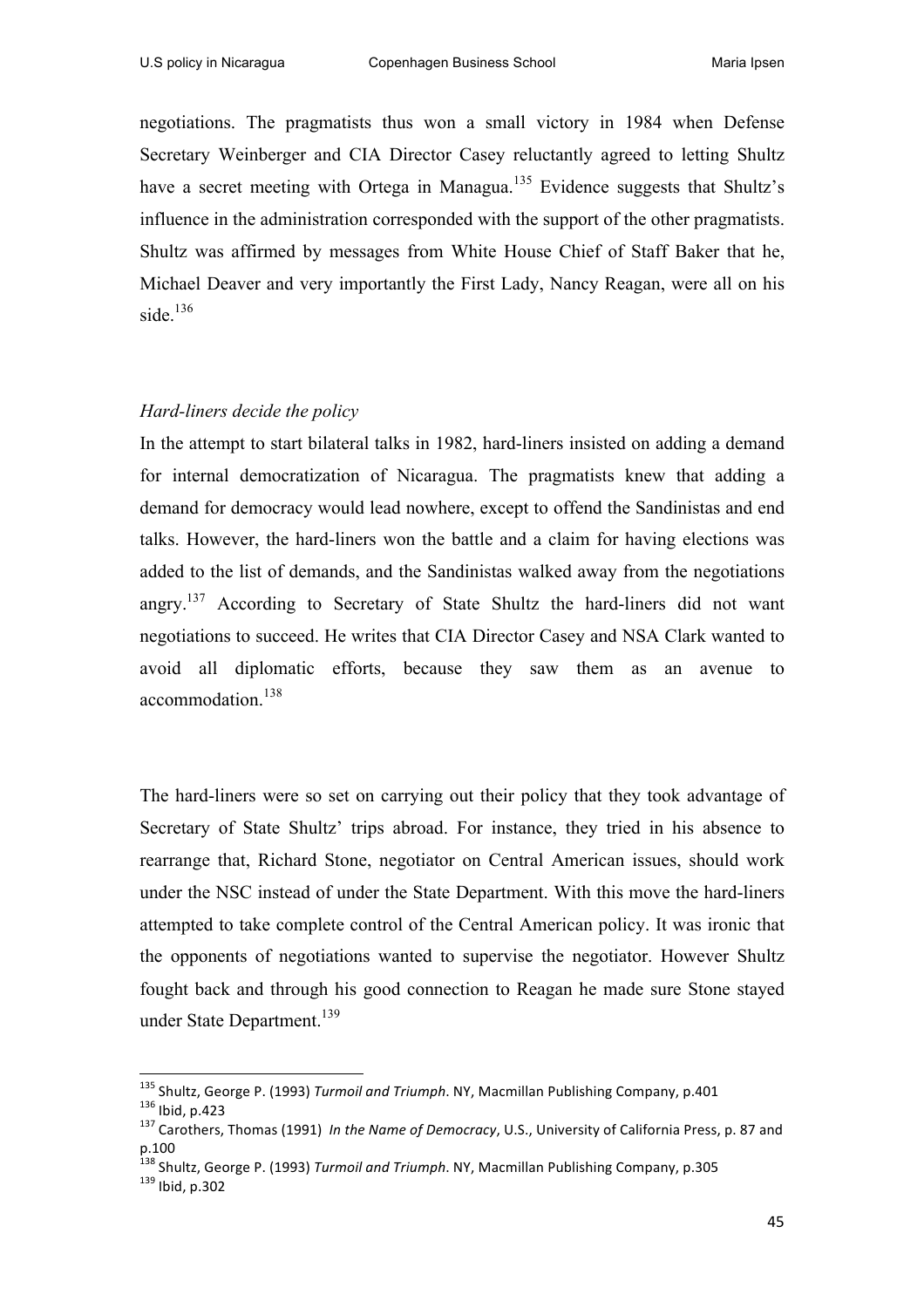Secretary of State Shultz was, furthermore, also left in the dark concerning the decision to carry out military exercise Big pine II in 1983, which was directed at intimidating the Sandinistas. The decision was made between the Defense Department and NSC and approved by Reagan without informing the Secretary of State. The military exercise complicated matters for e.g. Richard Stone in Central America. He too had not been told about the military exercise and it made his mission difficult. It moreover heightened congressional fears of another Vietnam War and the House of Representatives consequently voted against Contra aid in July 1983. <sup>140</sup> This was. however, as much a blow to the pragmatists and the hard-liners. Seen as top pragmatist Secretary of State Shultz strongly supported the Contras. He namely believed the Contras were one of the tools that could pressure the Sandinistas to hold elections.141

But for the hard-liners, congressional approval and negotiations were not part of their concern. Even though Secretary of State Shultz went to Managua in 1984 the rest of the administration was still opposed to negotiations in any form. And Jeane Kirkpatrick expressed the reason why in a NSC meeting July 1984: *"Communists win negotiations, they don't honor agreements.*" It was therefore best to stand firm on issues instead of compromising.<sup>142</sup> However, in 1984 the pragmatists had Reagan's support and NSA Bud MacFarlane even tried to convince Reagan to oppose negotiations, but according to Deaver *"The President didn't buy it"*. 143

#### **The rationale of Democracy**

Both pragmatists and hard-liners could support the quest for democracy. It was a way to obtain congressional approval and it furthermore provided a framework for the administration to work within. Nevertheless the two factions viewed the quest differently. Pragmatists thought democracy would be established if the Sandinistas held elections, which would lead to a pluralistic democracy. The hard-liners thought

<sup>&</sup>lt;sup>140</sup> Shultz, George P. (1993) *Turmoil and Triumph*. NY, Macmillan Publishing Company, p.310-312<br><sup>141</sup> Ibid, p.289<br><sup>142</sup> As quoted in Ibid, p.419 143 As auoted in Ibid, p.414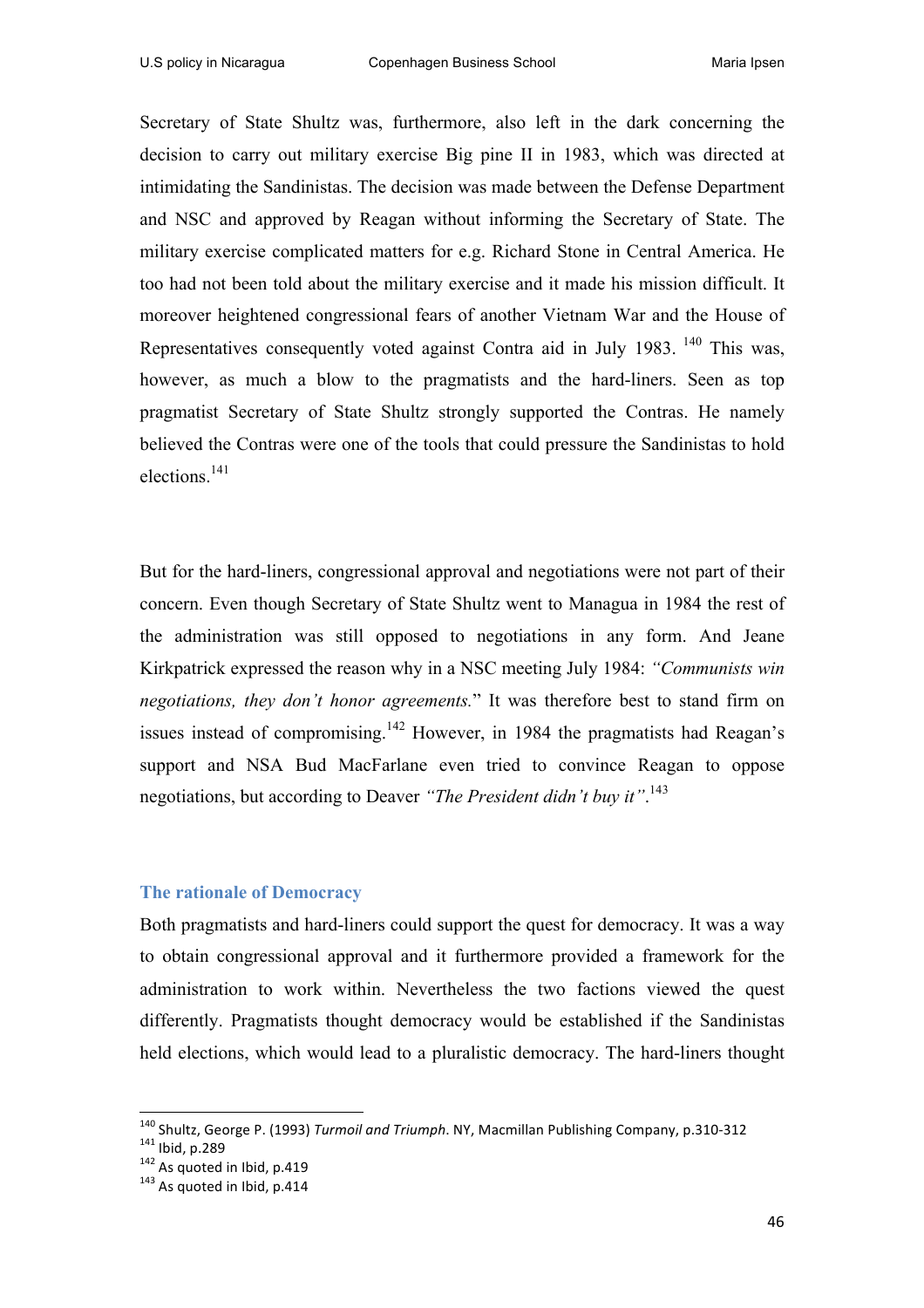the Contras were the only way to establish democracy in Nicaragua. Because even though the Sandinistas held elections, they would cheat themselves to power.

For the administration democracy started with free elections.<sup>144</sup> But for the hard-liners free elections (with U.S. observing) meant no Communism because they thought it impossible that people could vote for the communist ideology if they had a real choice. Reagan agreed on this point, often reiterating his joke; that even if the Soviet Union allowed an opposition party, the country would still be a one-party system, because everyone would vote for the opposition.<sup>145</sup>

The differences between pragmatists and hard-liners were also evident in regards to policy toward El Salvador. In this case it was the pragmatists that insisted on promoting democracy to change the government. Whereas the hard-liners preferred to keep the authoritarian regime in power for as long as possible and did not want elections. It was a different matter in Nicaragua, where it was the hard-liners that wanted a different government. Because in Nicaragua, promoting democracy was a means to get rid of Communism.<sup>146</sup>

For the hard-liners the democracy justification started out as a way of rationalizing their policy in Central America. It had worked before, as it is argued that the Truman doctrine's invocation of principle (a country's right to self-determination), helped generate domestic political support in the late nineteen forties and fifties. In the same way the call for democracy in Nicaragua in the nineteen eighties facilitated congressional and public support for the administration's Contra policy.<sup>147</sup>

Furthermore, by placing security issues in a moral setting, it is argued that policy makers have fewer difficulties making decisions.<sup>148</sup> The rationale worked in talking congress into funding 'the democratic force' in Nicaragua. The principled quest for democracy took away the opposing Democratic liberals' arguments, because they

 

<sup>&</sup>lt;sup>144</sup> Shultz, George P. (1993) Turmoil and Triumph. NY, Macmillan Publishing Company, p.318<br><sup>145</sup> Cannon, Lou (2000) *President Reagan, the role of a lifetime*, U.S., Public Affairs, p.247<br><sup>146</sup> Carothers, Thomas (1991) p.101

<sup>&</sup>lt;sup>147</sup> Robert H. Johnson (1988) Misguided Morality: Ethics and the Reagan Doctrine. Political Science Quarterly, Vol. 103, no. 3, p.5

 $148$  Ibid p.22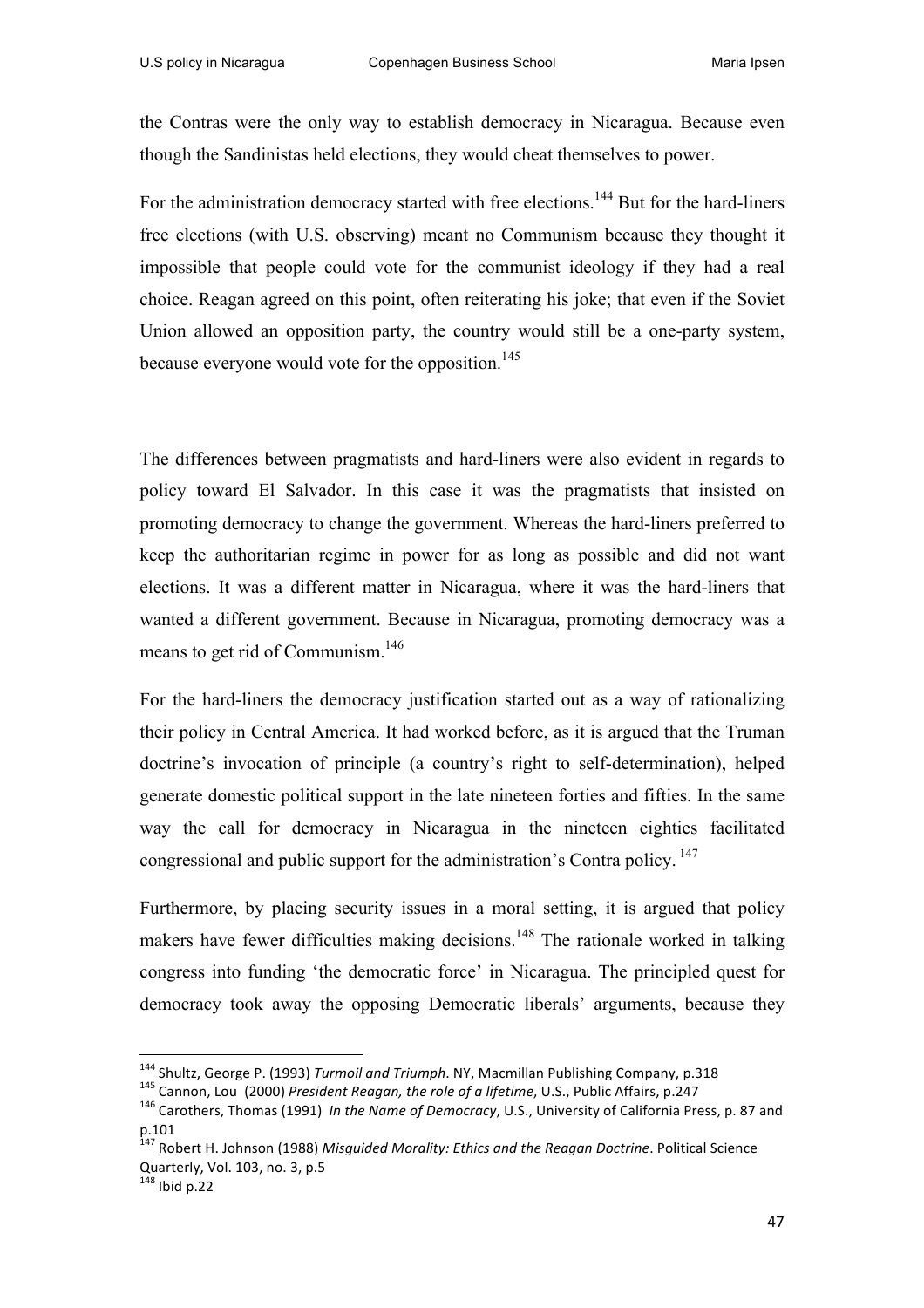normally supported Human Rights and democracy. This made it more difficult to say that they, as liberals, opposed the Contras, whom the administration claimed was a democratic alternative to the Sandinistas. The emphasis on democratic change in Nicaragua did moreover prove itself useful in criticizing the bilateral and multilateral peace agreements for not demanding this change<sup>149</sup>.

As shown in chapter 3, Ronald Reagan believed in the quest for democracy. But for the hard-liners it has nevertheless been argued that the democracy rationale in the early nineteen eighties was just a cynical cover. However in the mid-eighties it began to take on some real meaning and transformed into a genuine prodemocracy concern.<sup>150</sup> There is an affinity between democracy becoming a real concern and the fact that rhetoric influence reality. In promoting the policy, senior officials in the administration publicly pronounced the demand for democratization. Evidence suggests that the press and Congress in holding the officials to their word have asked what have been done to achieve democracy. The officials are then forced to go back to their offices and demand that their subordinates practice democracy in reality as well.

Furthermore, promoting democracy provided a focal point for the administration to work under, even though the two factions wanted it for two different reasons. Moreover, it put a principled face on a military oriented policy, which made the issue less complex.151

#### **The leadership style of Reagan**

The Reagan administration had no blueprint with stated goals for foreign policy, so the staff had nothing to guide them. And most of them were inexperienced within foreign policy.<sup>152</sup> Coupled with Reagan's loose managerial style it left the administration officials to their own devices. The lack of leadership left more room

<sup>&</sup>lt;sup>149</sup> Carothers, Thomas (1991) *In the Name of Democracy*, U.S., University of California Press, p.101<br><sup>150</sup> Ibid, p.103<br><sup>151</sup> Carothers, Thomas (1991) *In the Name of Democracy*, U.S., University of California Press, p.2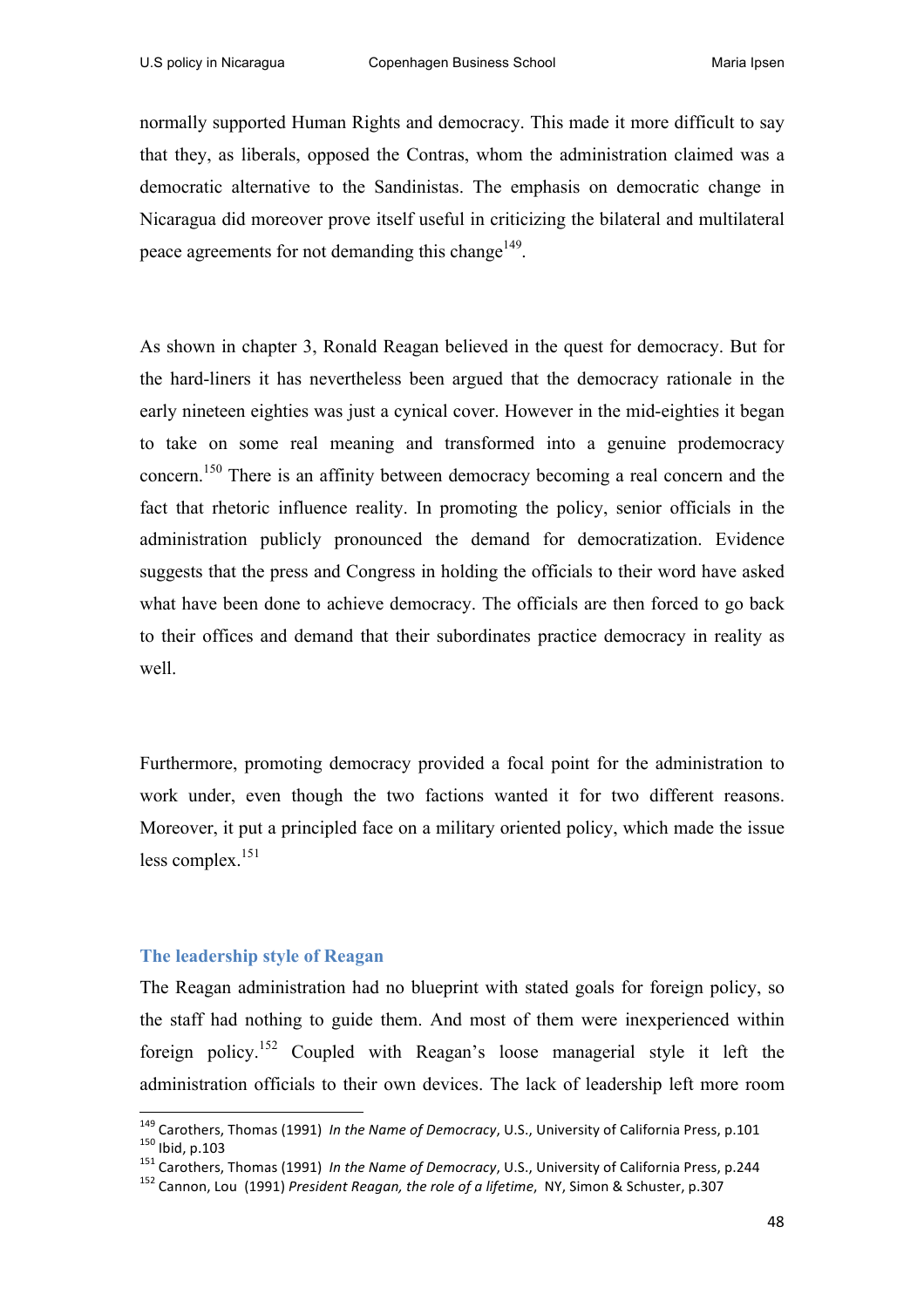for the internal strife between the hard-liners and the pragmatists who struggled for Reagan's attention.

Evidence suggests that it was difficult for aides in the white house to decipher what Reagan wanted. Often they tried to analyze whether a story he told or a nod with the head meant Reagan approved their position.<sup>153</sup> It is argued that Reagan never gave any clear signals as to what he wanted. White House aide Martin Anderson said of him: "*he made no demands and gave almost no instructions*".<sup>154</sup> His staff was therefore forced to find out by themselves what to do. Moreover, Reagan did not become attached to his staff. Longtime aide George Steffes tells of a boss, who was always pleasant and in control of himself, but who did not involve himself with people. If he remembered your name, you were lucky.<sup>155</sup> With this comes to mind the frequent changes in the NSA position, which Reagan changed six times in eight years. Additionally while Reagan was still in office, former staff members wrote memoirs. They all depicts a picture of "*presidential detachment and of a chaotic administration led by an enigmatic monarch who reigned rather than ruled*."<sup>156</sup>

The lack of a presidential presence led first Secretary of State Alexander Haig, after his resignation, to give his account of the Reagan White House as being without guidance from the top, he wrote: "*You didn't know who was at the helm in the White House*".<sup>157</sup> Alexander Haig should have known who was in charge in the White House. Seen as his replacement Secretary of State Shultz writes that Haig was forced out of office because of clashes with Reagan's closest staff. Furthermore, Haig was made to resign because of his harsh rhetoric in public appearances, which made Reagan appear as a warmonger. This removed focus from the economy, which was the administration's number one priority the first year of his presidency. 158

<sup>&</sup>lt;sup>153</sup> Pach, Chester ( 2003) *Sticking to his guns: Reagan and National Security,* U.S., University Press of Kansas, p.97

<sup>154</sup> As quoted in: Cannon, Lou (1991) *President Reagan, the role of a lifetime*, NY, Simon & Schuster, p.187<br><sup>155</sup> Ibid, p.174

<sup>156</sup> Ibid, p.176<br><sup>155</sup> Ibid, p.176<br><sup>157</sup> Haig, Alexander Jr.,(1984) *Caveat*, NY. MacMillan Publishing Company, p.12 158 Shultz, George P. (1993) *Turmoil and Triumph*. NY, Macmillan Publishing Company, p.12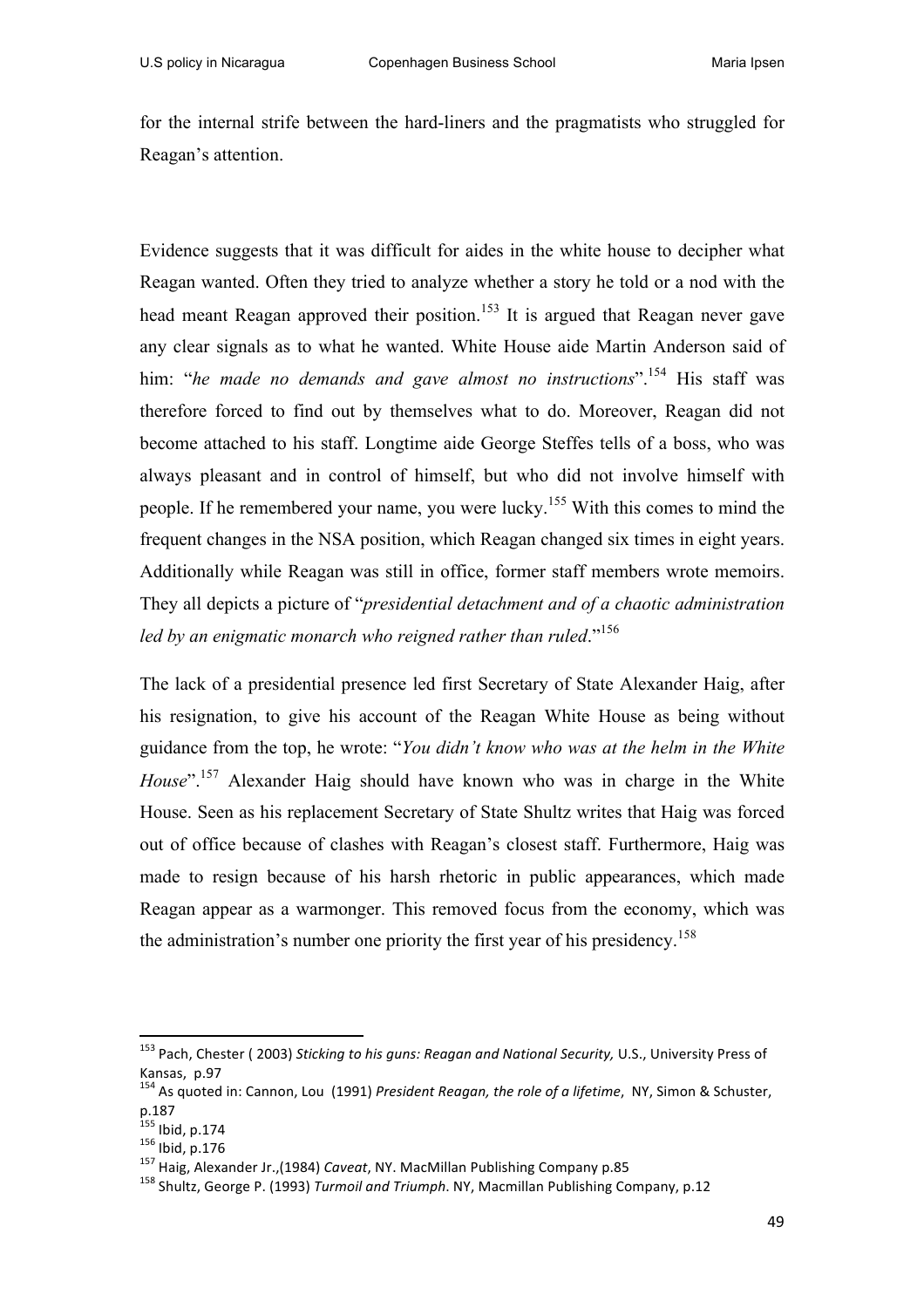Lou Cannon, well-known journalist who followed Reagan for many years, writes that Reagan governed through his Cabinet staff. It was long time personal aide Ed Meese, Chief of Staff Baker and his deputy Deaver. Together with the First Lady Nancy Reagan they guarded the president closely. No one had full access to be alone with Reagan except Vice President Bush. <sup>159</sup> The White House staff found that Reagan responded to certain keywords that caught his attention. They learned how to frame questions to get attention and the desired reaction. They were afraid that others could do the same, and they were especially alert to NSA Clark not arousing the darker side of Reagan by encouraging hardline policy choices.160 The White House staff was pragmatists and therefore wanted the hard-liners kept away from Reagan.

Secretary of State Shultz had the impression that Ronald Reagan had great ideas and showed determination in pursuing them, but "*he could fall prey to a serious weakness: a tendency to rely on his staff and friends to the point of accepting uncritically –even wishfully- advice that was sometimes amateurish and even irresponsible*."<sup>161</sup> In 1982 the media also portrayed Reagan as being dragged around by his advisors. Reagan was forced to fight back the rumors in a public letter where he stated "*I'm in charge and my people are helping to carry out the policies I set*".<sup>162</sup>

However, Secretary of State Shultz further elaborated in his autobiography that he was concerned about Reagan breaking away from his staff. When Reagan admitted that he didn't wanted Shultz telling White House staff and NSA Clark that he had met with the Soviet ambassador, Shultz writes: "*His remark reinforced my growing sense that the president was a prisoner of his own staff*<sup> $163$ </sup> and he also writes of another incident that: "*Bill Clark and others at the White House were uneasy about how the president would perform. [in meetings with Soviet officials] They didn't trust him to act on his own*".<sup>164</sup>

 

<sup>&</sup>lt;sup>159</sup> Cannon, Lou (1991) President Reagan, the role of a lifetime, NY, Simon & Schuster, p.195<br><sup>160</sup> Ibid, p.292<br><sup>161</sup> Shultz, George P. (1993) Turmoil and Triumph. NY, Macmillan Publishing Company, p.263<br><sup>162</sup> As auoted

University Press of Kansas, p.85

<sup>&</sup>lt;sup>163</sup> Shultz, George P. (1993) *Turmoil and Triumph*. NY, Macmillan Publishing Company, p.267 <sup>164</sup> Ibid. p.165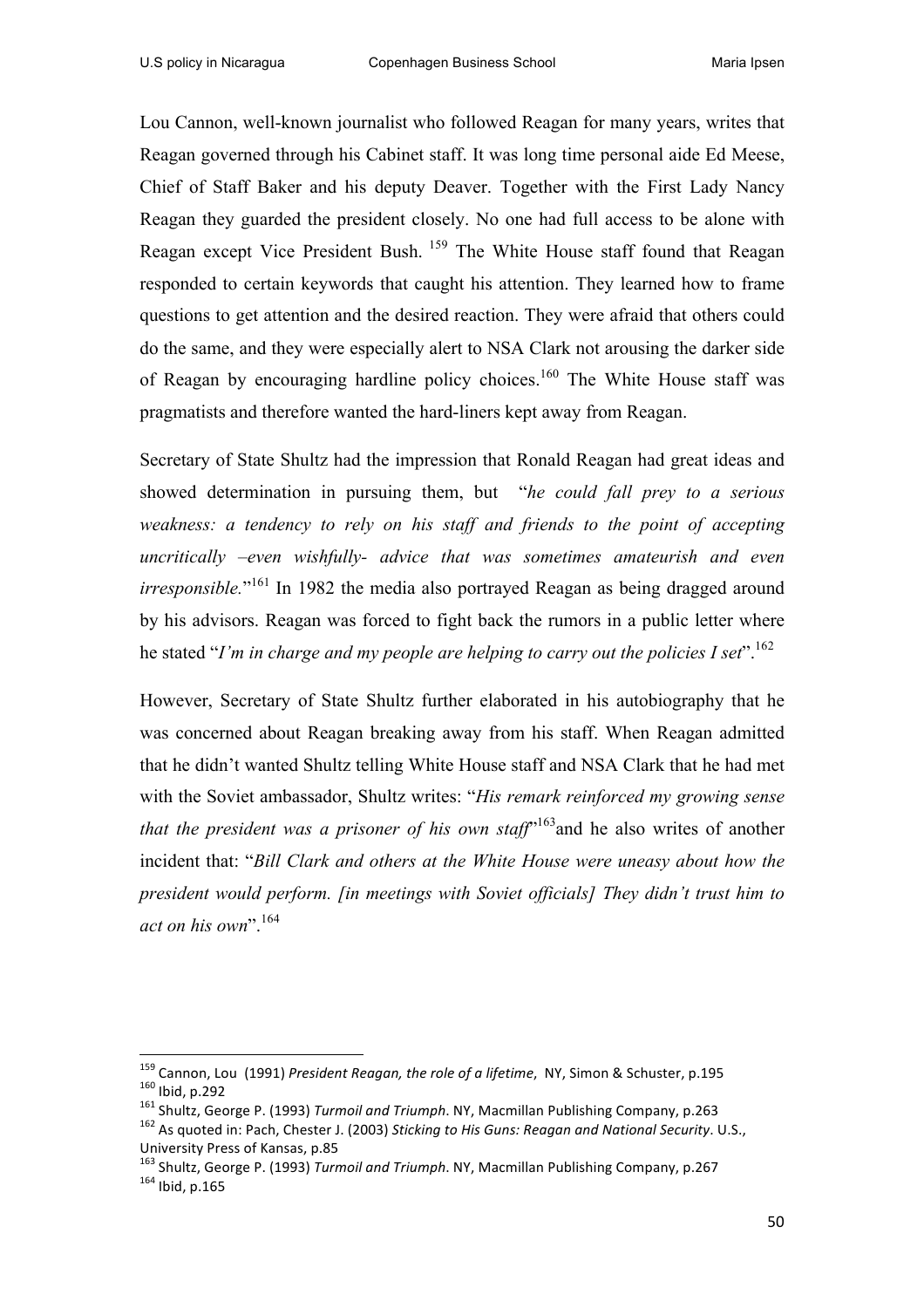Lou Cannon describes how officials manipulated the president.<sup>165</sup> Secretary of defense Weinberger knew Reagan disliked choosing sides between his aides, and to convince the president to agree on his proposal on arms reduction he put it forward as a compromise between the Defense and State department, even though it was only cleared in Defense.<sup>166</sup>

In a 1986 interview with Fortune Magazine, Reagan described his management style as the following: *"Surround yourself with the best people you can find, delegate authority, and don't interfere."167* However, with no clear directions the administration quarreled among themselves and it could not be solved by Reagan. He refused to choose between his people, because he preferred the factions in his administration stopped their rivalry, and strove to make everyone he worked with happy.<sup>168</sup> He furthermore added more confusion to policy making by being "*simultaneously a conservative and a pragmatist*" according to Lou Cannon, which meant Reagan changed between endorsing hard-liners policy and pragmatist policy.<sup>169</sup>

Another example of Reagan's subordinates taking charge comes from Second Chief of Staff Don Regan. He writes about Reagan in his memoirs, that: "*his failure to master a detailed foreign policy brief "gave some of his subordinates the idea that they had the duty to save him from himself"* " <sup>170</sup> Cannon also writes that Reagan had a lack of interest in foreign affairs substance and processes.<sup>171</sup> But Secretary of State Shultz retorts in his memoirs. In his opinion Reagan wanted to be engaged in foreign policy, but didn't know how to come about it. Shultz elaborates that he was a person that did not like to act without his staff, with whom he preferred to talk things through. Furthermore in meetings he did not like people to disagree. His staff did therefore not consider him capable of making decisions on his own and therefore ended going around him, making decisions on their own, cutting off the president. Shultz also writes that he felt Reagan was held back by his own rhetoric on the Soviet

 

<sup>&</sup>lt;sup>165</sup> Cannon, Lou (1991) President Reagan, the role of a lifetime, NY, Simon & Schuster, p.187<br><sup>166</sup> Ibid, p.303<br><sup>167</sup> As quoted in: Ibid, p.182<br><sup>168</sup> Ibid, p.373<br><sup>169</sup> Cannon, Lou (1991) President Reagan, the role of a l

<sup>&</sup>lt;sup>171</sup> Cannon, Lou (1991) President Reagan, the role of a lifetime, NY, Simon & Schuster, p.305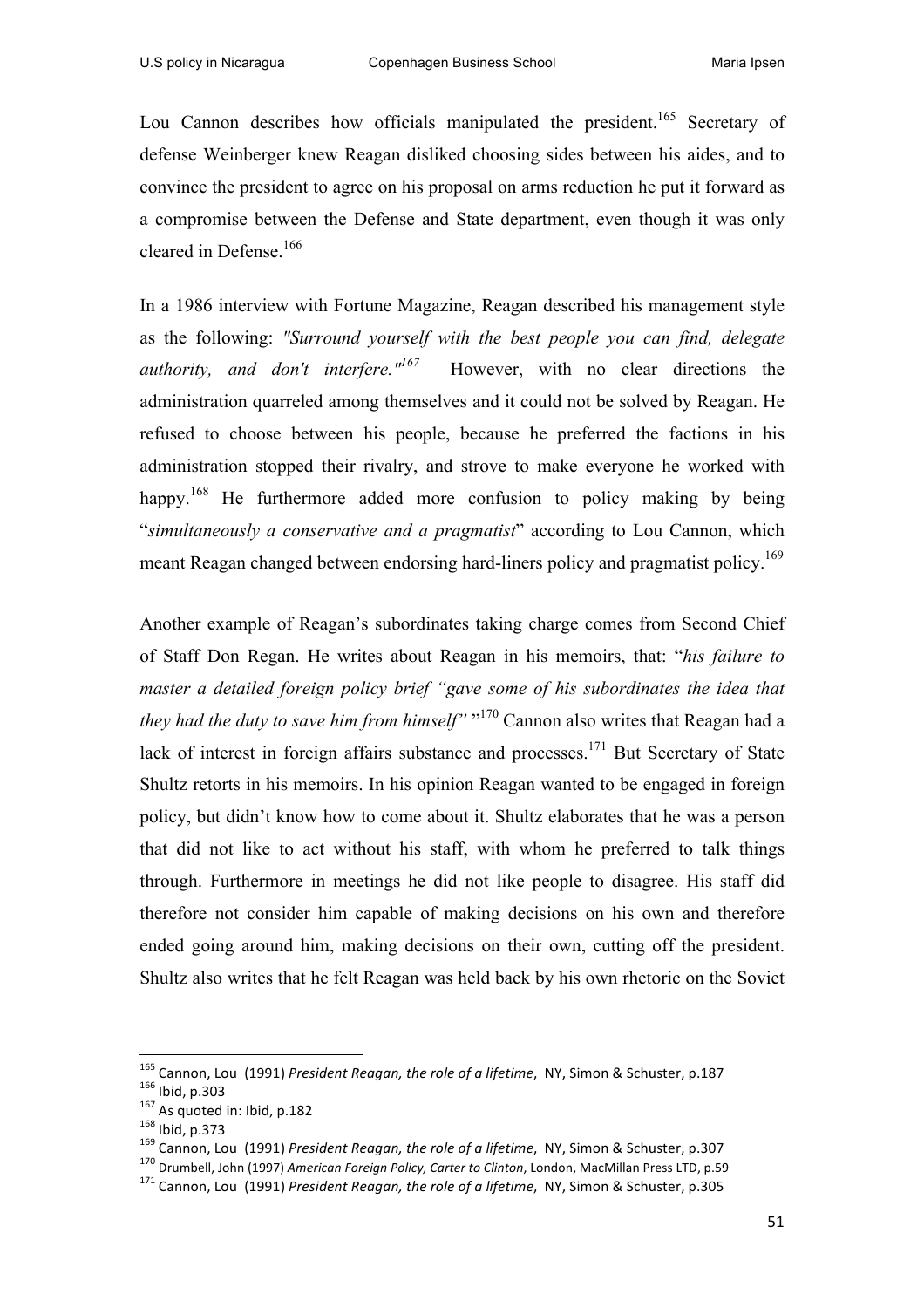Union and also by the people that had been chosen for his administration, meaning the hard-liners.<sup>172</sup>

For instance CIA Director Casey worked against Reagan in pursuing a relaxation in U.S. – Soviet relations. The administration, in general, was against détente and did not want negotiations with communists, which is clear in the hard-liners approach to Nicaraguan policy. <sup>173</sup> However, Reagan gained control of his administration and in the end he fought the hard-liners, loosening up the relationship to Soviet and he did not apply troops in Central America. His fight against the hard-liners policy in Nicaragua is stated in the following 1988 Reagan quote: "*Those sonofbitches won't be happy until we have 25.000 troops in Managua*" 174

<sup>&</sup>lt;sup>172</sup> Shultz, George P. (1993) *Turmoil and Triumph*. NY, Macmillan Publishing Company, p. 164-66 <sup>173</sup> Ibid, p.164<br><sup>173</sup> Ibid, p.164<br><sup>174</sup> As quoted in: Pach, Chester J. (2003) *Sticking to His Guns: Reagan and National S* 

University Press of Kansas, p.98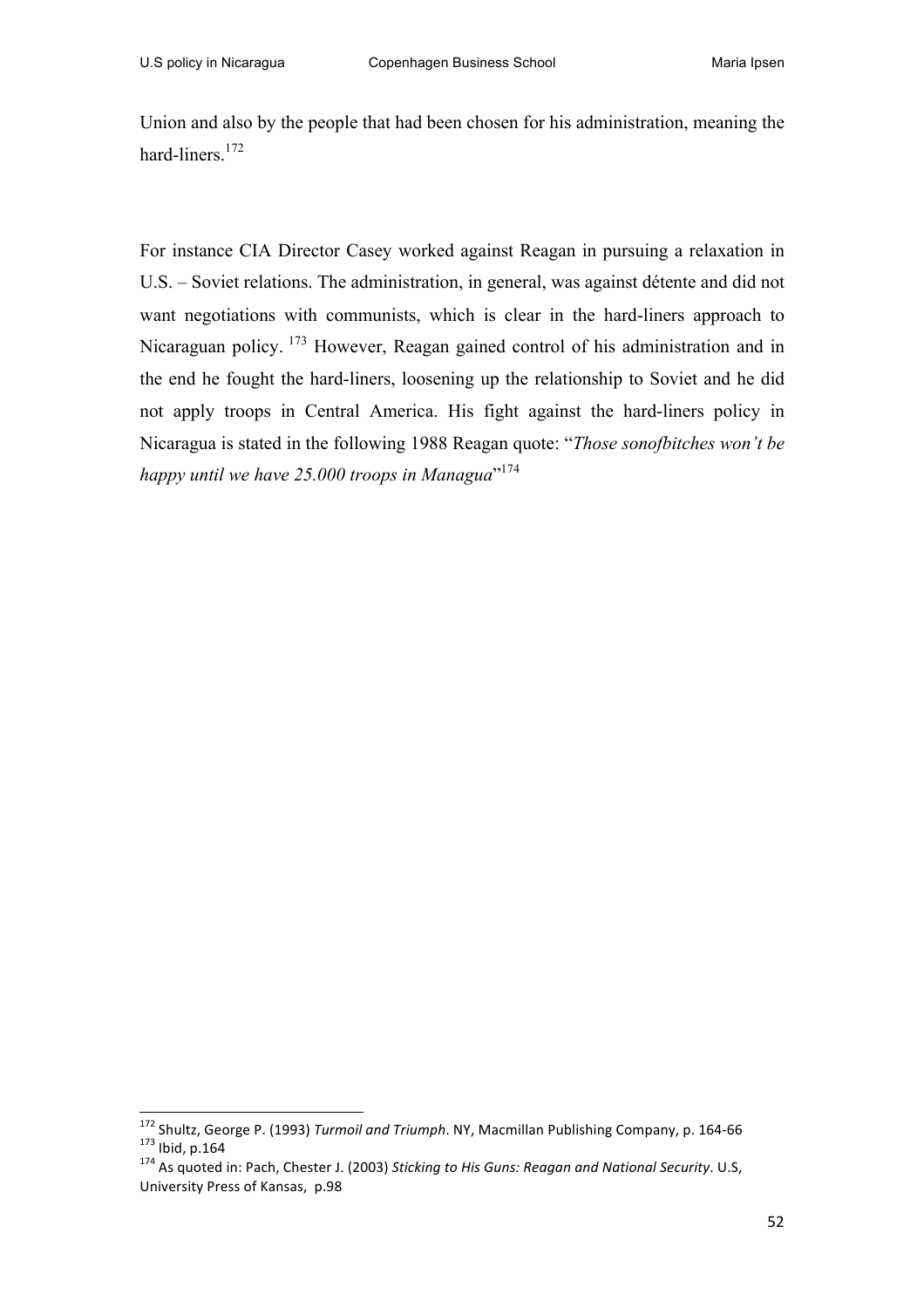# **How Congress influenced U.S. policy making**

My research in chapter 4 on the Reagan administration showed that Nicaraguan policy making started without involving the Congress, by a presidential finding in March 1981. Thereby creating a situation difficult for Congress to change. However as this chapter will analyze, Congress still influenced administration policy. The reasons why Congress influenced policy are each analyzed in an individual section in this chapter. What policy Congress succeeded in changing will be addressed under the relevant section.

The United States Congress did not automatically approve of the Reagan administration's policy, which predominantly consisted of covert support for the Contras and Congress succeeded in changing U.S. policy in Nicaragua by;

- 1. Putting a hold on funding for the Contras on two occasions. The Boland amendments I and II in respectively 1982 and 1984, which are further elaborated under the bipartisanship section. However, the administration circumvented a complete stop for money to the Contras by seeking third country funding, known as the Iran-Contra affair.<sup>175</sup>
- 2. Forcing the administration to change their justification for aiding the Contras. As discussed in chapter 4 the administration used a rationale for democracy in order to acquire support for their policy.
- 3. Forcing the administration to negotiate with the Sandinistas on reaching a peace agreement.

The main reason Congress was against administration policy was the fear that the conflict could evolve and U.S. troops would be sent in, because this had been the case with the Vietnam War. This is analyzed further in chapter 6. Other reasons for Congress to work against the administration was:

- Moral reasons
- Political reasons

<sup>&</sup>lt;u> 1989 - Jan Samuel Barbara, margaret e</u>  $175$  For a description on the Iran-Contra affair see appendix 3.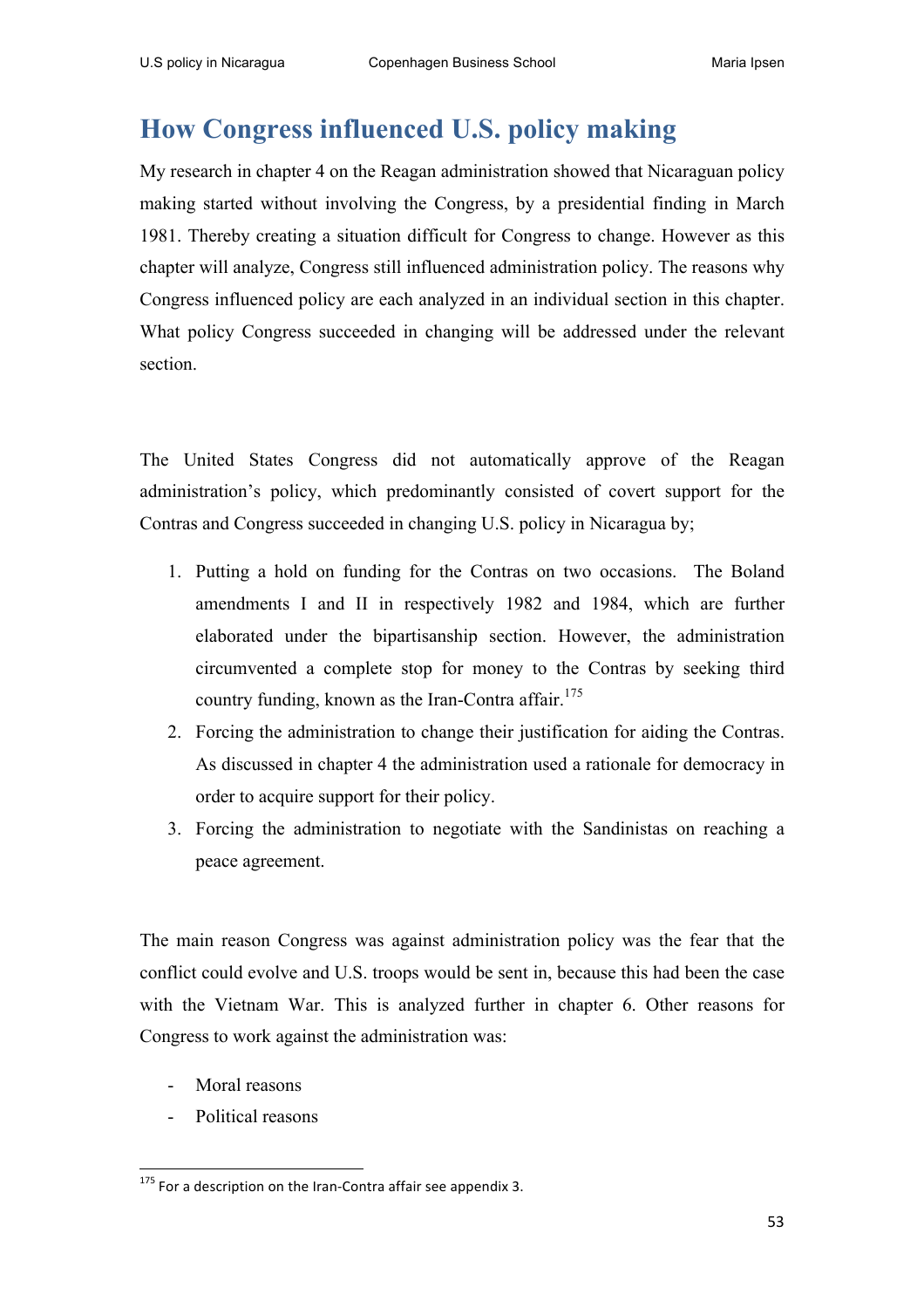However, how Congress in the end shaped the policy making were through

- Bipartisanship
- Partisanship or the lack thereof
- Administration tactics and a very popular President

# **Checks and balance**

The American Constitution states how the U.S. political system functions, there is a separation of powers divided into the Executive (the President), Legislative (Congress) and the Judicial branch (Supreme Court). The system of Checks and Balances ensures that none of the three branches of government abuse their authority. Each branch has different entitlements; the President is in charge of foreign policy and is Commander in Chief of the armed forces. But it is only Congress that can declare war. Congress furthermore has the power of the purse and decides, through appropriations, what to spend money on. Through this Congress has the power to close down foreign policy initiated by the President, by refusing to approve the necessary funding.<sup>176</sup>

# **Moral reasons**

The Democrats in Congress continually tried to shut down economic aid to the contras during Ronald Reagan's presidency, because they, as one factor out of many, were morally against it.

It was in particular Democratic liberals in the House of Representatives that committed themselves to values different from the administration. With the liberal tendency to prefer foreign policy being carried out with accept from international organizations, their values were in sharp contrast to the President that, as discussed in chapter 3, adhered to neo-conservative principles of American unilateral action and U.S. omnipotence in foreign affairs. Statements from liberals in Congress suggest that they believed the United States could not unilaterally remove a sovereign country's internationally acknowledged government, which they already in 1982 suspected was

<sup>&</sup>lt;sup>176</sup> U.S legal definitions, *Checks and balance*. Accessed November 2011 from http://definitions.uslegal.com/c/checks-and-balances/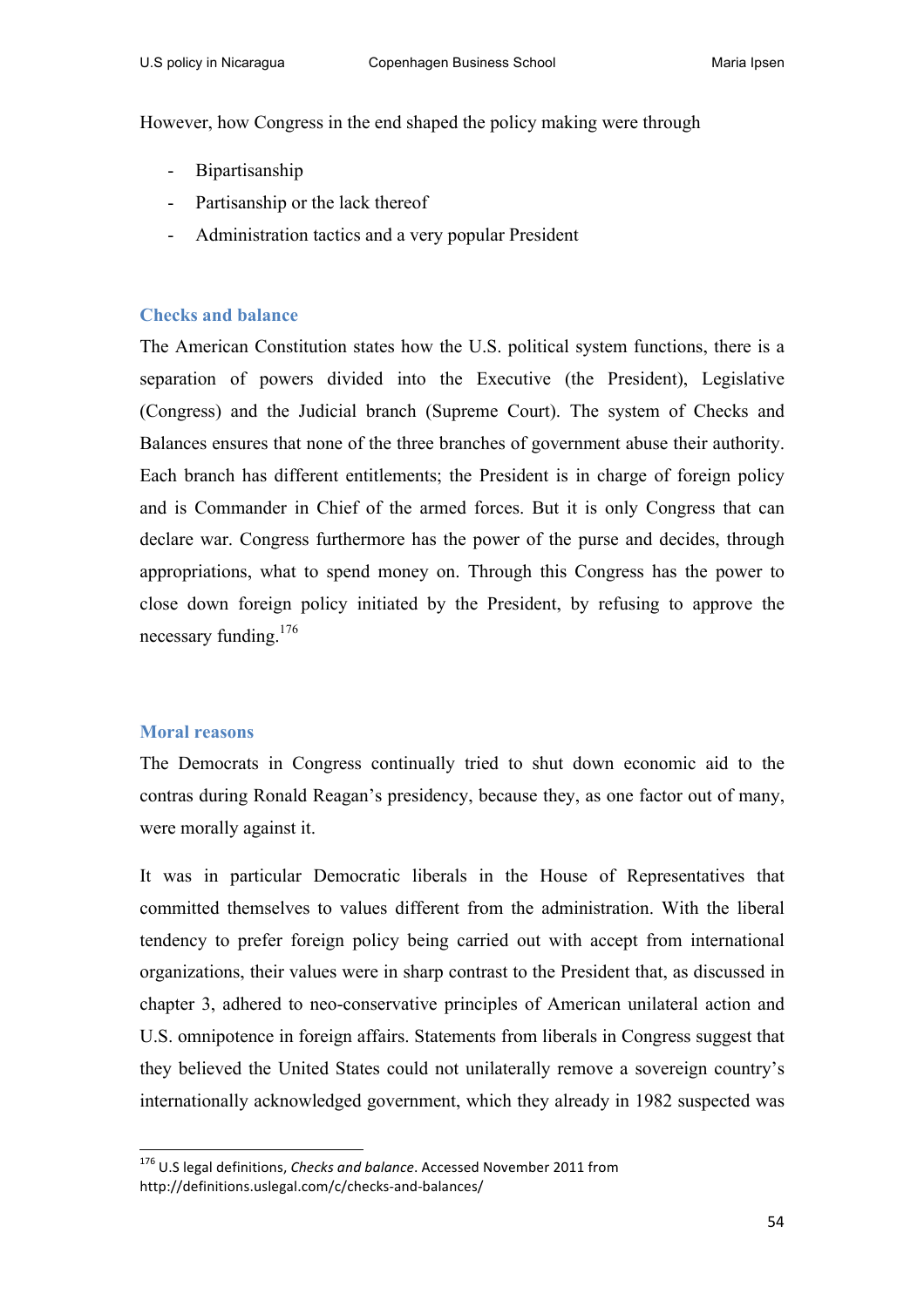the real motif of the Contras. They believed U.S. should follow international law and have faith in diplomacy and always attempt negotiations before moving on to sharper measures.<sup>177</sup>

But the liberals were not alone in their critique of the Contra policy, the majority of the Congress agreed that the United States should not overthrow other countries' governments. Moderate Democrat David Bonior, member of the House, was against the Contra policy because he found it "*illegal and immoral*."<sup>178</sup> Moreover, in the early eighties the administration was not able to persuade Congress of the justification for stepping in and creating an opposition to the Sandinistas,  $179$  also because the administration did not identify or help the moderate opposition of Nicaraguans that already existed. Instead the President and his aides supported former members of Somoza's National Guard in forming an army.<sup>180</sup> Up until 1985 Congress had difficulty getting clarity over the aim of the administration's policy.<sup>181</sup>

The 1982 Boland amendment followed along the same line in its opposition to the Contra rebels. It stated an approval for support of the Contras as long as they did not try to overthrow the Nicaraguan Sandinistas. The administration's official objective for the Contras was at this point to intercept arms going to the insurgents in El Salvador, and this purpose was sanctioned by Congress and the Boland amendment.<sup>182</sup>

 

<sup>&</sup>lt;sup>177</sup> Arnson, Cynthia J. (1989). *Crossroads*, NY: Pantheon Books. p.102.

<sup>178</sup> LeoGrande, William M. (1998). *Our Own Backyard.* U.S: The University of North Carolina Press, p.486

<sup>&</sup>lt;sup>179</sup> Arnson, Cynthia J., *Crossroads*, Pantheon Books, NY 1989, p.100<br><sup>180</sup> Ibid, p.103<br><sup>181</sup> Ibid, p.101

 $\frac{181}{182}$  lbid, p.101<br><sup>182</sup> LeoGrande, William M. (1998). Our Own Backyard. U.S: The University of North Carolina Press, p.304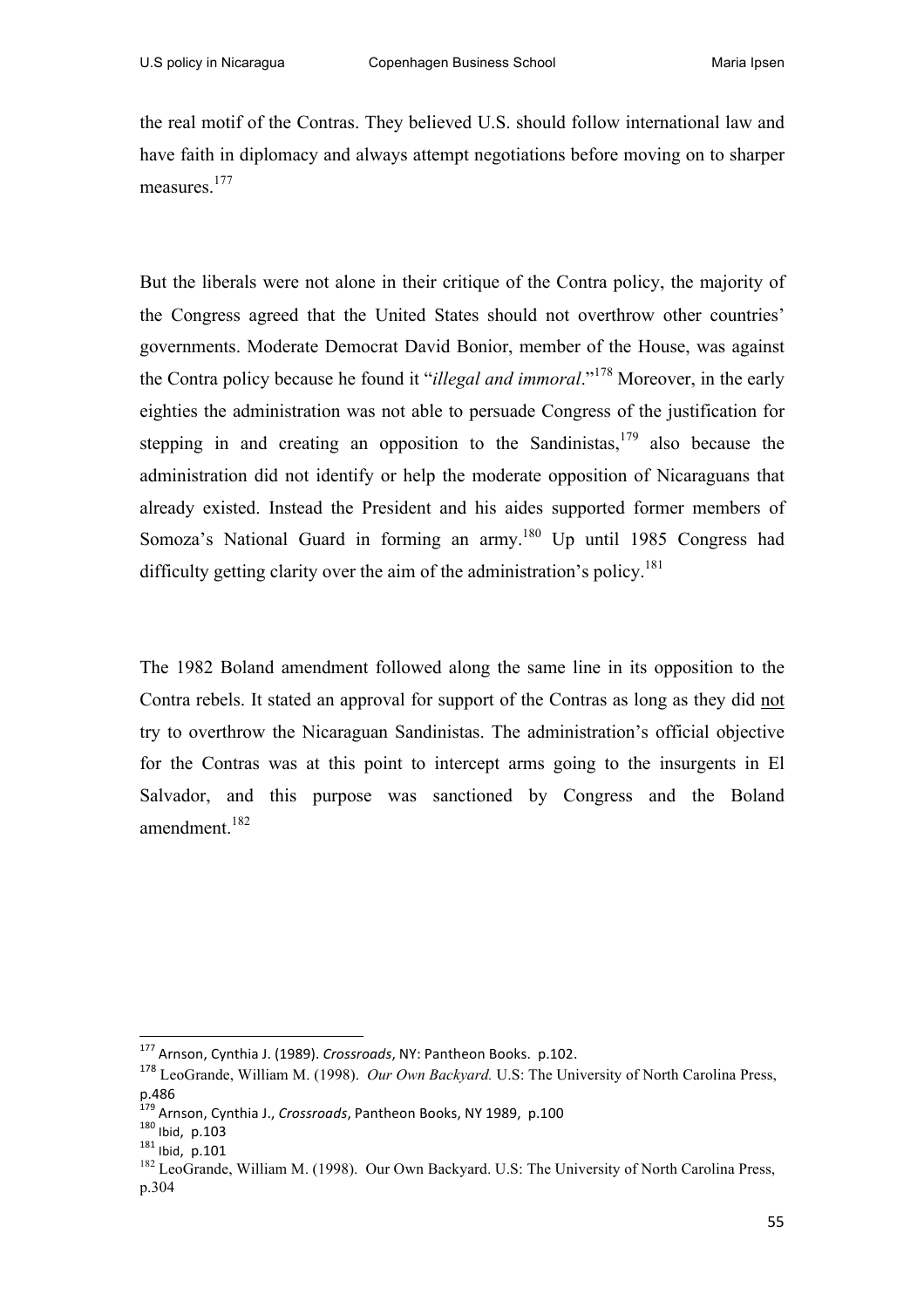#### **Political reasons**

The political issue of being reelected is tied to both the congressmen that supported the Contras and the ones that were against the Contras. Both support and dissent of American policy in Nicaraguan was a part of Congress members' political strategy.

Speaker of the House Tip O'Neill was known for advising his fellow congressmen to attend carefully to their constituents and frequently said*; "All politics is local"".183* Central American policy was not on the top of the priority list in the beginning of the nineteen eighties. This meant that if other issues were more important to their electorate, Congress members who were opposed to the Contra army would stay out of the debate because Congress members have to choose their battles. As an example, Tip O'Neil himself avoided taking a stand on El Salvadoran policy in 1982. He stayed out of it, because he needed to save the energy and alliances for votes on the budget, which was an essential issue to him and his voters in  $1982^{184}$ 

As a study has shown that public opinion influences foreign policy making in the United States.<sup>185</sup> The Contras were continuously unpopular with the U.S. population.186 This dislike gave some Congress members the assurance that they could vote against the administration and impose a ban on Contra aid. Accordingly, in Reagan's first term many moderates voted against Contra aid in July and November 1983 and in October 1984. Congress members are moreover regularly in the need of votes and funding for their next reelection campaign, and are thus inclined to vote according to their electorate.<sup>187</sup> Letter writing campaigns against the Contras and pressure from Human Rights and Church groups suggest that the liberal Congress

<sup>&</sup>lt;sup>183</sup> Tolchin, Martin (1994). *Thomas P. O'Neill Jr., a Democratic Power in the House for Decades, Dies at* 81. NYTimes. Retrieved November 2011 from

http://www.nytimes.com/learning/general/onthisday/bday/1209.html

<sup>&</sup>lt;sup>184</sup> LeoGrande, William M., *Our Own Backyard*, The University of North Carolina Press, U.S 1998, p. 92 <sup>185</sup> Risse-Kappen,Thomas (1991). *Public Opinion, Domestic Structure, and Foreign Policy in Liberal* 

Democracies, World Politics, Vol. 43, No. 4. P.3<br><sup>186</sup> Arnson, Cynthia J. (1989). *Crossroads*, NY: Pantheon Books, p.21<br><sup>187</sup> Souva, Mark and Rohde, David (2007). *Elite Opinion Differences and Partisanship in Congression Foreign Policy 1975-1996*, Political Research Quarterly, Vol. 60, No.1, p.2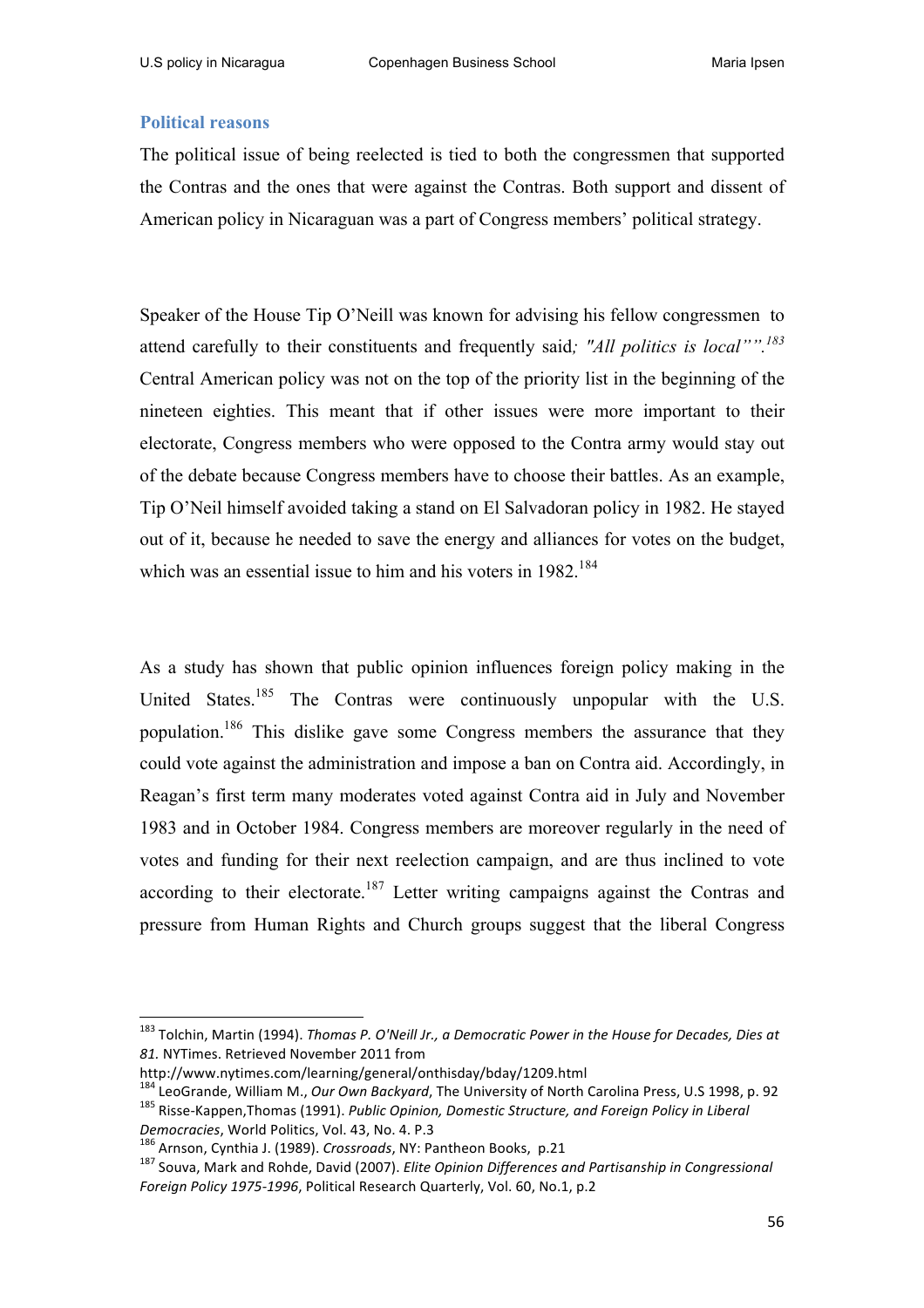members' voters were concerned with ending aid for the Contras. Liberal Democrats consequently voted against the Contras to accommodate their electorate.<sup>188</sup>

However, not all Congress members had a constituency that was against Contra aid. To add further pressure on the Democrats during the nineteen eighties the 1980 election, where Reagan got elected as President in a landslide, did also mean a big victory for the Republican Party. For the first time in years they controlled the Senate. The evidence suggests that the public had in part turned against the Democrats because of the Iran hostage case where Carter did not succeed in getting the hostages released in time to secure a reelection. The hostages were released when Reagan was inaugurated.<sup>189</sup> Consequently the Democrats suffered their worst defeat since  $1946$ <sup>190</sup>

The Democratic Party's great downfall had its consequences. One of them was that the Democrat Congress members that survived the 1980 election became more apprehensive of speaking out against the popular administration. Even though around 70 % of the population in 1985 opposed to the United States being involved in overthrowing the government of Nicaragua.<sup>191</sup> It has been argued that some Democrats thought it safer to let the administration make their mistakes. Afterwards the public would hopefully recognize the error of their ways and return to the Democratic Party.<sup>192</sup> One can imagine that the moderates were more affected by this than the liberal Democrats, seen as they were closer in ideology to the Republicans. The jump to the Republican Party was not as big for the moderate voters, and they were thus more likely to do it. Especially in Reagan's second term (1985-1989), where he and the Republicans again won a landslide victory.<sup>193</sup>

<sup>&</sup>lt;sup>188</sup> Arnson, Cynthia J. (1989). *Crossroads*, NY: Pantheon Books, p.22<br><sup>189</sup> Ibid, p.55-56<br><sup>190</sup> LeoGrande, William M. (1998). *Our Own Backyard.* U.S: The University of North Carolina Press, p. 91<br><sup>191</sup> Ibid, p. 433

<sup>191</sup> Ibid, p. 433<br>1<sup>92</sup> Ibid, p. 92<br><sup>193</sup> Kagan, Robert (1996). "*The Reagan Doctrine" from A Twilight Struggle: American Power and Nicaragua, 1977-*1990. New York: Simon & Schuster, p.1.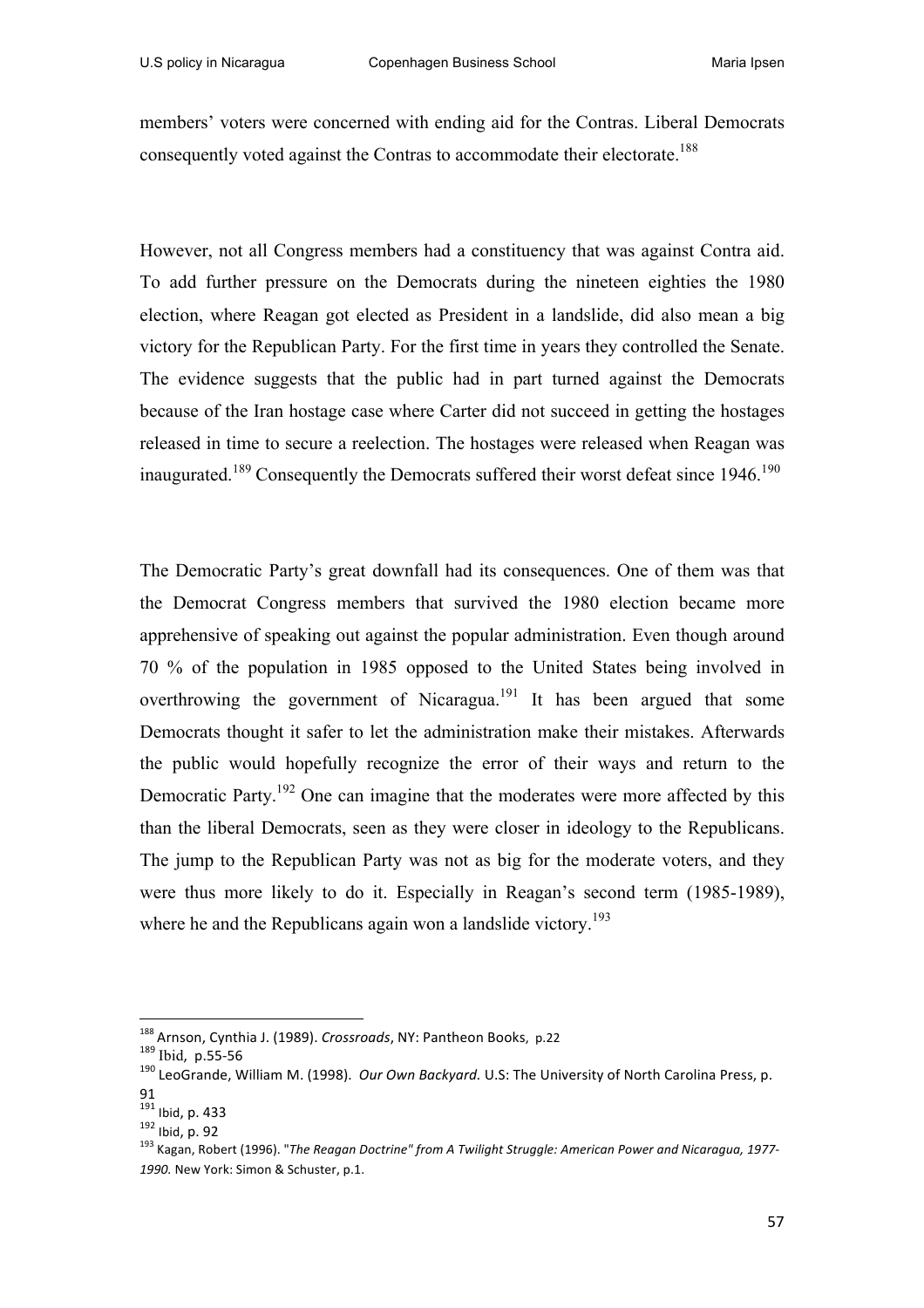After the second big defeat the Democratic Party began to look inwards as to why they were losing so many voters. The conclusion for the moderates and especially the Southern Democrats was that the public saw them as doves on defense instead of hawks.<sup>194</sup> It is argued that the electorate became wary of Congress members being 'soft on Communism' and Democrat Dan Daniel from Virginia concluded: *"We can no longer temporize or compromise with Communism on our doorstep"195* A subsequent outcome was more Democrats supporting Contra aid in 1985, where Congress approved \$27 million in non-lethal aid, reversing the complete ban from 1984. Contras were fighting a Marxist-Leninist regime and could therefore earn some merits with anti-communist voters.

#### **Bipartisanship**

Occasionally Republicans and Democrats put aside their differences and worked together, both to support and restrain the administration. And the final policy outcome was often born out of compromise. Furthermore, a faction of senior Congress members worked to preserve the old bipartisanship consensus on foreign policy that had existed before the Vietnam War.

Edward Boland was a moderate Democrat that was able to work in the political center. His is known for orchestrating the two amendments that carry his name Boland I and II. The first Boland amendment originated in the House Intelligence Committee, in which Boland presided as chairman. After the Intelligence Committee learned of the huge increase in Contra forces, liberal Democrats optioned to close down the program altogether. As an alternative and to preserve bipartisan unity, a prohibition on using funds other than on arms interception was agreed upon. The Senate Intelligence Committee was in unison and the bill became law in September 1982.<sup>196</sup> After continuous revelations in the press about U.S. covert operations in

<sup>&</sup>lt;sup>194</sup> Arnson, Cynthia J. (1989). *Crossroads*, NY: Pantheon Books, p.187. Hawks and doves is a frequently used expression in U.S. foreign policy rhetoric and illustrate being respectively confrontational or compliant toward other countries.

<sup>&</sup>lt;sup>195</sup> LeoGrande, William M. (1998). *Our Own Backyard.* U.S: The University of North Carolina Press, p. 433

 $196$  Ibid, p. 301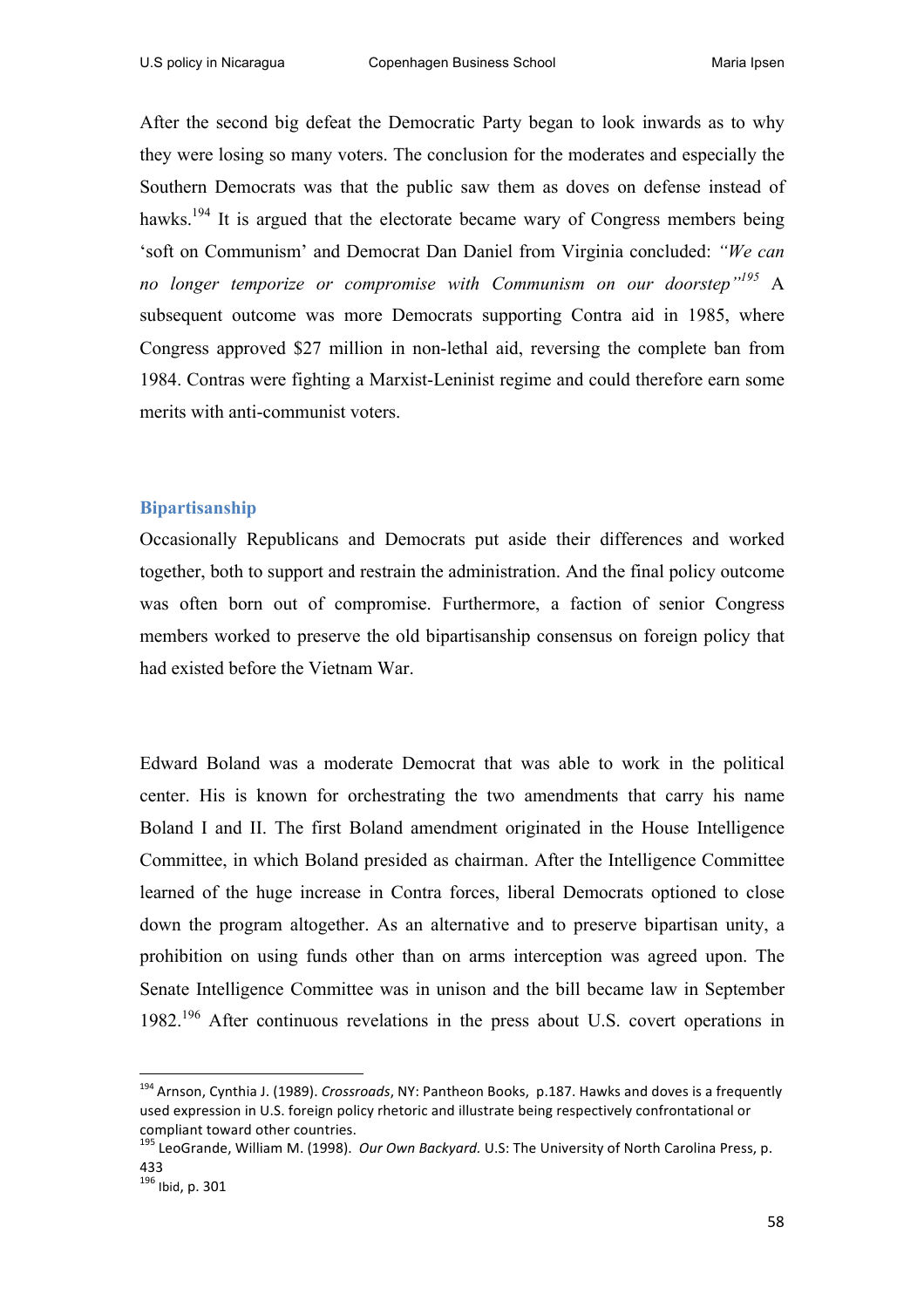Nicaragua, Liberals in the House of Representatives became increasingly concerned of U.S. involvement in Nicaragua and Congressman Harkin proposed to stop funding for the Contras. He believed, contrary to the official goal, that the Contras' aim was to change the government of Nicaragua. He moreover argued that their existence forced the Sandinistas to step up repression of their population.<sup>197</sup> A majority of the House agreed. Therefore, to avoid a total cutoff of funds, Boland stepped forward and explained that there already existed language to avoid an overthrow of the Nicaraguan Sandinistas and proposed to make it an amendment. To sidestep Harkin's proposal the Republicans voted with the Democrats to adopt Boland's amendment, and the Senate also accepted it in conference committee with the House. Afterwards the Boland amendment was signed into law December 1982. Accordingly prohibiting U.S. funds to be used in the overthrow of the Nicaraguan government.<sup>198</sup>

In 1983 a compromise between the two Houses of Congress led to money being granted to the Contras. The House of Representatives voted down bills proposing Contra funding in both July and October 1983. But the Defense appropriations bill for 1984 had to be passed, otherwise there would be no money for the Defense Department. The bill, which included the requested funding for the insurgents fighting in Nicaragua, had already been approved by the Senate. Consequently the Senate and the House of Representatives met in conference to work out a compromise between the two Houses.<sup>199</sup> The House of Representatives eventually had to bend to the demand for Contra aid, and the Contras were appropriated \$24 million in aid in November 1983, half of what the administration had asked for. The compromise consisted of money for the Contras in exchange for a ban on the use of CIA contingency funds. This ban gave the House a chance to control more potential funding for the Contras, because it meant that a new proposal had to be passed by both the House and Senate.<sup>200</sup>

<sup>&</sup>lt;sup>197</sup> Arnson, Cynthia J. (1989). *Crossroads*, NY: Pantheon Books, p.106<br><sup>198</sup> LeoGrande. William M. (1998). *Our Own Backyard.* U.S: The University of North Carolina Press, p.

<sup>&</sup>lt;sup>199</sup> Arnson, Cynthia J. (1989). Crossroads, NY: Pantheon Books, p.138

<sup>&</sup>lt;sup>200</sup> LeoGrande, William M. (1998). *Our Own Backyard*. U.S: The University of North Carolina Press, p. 324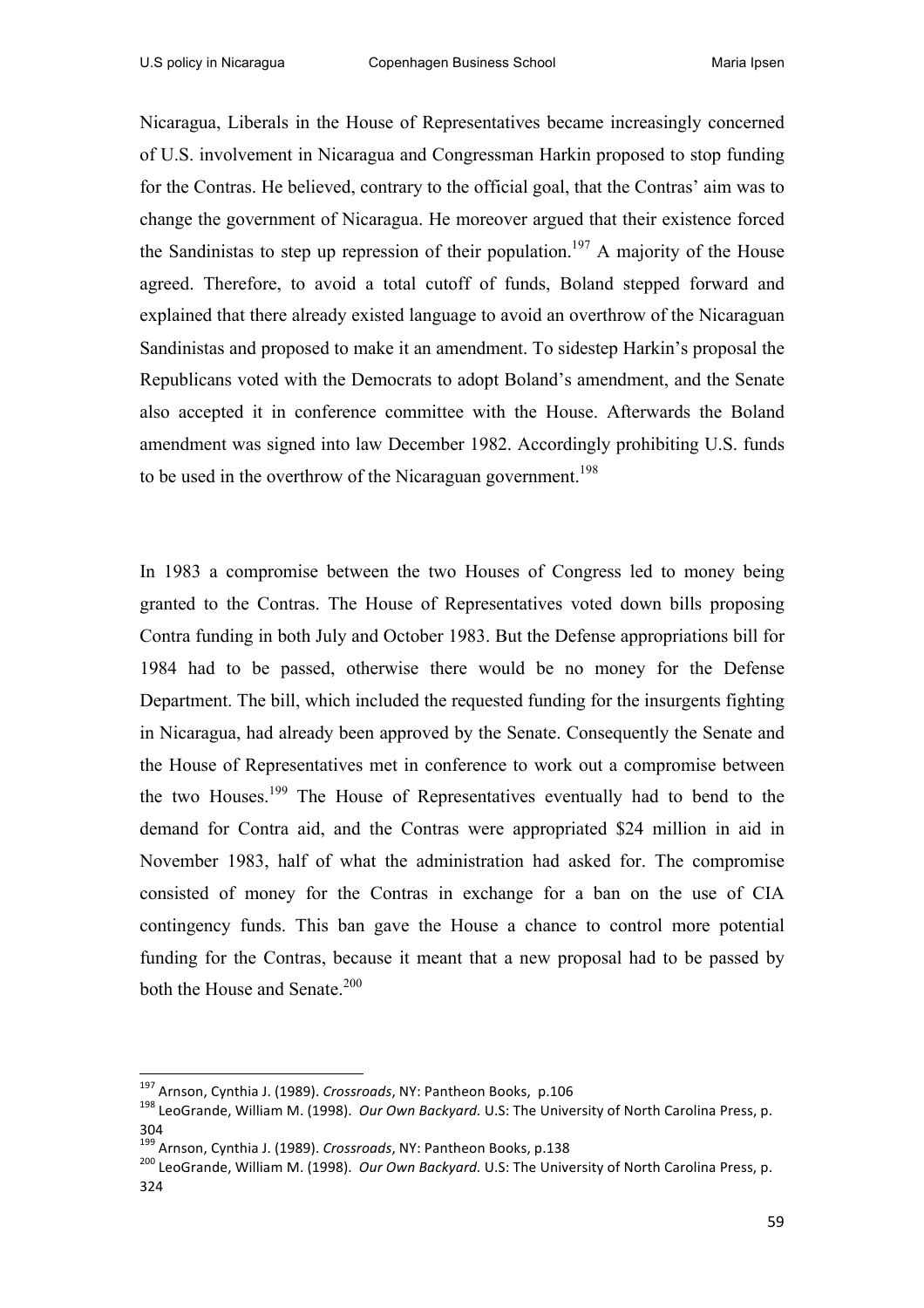It is argued that the Congressmen who had been longest in Senate and the House, the senior members, tried to maintain the traditional bipartisan consensus in Congress. Even though the seventies had seen the passing of laws that enhanced the legislative's involvement in the making of foreign policy, the seniors still had a tendency to view this area as the domain of the President. Many senior members were part of the two Intelligence Committees that carried out congressional oversight of CIA, and evidence suggest that they were picked for their traditional view and unwillingness to challenge the President on his prerogative. It is argued that the Senate, in spring 1984, approved the administration's proposal for \$21 million in Contra aid in order to keep the bipartisan consensus on the Contra program. Republican Goldwater and Democrat Moynihan, Chairman and Vice-chairman of the Senate Intelligence Committee fought to get the \$21 million approved, to avoid Democratic Liberals in the Senate putting restrictions on the administration's program.<sup>201</sup> The effort did not work because the \$21 million was never approved in the House.<sup>202</sup>

Later in 1984 a bipartisan, dual-chamber agreement assured a complete stop for money for the Contras. After Congress learned of CIA's involvement in the mining of Nicaragua's harbors, the administration's supporters could no longer defend the Contra policy. Consequently both Houses passed the second Boland amendment, which was signed into law October 1984. It stated *"During fiscal year 1985, no funds available to the Central Intelligence Agency, the Department of Defense, or any other agency or entity of the United States involved in intelligence activities may be obligated or expended for the purpose or which would have the effect of supporting, directly or indirectly, military or paramilitary operations in Nicaragua by any nation, group, organization, movement or individual."* <sup>203</sup>

#### **Partisanship or lack thereof.**

<u> 1989 - Jan Samuel Barbara, margaret e</u>

The Democrats and the Republicans were further ideologically apart after the Vietnam War*.* The two parties moved further apart because they changed internally

<sup>&</sup>lt;sup>201</sup> Arnson, Cynthia J. (1989). *Crossroads*, NY: Pantheon Books, p.158-59<br><sup>202</sup> Ibid, p. 162<br><sup>203</sup> Ibid, p. 165-68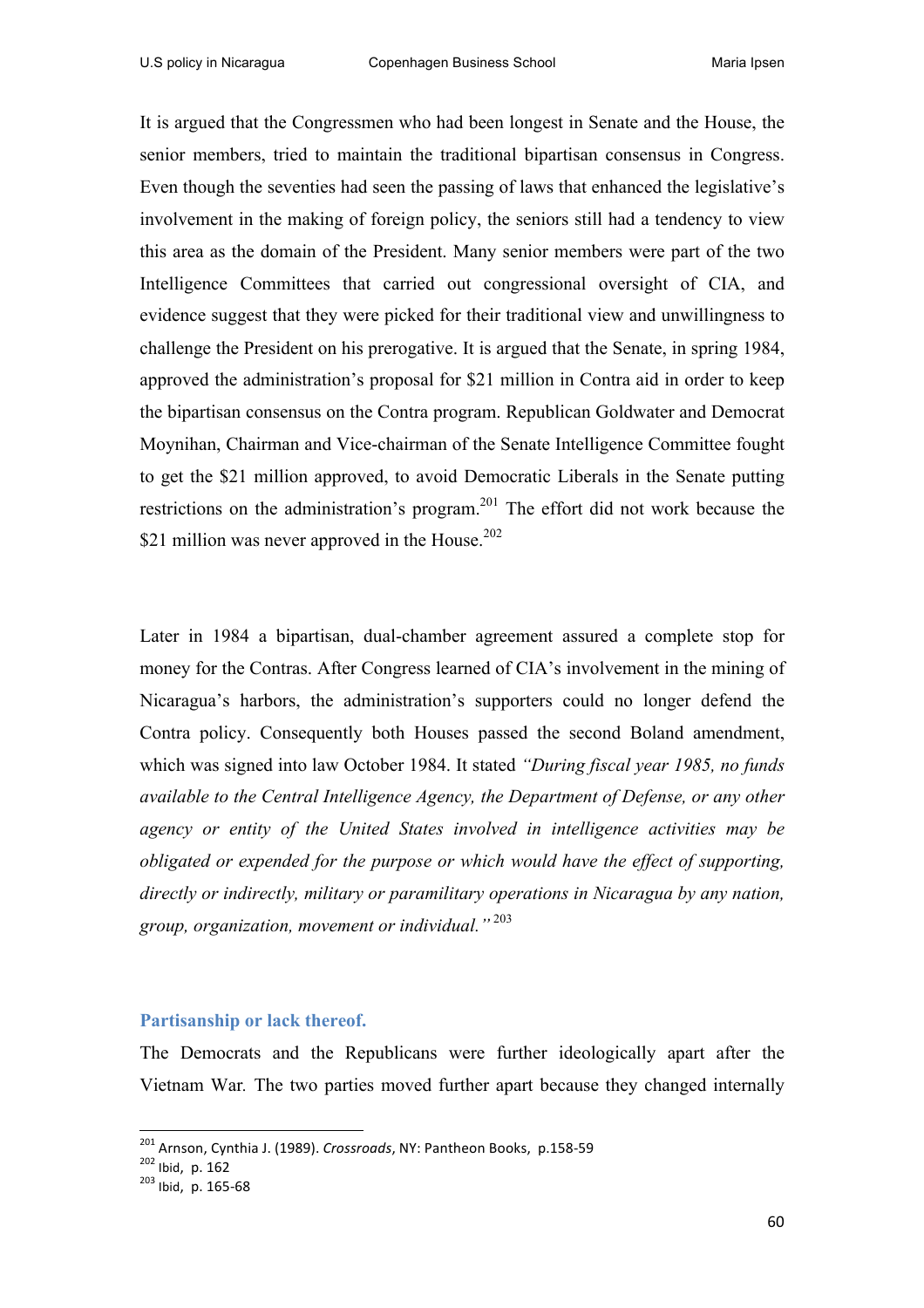and because ideology became more important. From 1981-1986 the Republicans had the majority in the Senate and the Democrats the majority in the House. This meant disagreements in Congress were frequently a contest between the two Houses, because members voted with their party. But a clear pattern cannot be established, hence in some cases Congress members voted based on partisanship, and in others it was based on ideology.

#### *Partisanship; the division between the parties:*

<u> 1989 - Jan Samuel Barbara, margaret e</u>

The increased emphasis on ideology, both in foreign affairs and in Congress drove a wedge between the two parties, because they moved further to the outer political wings. The Democrats got more liberal and the Republicans more conservative.<sup>204</sup>

In 1976 there was still some ideological overlap and a majority in both Houses of Congress voted no to aiding Angola against communist rebels. However, when Ronald Reagan with his anti-communist rhetoric, came into office 1981, evidence suggests that the Republicans moved further to the right. They consequently voted yes to aiding anti-communist rebels in Nicaragua, whereas a majority of Democrats voted against.<sup>205</sup>

The background for the increased partisanship in voting may have an association to policy-oriented activists having a growing influence in the political parties. They have direct links with the voters and the politicians adopt the activists' views when campaigning for reelection. Furthermore it is argued that the public look to partyleaders for answers on issues they themselves lack knowledge of, e.g. foreign policy, encouraging Congress members to vote in accordance with one's party affiliation. Moreover, as a last incentive to vote in conjunction with the opinion of the partyleaders, is that Congress members need the support of the core voters of the party,

<sup>&</sup>lt;sup>204</sup> LeoGrande, William M. (1998). *Our Own Backyard.* U.S: The University of North Carolina Press, p.7 <sup>205</sup> Souva, Mark and Rohde, David (2007). *Elite Opinion Differences and Partisanship in Congressional Foreign Policy 1975-1996*, Political Research Quarterly, Vol. 60, No.1, p.2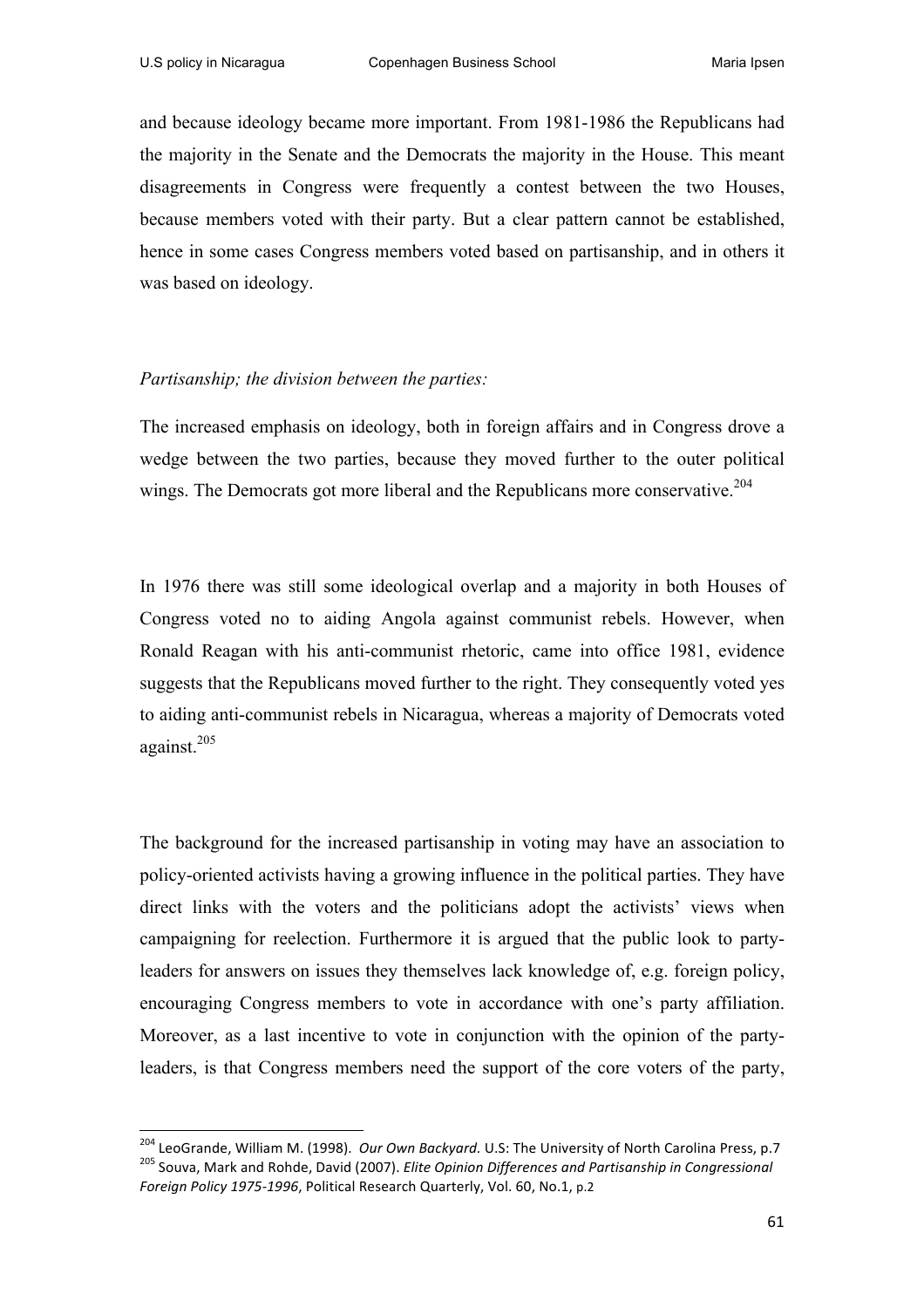who adheres to the party-leaders.<sup>206</sup> Moreover the greater the distance between the two parties' elite on a specific issue, the more Congress members vote with their party.207 In the case of funding for the Contras, the Republican and Democratic leadership disagreed profoundly and the votes were as a result partisan.

# *The lack of partisanship; the division within the parties.*

For some members of the Democratic Party, partisanship was not always as important as ideology. Conservative Democrats from the South voted alongside Republicans in supporting the Contras. Thus the Reagan administration had not been able to carry out their policy in Nicaragua without the support of Conservative Democrats. There were likewise ideological differences within the Republican Party. Especially Senators from the North-East, e.g. from the State of New York, had a tendency to be more liberal than the majority of Republicans nationwide. At times also Republicans disagreed with their party leadership and voted against Contra aid.<sup>208</sup> The vote in the Senate April 23 1985 on Contra aid is an example of party divisions. Here nine Republicans voted against the aid and ten Democrats voted for.<sup>209</sup>

# *Differences between Senate and the House.*

The House of Representatives' 435 members are only elected for a two year term, evidence suggests this makes them more vulnerable to the electorate's opinion on specific issues. In contrast, Senators are elected for six years at a time. Their constituencies are larger and consist of a more diversified electorate. They are accordingly more likely to seek a middle ground on issues in order to please as many voters as possible. And they are furthermore less likely to be intimidated by interest groups lobbying a particular case. Moreover, the difference between the House and

<sup>&</sup>lt;sup>206</sup> Ibid, p. 4<br><sup>207</sup> Ibid, p.5<br><sup>208</sup> Arnson, Cynthia J. (1989). *Crossroads*, NY: Pantheon Books, p. 20<br><sup>209</sup> Ibid. p.182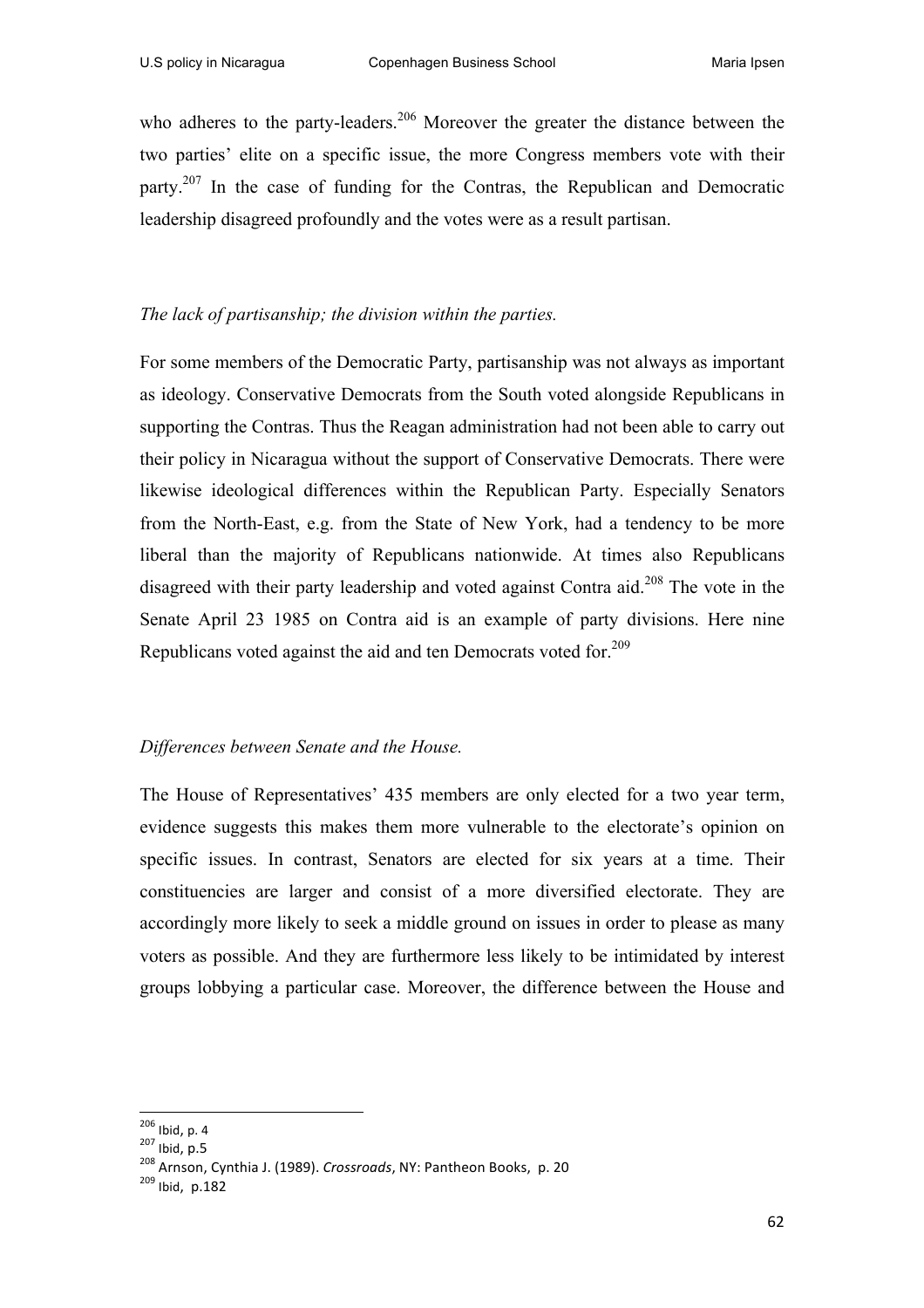Senate is that in the House, the majority party can force its will on the minority, whereas the Senate is more individualistic because of institutional rules.<sup>210</sup>

During Ronald Reagan's presidency it is argued that the administration perceived the Senate as partner and the House of Representatives as an adversary. Among other this expressed itself in how the two different Intelligence Committees reacted to the briefings from the administration. The House Intelligence Committee with Edward Boland as chairman was controlled by the Democrats. During the briefings they asked a lot of critical questions to CIA Director William Casey. They furthermore demanded to be briefed regularly, to keep better track of the covert operations. The Senate Intelligence committee, with Reagan's old mentor Barry Goldwater as chairman, was controlled by Republicans. During these intelligence briefings there were fewer in depth questions, but there were still some critical voices from members. But they trusted the administration and furthermore believed the rationale that the Contras were only supported by the U.S. to keep the Sandinistas out of the civil war in El Salvador. <sup>211</sup>

# *Democratic Party*

How could it be that President Reagan's Nicaraguan policy only passed with the help of Congress members from the opposing party? The reason was the before mentioned division within Democratic Party, where the factions voted differently on Central American policy. As mentioned in chapter two, in the nineteen sixties, the Democratic Party moved away from the center and became more liberal, leaving behind a group of Conservatives. As argued in chapter 3, some of them became neo-conservatives, and others just conservative Democrats.

Author Souva and Rohde write that in the nineteen sixties the Congress and the society went through a lot of changes that transformed the constituency. In the South

<sup>&</sup>lt;sup>210</sup> Souva, Mark and Rohde, David (2007). *Elite Opinion Differences and Partisanship in Congressional Foreign Policy 1975-1996*, Political Research Quarterly, Vol. 60, No.1, p.10<br><sup>211</sup> LeoGrande, William M. (1998). *Our Own Backyard.* U.S: The University of North Carolina Press,

p.286-87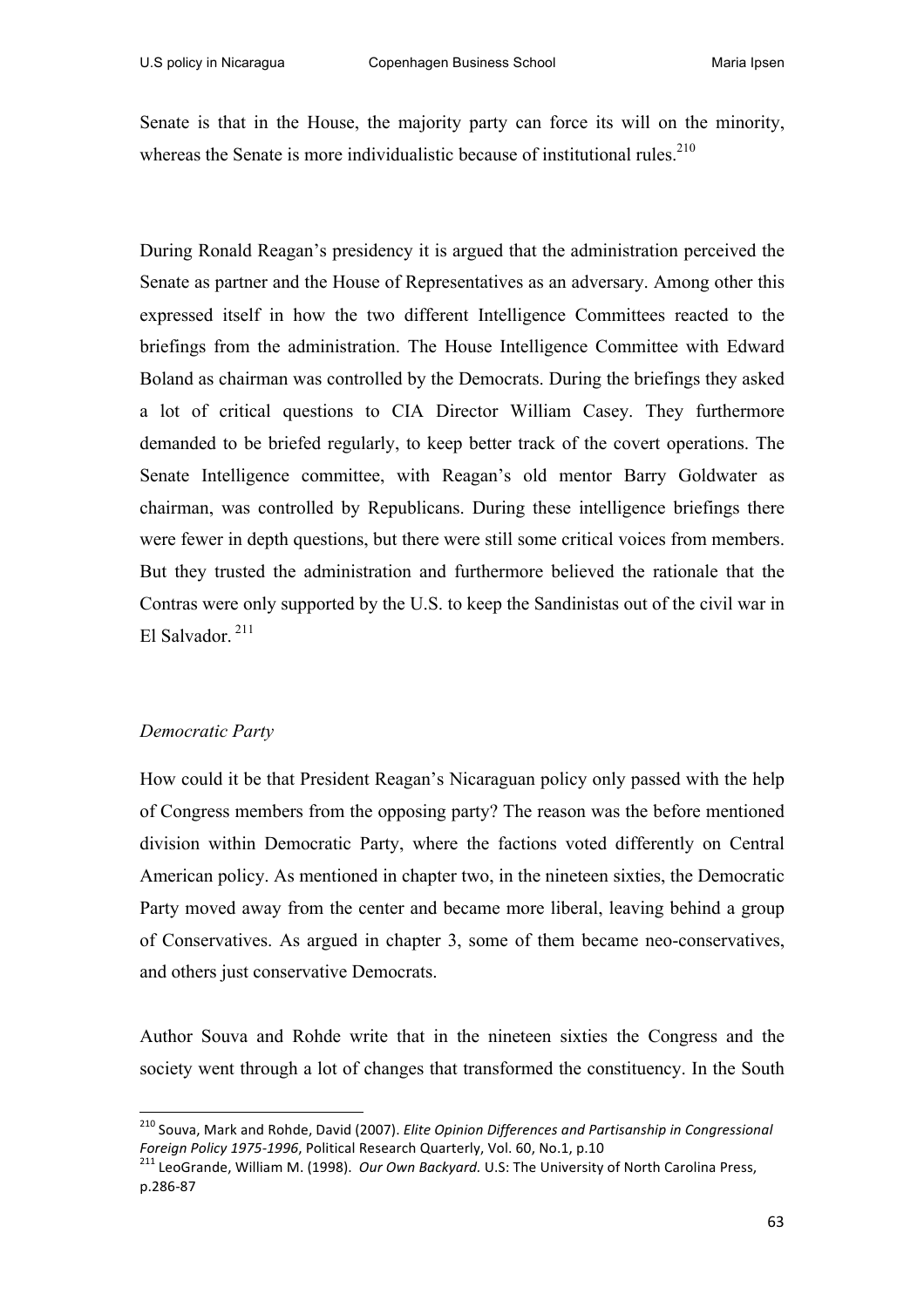of the United States the Democratic Party attracted many African-American voters after branding itself as the party that defended civil rights. In 1964, Barry Goldwater, who had voted against the Civil Rights Act, was nominated as the Republican presidential candidate, making it an easy choice for African-American to choose the Democratic Party. These changes made the majority of the Southern Democrats' voters, who traditionally had been very conservative, to mostly liberals. This reduced the ideological gap between the northern and the southern Democrats, and made the party more homogeneous with a large liberal majority.<sup>212</sup>

But the shift toward liberalism also repelled a lot of voters and by the nineteen eighties, in the 1984 election, southern states had become a new Republican stronghold.<sup>213</sup> However, some Democrats from the southern states still held traditions and maintained a conservative-democratic philosophy. What especially split the Democrats was the view on Communism and to what extent the U.S. needed to fight against it. Evidence suggests that the Conservative Democrats were equally as anticommunist as Reagan's rhetoric portrayed him. Consequently they supported a program like the Contras because they were fighting against a Marxist-Leninist regime. The Reagan administration knew this and in 1983 asked Democrat McCurdy for help. He was to create a majority for the administration's Nicaraguan policy in the House of Representatives; it did however not work.<sup>214</sup> Later in 1983 McCurdy again voted along party lines, with a no to more Contra aid.<sup>215</sup>

The Democratic Party consisted of several factions and the Conservatives were only a minority, nevertheless an important one, and it is argued that the Democratic leadership in the House worked hard to break their connection to the Republicans.<sup>216</sup> But the Democratic leadership was not always successful in making members vote along party lines. They had lost influence after the restructuring of power after the 1974 election. In the aftermath of Watergate many seats in Congress changed members; the new members were called the Watergate babies. The large influx of

 

<sup>&</sup>lt;sup>212</sup> Souva, Mark and Rohde, David (2007). *Elite Opinion Differences and Partisanship in Congressional* Foreign Policy 1975-1996, Political Research Quarterly, Vol. 60, No.1, p. 4<br><sup>213</sup> Arnson, Cynthia J. (1989). *Crossroads*, NY: Pantheon Books, p.172<br><sup>214</sup> Ibid, p.124<br><sup>215</sup> Ibid, p.128<br><sup>216</sup> Halpert, Leon. (1991). Presiden

in the House of Representatives, Presidential Studies Quarterly, Vol. 21, No. 4. P.5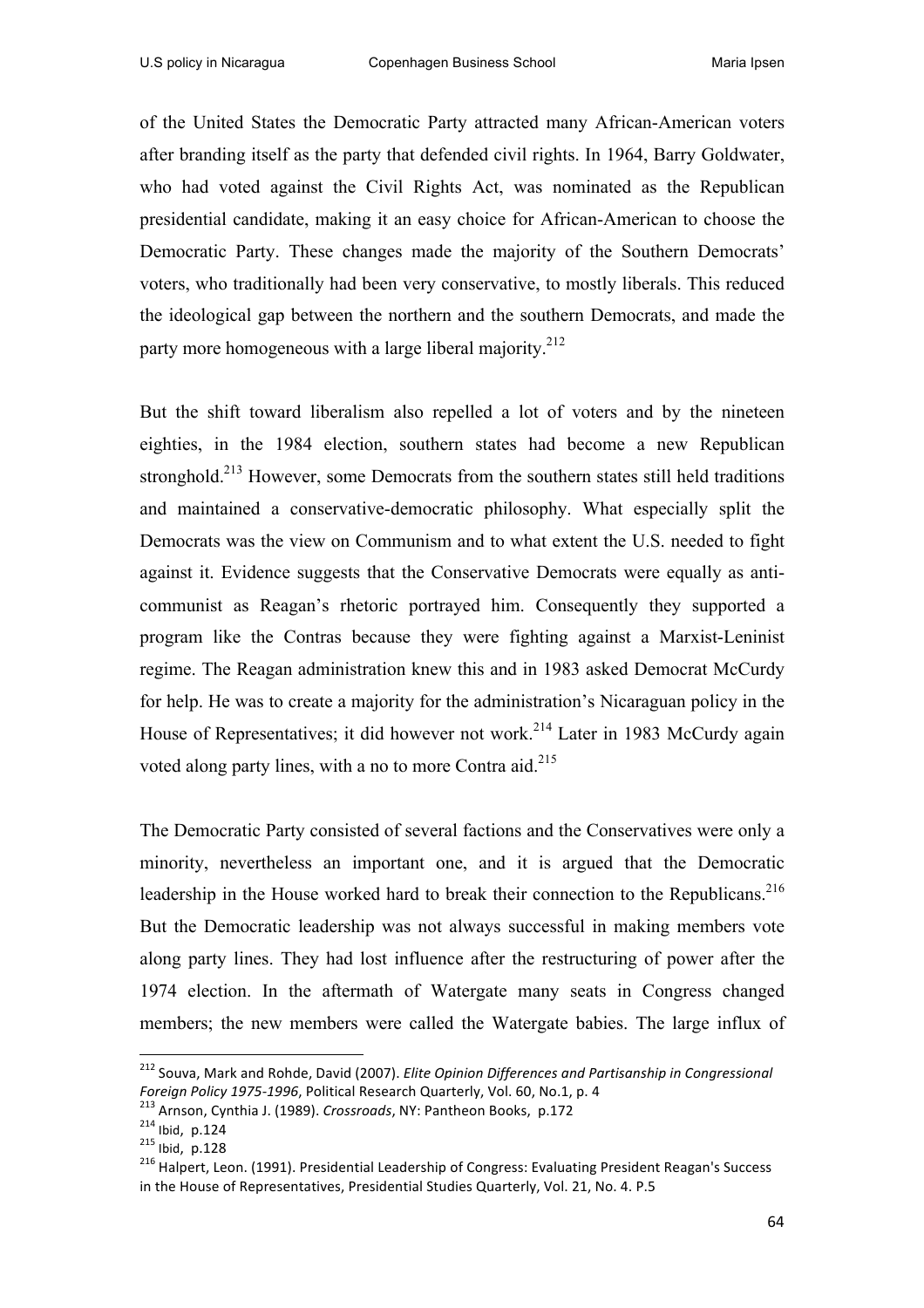inexperienced members, who did not feel obliged to listen to the senior members, resulted in loss of authority for the party leadership.<sup>217</sup>

Nonetheless, Speaker of the House Tip O'Neill was very influential and he tried to guide the members of his party to vote against Contra aid. The biggest regret of his career, he proclaimed, was to vote in favor of the Tonkin Resolution<sup>218</sup> that led to the Vietnam War. It is argued that O'Neill was certain that the real goal of administration policy in Nicaragua was to overthrow the Sandinistas, even if it meant using U.S. troops. This time around O'Neill wanted to make sure Americans would never fight in an unpopular war again.<sup>219</sup> He therefore rolled out every play in the book, among other calling undecided swing voters to his office for a personal talk, in order for them to turn against the administration policy. $220$ 

# **Administration tactics and a very popular President**

Evidence shows that the executive branch used its powers to circumvent Congress on Nicaraguan policy making. By using presidential findings, programs could get funding through CIA or the Department of Defense. The President could also apply money from the special emergency fund, which Congress had no control over.<sup>221</sup> But in the end the administration needed congressional approval and consequently tried everything to get it.

# *A fait accompli*

It is argued that the administration was certain that Congress would not support the Contra policy in 1981. Covert action, which Congress had no control over, was therefore preferable for White House staff and for CIA director Casey. For Casey, because it meant he could control the policy and for Reagan's closet advisors in his first term, e.g. Chief of Staff James Baker, it was mostly because they were concerned

<sup>&</sup>lt;sup>217</sup> Arnson, Cynthia J. (1989). Crossroads, NY: Pantheon Books, p.11

<sup>218</sup> The Tonkin resolution allowed the President to use troops in the Tonkin Bay in Vietnam.<br><sup>219</sup> LeoGrande, William M. (1998). *Our Own Backyard*. U.S: The University of North Carolina Press, p.

<sup>454-455&</sup>lt;br><sup>220</sup> Arnson, Cynthia J. (1989). *Crossroads*, NY: Pantheon Books, p. 181<br><sup>221</sup> LeoGrande, William M. (1998). *Our Own Backyard.* U.S: The University of North Carolina Press, p.143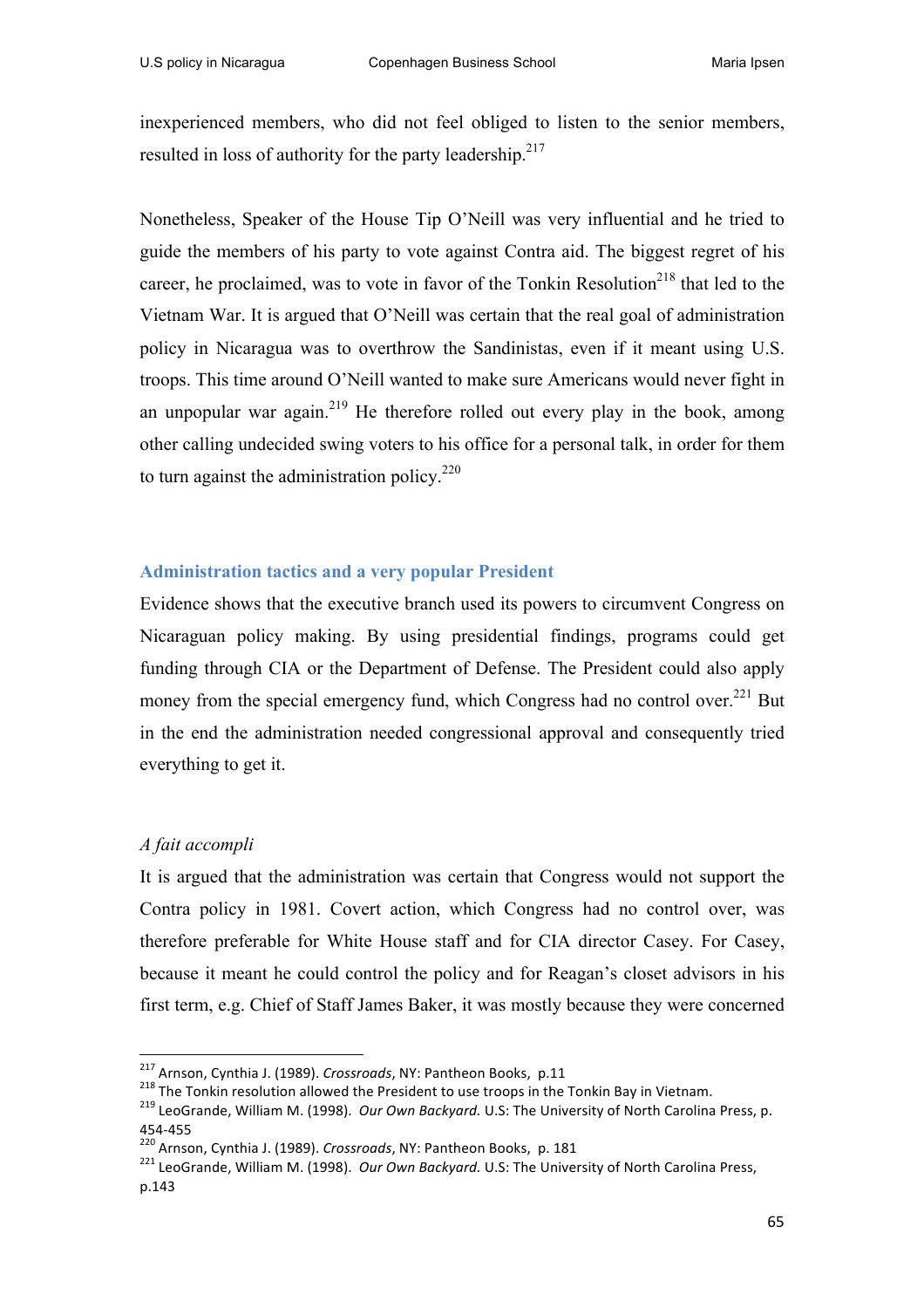with getting congressional approval for the administration's economic policy. Therefore to provoke a battle with Congress over Central American policy could destroy congressional support for the economic initiatives.<sup>222</sup> Subsequently to avoid the influence and obstruction of the Congress, Ronald Reagan used his presidential emergency powers, to assure economic support for the Contras by signing a Presidential Finding March 1981.<sup>223</sup>

The Contras were thus created without involving Congress and the administration had thereby generated a fait accompli. The Contras were an accomplished fact before Congress got the chance to object because they had already begun their counterrevolution with the help of the CIA. These facts made it difficult for Congress to reverse what was already a complete policy. It has been argued that the same had happened in the beginning of the Vietnam War. The situation had escalated slowly, and in the end American troops had been sent into war, even though no one wanted them in Vietnam.<sup>224</sup>

Furthermore, the administration circumvented Congress on a number of occasions. A military exercise in Honduras called Big Pine II was decided in a National Security Council meeting on July 8 1983. The aim was to show the Sandinistas the strength of American military power and also to build runways for the Contras. After the exercise the Contras received supplies on runways paid by the U.S. Defense Department.<sup>225</sup> The most severe case of circumventing Congress was carried out by National Security Advisor Poindexter and aide Oliver North in the Iran-Contra affair.<sup>226</sup>

#### *Make Congress members scared*

 

Nonetheless, the administration could not keep on evading congressional approval, because they needed official funding for the Contra program. In foreign affairs the executive branch has the advantage of access to intelligence that Congress never sees.

<sup>&</sup>lt;sup>222</sup> Ibid, p.142<br><sup>223</sup> LeoGrande, William M. (1998). *Our Own Backyard.* U.S: The University of North Carolina Press, p. 89

<sup>&</sup>lt;sup>224</sup> Arnson, Cynthia J. (1989). *Crossroads,* NY: Pantheon Books, p. 109.<br><sup>225</sup> LeoGrande, William M. (1998). *Our Own Backyard.* U.S: The University of North Carolina Press, p. 314-18<br> $226$  See appendix 3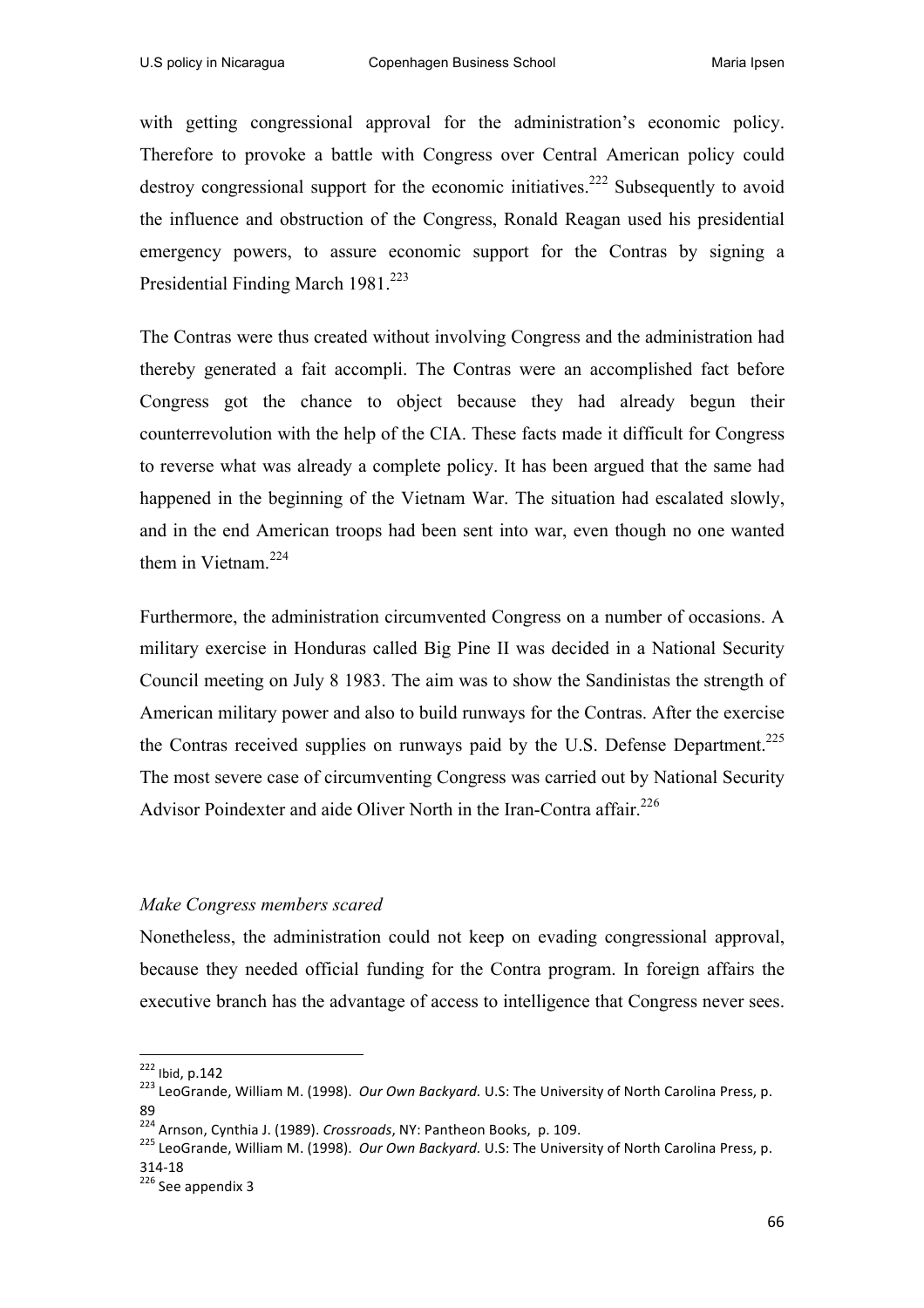It is argued that Reagan and his team used this advantage to create a crisis atmosphere. They did this by invoking a sense of threat to U.S. national security posed by the Sandinistas.<sup>227</sup> By exaggerating the levels of Soviet influence in Nicaragua and Sandinista oppression, it was believed that Congress members could be scared into voting for the insurgents fighting in Nicaragua.<sup>228</sup> The President himself tried to alarm Congress in a speech about the Nicaraguan ties to Cuba and Soviet, he said that: "*Nicaragua, supported by weapons and military resources provided by the communist bloc, represses its own people, refuses to make peace, and sponsors a guerrilla war against El Salvador*."<sup>229</sup> As a contrast to this portrait of the Sandinistas he continuously described the Contras as "our brothers" and "freedom fighters".<sup>230</sup> Furthermore, Republicans and the administration red-baited Democrat opponents by calling them pro-communist, unpatriotic<sup>231</sup> and blamed them for the future loss of Central America to Communism.232

#### *Compromising*

However, to create a fait accompli or scare Congress did only work to a certain degree. To achieve the necessary funding the administration also had to compromise and make concessions. The primary change in administration policy was the rationale for democracy, as discussed in chapter 4, and furthermore the effort to make the Contras into a democratic force. This amounted in creating a political leadership for the Contras and giving seminars on democracy.<sup>233</sup>

One of the concessions was to open up for negotiations. As a part of this effort a special envoy, Phil Habib, was assigned to Central America in 1986, to send the message that the administration was ready to negotiate.<sup>234</sup> Prior to this, the

<sup>&</sup>lt;sup>227</sup> Arnson, Cynthia J. (1989). Crossroads, NY: Pantheon Books, p. 109.

<sup>&</sup>lt;sup>228</sup> Ibid, p. 73 and 101<br><sup>229</sup> Scott, James M. (1997). *Interbranch Rivalry and the Reagan Doctrine in Nicaragua, Political Science Quarterly,* Vol. 112, No. 2, p.11

vol. 112, ivo. 2, p.11<br><sup>230</sup> Ibid, p.14<br><sup>231</sup> Arnson, Cynthia J. (1989). *Crossroads*, NY: Pantheon Books, p. 141

<sup>&</sup>lt;sup>232</sup> LeoGrande, William M. (1998). *Our Own Backyard*. U.S: The University of North Carolina Press, p.321 

 $233$  Arnson, Cynthia J. (1989). *Crossroads*, NY: Pantheon Books, p.105  $234$  Ibid. p. 113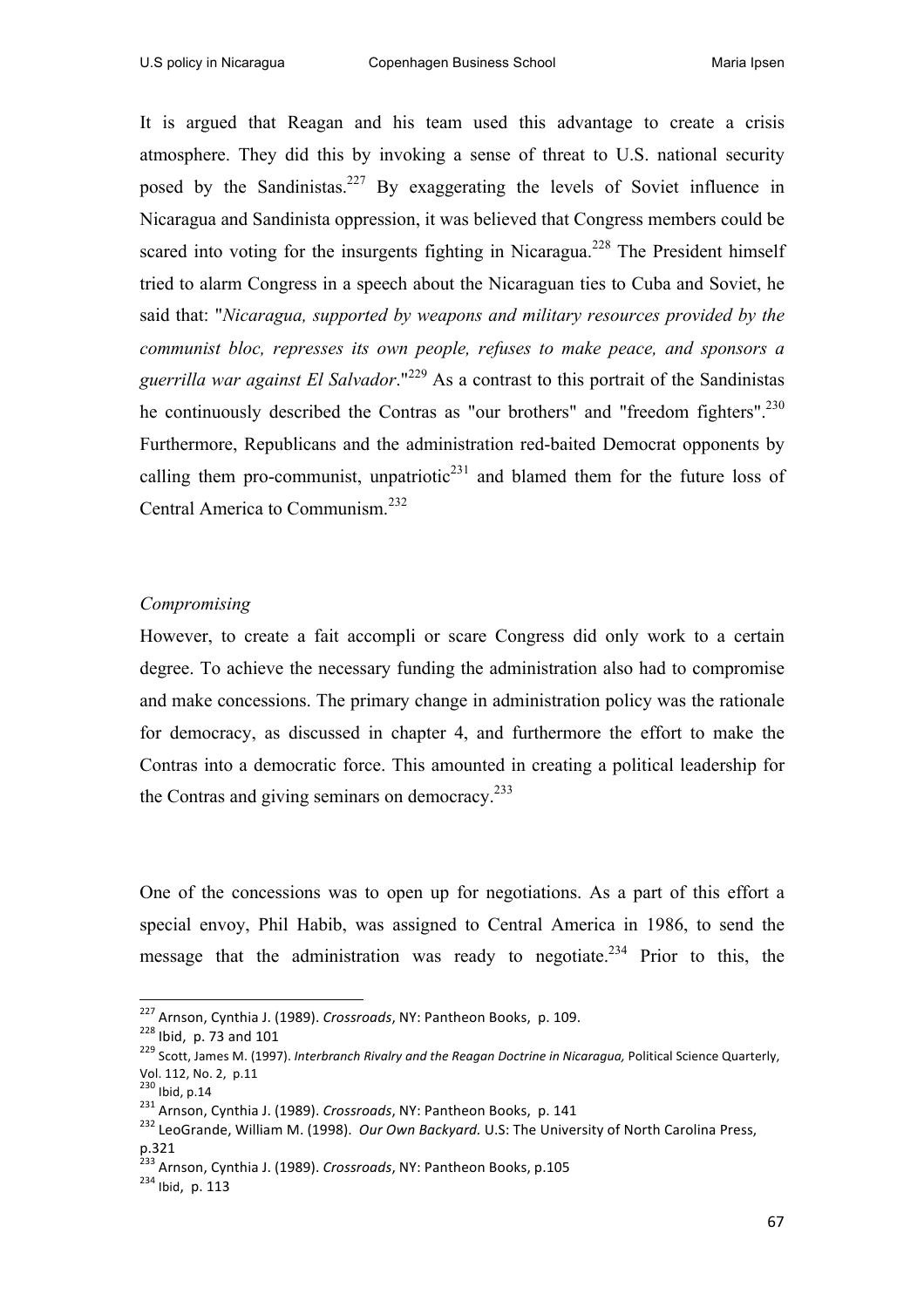administration's strategy had involved creating a bipartisan consensus. To achieve this, the Kissinger Commission was established in 1983, comprising of members from both parties. The purpose for the Commission was to recommend policy choices on Central America that both parties could support.<sup>235</sup> Furthermore, the administration created a media offensive to win public and congressional support for the Contras. The Office of Public Diplomacy for Latin America and the Caribbean was started under the State department and managed by National Security Council staff.*<sup>236</sup>*

#### *A popular President*

Other reasons behind Reagan's success in carrying out his Central American policies, in spite of congressional opposition, include his own personal involvement. He held numerous speeches on the subject and dedicated his time to contact Congress members personally. Before the Contra aid vote in summer 1986, Reagan called 20 Congress members on the phone<sup>237</sup> and met with others in person. Moreover, it is argued that persuasion of members involved deals that included federal funding for a project in the Congress members' district, offered in exchange for Contra support.<sup>238</sup>

The Congress was more involved in the making of foreign policy after the Vietnam War, but they lacked the will to go against a popular president. Congress members felt they could act, because public opinion was against the Contra policy<sup>239</sup> and their dissent started slowly, by timidly opposing the administration's policy.<sup>240</sup> But Reagan had a high public approval rating during his entire presidency and his commitment to the Contra case paid off in the end. Especially in 1986, when the House of Representatives finally approved \$100 million for the Contras, White House pollster Wirthlin measured a record of "*70% favorable rating in May"241*. When it came down

<sup>&</sup>lt;sup>235</sup> Scott, James M. (1997). *Interbranch Rivalry and the Reagan Doctrine in Nicaragua,* Political Science Quarterly, Vol. 112, No. 2,  $p.11$ <br> $^{236}$  As quoted in: Ibid, p.15

<sup>&</sup>lt;sup>237</sup> Reeves, Richard (2005). *President Reagan, The Triumph of Imagination*. NY: Simon & Schuster p.324<br><sup>238</sup> Arnson. Cvnthia J. (1989). *Crossroads*, NY: Pantheon Books, p. 197

<sup>239</sup> Ibid, p. 19<br><sup>238</sup> Ibid, p. 19<br><sup>240</sup> Ibid, p. 218<br><sup>241</sup> Reeves, Richard (2005). *President Reagan, The Triumph of Imagination*. NY: Simon & Schuster p.324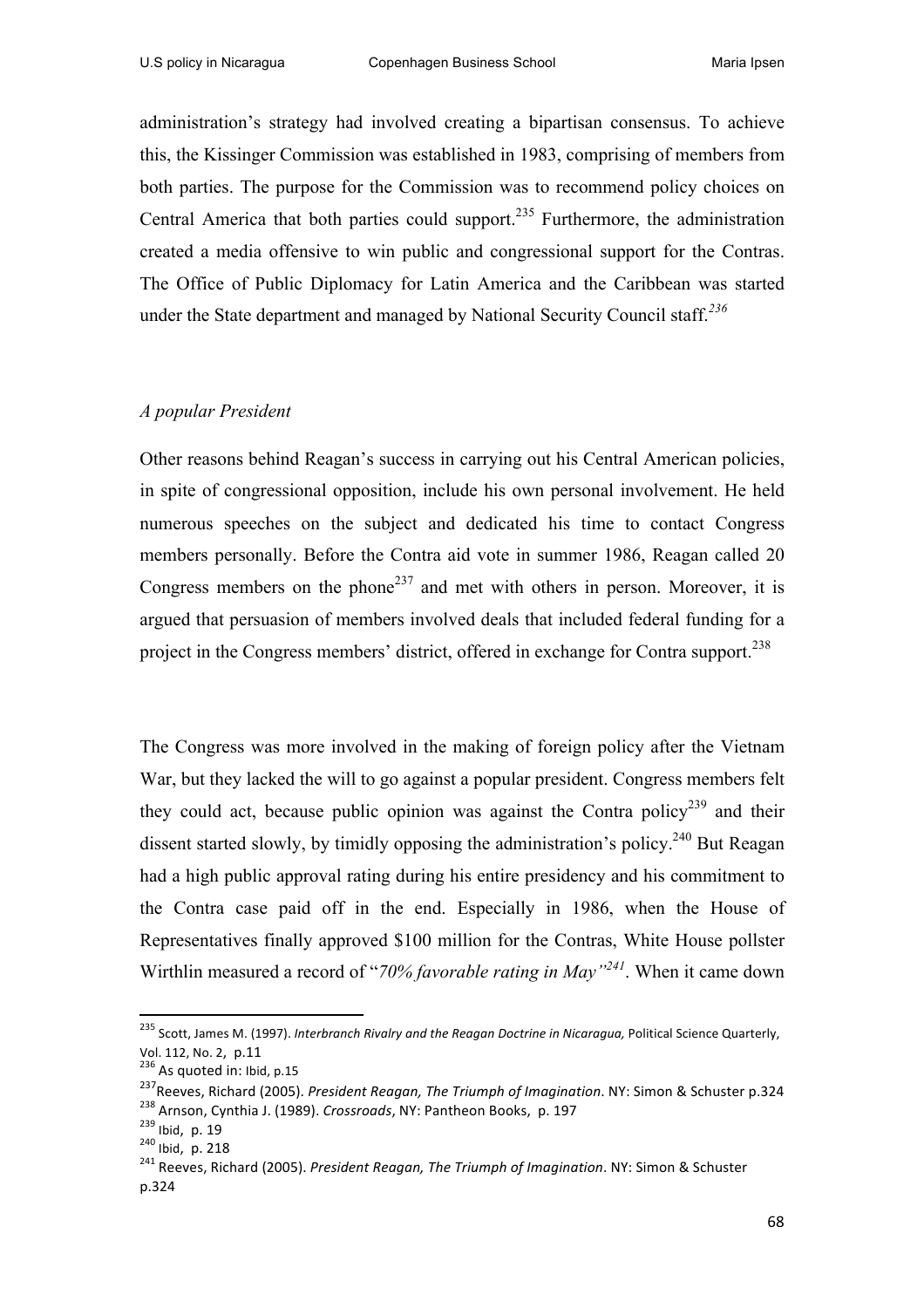to it, there was a lack of interest from the public in Central American policy and coupled with Reagan's popularity, the opponents had no choice but to give in.

The Reagan administration at first avoided congressional influence by approving funds to the Contras from the presidential emergency fund, creating a fait accompli. When the reality of the Contra program slowly manifested itself, and Congress realized that the goal was to overthrow the Sandinistas, they could only damage control. And in an unusual display of bipartisanship both Houses came together in an effort to curtail administration policy by approving the two Boland amendments. As the conflict evolved, the administration convinced, with propaganda and persuasion, the Republicans that the Contras was necessary to fight Communism in Central America. Conservative Democrats was also convinced and enabled the administration to obtain the majority they needed to get Contra funding.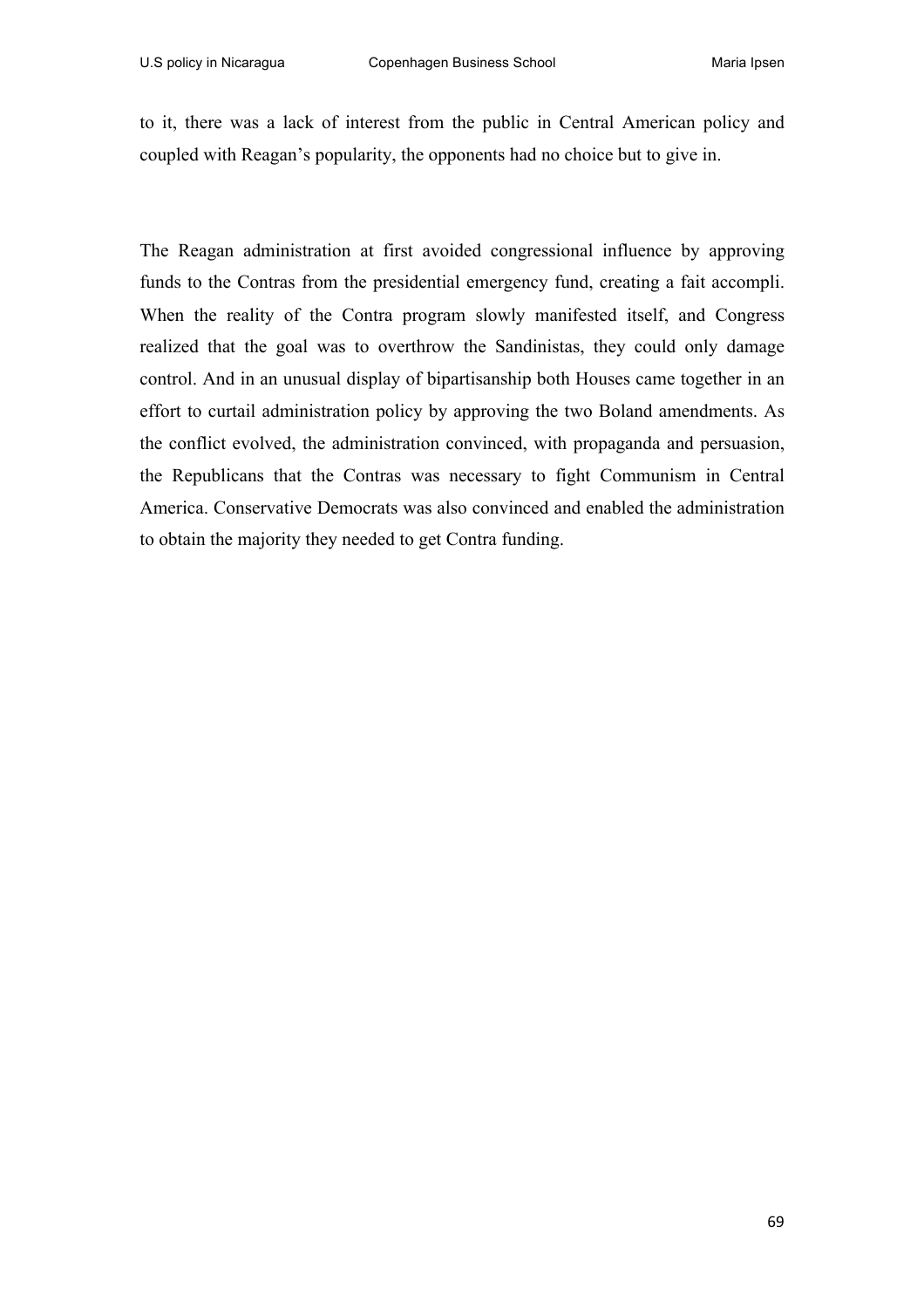# **The Ghost of Vietnam.**

In the previous chapter it was established that Congress to some extent managed to influence administration policy. In this chapter I analyze why both the public, Congress and the administration were marked by the Vietnam War. The two biggest consequences were 1. that the Reagan administration carried out a war by proxy instead of sending in American troops in Vietnam. And 2. that Congress voted against Contra aid because they were afraid it would lead to the use of American troops and thus a second Vietnam.

# **The Vietnam Syndrome**

The Vietnam Syndrome is the emergence of a new isolationist trend that shows in a disinclination to apply American troops to conflicts abroad. After the defeat in Vietnam in the seventies the public and the politicians questioned America's former role as the policeman of the world. Furthermore they thought containment was obsolete. Former president Richard M. Nixon called the neo-isolationist tendency 'the Vietnam syndrome'. <sup>242</sup>

Also the Reagan administration learned on El Salvadoran policy, that it was not just "coward" liberals that had felt the impact of the defeat in Vietnam, the war had left a deep scar in the entire population.<sup>243</sup> If presidents afterwards decided to go to war, they needed to assure that there was a moral reason for the use of American troops, because it helps the public to accept the need for risking U.S. soldier's lives. The lack of moral legitimacy during the Vietnam War was one of the causes for public opposition. So to avoid getting in another Vietnam, policy makers had to make sure that they did not use force unless there was a moral and just cause. That the public agreed that it was important to employ troops furthermore that enough power was used to assure a quick victory with few dead soldiers.*<sup>244</sup>*

<u> 1989 - Johann Stein, fransk politiker (d. 1989)</u>

<sup>&</sup>lt;sup>242</sup> Whiteclay, John, Ed., (1999). *The Oxford Companion to American Military History*. Chambers II. New York: Oxford University Press<br><sup>243</sup> Arnson, Cynthia J. (1989). *Crossroads*. NY: Pantheon Books, p.7

<sup>&</sup>lt;sup>244</sup> Encyclopedia of the New American Nation (2011). The Vietnam syndrome and American exceptionalism. Accessed December 2011, http://www.americanforeignrelations.com/E-N/Exceptionalism-The-vietnam-syndrome-and-american-exceptionalism.html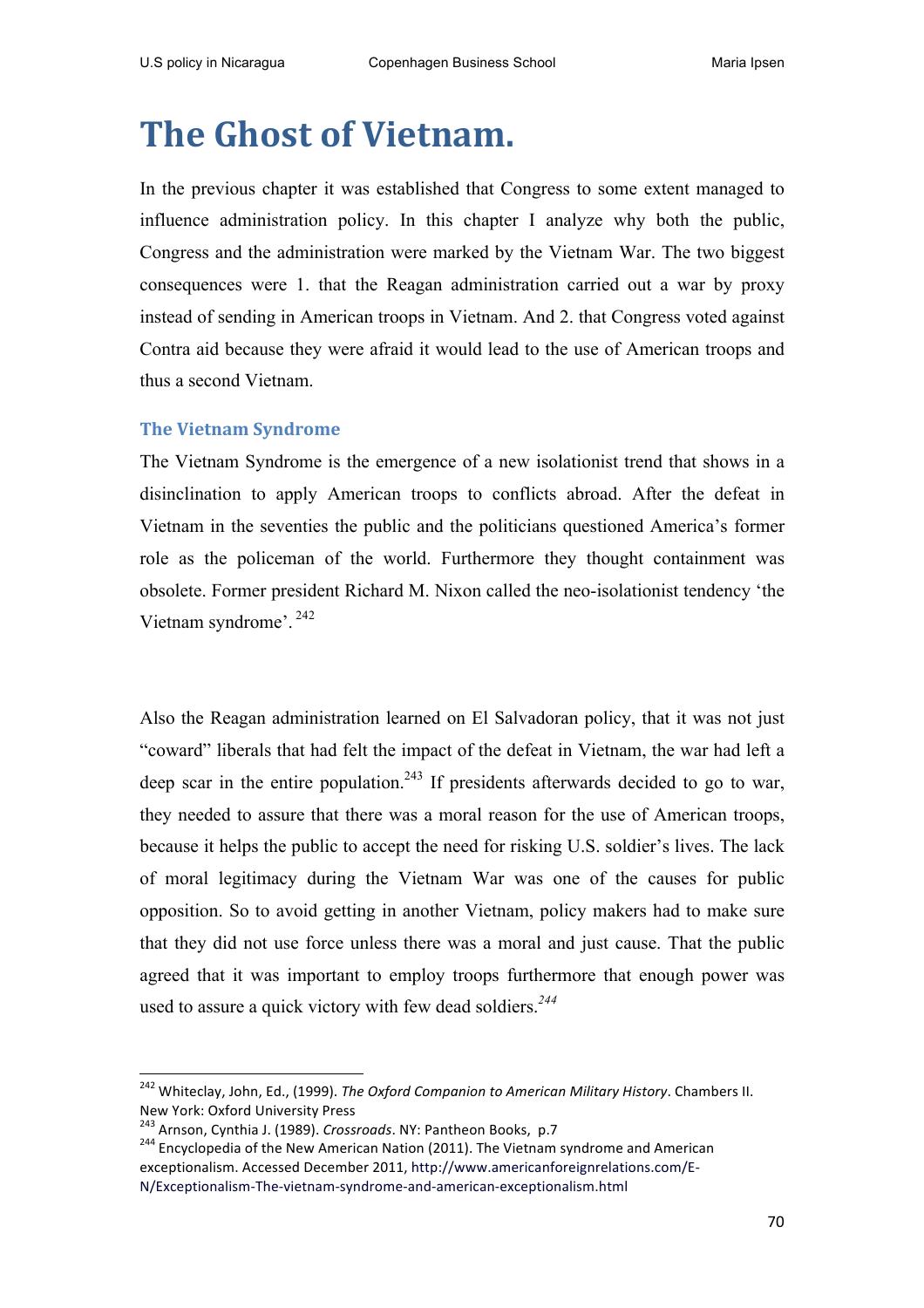Nonetheless something deep in the American nation was hurt after the defeat in Vietnam. Henry Kissinger has argued that losing the Vietnam War meant losing American exceptionalism. Because Americans could no longer emphasize their values worldwide and impose them on other countries. They consequently did not know what to do with the dominant position they held in the international relations.<sup>245</sup>

#### **The post-Vietnam Congress**

After the Vietnam War, Congress passed resolutions and amendments to curtail the power of the Executive Branch. It is also argued that the former bipartisan consensus on foreign policy gave way for an increased emphasis on ideology that led to partisanship instead as discussed in chapter  $4^{246}$  Evidence suggests that one of the most important contexts that shaped Nicaraguan policy was the Vietnam War. Because it made liberals in Congress fight the administration hard, in an effort to avoid what they thought would be another Vietnam. $247$ 

Post-Vietnam legislation started in 1973 when Congress passed the War Powers Resolution. It demanded that the president informed Congress in writing within fortyeight hours of introducing troops abroad.<sup>248</sup> Furthermore the Hughes-Ryan Amendment was passed in 1974. It required that the president report covert operations to congressional committees. And in 1976 and 1977 the Select Intelligence Committees in the Senate and House was put in place.<sup>249</sup> As seen in the previous chapters these committees played a key role in forming Nicaraguan policy. For instance the Boland amendment had its origin in the House Intelligence Committee. These initiatives show Congress' newfound commitment to follow the executive's foreign policy activities more closely. Especially the Democrats had learned not to

<u> 1989 - Johann Stein, fransk politiker (d. 1989)</u>

<sup>&</sup>lt;sup>245</sup> Kane, John (2003). American Values or Human Rights? U.S. Foreign Policy and the Fractured Myth

*of Virtuous Power*. Presidential Studies Quarterly, Vol. 33, No. 4, p. 5<br><sup>246</sup> Souva, Mark and Rohde, David (2007). Elite Opinion Differences and Partisanship in Congressional<br>Foreign Policy 1975-1996, Political Research

<sup>&</sup>lt;sup>247</sup> Arnson, Cynthia J. (1989). *Crossroads*. NY: Pantheon Books, p.4<br><sup>248</sup> Sharpe, Kenneth E. (Winter, 1987-1988). *The Post-Vietnam Formula under Siege: The Imperial*<br>*Presidency and Central America, Political Science Q* 

<sup>&</sup>lt;sup>249</sup> Arnson, Cynthia J. (1989). *Crossroads*. NY: Pantheon Books, p.12-13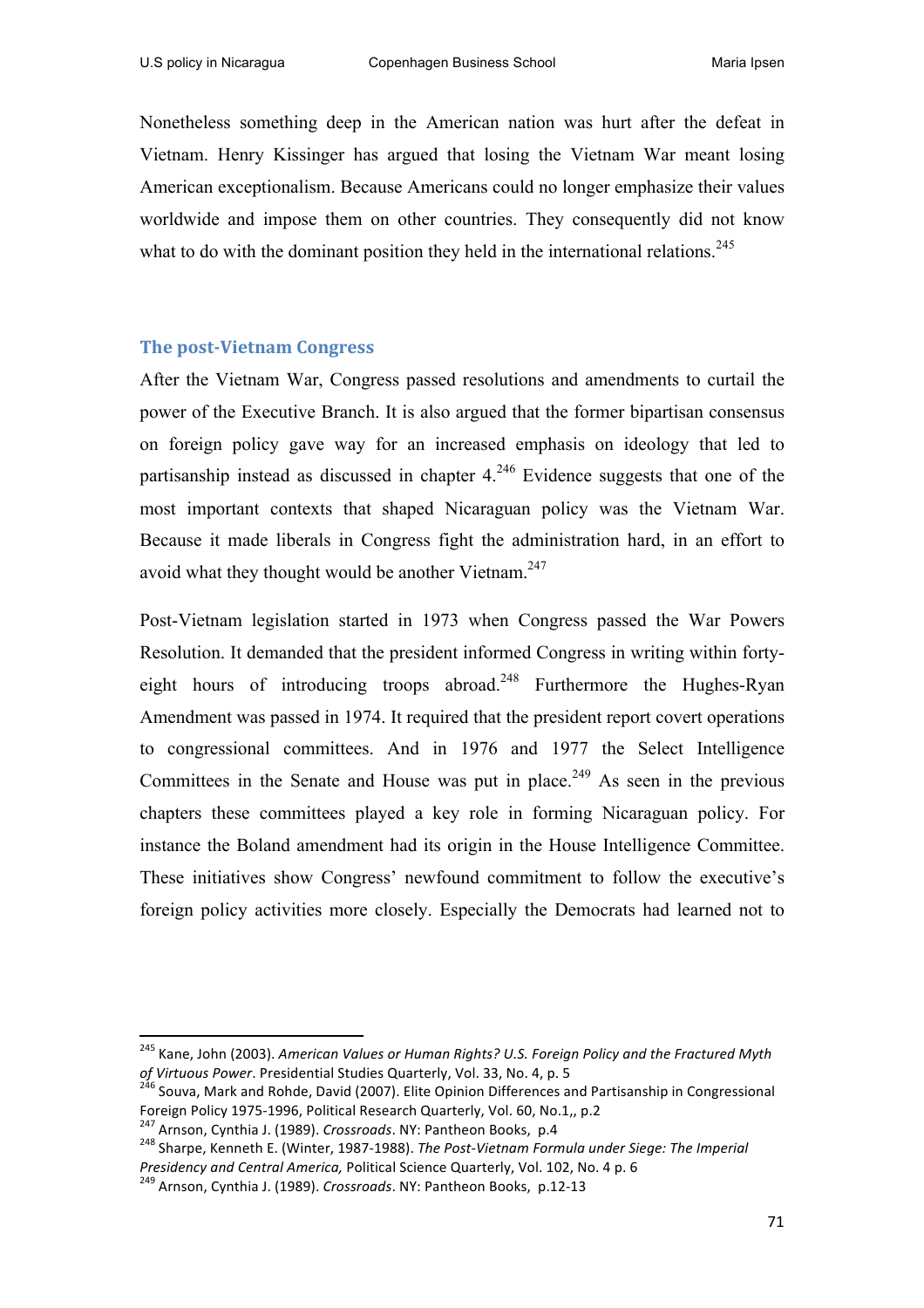follow the president blindly<sup>250</sup>, instead they sought to be critical and use the powers the Constitution had invested to Congress. <sup>251</sup>

However, even though the legislative branch wanted to keep check of the president's actions in the post-Vietnam years, the president still had possibilities to avoid congressional influence. As described in chapter 5, the Reagan administration managed to create a fait accompli in Nicaragua, by starting funding for the Contras via a presidential finding thus avoiding congressional approval. Congress had been in this situation twice before (In Korea and in Vietnam) were it had led to war, under the rationale that the troops could not be abandoned.<sup>252</sup>

It has been argued that the effect of the Vietnam War was less bipartisanship in Congress, because there had opened a greater divide between Republicans and Democrats. Also ideology became more important than partisanship because of the new division within the parties, especially within the Democratic Party.<sup>253</sup>

#### **The Vietnam Syndrome and the Reagan administration.**

The conservative Republicans and the Reagan administration felt that the Vietnam Syndrome was endangering national security because it held America back from world affairs by putting a restrain on intervention.<sup>254</sup> Nevertheless the administration intervened militarily in other countries. The 1983 invasion of Grenada was a great public success. It also held to the principles mentioned above, which was necessary to avoid the Vietnam Syndrome. Because the moral rationale for the invasion was a rescue mission of U.S. citizens and the war was swift with very few casualties.<sup>255</sup>

It has been argued that it is more precise to talk of a Vietnam Syndrome in general, than to talk of a post-Vietnam Congress. The unwillingness to embark in another war

<u> 1989 - Johann Stein, fransk politiker (d. 1989)</u>

<sup>&</sup>lt;sup>250</sup> LeoGrande, William M. (1998). *Our Own Backyard.* U.S: The University of North Carolina Press, p.102

<sup>&</sup>lt;sup>251</sup> Sharpe, Kenneth E. (Winter, 1987-1988). *The Post-Vietnam Formula under Siege: The Imperial* 

Presidency and Central America, Political Science Quarterly, Vol. 102, No. 4 p. 7<br><sup>252</sup> Ibid, p. 6<br><sup>253</sup> Pastor, Robert (1994). *Disagreeing on Latin America*. U.S.: University of Oklahoma Press, p.223<br><sup>254</sup> LeoGrande. Wil p.586

<sup>255</sup> Arnson, Cynthia J. (1989). *Crossroads*. NY: Pantheon Books, p.138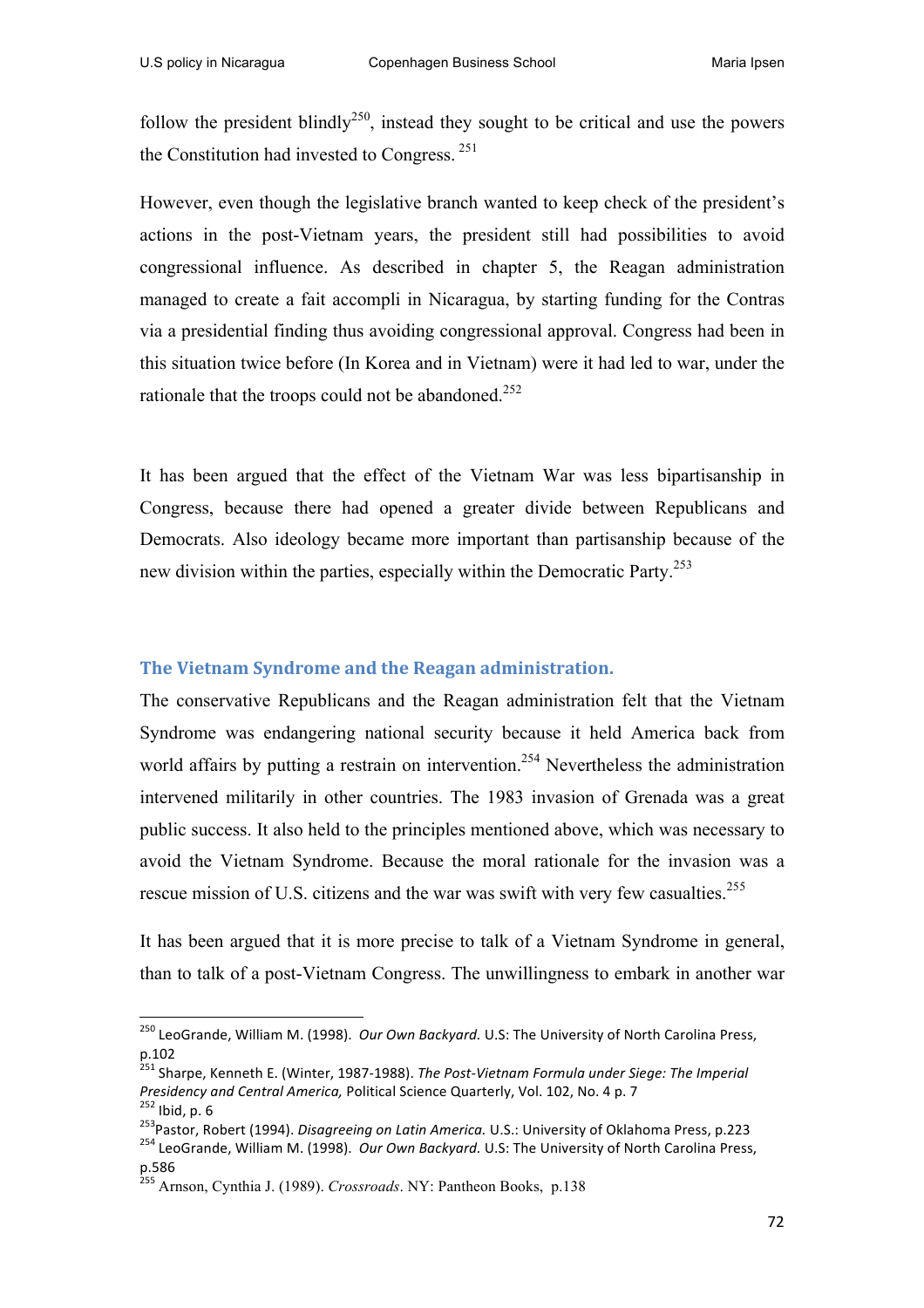can also be seen in the Weinberger Doctrine, expressed by The Secretary of Defense. It was a commitment to never again enter an unpopular war.<sup>256</sup> Also the former Carter administration had learned from the Vietnam War that it was useless to support regimes that lacked public support from their citizens. And Carter consequently let Somoza go. Carter furthermore refused to intervene abroad and to overthrow the government of small nations, which was called the Carter Doctrine.<sup>257</sup>

Reagan on the other hand, expressed just the opposite of non-intervention. And his victory in 1980 gave conservatives hope that the Vietnam Syndrome was over.<sup>258</sup> But Nicaraguan policy was still seen in the light of Vietnam. Congress was therefore afraid that supporting the Contras would lead to U.S. troops being applied. Reagan himself was responsible for this fear by expressing a wish to fight communism in his speeches.<sup>259</sup> On the other hand, even though Watergate and the Vietnam War had weakened the presidency, the immense popularity of Ronald Reagan had an affinity to the recurrence of the strong president. It is argued that some members of Congress believed it was the President's prerogative to be in charge of the foreign policy. And they did not want to challenge this prerogative, unless they thought the President was heading in the wrong direction.<sup>260</sup>

Evidence suggests Reagan was not bound by the Vietnam Syndrome because he did not suffer from it. He did not believe the war was a mistake; the only mistake was the way it had been fought with not enough resources. He proclaimed that the officials had not had the sufficient will to win the war.  $^{261}$  However he had to carry out his policy according to the Vietnam Syndrome to maintain high public approval. Which led to the proxy war, where the Contras fought instead of American troops.

Reagan was in the end a politician and not just an ideologue, especially after coming into office. It is furthermore argued that Reagan wanted to be the peacemaker, and not

 

<sup>256</sup> Pastor, Robert (1994). *Disagreeing on Latin America.* U.S.: University of Oklahoma Press, p.224 <sup>257</sup> Arnson, Cynthia J. (1989). *Crossroads*. NY: Pantheon Books, p.25

 $^{258}$  Ibid, p.22<br> $^{259}$  Ibid, p.7

 $260$  Ibid, p.19

<sup>&</sup>lt;sup>261</sup> Pach, Chester J. (2003). Sticking to His Guns: Reagan and National Security. U.S.: University Press of Kansas, p.96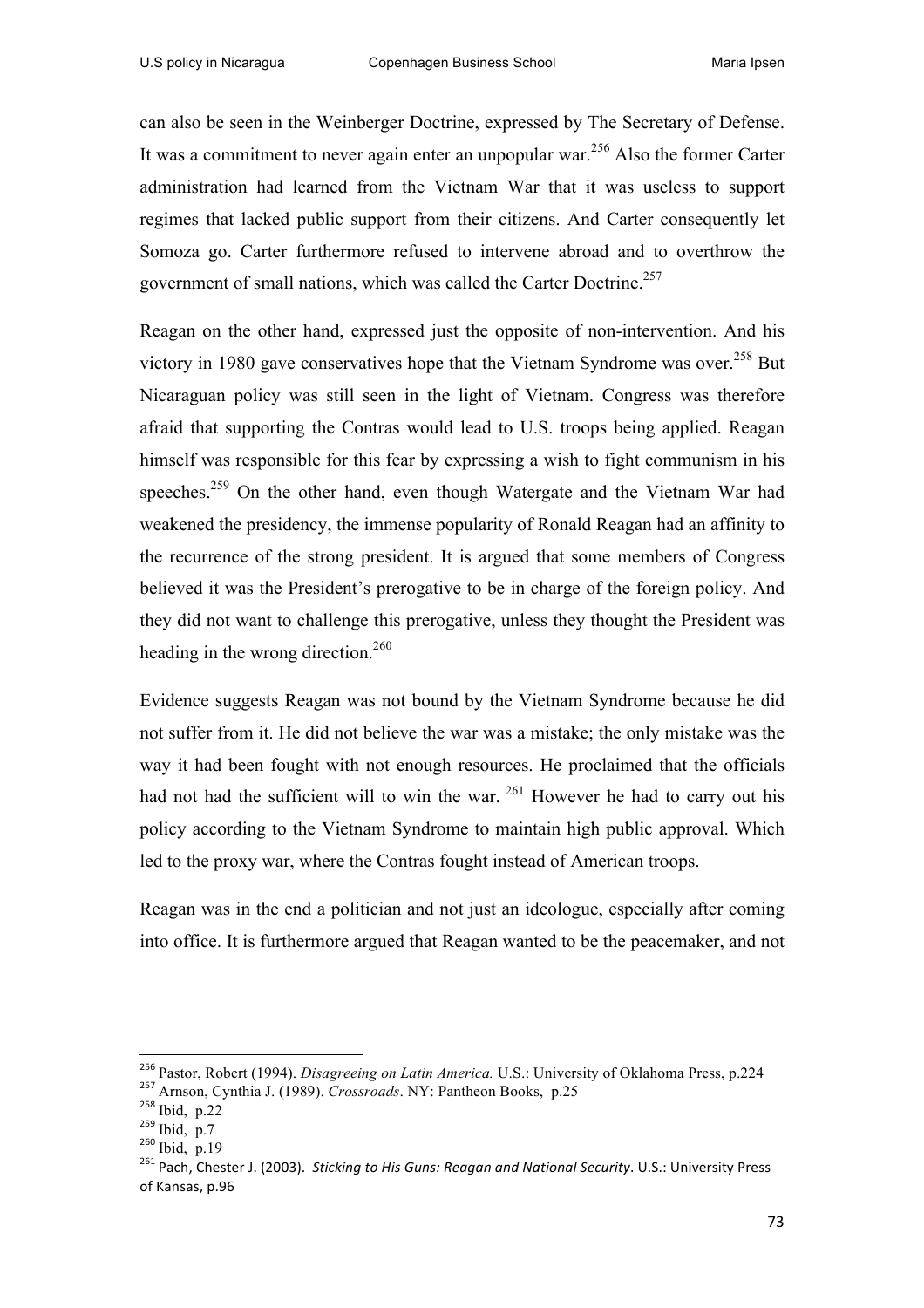the warmonger that many perceived him to be, and he was therefore reluctant to send troops abroad.<sup>262</sup>

The Vietnam Syndrome influenced both the public, Congress and the executive branch. Moreover it influenced Reagan's Nicaraguan policy by creating a Congress that were scared to use U.S. troops and through legislation in the seventies had more insight into presidential foreign policy actions. Nevertheless both liberals and conservatives were opposed to a communist takeover of Central America. They disagreed mostly about the means, not ends. Liberals believed that revolution was caused by poverty and social inequality, whereas the conservatives believed Central American revolutions were started by the Soviet Union and Cuba and consequently argued for military intervention.<sup>263</sup>

<sup>&</sup>lt;sup>262</sup> Cooper, Danny (2011). Neo-conservatism and American Foreign Policy. UK: Rutledge, p.84 <sup>263</sup> Sharpe, Kenneth E. (Winter, 1987-1988). The Post-Vietnam Formula under Siege: The Imperial *Presidency and Central America, Political Science Quarterly, Vol. 102, No. 4 p. 21*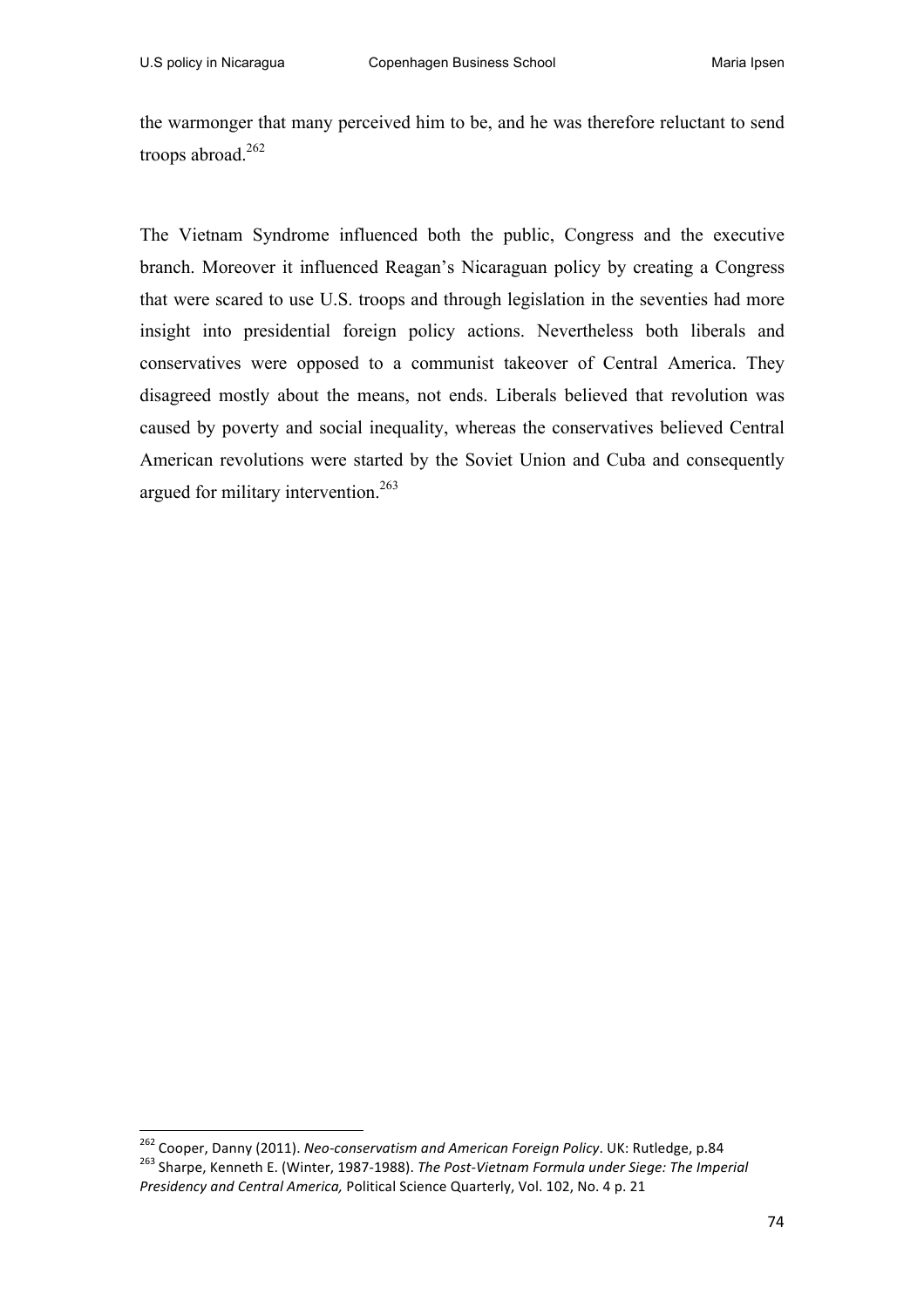# **A Discussion of the Five Variables**

In this chapter I will discuss the five different answers to my problem statement, the five variables. I will discuss how each of them has shaped American policy toward Nicaragua and in the end determine which variable was most significant based on the two theories in chapter 1.

## **What situation the Carter administration passed on**

The Carter administration shaped Reagan's policy because it created and passed on a situation Reagan never would have put himself in. By entering the scene when it was too late, the Reagan administration had fewer options on how to solve the situation.

Carter's principle of non-intervention allowed the Sandinistas to take over Nicaragua. This was then viewed as a threat to U.S. national security by the next president. It is clear that the Carter administration should have been more involved before it came to an actual civil war in Nicaragua. If they had intervened they could either have kept Somoza in power or paved the way for a peaceful regime change and inserted a centrist government, which would have posed no threat to the United States. But Carter followed his ideology of non-intervention and consequently Reagan inherited an unwanted situation.

On the other hand, the Reagan administration could have refrained from intensifying the situation and continued Carter's non-confrontational approach. The Carter administration's aim was to keep the Sandinistas from turning Nicaragua into another Cuba. This resulted in avoiding putting pressure on the Sandinistas that could drive them to radicalization. The Reagan administration was also anxious to avoid another Cuba. However, decided to go about it very differently, because of ideology.

## **Ronald Reagan's ideology.**

It is clear that Reagan and his staff were very anti-communist and thus perceived international relations to play out within the battle of the East-West framework. Because of their view of Communism they saw themselves in the middle of a battle being fought between USSR and U.S.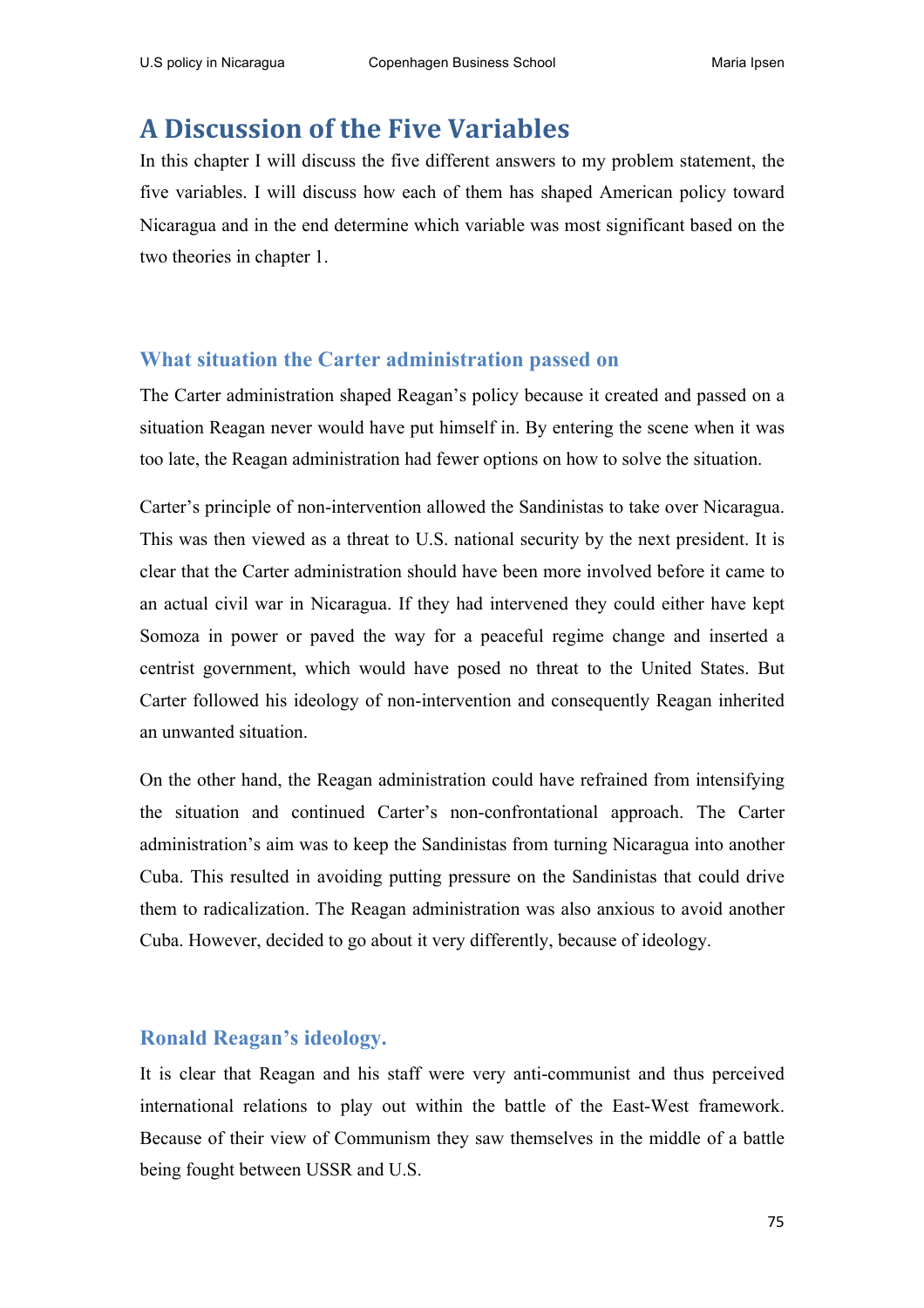Consequently every conflict was evidence of the rivalry between the two superpowers, thus also the situation in Nicaragua. The administration thought that USSR was the orchestrator of Marxist-Leninist revolutions, because Communism's aim was to spread the ideology all over the world. Seeing the world as bipolar influenced all foreign policy decisions within the Reagan administration.

As seen in chapter 3 Reagan's anti-communism ran deep. He used many speeches and interviews denouncing the Marxist-Leninist ideology and he proclaimed that all communists were evil, deceitful, had no respect for human life. In addition to the above mentioned urge to turn the whole world's population into communists.

Exactly the last part was the most worrisome in the Nicaraguan conflict. The Sandinistas helped insurgents in El Salvador fight a non-communist government. This made U.S. pictured one country after the other falling like dominoes and bringing the communist threat to the American border. It is clear from Reagan's rhetoric that he believed strongly in fighting Communism for world domination. A fight Reagan was sure would be lost if U.S. continued to ease up their relationship with USSR. As stated in chapter 3, Reagan and his administration was against détente. He would not be satisfied with containment, only a complete rollback of Communism.

The neo-conservatives mostly influenced U.S. policy making by supporting Reagan in his anti-communist belief and inspired him to believe in the spread of democracy, the resistance to détente and the importance of a strong U.S. military.

The Reagan administration thus believed that in standing up to the Soviet Union it was necessary to portray the image of a strong country. Reagan therefore advocated for the largest military buildup in peacetime ever. Furthermore it meant showing no weakness by backing down in confrontations. The Sandinistas were caught in the middle of this and the amount of resources used in Nicaragua by the U.S. is partly explained by this motivation.

Nicaragua was moreover important because it was situated in America's 'own backyard'. The geographic proximity made the country more important to the United States. Both because it was close to U.S. borders, but also because it was perceived as U.S. sphere of influence. If the Soviet had access to one more country in the United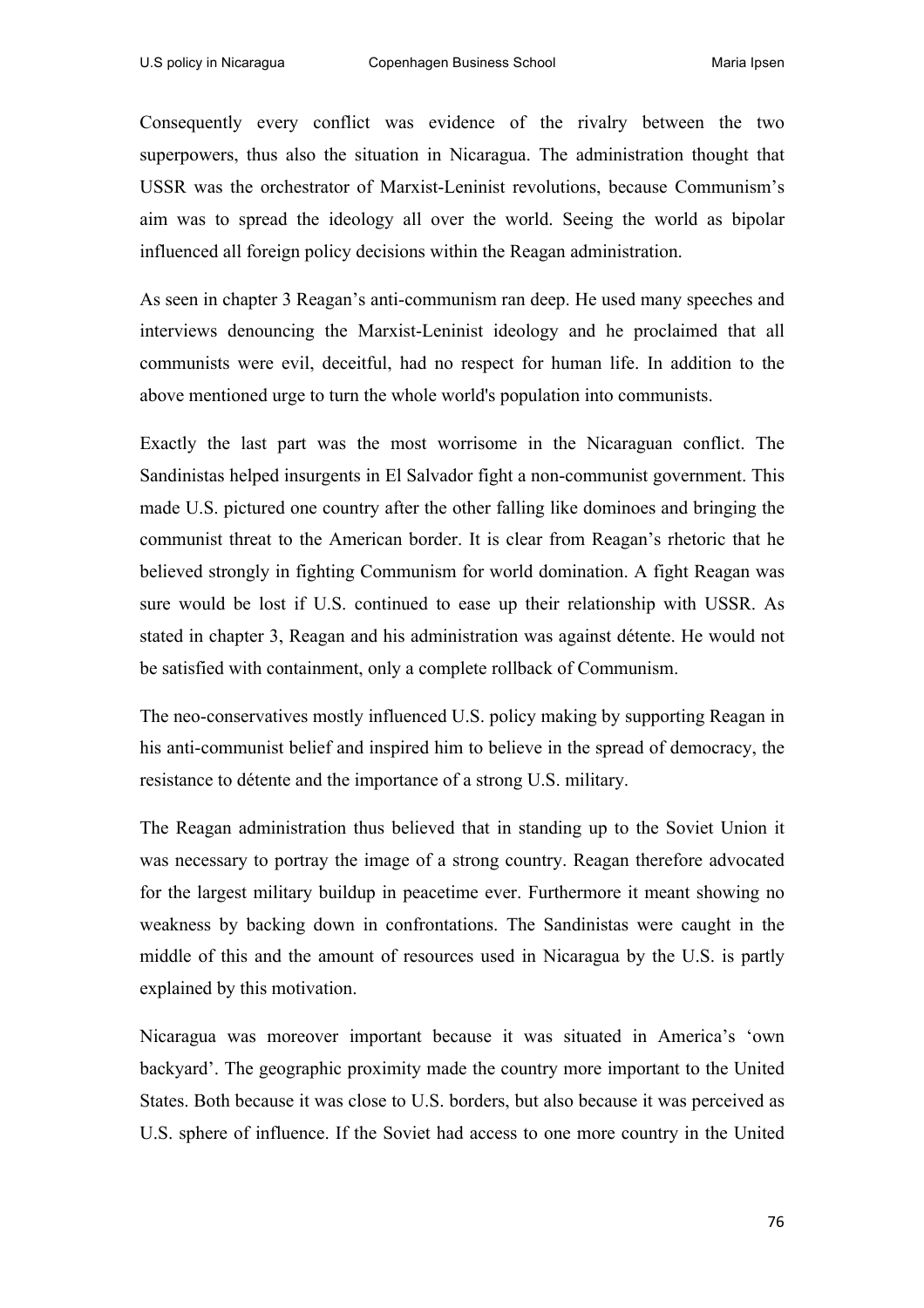States 'backyard', besides Cuba, it would signal that U.S. was weak even within their own part of the world.

Ronald Reagan's ideology was shaped by anti-communism. It could be argued that he was blinded by his ideology in world affairs. The Sandinistas did never pronounce that they were against the U.S. and gladly received the aid the Carter administration donated in 1979. Furthermore, the countries of Western Europe, the United States' own allies, did not perceive of the Sandinistas as evil communists or as a threat. So why did the U.S? The Reagan administration saw Western Europe as committed to détente, whereas Reagan and his staff's goal was a world without Communism and they therefore wanted to replace the Sandinistas with a non-communist government.

Anti-communism manifested itself in the policy and in the administration, because Reagan had hired hard-liners that wanted tough policies on foreign issues.

## **Administration**

As mentioned in chapter 3 the two factions within the administration the hard-liners and pragmatists worked against each other. It is clear that Reagan did not pay enough attention to solve the arguing in his administration; in fact he made the arguing worse by not stating a clear view on foreign policy. Even though Reagan was very set in his views on foreign policy he did not get involved with how these opinions went from views to policies. As both pragmatists and hard-liners agreed that Communism was the enemy, what they mostly differed on were in their approach to e.g. solving the conflict with Nicaragua.

However both factions could compromise on pursuing democracy as a solution to the Sandinistas. Both factions wanted democracy, but for different reasons. Pragmatists wanted free elections and a pluralistic open political environment because they were convinced a moderate government could be voted in. Hard-liners the Contras to govern in Nicaragua because they were against Communism and this would eliminate the threat to national security.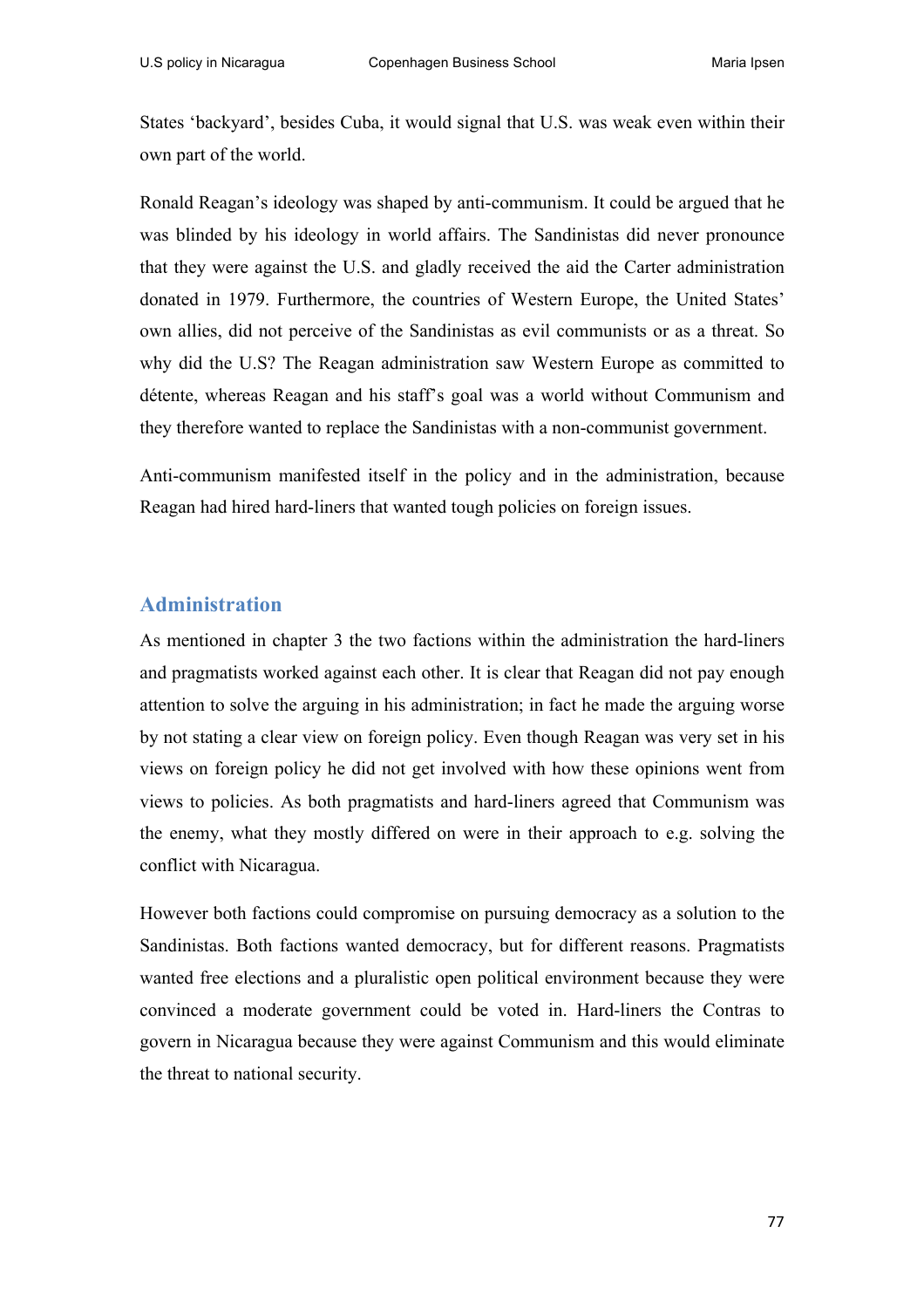The administration's biggest impact on the shaping on U.S. policy toward Nicaragua was keeping the Contras going for too long and not making a real effort to get negotiations between Sandinistas and U.S. to work.

Reagan's inattentive form of management generated room for the hard-liners in the administration to circumvent Congress, besides making room from arguing. If Reagan had had more of an eye on his staff, the Iran-Contra affair could maybe have been avoided.

### **Congress**

The administration was opposed by the Democratic liberals in Congress, who primarily opposed administration policies because of their own and their electorate's ideology.

Because of ideology they therefore forced the administration to take part in negotiations. Moreover, the continuous pressure on the administration translated into a justification of democracy for the Contra policy. With the two Boland amendments Congress tried to cut off funding for the Contras. It did however not work because administration officials broke the law to circumvent Congress and find funding for the Contras.

Negotiation was a point of disagreement all the years during the Reagan presidency. Congress together with pragmatists in the administration argued for negotiations as a solution to end the threat Nicaragua posed towards U.S. However, the hard-liners did not believe negotiating could lead to a peace agreement that both U.S. and the Sandinistas would sign. It was again the hard-liners ideological beliefs about Communism that led to the opposition towards negotiating. They believed that because communists are dishonest one could only lose by negotiating with them.

### **Vietnam War**

The Vietnam War was influential on the choice of policy that could be used in Nicaragua. If the Sandinistas had taken over in the sixties, it is very likely that U.S. troops had been applied to keep Somoza in power. Because of the Vietnam Syndrome Reagan knew it would have been political suicide to put in troops. The reason he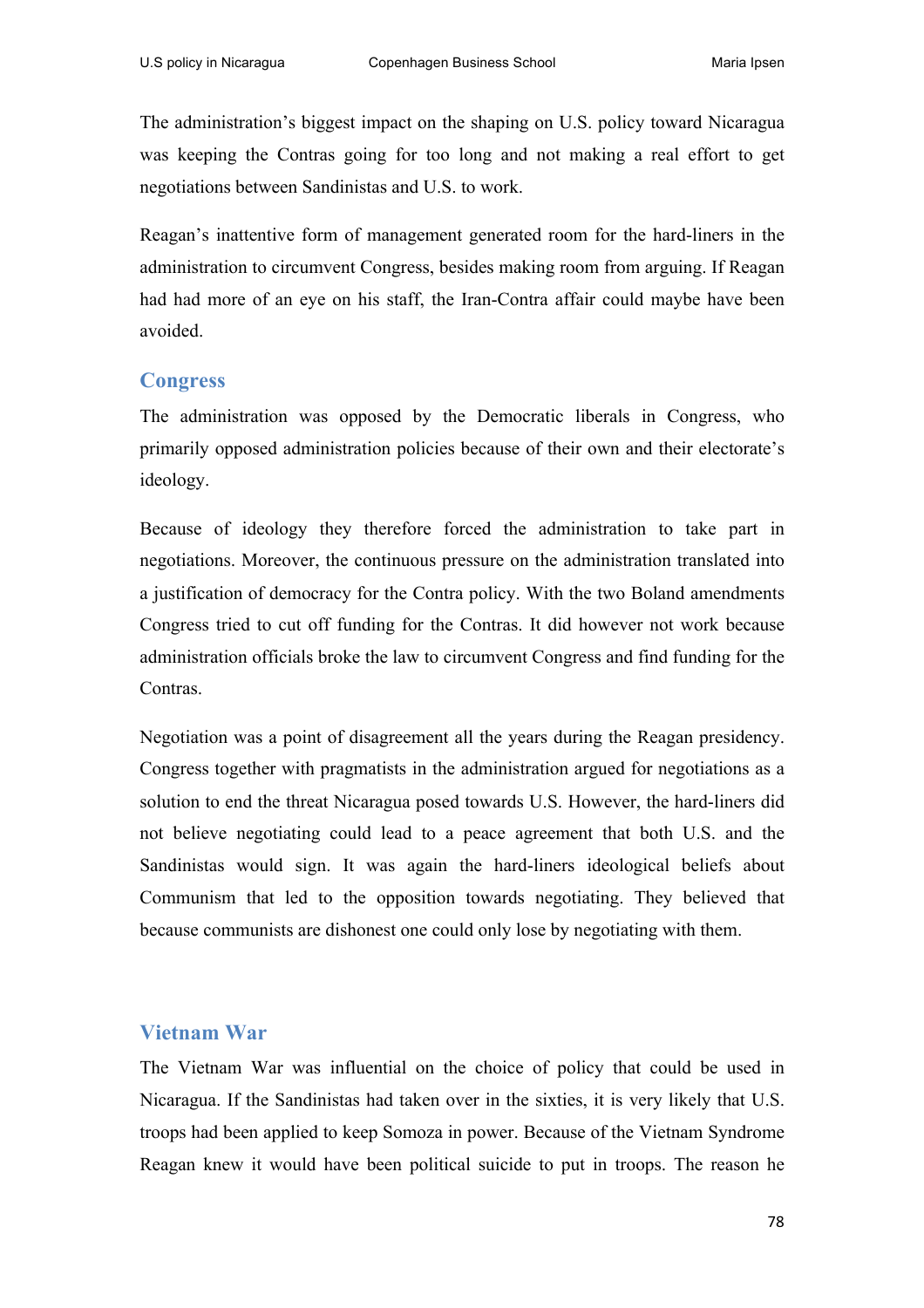could use troops in Grenada in 1983 was primarily because it was certain to be a quick war. The Sandinistas had fought against Somoza's National Guard and won, and would not have been easily conquered, and U.S. would have been dragged into another unpopular war. Therefore the Contras were the only answer to a military solution, which the Reagan administration insisted on carrying out.

### **Social constructivism and Cognitive Images**

The ideology that shapes the identity of the policy makers is what determines how a state conducts itself in foreign policy. The Soviet Union's policy makers' change of identity had an impact on the end of the cold war. In the same way as the ideology of Reagan, and the people around him impacted U.S. policy toward Nicaragua. All U.S. decisions on policy toward Nicaragua were accordingly made on the basis of anticommunism. Ideology also impacted liberal Democrats in Congress to oppose the administration, because they were not as anti-communist.

Within the theory of Cognitive Images the perception of Nicaragua as a dependent, made it impossible for the country to be perceived as neutral, which they would have preferred. Instead if Nicaragua was not on the same side of the east-west conflict as U.S. it was perceived as the enemy's dependent. Nicaragua was caught on the 'wrong side' of the conflict because it had already been categorized in the minds of U.S. policy makers as a dependent. It could only get on the 'good side' of the United States again if it returned as a U.S. dependent instead of turning into a dependent of the enemy, the Soviet Union.

All five variables had an impact on U.S. policy, but it is clear that anti-communism was the most dominant, because the ideology of the policy makers determines policy outcomes. Based on this hypothesis it is clear that what shaped U.S. foreign policy during Ronald Reagan's presidency was Reagan and his administration's fear of Communism.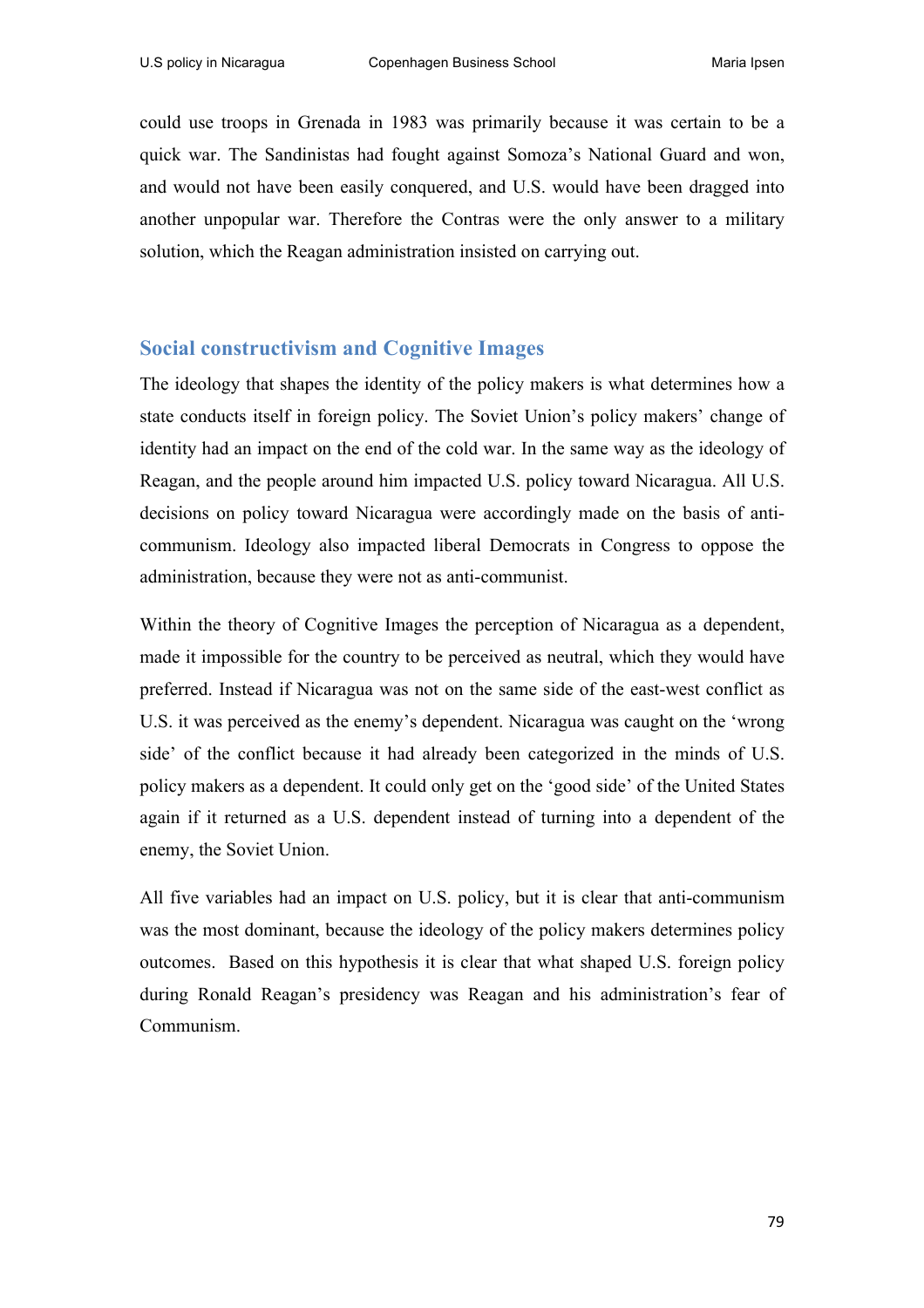# **Conclusion**

In this thesis I have discussed five different reasons that shaped U.S. policy toward Nicaragua.

The reasons were:

- That the Reagan administration inherited a situation in Nicaragua that was too far along to change according to their ideological wishes.
- That Reagan and his administration were anti-communist and therefore saw the Sandinistas as a threat to national security that had to be removed from Nicaragua.
- The administration's biggest impact on the shaping of U.S. policy toward Nicaragua was keeping the Contras going for too long and not making a real effort to get negotiations between Sandinistas and U.S. to work.
- That Congressional pressure made the administration take part in negotiations and forced on the justification of democracy for the Contra policy. Furthermore, Congress cut off funding for the Contras by enforcing the two Boland amendments.
- The Vietnam War shaped U.S. policy in Nicaragua because it influenced the choice within a military solution. After the defeat in Vietnam it was out of the question to apply U.S. troops to a prolonged war. Consequently, the only option for the administration was a war by proxy, carried out by the Contras.

It is evident from the discussion in the previous chapter that the world would have looked very different if it had not been for the Cold War. Because of the Cold War every conflict was seen as the U.S against the Soviet Union. Consequently The Sandinistas was seen as a threat to the United States, because of their Marxist-Leninist ideology that made them an enemy. To keep both the North and South of America safe, it was imperative for the Reagan administration to replace the Sandinistas with a government that was not communist in order to keep the United States free from harm. If the Sandinistas had had a centrist or right-leaning ideology, Nicaragua would never have been of interest to U.S. foreign policy while Reagan was President.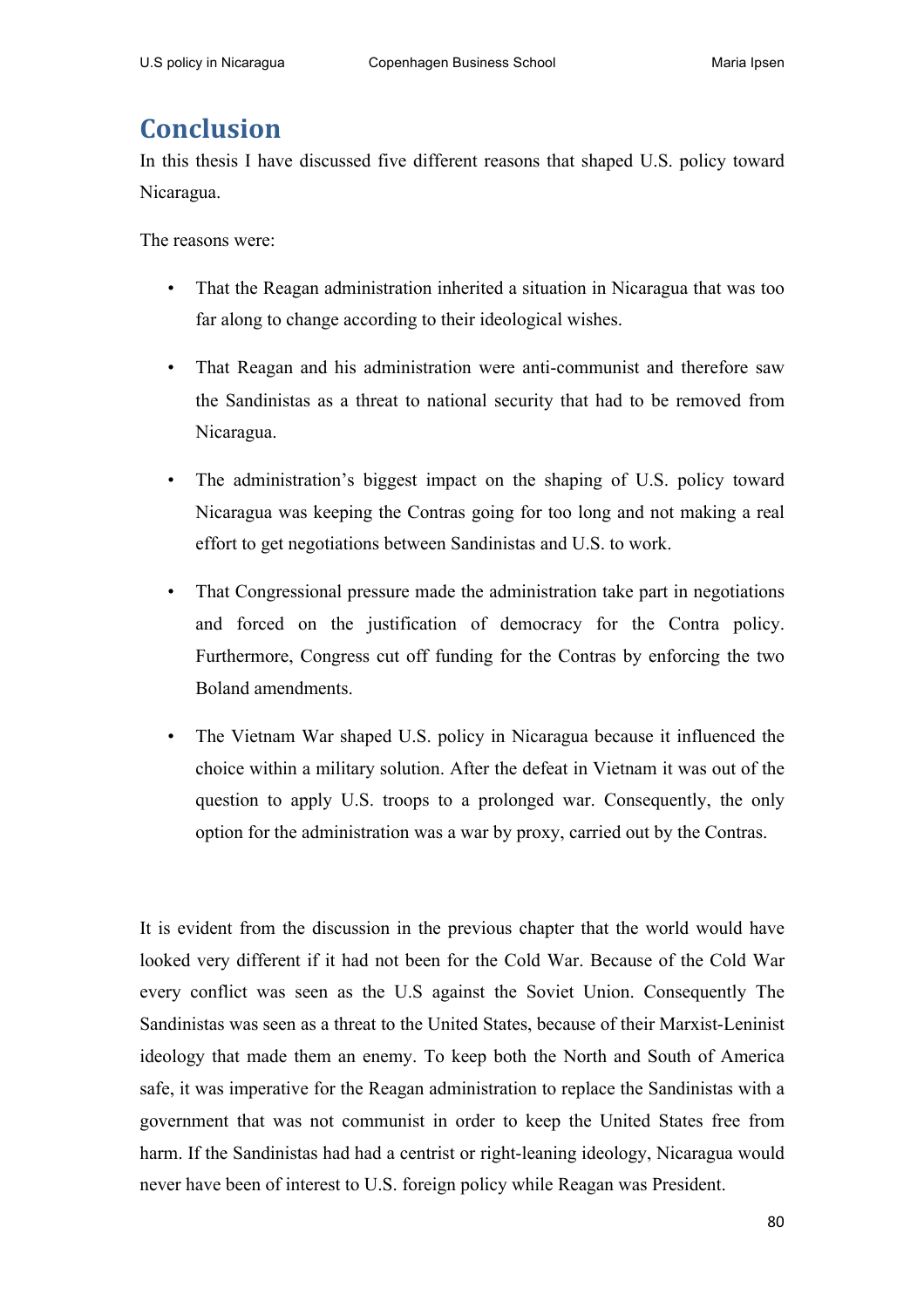Subsequently all policy during Ronald Reagan's presidency toward Nicaragua were made from this position of anti-communism.

This stance is furthermore supported by the theory on Social Constructivism, which proves that the ideology of the policy makers shapes the country's policy.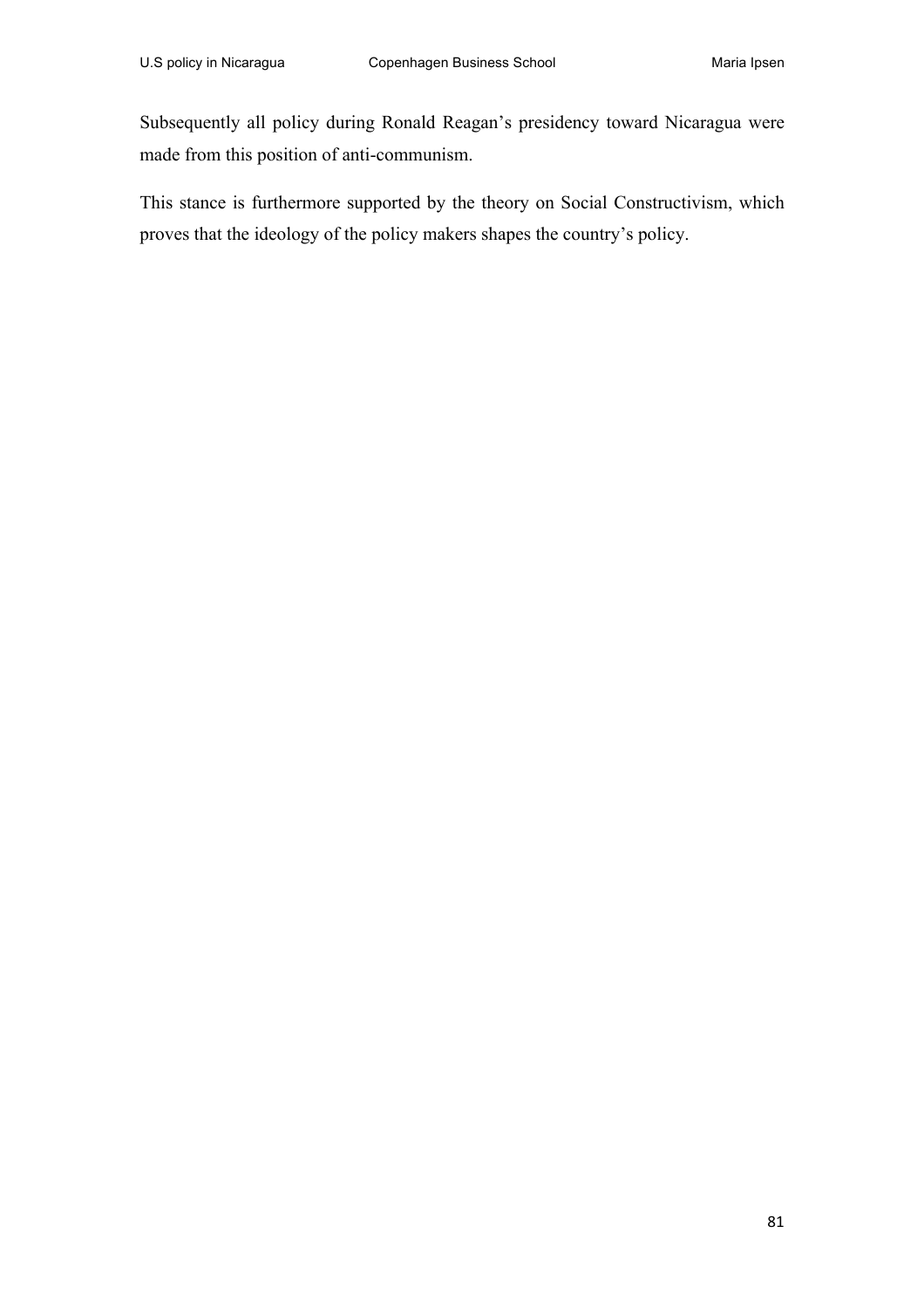## **Referat**

Dette speciale omhandler amerikansk udenrigspolitik i Nicaragua i 1980'erne. Problemformuleringen er følgende:

## **Hvilke faktorer stod bag amerikansk politik i Nicaragua, mens Ronald Reagan var præsident?**

Reagan og hans regerings politik bestod først og fremmest i at støtte bevæbnede oprørere, Contra bevægelsen, der var imod Nicaraguas regering der var styret af Sandinista bevægelsen. På grund af den Nicaraguanske regerings tro på kommunismen frygtede Reagan Sandinistaerne. Han ville have dem erstattet af et styre, der ikke var kommunistisk for at undgå at Sovjetunionen fik en magtbase i Central Amerika.

Teorien om Social Konstruktivisme indenfor International Relations teori, underbygger at politikeres tro, i det her tilfælde, en tro på at kommunismen er farlig for USA's sikkerhed, er det, der skaber landets politik.

Reagan og hans embedsmænds frygt for kommunismen var derfor den primære grund til, at USA blandede sig i Nicaraguas interne politiske opbygning. Der var dog også andre faktorer der førte til at amerikansk politik udmøntede sig, som den gjorde.

Efterdønningerne af Vietnam krigen betød bland andet, at USA tænkte sig bedre om før de satte tropper ind i et fremmed land. På grund af dette var det udelukket, at Reagan kunne bruge militær magt imod det Nicaraguanske styre. I stedet kæmpede Contra bevægelsen krigen for USA.

I Washington forsøgte den amerikanske kongres at påvirke Reagan regeringen. To gange forbød de at penge kunne bruges på Contra bevægelsen, ved at vedtage Boland I og II som tilføjelser til loven. Ydermere blev Reagans regering gennem kongressens pres påvirket til at ændre begrundelsen for deres politik i Nicaragua. Målet blev derfor at indføre demokrati.

Endvidere, havde Reagan været ved magten, da regeringsskiftet i Nicaragua skete i 1979, havde han sandsynligvis sørget for, at den gamle amerikansk støttede diktator, Somoza, var blevet på magten. Men i 1979 var James Carter præsident og han nægtede at fravige fra sit princip om ikke at gribe ind i andre landes interne politik.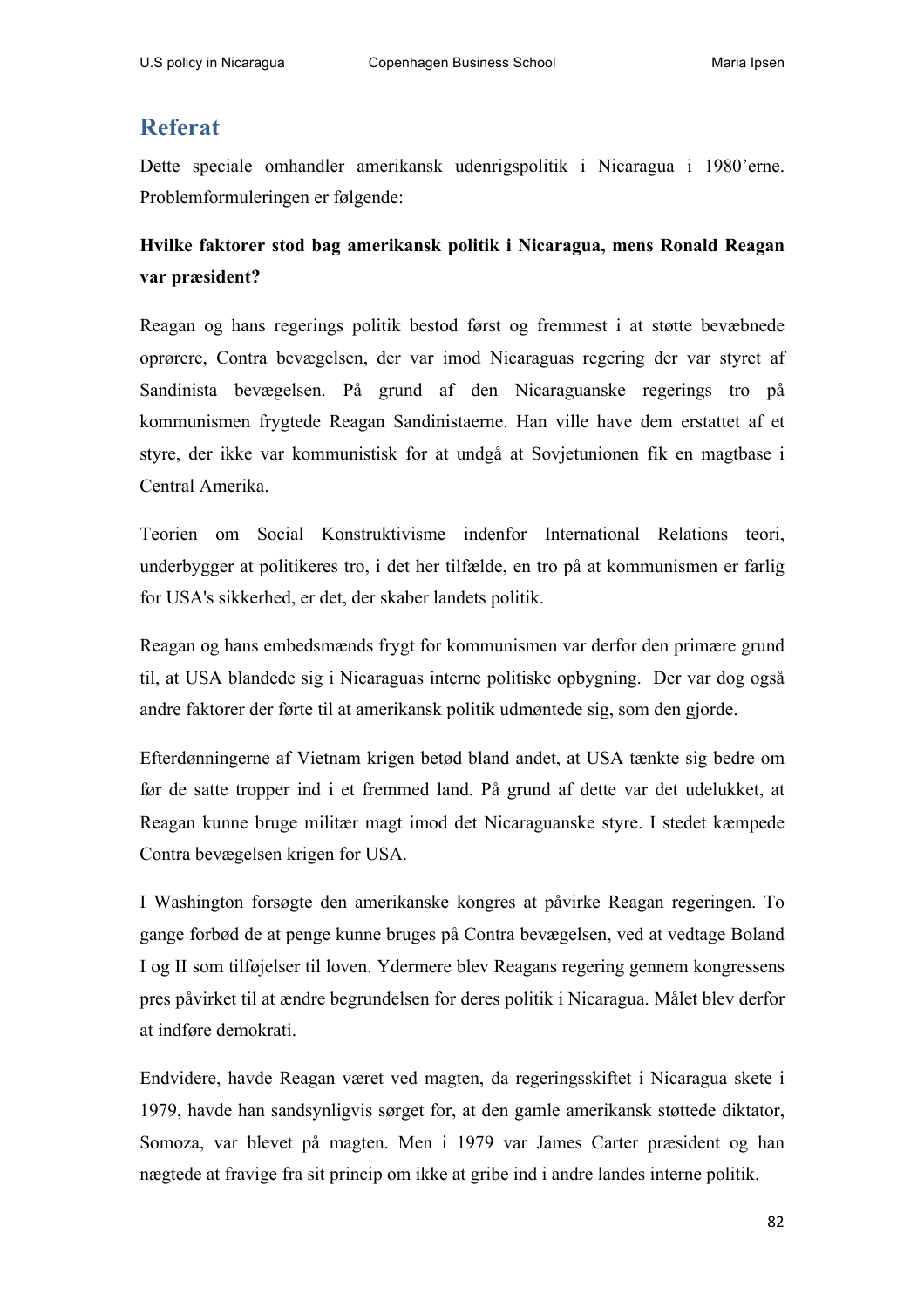## **Appendix 1: Timeline for U.S.-Nicaraguan relations**

1821 Nicaraguan independence from Spain

**1853-1933** United States intervenes 13 times in Nicaragua. Furthermore U.S. Marines occupy Nicaragua 1911-1925

#### **1979**

July 1979, Sandinistas takes over power in Nicaragua after long civil war against dictator Somoza.

July 17 - September 30 1979, Carter administration delivers \$26.3 million in quick disbursing aid. (\$13.3 million for food)

September 24 1979, Carter meets with Sandinistas; Daniel Ortega, Sergio Ramirez and Alfonzo Robelo. 

November 1979, Representative Dante Pascal leads a group of Congress members to Nicaragua, provide favorable report on conditions to Carter.

November 1979, Carter asks for \$140 million in economic and military aid for Latin America, \$75 million in economic aid for Nicaragua.

#### **1980**

July 1980, Congress authorizes the \$75 million in economic aid only after adding tough restrictions about a ban on Nicaraguan weapons to El Salvador.

September 12 1980, Carter certifies aid.

#### **1981**

January 19 1981, Carter informally stops aid to Nicaragua because evidence is found of arms transfers from Nicaragua to El Salvador.

January 20 Reagan takes office. New Republican majority in Senate.

March 9 1981, Presidential finding authorizing covert operations in Nicaragua to interdict arms to Marxist guerrillas.

March 1981, U.S. Ambassador to Nicaragua, Pezzullo, reports that intelligence evidence shows that the Sandinistas have stopped arms flow to El Salvador. But administration believes that Nicaraguans have found other hidden arms transfer routes.

April 1 1981, Reagan administration officially stops economic aid to Nicaragua.

Summer 1981, Clarridge, Chief of Latin Operations for CIA, meets with Honduran Officer about getting Contras started. Honduras has provided assistance to ex-Somoza National guardsmen since 1980

August 1981- October 1981, Thomas O. Enders, assistant Secretary of State for Inter-American affairs, Meets 5 times and negotiates with Sandinistas, without putting forward demands for democracy, but e.g. expressing concern over Nicaraguan ties to the Soviets.

August 1981, U.S. military exercise off the coast of Nicaraguan neighbor Honduras.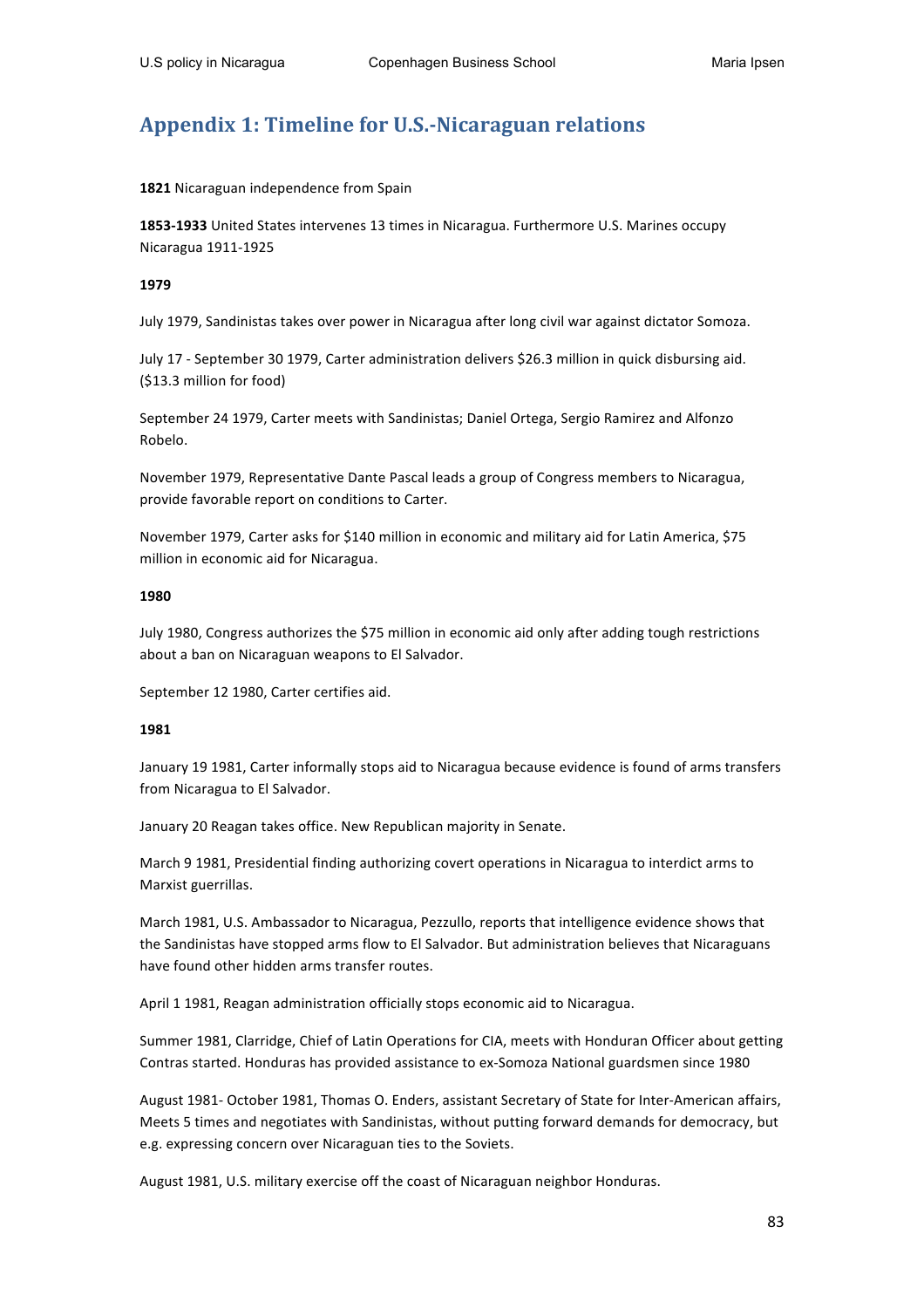16 November 1981, National Security Council meeting. Enders and others are making a case for Contra aid.

17 November 1981, presidential finding about \$19 million covert aid to Contras. Primarily to help the Argentinians train them.

#### **1982**

1982 – July 83, Contra force grows from 500 to 10.000 men

March 14 1982, first real Contra attack: Destroying two bridges in Northern Nicaragua. The Sandinistas in response declare a state of emergency, e,g, imposing direct censorship and arrest moderate leaders.

March 1982, New U.S. Ambassador Quainton arrives in Nicaragua.

Spring 1982, The press starts publishing stories of counterrevolutionary activities in Nicaragua

April 1982, House Intelligence Committee adopts language to the covert actions in Nicaragua that later evolves into the Boland amendment.

1982, Talks between Sandinistas and U.S. administration. Now democracy is one of the U.S. demands.

1982 and 1983, U.S. begins economic pressure; lobbying multilateral development banks and West European governments to stop giving loans and aid to Nicaragua. U.S. also steps up verbal attacks on Sandinistas and tries to isolate them diplomatically from the rest of Central America.

Late 1982, First Boland amendment. Congress votes against covert aid to the Contras, unless it is used to interdict arms from Nicaragua to El Salvador.

#### **1983**

Early 1983, the Contadora Peace initiative begun. Central American effort of a peace agreement.

April 27 1983, Reagan gives speech to joint session of Congress, identifying Nicaragua as the principal threat to Central America and to U.S. interests.

Spring 1983, U.S. military exercise Big Pine II carried out to intimidate Sandinistas.

July and November 1983 House of Representatives votes to end all funding for covert operations in Nicaragua on the Intelligence appropriations bill. Republican controlled Senate turns down House votes. 

September 1983, on the basis of pressure from Senate Intelligence Committee Reagan signed a new presidential finding on Contras: To interdict arms shipments to El Salvador and pressure Sandinistas to negotiate.

October 1983, U.S. invades Grenada, which is regarded as a big success in U.S.

November 1983, Congressional compromise; \$24million in military assistance for Contras, but no CIA funds to be used in Nicaragua.

December 1983, Reagan approves mining of Nicaraguan harbors, Congress intelligence committees not briefed properly.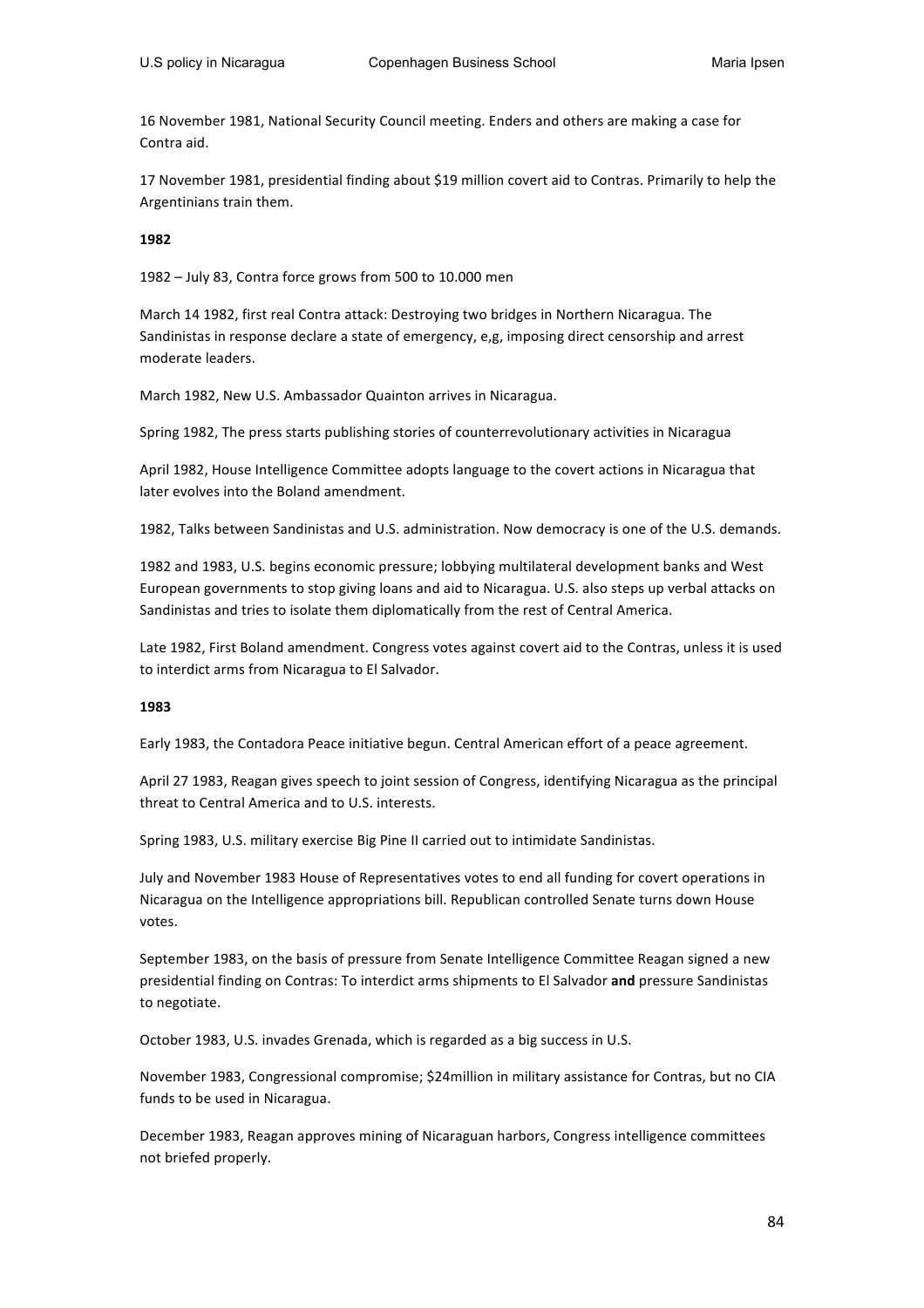#### **1984**

January 5 1984, CIA starts mining Nicaraguan harbors.

January 11 1984, Kissinger Commission issued report that supported the Contras but also recommended negotiations.

Early 1984, administration officials obtains illegal third country aid to Contras from Israel, South Africa and Saudi Arabia.

April 1984, Congress learns of CIA mining and both houses pass resolution condemning the mining. Later find out that they had in fact been informed in March and April 1984

April 9, 1984, Nicaragua takes U.S. to the international court of justice, because of their support to the Contras and the CIA mining. U.S. later walks out of court.

May 9 1984, Reagan gives his first speech about the Contras on national television

May 31, 1984, Shultz goes to Managua, Nicaragua. New negotiations scheduled to take place in Mexico.

October 1984, the second Boland Amendment. Cutting off assistance to Contras completely.

November 1984, elections in both U.S. and Nicaragua. Reagan reelected. Daniel Ortega elected for president. International organizations deem it a fair election, but U.S. does not acknowledge it because Nicaraguan opposition does not participate.

During 1984, Contadora peace talks fall apart.

#### **1985**

January 1985, U.S. - Nicaraguan peace talks fail to amount to a deal. U.S. insistence on meddling in Nicaraguan sovereign affairs, by demanding elections, becomes too much for the Sandinistas.

May 1985, U.S. imposes trade embargo on Nicaragua.

June 1985, Ortega takes trip to Moscow.

June 1985, (lobbying by administration turns into) Congress approving \$27 million nonlethal aid for the Contras.

#### **1986**

March 1986 Phil Habib appointed special envoy to Central America, to strengthen diplomatic relations with the region.

March 1986, House of Representatives turn down administration's proposal for \$100 million in aid to the Contras.

March 1986, The Sandinista army enters far into Honduras in pursuit of Contras, thus violating international law and almost starts war with Honduras.

Summer 1986, Congress approves \$100 million in aid to Contras (\$70 million in military aid and \$30 million in nonlethal aid).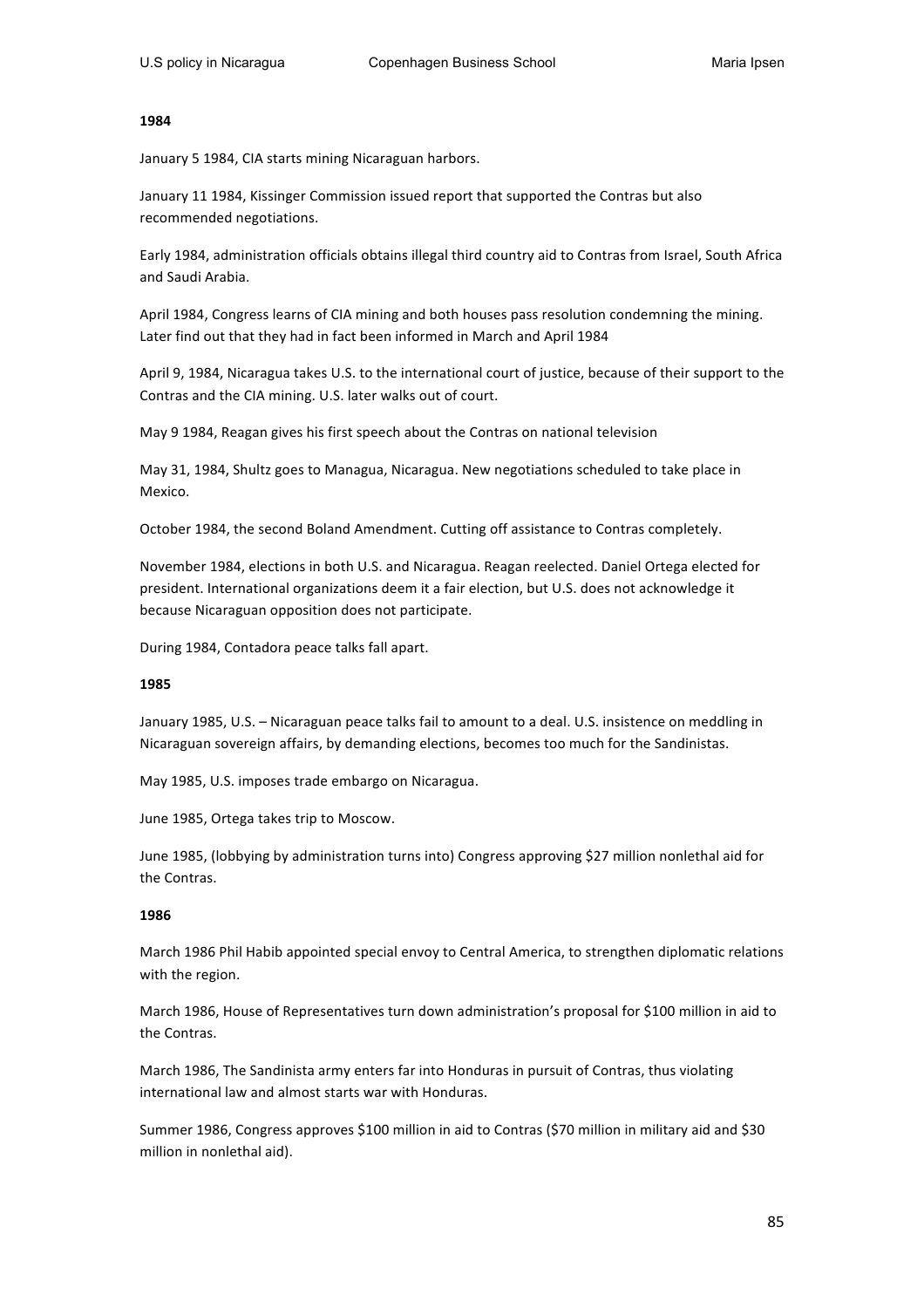June 1986, International court announces verdict on U.S.- Nicaraguan case, U.S. should cease immediately with Contra support and pay for damages done in Nicaragua.

October 5 1986, American, Eugene Hasenfus' plane is shot down over Nicaragua and he is captured by the Sandinistas. This began revelations of secret assistance organized by the National Security Council aide Oliver North and National Security advisor Poindexter, later named the Iran-Contra affair.

November 1986, Poindexter and North resigns.

#### **1987**

May 5, 1987, Congressional hearings on the Iran-Contra-affair begins.

June 1987 House voted to keep the ban on the use of the CIA's contingency fund, ensuring that any new Contra aid would have to be openly debated.

July 1987, administration seeks help from house-speaker James Wright to develop a cease fire between Contras and Sandinistas and later free elections.

August 5 1987, Reagan-Wright plan officially proposed.

August 7 1987, Esquipulas II, proposed by Arias, a regional security accord signed by all 5 Central American presidents, demanding cease-fires with insurgents. Wright endorses it as a replacement for his plan. Administration is against the plan.

September 1987, administration asks for \$270 million in aid to the Contras. Congressional support is very small.

#### **1988**

January 1988, proposal is cut down to \$36,2 million but Congress refuses all military aid and only approves \$14 million of nonlethal aid for the Contras.

March 23 1988, Contras and Sandinistas sign a cease-fire.

#### **1989**

February 1989, Tesoro Beach accord; Nicaragua agrees to have national elections before 1990

#### **1990**

February 1990. Election won by opposition party UNO.

April 25 1990, Violeta Barrios de Chamorro from UNO takes office as president of Nicaragua.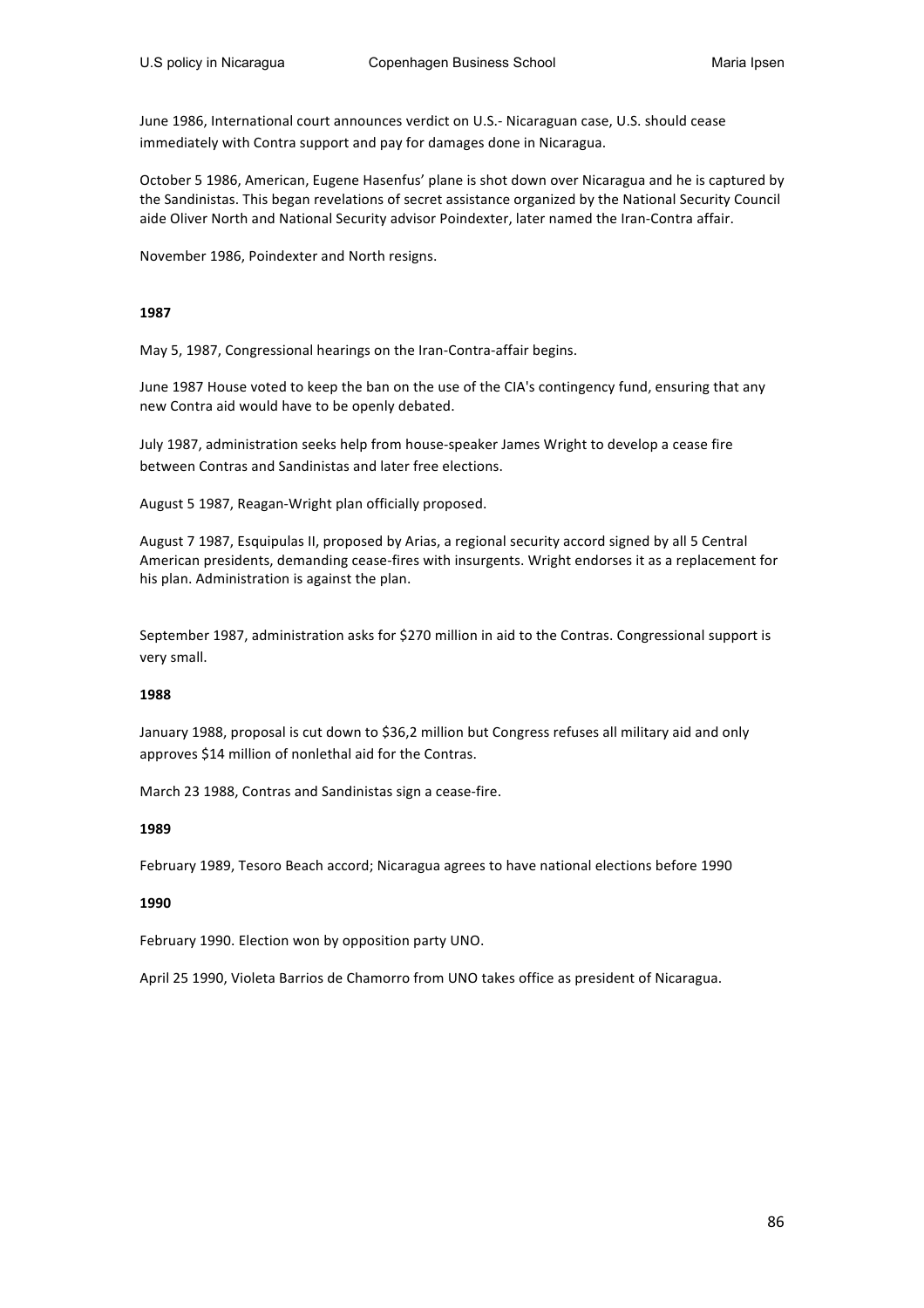## Appendix 2: List of CDM and CDP members

This appendix shows how many neo-conservatives Reagan appointed to his administration

The Committee for a Democratic Majority

| <b>Main CDM</b><br>members        | <b>Endorsement of Reagan during the</b><br>campaign / vote / partisan affiliation                          | <b>Functions in the Reagan</b><br>administration                                          |  |
|-----------------------------------|------------------------------------------------------------------------------------------------------------|-------------------------------------------------------------------------------------------|--|
| Peter<br><b>Rosenblatt</b>        | No endorsement / votes for Reagan /<br>remains a Democrat                                                  | None                                                                                      |  |
| Joshua<br><b>Muravchik</b>        | No endorsement / votes for Reagan /<br>remains a Democrat                                                  | None                                                                                      |  |
| <b>Penn Kemble</b>                | No endorsement / votes for Reagan /<br>remains a Democrat                                                  | None (turns down one offer)                                                               |  |
| Ben<br>Wattenberg                 | No endorsement / votes for Reagan /<br>remains a Democrat                                                  | Vice president of Radio Free Europe/<br>Radio Liberty                                     |  |
| <b>Max</b><br>Kampelman           | Endorses Reagan at the end of the campaign<br>/ votes for Reagan / remains a Democrat                      | Ambassador to CSCE in Madrid                                                              |  |
| <b>Richard</b><br><b>Schifter</b> | Endorses Reagan at the end of the campaign<br>/ votes for Reagan / remains a Democrat                      | Assistant Secretary of State for Human<br>Rights and Humanitarian Affairs (1985-<br>1992) |  |
| <b>Eugene</b><br><b>Rostow</b>    | Endorses Reagan at the end of the campaign<br>/ votes for Reagan / remains a Democrat                      | Director of ACDA                                                                          |  |
| <b>Michael Novak</b>              | Endorses Reagan at the end of the campaign<br>/ votes for Reagan / remains a Democrat                      | None                                                                                      |  |
| Jeane<br><b>Kirkpatrick</b>       | Endorses Reagan at the end of the campaign<br>/ votes for Reagan / becomes a Republican<br>soon thereafter | Ambassador to the United Nations                                                          |  |
| <b>Elliott Abrams</b>             | Actively campaigns for Reagan in Florida /<br>votes for Reagan / immediately registers as a<br>Republican  | Assistant Secretary of State for Human<br>Rights and Humanitarian Affairs (1981-<br>1985) |  |

## The Committee for the Present Danger, the position members had in the Reagan **administration:**

| <b>Name</b>                 | <b>Functions at CPD /</b><br>political affiliation | <b>Functions in the Reagan administration</b> |
|-----------------------------|----------------------------------------------------|-----------------------------------------------|
| <b>Ronald</b><br>Reagan     | Board member /<br>Republican                       | President of the United States                |
| <b>George Shultz</b>        | Board member /<br>Republican                       | Secretary of State (1982-1988)                |
| <b>Richard Allen</b>        | Member of the<br>Executive Board /<br>Republican   | National Security Adviser (1981-1982)         |
| Jeane<br><b>Kirkpatrick</b> | Board member /<br>Democrat                         | Ambassador to the United Nations (1981-1985)  |
| <b>William Casey</b>        | Board member /<br>Republican                       | Director of the CIA (1981-1987)               |
| John Lehman                 | Board member /<br>Republican                       | Secretary of the Navy (1981-1987)             |
| <b>Richard Pipes</b>        | Member of the                                      | Director of East European and Soviet Affairs  |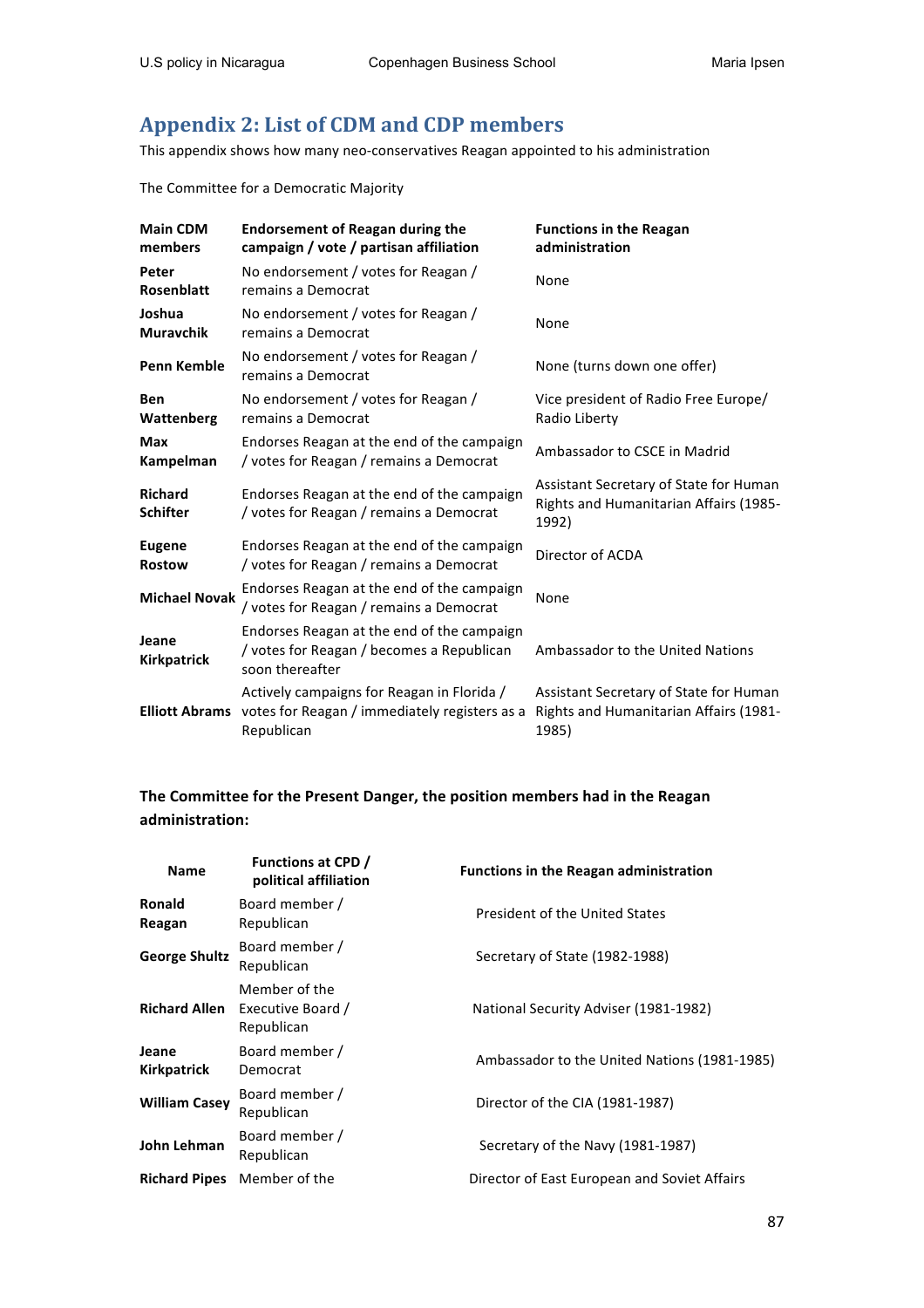|                                      | Executive Board /<br>Democrat                        | $(1981 - 1982)$                                                                                                                                                             |
|--------------------------------------|------------------------------------------------------|-----------------------------------------------------------------------------------------------------------------------------------------------------------------------------|
| Geoffrey<br><b>Kemp</b>              | Board member /<br>Republican                         | Senior Director for Near East and South Asian Affairs<br>$(1981 - 1986)$                                                                                                    |
| <b>Martin</b><br>Anderson            | Board member /<br>Republican                         | Chief domestic policy adviser to the President (1981-<br>1982)                                                                                                              |
| <b>Paul Nitze</b>                    | Member of the<br>Executive Board /<br>Democrat       | Chairman of the US delegation to the INF negotiations<br>(1981-1984); special adviser to the President and Secretary of<br>State on Arms Control (1984-1988)                |
| <b>Eugene</b><br><b>Rostow</b>       | Chairman of the<br>Executive Committee /<br>Democrat | Director of ACDA (1981-1983)                                                                                                                                                |
| <b>Kenneth</b><br>Adelman            | Member of the<br>Executive Board /<br>Republican     | Deputy Ambassador to the UN under Jeane Kirkpatrick<br>(1981-1983); Director of ACDA (1983-1987)                                                                            |
| Max<br>Kampelman                     | Board member /<br>Democrat                           | Chairman of the US delegation to the Madrid meeting of the<br>CSCE (1981-1983) ; Chairman of the US Delegation to the<br>Negotiations on Nuclear and Space Arms (1985-1987) |
| <b>Donald</b><br><b>Rumsfeld</b>     | Board member /<br>Republican                         | Special Envoy to the Middle East                                                                                                                                            |
| Fred Iklé                            | Board member /<br>Republican                         | Under Secretary of Defense for Policy(1981-1988)                                                                                                                            |
| <b>Wilson Allen</b><br><b>Wallis</b> | Board member /<br>Republican                         | Under Secretary of State for Economic Affairs (1982-89)                                                                                                                     |
| James L.<br><b>Buckley</b>           | Board member /<br>Republican                         | Under Secretary of State for International Security Affairs<br>(1981-82); President of Radio Free Europe/Radio Liberty<br>$(1982 - 85)$                                     |
| <b>Richard</b><br><b>Schifter</b>    | Member of the<br>Executive Board /<br>Democrat       | Assistant Secretary of State for Human Rights and<br>Humanitarian Affairs (1985-1992)                                                                                       |
| <b>Richard Perle</b>                 | Board member /<br>Democrat                           | Assistant Secretary of Defense for International Security Policy<br>$(1981 - 1987)$                                                                                         |
| Richard G.<br>Stilwell               | Board member /<br>Republican                         | Deputy Under Secretary of Defense for Policy (1981-85)                                                                                                                      |
| <b>Robert</b><br>Strausz-Hupé        | Board member /<br>Republican                         | Ambassador to Turkey (1981-1988)                                                                                                                                            |
| David Jordan                         | Board member /<br>affiliation unknown                | Ambassador to Peru (1984-1986)                                                                                                                                              |
| <b>Richard Stone</b>                 | Board member /<br>Democrat                           | Ambassador at Large and Special Envoy to Central America<br>$(1983 - 84)$                                                                                                   |
| W. Scott<br><b>Thompson</b>          | Board member /<br>affiliation unknown                | Associate Director, Policy and Programs, USIA (1982-84)                                                                                                                     |
| Joseph<br><b>Douglass</b>            | Board member /<br>affiliation unknown                | Deputy Director, ACDA                                                                                                                                                       |
| <b>Michael</b><br><b>Novak</b>       | Board member /<br>Democrat                           | Ambassador of the U.S. Delegation to the UN Human Rights<br>Commission in Geneva (1981-82); head of the U.S. Delegation<br>to the CSCE, 1986                                |
| Amoretta<br>Hoeber                   | Board member /<br>Republican                         | Deputy Under Secretary of the Army, then Principal Deputy<br>Assistant, then Deputy Assistant Secretary for Research and<br>Development                                     |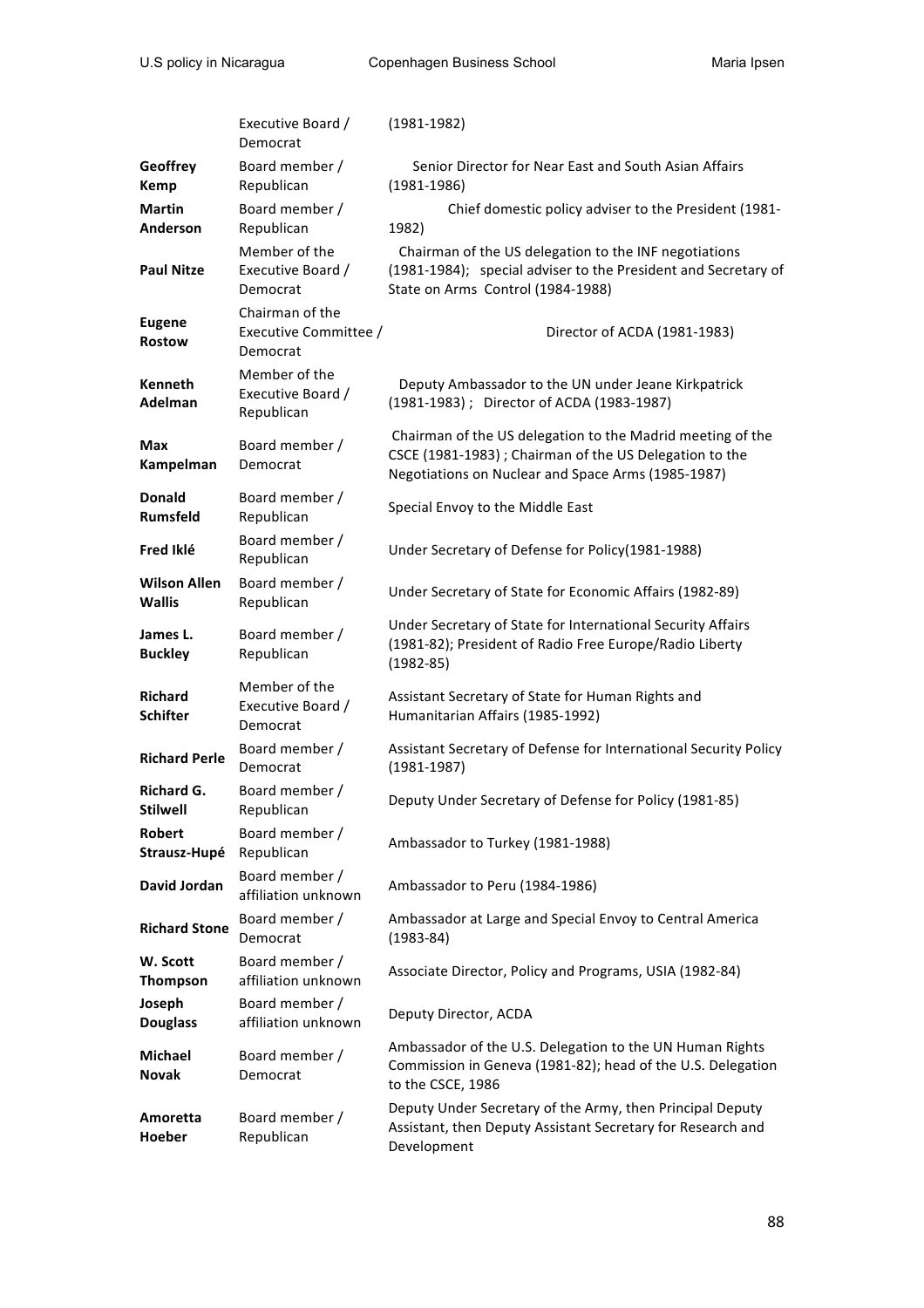## **Appendix 3. The Iran-Contra Affair**

The Iran-Contra Affair was a covert operation not approved by the United States Congress. It began in 1985, when the Reagan administration supplied weapons to Iran, in hopes of securing the release of American hostages held in Lebanon by Khomeini. The U.S. took millions of dollars from the weapons sale and routed them and guns to the Contras in Nicaragua.

Part of the deal was that, in July 1985, the United States would send 508 Americanmade TOW anti-tank missiles from Israel to Iran for the safe exchange of a hostage, the Reverend Benjamin Weir. With the success of this transfer, the Israelis offered to send 500 surface-to-air missiles to Iran in November 1985. The deal was, that in exchange the rest of the American hostages in Iran should be released. The arms were sold with a profit and the proceeds went to the contras, and the hostages were released.

### **The affair is exposed**

It was not until 1986 that word had gotten out about the secret transactions. The Lebanese magazine *Ash-Shiraa* published a series of articles in November 1986, which exposed the weapons-for-hostages deal. The Contra involvement became evident when a CIA plane, carrying supplies for the Contras, was shot down over Nicaragua. Only survivor Eugene Hasenfuss was captured by the Sandinistas and revealed enough details to get the United States press interested. The scandal began to unravel.

A review board was appointed, named for its chairman, former Republican Senator John Tower. The Tower Commission's report concluded that the president had been inefficient in controlling the National Security Council, where the Iran-Contra policy had started and was orchestrated from. However, it could not be discovered in hearings if the president had known about the Contra support.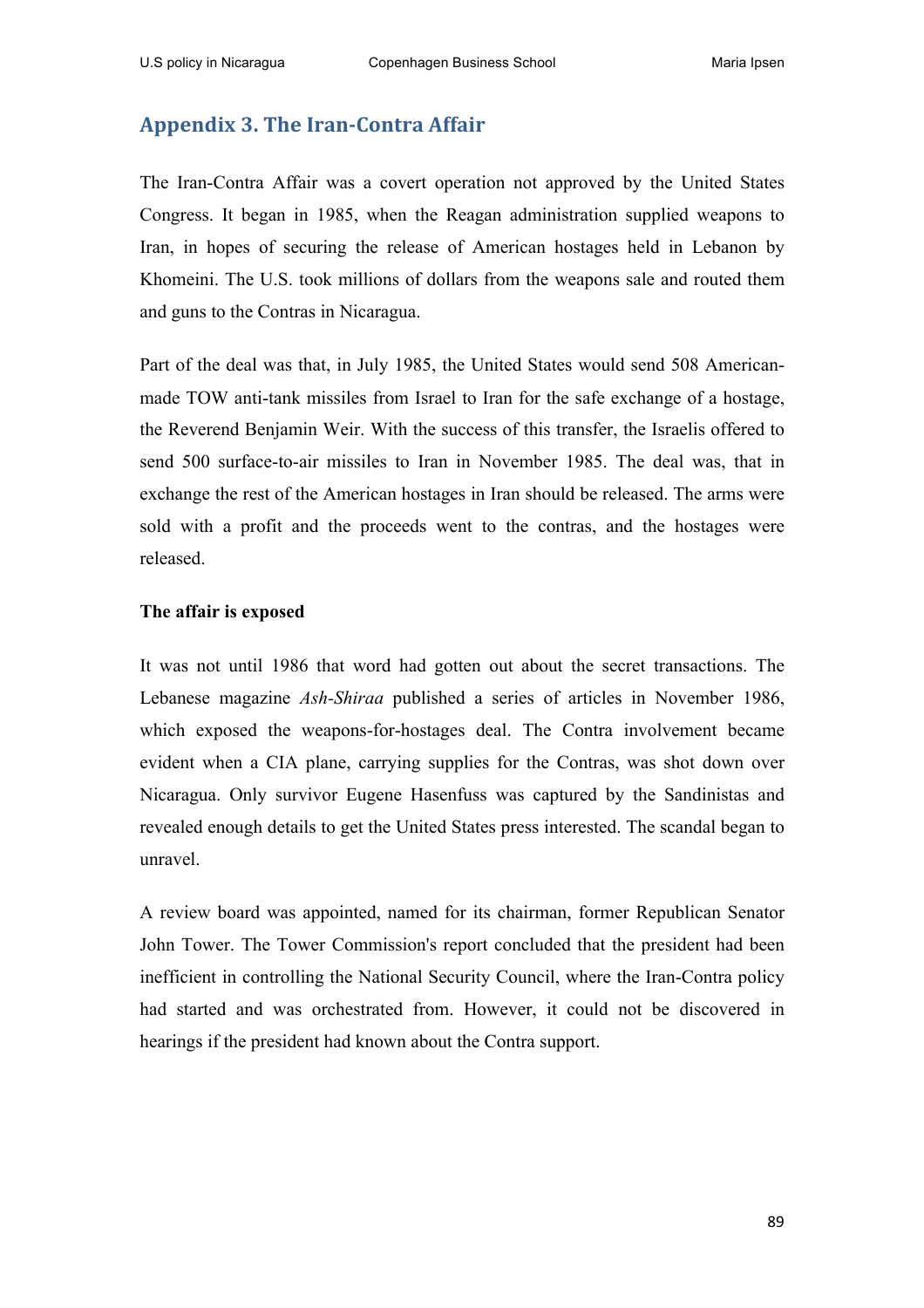### **Court hearings and convictions**

The hearings of the Tower Commission were shown on live television from May to August in 1987. Military aide to the National Security Council Marine Lt. Colonel Oliver North, former CIA chief William J. Casey, National Security Advisor John Poindexter, former defense secretary Caspar Weinberger, and many other highranking government officials were publicly investigated.

It was finally found that National Security Advisor Poindexter had personally authorized the diversion of money to the Contra rebels; all the while withholding the information from President Reagan. The CIA's William J. Casey played a part in the conspiracy, but he died during the hearings.

As a military aide to the National Security Council, North had been the main negotiator. In May 1989, he was convicted of obstructing Congress and unlawfully destroying government documents. Poindexter was convicted in April 1990 on five counts of deceiving Congress and sentenced to six months in prison.

On Christmas Eve 1992, President Bush issued presidential pardons to all indicted in the scandal. The Iran-Contra Affair was ended.

#### Sources:

Arnson, Cynthia J. (1989). *Crossroads*, NY: Pantheon Books

United States history, *Foreign Affairs, 1985-1992 "Irangate", Accessed December 2011 from* http://www.u-s-history.com/pages/h1889.html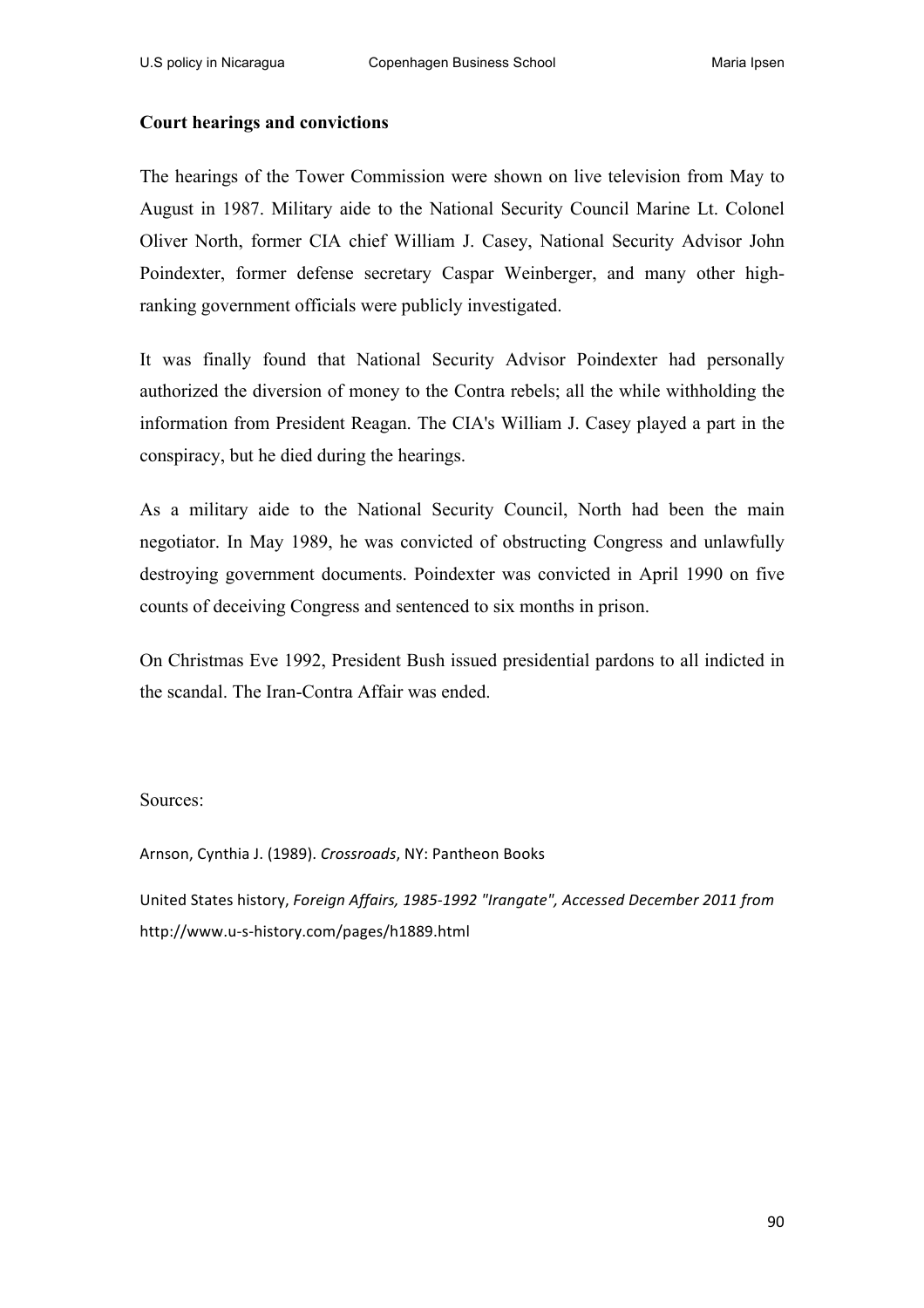## **Bibliography**

Arnson, Cynthia J. (1989). *Crossroads*. NY: Pantheon Books.

Bell, Coral (1989). *The Reagan Paradox.* UK : Edward Elgar Publishing.

Brown, Seyom (1983). *The Faces of Power.* NY: Columbia University Press.

Brzezinski, Zbigniew (1983). *Power and principle*. London: Weidenfeld and Nicholson.

Cannon, Lou (1991). *President Reagan, the role of a lifetime*. NY: Simon & Schuster.

Cannon, Lou (2000) *President Reagan, the role of a lifetime*. U.S.: Public Affairs.

Carothers, Thomas (1991). *In the Name of Democracy*. U.S.: University of California Press.

Carter, Jimmy (1982) *Keeping Faith.* U.S.: Bantam Books.

Cooper, Danny (2011). *Neo-conservatism and American Foreign Policy*. UK: Rutledge.

Cottam, Martha L., (1994). *Images and intervention: U.S. policies in Latin America*. U.S.: University of Pittsburgh Press.

Drumbell, John (1997). *American Foreign Policy, Carter to Clinton*. London: MacMillan Press LTD.

Haig, Alexander Jr.,(1984). *Caveat*. NY: MacMillan Publishing Company.

Hamilton, Nora, ed. (1988) *Crisis in Central America. U.S.:* Westview Press.

Herman, Robert G. (1996), *Identity, Norms, and National Security: The Soviet Foreign Policy Revolution and the End of the Cold War,* In Katzenstein, Peter J. Ed, *The Culture of National Security: Norms and Identity in World politics*, NY, Columbia University Press

Jackson, Robert & Sørensen, George (2010). *Introduction to International Relations: Theories and Approaches*. US: Oxford University Press.

Kagan, Robert (1996). "*The Reagan Doctrine" from A Twilight Struggle: American Power and Nicaragua, 1977-1990.* New York: Simon & Schuster.

LeoGrande, William M. (1998) *Our Own Backyard.* U.S: The University of North Carolina Press.

Muravchik, Joshua, (1991). *Exporting Democracy*. U.S.: American Enterprise Institute for Public Policy Research.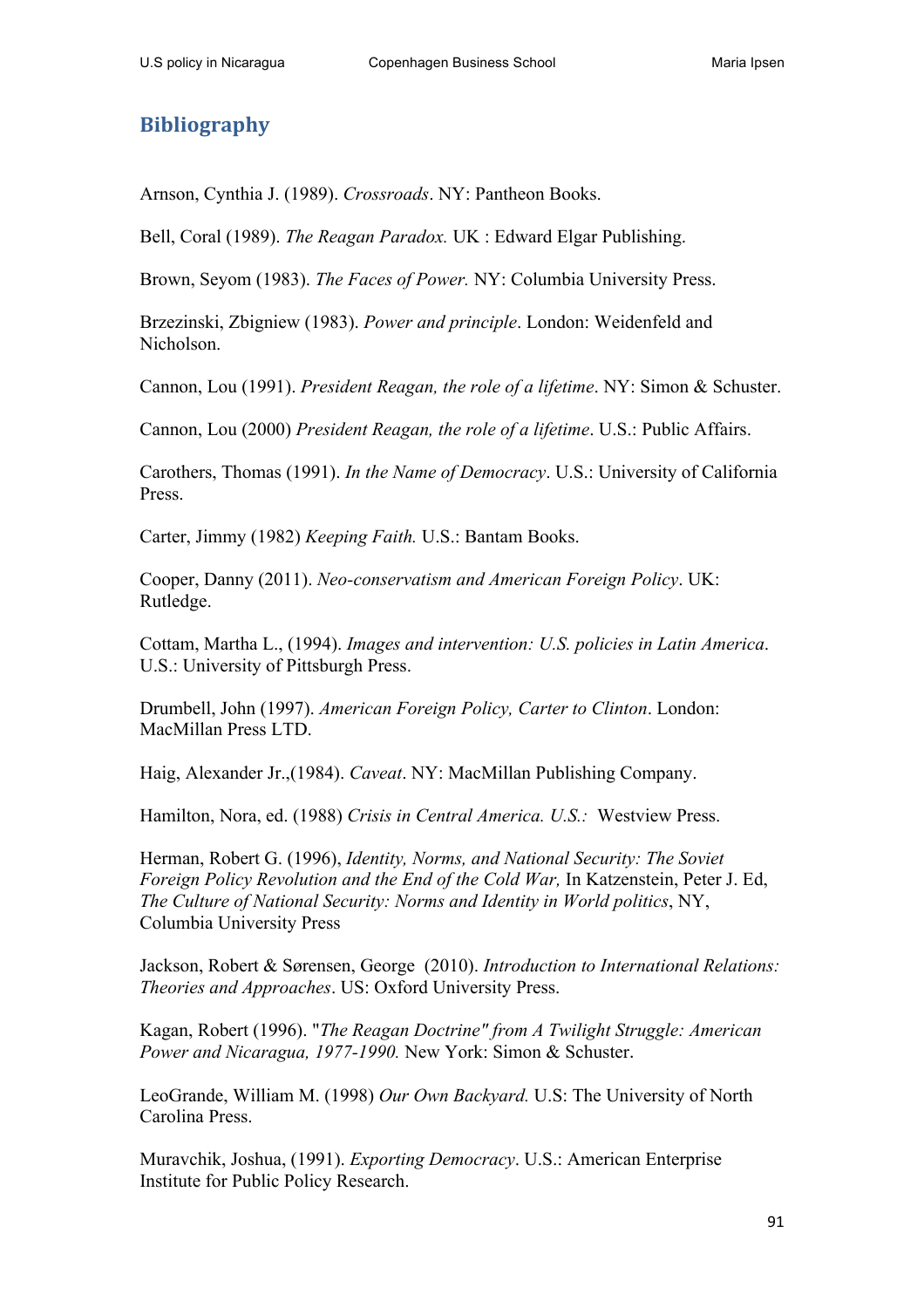Pach, Chester (2003). *Sticking to his guns: Reagan and National Security*, In: The Reagan Presidency. Pragmatic Conservatism and its Legacies.Ed. W. Elliot Brownlee and Hugh Davis Graham. U.S.: University Press of Kansas.

Pastor, Robert (1987). *Condemned to Repetition.* New Jersey: Princeton University Press.

Pastor, Robert, (1988)*The Carter Administration,* From: United States Policy in Latin America, ed. John D. Martz, U.S., University of Nebraska Press

Pastor, Robert (1994) *Disagreeing on Latin America.*, In The President, The Congress and The making of Foreign Policy, Edited by Paul E. Petersen. U.S.: University of Oklahoma Press.

Reagan, Ronald (2001). *Reagan in his own hand*. NY: Simon & Schuster,

Reeves, Richard (2005). *President Reagan, The Triumph of Imagination*, NY: Simon & Schuster.

Smith, Gaddis (1994). *The last years of the Monroe doctrine 1945-1993.* U.S: Hill and Wang.

Schoultz, Lars (1987). *National Security and United States Policy toward Latin America.* New Jersey: Princeton University Press.

Vaîsse, Jeremy (2010). *Neo-conservatism - A biography.* U.S.: Harvard University Press.

Whiteclay, John, Ed. (1999). *The Oxford Companion to American Military History*. Chambers II. New York: Oxford University Press.

## **Articles**

Tolchin, Martin (1994). *Thomas P. O'Neill Jr., a Democratic Power in the House for Decades, Dies at 81.* NYTimes. Retrieved November 2011 from http://www.nytimes.com/learning/general/onthisday/bday/1209.html

Encyclopedia of the New American Nation (2011). The Vietnam syndrome and American exceptionalism. Accessed December 2011, http://www.americanforeignrelations.com/E-N/Exceptionalism-The-vietnamsyndrome-and-american-exceptionalism.html

U.S legal definitions, *Checks and balance*. Accessed November 2011 from http://definitions.uslegal.com/c/checks-and-balances/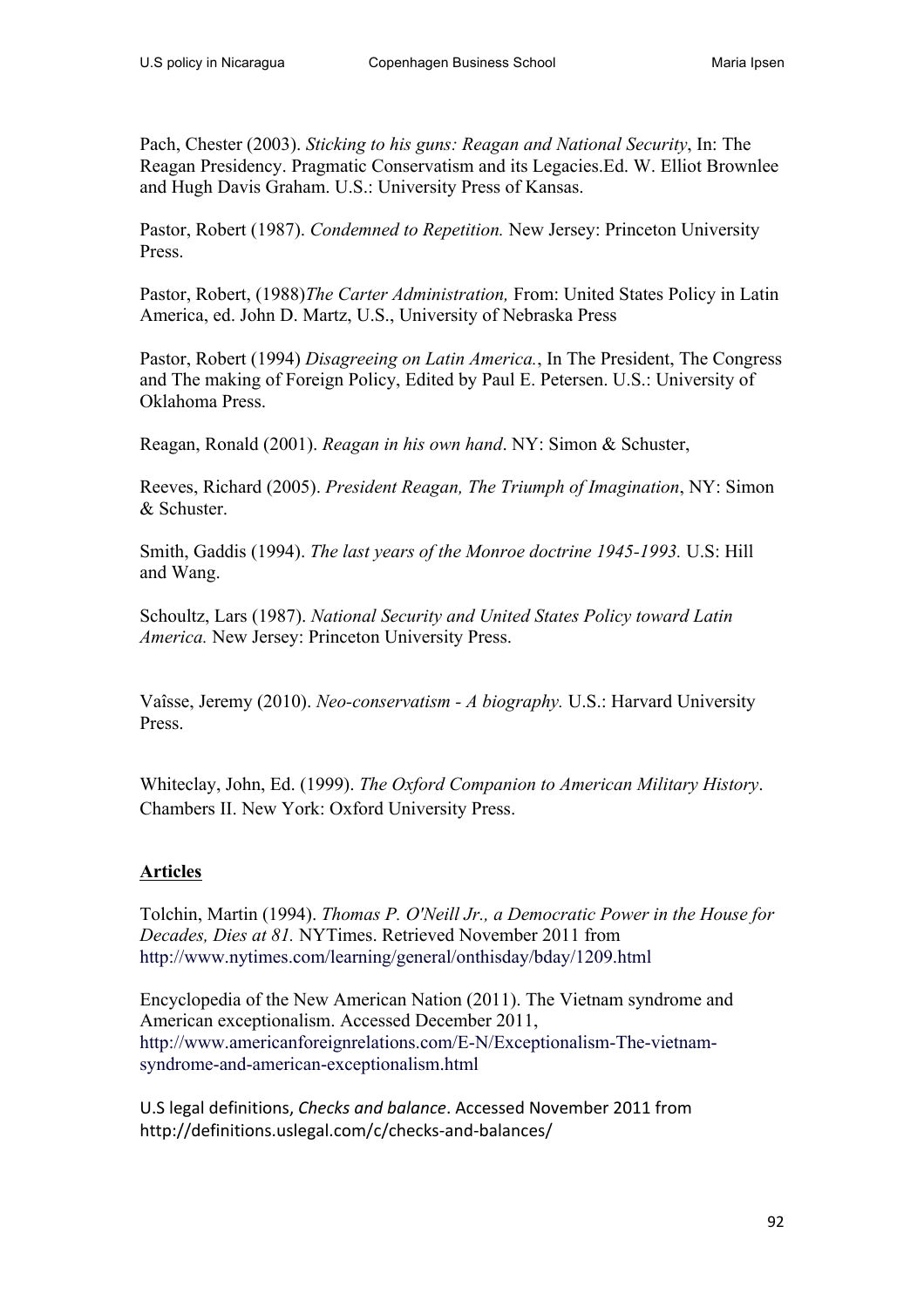## **All articles below found on JSTOR through CBS library between January 2011- December 2011. http://www.jstor.org.esc-web.lib.cbs.dk/**

Billington, James H., (1986) *Realism and Vision in American Foreign Policy,*  Foreign Affairs, Vol. 65, No. 3,

Cottam, Martha L., (1992) *The Carter Administration's Policy toward Nicaragua: Imagesz, Goals, and Tactics*, Political Science Quarterly, Vol. 107, No. 1,

Fagen, Richard R. (1978). *The Carter Administration and Latin America: Business as Usual?* Foreign Affairs, Vol. 57, No. 3,

Hopf, Ted. (1998), *The Promise of Constructivism in International Relations Theory*, International Security, Vol. 23, No. 1,

Jentleson, Bruce W. (1992) The Pretty Prudent Public: Post Post-Vietnam American Opinion on the Use of Military Force. International Studies Quarterly, Vol. 36, No. 1,March.,

Johnson, Robert H. (1988). *Misguided Morality: Ethics and the Reagan Doctrine,* Political Science Quarterly, Vol. 103, No. 3, pp. 509-529, The Academy of Political Science

Kane, John (2003). *American Values or Human Rights? U.S. Foreign Policy and the Fractured Myth of Virtuous Power*. Presidential Studies Quarterly, Vol. 33, No. 4.

Krukones, Michael G. (1985). *The Campaign Promises of Jimmy Carter: Accomplishments and Failures*. Presidential Studies Quarterly, Vol. 15, No. 1.

Pflüger, Friedbert (1989). *Human Rights Unbound: Carter's Human Rights Policy Reassessed*. Presidential Studies Quarterly, Vol. 19, No. 4, Fall.

Reichard, Gary W. (1990). *Early Returns: Assessing Jimmy Carter*: Presidential Studies Quarterly, Vol. 20, No. 3.

Sharpe, Kenneth E. (Winter, 1987-1988). *The Post-Vietnam Formula under Siege: The Imperial Presidency and Central America,* Political Science Quarterly, Vol. 102, No. 4.

Stohl, Michael, Carleton, David, Johnson, Steven E. (1984). *Human Rights and U. S. Foreign Assistance from Nixon to Carter*: Journal of Peace Research, Vol. 21, No. 3.

Souva, Mark and Rohde, David (2007) *Elite Opinion Differences and Partisanship in Congressional Foreign Policy 1975-1996*, Political Research Quarterly, Vol. 60, No. 1.

Walt, Stephen M. (1986) *The Case for Finite Containment: Analyzing U.S. Grand Strategy*. International Security, Vol. 14, No. 1